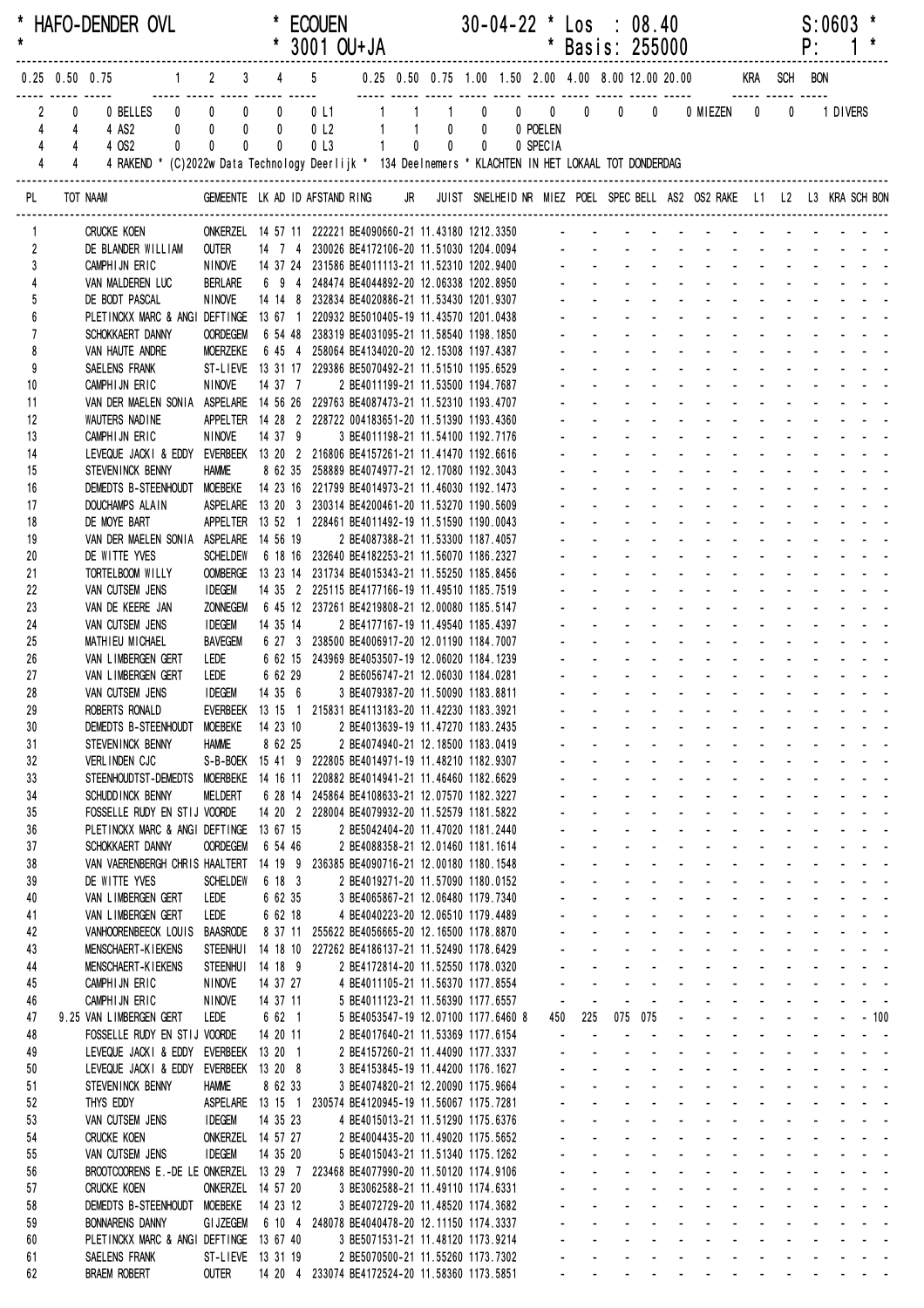| $\star$    | HAFO-DENDER OVL                                                                  |                                   |                                       | <b>ECOUEN</b><br>* 3001 OU+JA                                                             |                                                                        | $30-04-22$ * Los : 08.40                                                |    |                     | * Basis: 255000                         |                                                                               |                                                                  |                                              |        | P:                         | S:0603                                                                                                                                   |
|------------|----------------------------------------------------------------------------------|-----------------------------------|---------------------------------------|-------------------------------------------------------------------------------------------|------------------------------------------------------------------------|-------------------------------------------------------------------------|----|---------------------|-----------------------------------------|-------------------------------------------------------------------------------|------------------------------------------------------------------|----------------------------------------------|--------|----------------------------|------------------------------------------------------------------------------------------------------------------------------------------|
| PL         | TOT NAAM                                                                         |                                   |                                       | GEMEENTE LK AD ID AFSTAND RING                                                            | JR                                                                     | JUIST SNELHEID NR MIEZ POEL SPEC BELL AS2 OS2 RAKE L1 L2 L3 KRA SCH BON |    |                     |                                         |                                                                               |                                                                  |                                              |        |                            |                                                                                                                                          |
| 63         | TORCK WERNER                                                                     | PARIKE                            |                                       | 13 21 10 219712 BE4113202-20 11.47130 1173.5707                                           |                                                                        |                                                                         |    |                     |                                         |                                                                               |                                                                  |                                              |        |                            |                                                                                                                                          |
| 64         | V.D.BEKEN-DE LOOR                                                                |                                   |                                       | S-M-HORE 15 32 5 223451 BE4125437-19 11.50260 1173.3818                                   |                                                                        |                                                                         |    |                     |                                         |                                                                               |                                                                  |                                              |        |                            |                                                                                                                                          |
| 65         | <b>TUYPENS DANNY</b>                                                             |                                   |                                       | ZARLARDI 13 7 7 218075 BE4015884-21 11.45540 1173.0769                                    |                                                                        |                                                                         |    |                     |                                         |                                                                               |                                                                  |                                              |        |                            |                                                                                                                                          |
| 66<br>67   | VAN VAERENBERGH CHRIS HAALTERT 14 19 18<br>VAN CUTSEM JENS                       | <b>IDEGEM</b>                     | 14 35 5                               |                                                                                           | 2 BE4090717-21 12.01310 1173.0295<br>6 BE4079376-20 11.51580 1172.6775 |                                                                         |    |                     |                                         |                                                                               |                                                                  |                                              |        |                            |                                                                                                                                          |
| 68         | CANSIER JACKI                                                                    | GERAARDS                          |                                       | 13 7 7 220125 BE4078289-20 11.47430 1172.6449                                             |                                                                        |                                                                         |    |                     |                                         |                                                                               |                                                                  |                                              |        |                            |                                                                                                                                          |
| 69         | WAUTERS NADINE                                                                   |                                   | APPELTER 14 28 1                      |                                                                                           | 2 BE4051301-17 11.55050 1172.4323                                      |                                                                         |    |                     |                                         |                                                                               |                                                                  |                                              |        |                            |                                                                                                                                          |
| 70         | SCHOKKAERT DANNY                                                                 | <b>OORDEGEM</b>                   | 6 54 54                               |                                                                                           | 3 BE4088346-21 12.03170 1172.3489                                      |                                                                         |    |                     |                                         |                                                                               |                                                                  |                                              |        |                            |                                                                                                                                          |
| 71         | LEVEQUE JACKI & EDDY EVERBEEK 13 20 17                                           |                                   |                                       |                                                                                           | 4 BE4157210-21 11.44560 1172.3468                                      |                                                                         |    |                     |                                         |                                                                               |                                                                  |                                              |        |                            |                                                                                                                                          |
| 72         | STEVENINCK BENNY                                                                 | <b>HAMME</b>                      | 8 62 11                               |                                                                                           | 4 BE4074917-21 12.21020 1171.2668                                      |                                                                         |    |                     |                                         |                                                                               |                                                                  |                                              |        |                            |                                                                                                                                          |
| 73<br>74   | VERLINDEN CJC<br>DE BLANDER WILLIAM                                              | <b>OUTER</b>                      | S-B-BOEK 15 41 19<br>$14$ 7 5         |                                                                                           | 2 BE4058219-21 11.50140 1171.2196<br>2 BE4154512-19 11.56260 1171.0131 |                                                                         |    |                     |                                         |                                                                               |                                                                  |                                              |        |                            |                                                                                                                                          |
| 75         | BROOTCOORENS E.-DE LE ONKERZEL 13 29 13                                          |                                   |                                       |                                                                                           | 2 BE4012317-19 11.50530 1170.7046                                      |                                                                         |    |                     |                                         |                                                                               |                                                                  |                                              |        |                            |                                                                                                                                          |
| 76         | PRINZ JONAS                                                                      | <b>SCHELDEW</b>                   |                                       | 6 18 1 232745 BE4201722-21 11.58500 1170.5532                                             |                                                                        |                                                                         |    |                     |                                         |                                                                               |                                                                  |                                              |        |                            |                                                                                                                                          |
| 77         | LEVEQUE JACKI & EDDY EVERBEEK 13 20 5                                            |                                   |                                       |                                                                                           | 5 BE4153807-19 11.45140 1170.4481                                      |                                                                         |    |                     |                                         |                                                                               |                                                                  |                                              |        |                            |                                                                                                                                          |
| 78         | <b>MENSCHAERT-KIEKENS</b>                                                        | STEENHUI                          | 14 18 12                              |                                                                                           | 3 BE4186118-21 11.54110 1170.3476                                      |                                                                         |    |                     |                                         |                                                                               |                                                                  |                                              |        |                            |                                                                                                                                          |
| 79         | <b>CRUCKE KOEN</b>                                                               |                                   | ONKERZEL 14 57 2                      |                                                                                           | 4 BE4004428-20 11.49530 1170.3028                                      |                                                                         |    |                     |                                         |                                                                               |                                                                  |                                              |        |                            |                                                                                                                                          |
| 80         | DE WOLF FREDERIK                                                                 | <b>OUDEGEM</b>                    | 6 51 3                                | 248613 BE3015572-20 12.12320 1169.7600                                                    |                                                                        |                                                                         |    |                     |                                         |                                                                               |                                                                  |                                              |        |                            |                                                                                                                                          |
| 81         | DEMEDTS B-STEENHOUDT MOEBEKE                                                     |                                   | 14233<br>14 23 21                     |                                                                                           | 4 BE4074168-20 11.49370 1169.7231                                      |                                                                         |    |                     |                                         |                                                                               |                                                                  |                                              |        |                            |                                                                                                                                          |
| 82<br>83   | DEMEDTS B-STEENHOUDT MOEBEKE<br>VAN CAUWENBERG CHRIST IDEGEM                     |                                   |                                       | 13 25 4 225370 BE4124803-18 11.52520 1168.5275                                            | 5 BE4014956-21 11.49410 1169.3120                                      |                                                                         |    |                     |                                         |                                                                               |                                                                  |                                              |        |                            |                                                                                                                                          |
| 84         | CAMPHIJN ERIC                                                                    | <b>NINOVE</b>                     | 14 37 4                               |                                                                                           | 6 BE4014351-19 11.58140 1168.2495                                      |                                                                         |    |                     |                                         |                                                                               |                                                                  |                                              |        |                            |                                                                                                                                          |
| 85         | CAMPHIJN ERIC                                                                    | <b>NINOVE</b>                     | 14 37 13                              |                                                                                           | 7 BE4075530-20 11.58160 1168.0531                                      |                                                                         |    |                     |                                         |                                                                               |                                                                  |                                              |        |                            |                                                                                                                                          |
| 86         | FOSSELLE RUDY EN STIJ VOORDE                                                     |                                   | 14 20 20                              |                                                                                           | 3 BE4013104-21 11.55149 1167.7641                                      |                                                                         |    |                     |                                         |                                                                               |                                                                  |                                              |        |                            |                                                                                                                                          |
| 87         | SCHOKKAERT DANNY                                                                 | <b>OORDEGEM</b>                   | 6 54 38                               |                                                                                           | 4 BE4088415-21 12.04050 1167.7534                                      |                                                                         |    |                     |                                         |                                                                               |                                                                  |                                              |        |                            |                                                                                                                                          |
| 88         | <b>MENSCHAERT-KIEKENS</b>                                                        |                                   | STEENHUI 14 18 2                      |                                                                                           | 4 BE4172848-20 11.54440 1167.0421                                      |                                                                         |    |                     |                                         |                                                                               |                                                                  |                                              |        |                            |                                                                                                                                          |
| 89         | VAN DEN DRIESSCHE NIE AALST                                                      |                                   | 6 31 8                                | 242448 BE4064295-21 12.07480 1166.7372                                                    |                                                                        |                                                                         |    |                     |                                         |                                                                               |                                                                  |                                              |        |                            |                                                                                                                                          |
| 90         | PLETINCKX MARC & ANGI DEFTINGE 13 67 6<br>BROOTCOORENS E.-DE LE ONKERZEL 13 29 1 |                                   |                                       |                                                                                           | 4 BE4070967-20 11.49220 1166.6890<br>3 BE4077940-20 11.51330 1166.6301 |                                                                         |    |                     |                                         |                                                                               |                                                                  |                                              |        |                            |                                                                                                                                          |
| 91<br>92   | BROOTCOORENS E.-DE LE ONKERZEL                                                   |                                   | 13 29 9                               |                                                                                           | 4 BE4211496-20 11.51360 1166.3257                                      |                                                                         |    |                     |                                         |                                                                               |                                                                  |                                              |        |                            |                                                                                                                                          |
| 93         | PLETINCKX MARC & ANGI DEFTINGE 13 67 29                                          |                                   |                                       |                                                                                           | 5 BE4057163-21 11.49260 1166.2784                                      |                                                                         |    |                     |                                         |                                                                               |                                                                  |                                              |        |                            |                                                                                                                                          |
| 94         | STEENHOUDTST-DEMEDTS MOERBEKE 14 16 13                                           |                                   |                                       |                                                                                           | 2 BE4017581-21 11.49260 1166.0144                                      |                                                                         |    |                     |                                         |                                                                               |                                                                  |                                              |        |                            |                                                                                                                                          |
| 95         | MATHIEU MICHAEL                                                                  | <b>BAVEGEM</b>                    | 6 27 1                                |                                                                                           | 2 BE4006869-20 12.04340 1165.8791                                      |                                                                         |    |                     |                                         |                                                                               |                                                                  |                                              |        |                            |                                                                                                                                          |
| 96         | VERLINDEN CJC                                                                    |                                   | S-B-BOEK 15 41 25                     |                                                                                           | 3 BE4072125-20 11.51080 1165.7046                                      |                                                                         |    |                     |                                         |                                                                               |                                                                  |                                              |        |                            |                                                                                                                                          |
| 97         | EVERAERT JO                                                                      | <b>HOFSTADE</b>                   |                                       | 6 9 1 245537 BE4054345-19 12.10402 1165.5053                                              |                                                                        |                                                                         |    |                     |                                         |                                                                               |                                                                  |                                              |        |                            |                                                                                                                                          |
| 98<br>99   | ERAUW JOSE<br>ROELANDT DANNY                                                     | <b>BERLARE</b><br><b>DENDERHO</b> | 6 23 6                                | 249883 BE4043329-20 12.14268 1165.2454<br>14 37 20 233962 BE4219032-21 12.00520 1164.7627 |                                                                        |                                                                         |    |                     | $\mathbf{r}$                            | $\sim$                                                                        | $\Delta\phi$ and $\Delta\phi$ and $\Delta\phi$<br>$\blacksquare$ |                                              |        |                            | 2002 C                                                                                                                                   |
| 100        | VAN DEN DRIESSCHE NIE AALST                                                      |                                   | 6 31 7                                |                                                                                           | 2 BE4040570-20 12.08100 1164.6821                                      |                                                                         |    |                     |                                         |                                                                               | and a straight and a straight                                    |                                              |        |                            |                                                                                                                                          |
| 101        | CANSIER JACKI                                                                    | <b>GERAARDS</b>                   | $13 \t 7 \t 1$                        |                                                                                           | 2 BE4015648-19 11.49010 1164.5798                                      |                                                                         |    | a.                  | $\mathbf{r}$                            | <b>Contract Contract</b>                                                      | <b>Contractor</b>                                                | $\Delta \sim 100$                            |        |                            |                                                                                                                                          |
| 102        | <b>BONNARENS DANNY</b>                                                           | <b>GI JZEGEM</b>                  | 6 10 8                                |                                                                                           | 2 BE4068694-21 12.13020 1164.5032                                      |                                                                         |    | ä.                  | $\sim 100$                              |                                                                               | <b>All Carried Control</b><br>$\sim$                             |                                              |        |                            |                                                                                                                                          |
| 103        | VAN LIMBERGEN GERT                                                               | LEDE                              | 6 62 31                               |                                                                                           | 6 BE4065713-21 12.09310 1164.4372                                      |                                                                         |    | $\mathbf{r}$        | $\sim 100$                              | $\sim 100$                                                                    | <b>All Cards</b><br>$\sim$                                       |                                              |        |                            | $\sim 100$                                                                                                                               |
| 104        | DEMEDTS B-STEENHOUDT                                                             | <b>MOEBEKE</b>                    | 14 23 6                               |                                                                                           | 6 BE4033179-17 11.50300 1164.2992                                      |                                                                         |    |                     | <b>All Service</b>                      |                                                                               | <b>All States</b>                                                |                                              |        |                            |                                                                                                                                          |
| 105        | VAN LIMBERGEN GERT                                                               | LEDE                              | 6 62 30                               |                                                                                           | 7 BE4065806-21 12.09330 1164.2520                                      |                                                                         |    |                     | and a state                             |                                                                               |                                                                  |                                              |        |                            |                                                                                                                                          |
| 106<br>107 | <b>TORCK WERNER</b><br>DE BLANDER WILLIAM                                        | PARIKE<br><b>OUTER</b>            | 13 21 11<br>14 7 6                    |                                                                                           | 2 BE4113238-20 11.48430 1164.2427<br>3 004172169-20 11.57350 1164.1974 |                                                                         |    | ä.                  | $\Delta \sim 100$<br>$\sim$             | <b>Contract Contract</b><br>$\sim$                                            | and a straight and a straight<br><b>Contract Contract</b>        | $\Delta \sim 100$                            |        | $\Delta \sim 10^{-1}$      | $\mathcal{L}^{\text{max}}(\mathcal{L}^{\text{max}})$ , where $\mathcal{L}^{\text{max}}$<br>$\omega_{\rm{max}}$ , and $\omega_{\rm{max}}$ |
| 108        | <b>CRUCKE KOEN</b>                                                               | onkerzel                          | 14 57 45                              |                                                                                           | 5 BE4090628-21 11.50530 1164.1718                                      |                                                                         |    | $\sim$              |                                         |                                                                               | and a straight and a straight                                    | $\Delta \sim 10^4$                           |        | $\Delta \sim 100$          | $\omega_{\rm{eff}}=2.00$ km s $^{-1}$                                                                                                    |
| 109        | PLATTEEUW-BRANDENO                                                               | <b>WICHELEN</b>                   |                                       | 6125117 246701 BE4089757-21 12.11570 1163.9585                                            |                                                                        |                                                                         |    | ¥.                  | $\sim 100$                              | $\Delta \sim 100$                                                             | $\omega_{\rm{max}}$<br>$\mathbf{u} = \mathbf{0}$<br>$\sim$       | $\mathbf{r}$                                 |        | $\mathcal{L}^{\text{max}}$ | - - -                                                                                                                                    |
| 110        | STEVEN INCK BENNY                                                                | <b>HAMME</b>                      | 8 62 5                                |                                                                                           | 5 BE4129979-20 12.22270 1163.8076                                      |                                                                         |    | $\blacksquare$      | $\sim$                                  | $\sim$<br>$\blacksquare$                                                      | $\mathbf{r}$<br>$\sim$                                           |                                              |        |                            | $\sim$ $ \sim$                                                                                                                           |
| 111        | STEVEN INCK BENNY                                                                | <b>HAMME</b>                      | 8 62 15                               |                                                                                           | 6 BE4074963-21 12.22290 1163.6332                                      |                                                                         |    |                     |                                         |                                                                               |                                                                  |                                              |        |                            | $\omega_{\rm{max}}$ and $\omega_{\rm{max}}$                                                                                              |
| 112        | SCHOKKAERT DANNY                                                                 | <b>OORDEGEM</b>                   | 6 54 6                                |                                                                                           | 5 BE4006782-20 12.04490 1163.5723                                      |                                                                         |    |                     |                                         | $\mathbf{L}^{\text{max}} = \mathbf{L}^{\text{max}} = \mathbf{L}^{\text{max}}$ |                                                                  |                                              |        |                            | $\omega_{\rm{eff}}=0.01$ and $\omega_{\rm{eff}}=0.01$                                                                                    |
| 112        | SCHOKKAERT DANNY                                                                 | <b>OORDEGEM</b>                   | 6 54 10                               |                                                                                           | 6 BE4030645-19 12.04490 1163.5723                                      |                                                                         |    | $\mathbf{r}$        | $\mathbf{r}$                            | <b>Contract Contract</b>                                                      | <b>Contract Contract</b>                                         | $\omega$                                     |        |                            | $\sim$ $\sim$ $\sim$                                                                                                                     |
| 114<br>115 | STEVEN INCK BENNY<br>BOEYKENS FRANCOIS                                           | <b>HAMME</b><br>LEBBEKE           | 8 62 6                                | 4 13 2 252181 BE4024288-19 12.16450 1163.4648                                             | 7 BE4147935-19 12.22300 1163.5461                                      |                                                                         | a. | ä.<br>¥.            | $\Delta \sim 100$<br>$\sim$             |                                                                               | and a strategic and<br>and a straight and                        | ÷.<br>$\sim$                                 |        |                            | $\sim$ $ \sim$<br>$\sim$ $ -$                                                                                                            |
| 116        | 36.00 VAN LIMBERGEN GERT                                                         | LEDE                              | 6 62 2                                |                                                                                           | 8 BE4040213-20 12.09420 1163.4192                                      |                                                                         |    | $\blacksquare$      | $\mathbf{r}$                            |                                                                               | - 1200 1200 1200                                                 | $\blacksquare$                               | $\sim$ | $\omega_{\rm{max}}$        |                                                                                                                                          |
| 117        | THYS EDDY                                                                        | ASPELARE                          | 13 15 9                               |                                                                                           | 2 BE4199015-20 11.58117 1163.3694                                      |                                                                         |    |                     |                                         | ä,                                                                            |                                                                  |                                              |        |                            | $\omega_{\rm{max}}$ and $\omega_{\rm{max}}$                                                                                              |
| 118        | SCHOKKAERT DANNY                                                                 | <b>OORDEGEM</b>                   | 6 54 35                               |                                                                                           | 7 BE4088342-21 12.04520 1163.2883                                      |                                                                         |    |                     |                                         |                                                                               |                                                                  |                                              |        |                            | $\mathbf{1}^{\prime}$ , and $\mathbf{1}^{\prime}$ , and $\mathbf{1}^{\prime}$                                                            |
| 119        | V.D. BEKEN-DE LOOR                                                               |                                   | S-M-HORE 15 32 17                     |                                                                                           | 2 BE4058240-21 11.52060 1163.2015                                      |                                                                         |    | ä.                  | $\sim$                                  | $\Delta \sim 100$<br>$\sim$                                                   | $\sim$<br><b>Contract Contract</b>                               | $\mathcal{L}$                                |        | $\Delta \sim 100$          | $\omega_{\rm{max}}$ and $\omega_{\rm{max}}$                                                                                              |
| 120        | VAN DEN DRIESSCHE NIE AALST                                                      |                                   | 6 31 2                                |                                                                                           | 3 BE4040588-20 12.08260 1163.1921                                      |                                                                         |    | ä.                  | $\Delta \sim 100$                       | $\Delta \sim 10^4$                                                            | <b>Service</b> State                                             | $\Delta \sim 10^4$<br>$\Delta \sim 10^{-11}$ |        | $\Delta \sim 10^{-1}$      | $\omega_{\rm{max}}$ and $\omega_{\rm{max}}$                                                                                              |
| 121        | LEVEQUE JACKI & EDDY                                                             |                                   | EVERBEEK 13 20 16                     |                                                                                           | 6 BE4157225-21 11.46280 1162.7065                                      |                                                                         |    | $\mathbf{r}$        | $\sim 100$                              | $\Delta \sim 100$                                                             | $\omega_{\rm{max}}$<br>$\Delta \sim 100$<br>$\sim$               |                                              |        |                            | - - -                                                                                                                                    |
| 122        | ROBERTS RONALD<br>ROELANDT DANNY                                                 |                                   | EVERBEEK 13 15 10<br>DENDERHO 14 37 2 |                                                                                           | 2 BE4035508-21 11.45380 1162.6737<br>2 BE4219027-21 12.01160 1162.4478 |                                                                         |    |                     | $\omega_{\rm{max}}$<br>and a state      | $\sim$<br>$\blacksquare$                                                      | $\blacksquare$<br>$\blacksquare$                                 |                                              |        |                            | $\sim$ $ \sim$<br>$\omega_{\rm{max}}$ and $\omega_{\rm{max}}$                                                                            |
| 123<br>124 | <b>MAES WILLY</b>                                                                | <b>ROBORST</b>                    |                                       | 15 30 2 225951 BE4036739-17 11.54230 1162.3990                                            |                                                                        |                                                                         |    |                     | and a strip                             | $\mathcal{L}$                                                                 |                                                                  |                                              |        |                            | $\omega_{\rm{eff}}=0.01$ and $\omega_{\rm{eff}}=0.01$                                                                                    |
| 125        | PRINZ JONAS                                                                      | <b>SCHELDEW</b>                   | 6 18 2                                |                                                                                           | 2 BE4201713-21 12.00140 1162.3689                                      |                                                                         |    | $\mathbf{r}$        | ¥.                                      | <b>Contractor</b><br>÷.                                                       | $\mathcal{L}^{\mathcal{A}}$<br>$\sim 100$                        |                                              |        |                            | $\sim$ $ \sim$                                                                                                                           |
| 126        | SCHOKKAERT DANNY                                                                 | <b>OORDEGEM</b>                   | 6 54 14                               |                                                                                           | 8 BE4088384-21 12.05020 1162.3427                                      |                                                                         |    | ä.                  | $\omega_{\rm{max}}$                     | $\Delta \sim 100$                                                             | $\Delta \sim 10^4$                                               |                                              |        |                            |                                                                                                                                          |
| 127        | DE BLANDER WILLIAM                                                               | <b>OUTER</b>                      | $14$ 7 1                              |                                                                                           | 4 BE4172213-20 11.57540 1162.3345                                      |                                                                         |    |                     | $\mathbf{L}^{\text{max}}$<br>$\sim 100$ | $\sim 100$                                                                    | $\omega_{\rm{max}}$<br>$\sim 100$<br>$\mathbf{r}$                |                                              |        |                            | ÷,                                                                                                                                       |
| 128        | DEMEDTS B-STEENHOUDT                                                             | <b>MOEBEKE</b>                    | 14 23 1                               |                                                                                           | 7 BE4017886-19 11.50520 1162.0625                                      |                                                                         |    | ¥.                  | $\sim 100$                              | $\sim$<br>$\mathbf{r}$                                                        | $\sim 100$                                                       |                                              |        |                            |                                                                                                                                          |
| 129        | <b>BOEYKENS KRIS</b>                                                             | <b>BUGGENHO</b>                   |                                       | 1 42 24 253127 BE4006559-21 12.17510 1161.9325                                            |                                                                        |                                                                         |    |                     |                                         |                                                                               |                                                                  |                                              |        |                            |                                                                                                                                          |
| 130<br>131 | <b>CRUCKE KOEN</b><br><b>CRUCKE KOEN</b>                                         |                                   | ONKERZEL 14 57 39<br>ONKERZEL 14 57 1 |                                                                                           | 6 BE3062800-21 11.51160 1161.8386<br>7 BE4004433-20 11.51170 1161.7374 |                                                                         |    | $\omega_{\rm{max}}$ | $\omega_{\rm{max}}$                     |                                                                               | and a strategic and                                              | and a straight of                            |        | $\omega_{\rm{max}}$        | $\omega_{\rm{eff}}$ , $\omega_{\rm{eff}}$ , $\omega_{\rm{eff}}$                                                                          |
|            |                                                                                  |                                   |                                       |                                                                                           |                                                                        |                                                                         |    |                     |                                         |                                                                               |                                                                  |                                              |        |                            |                                                                                                                                          |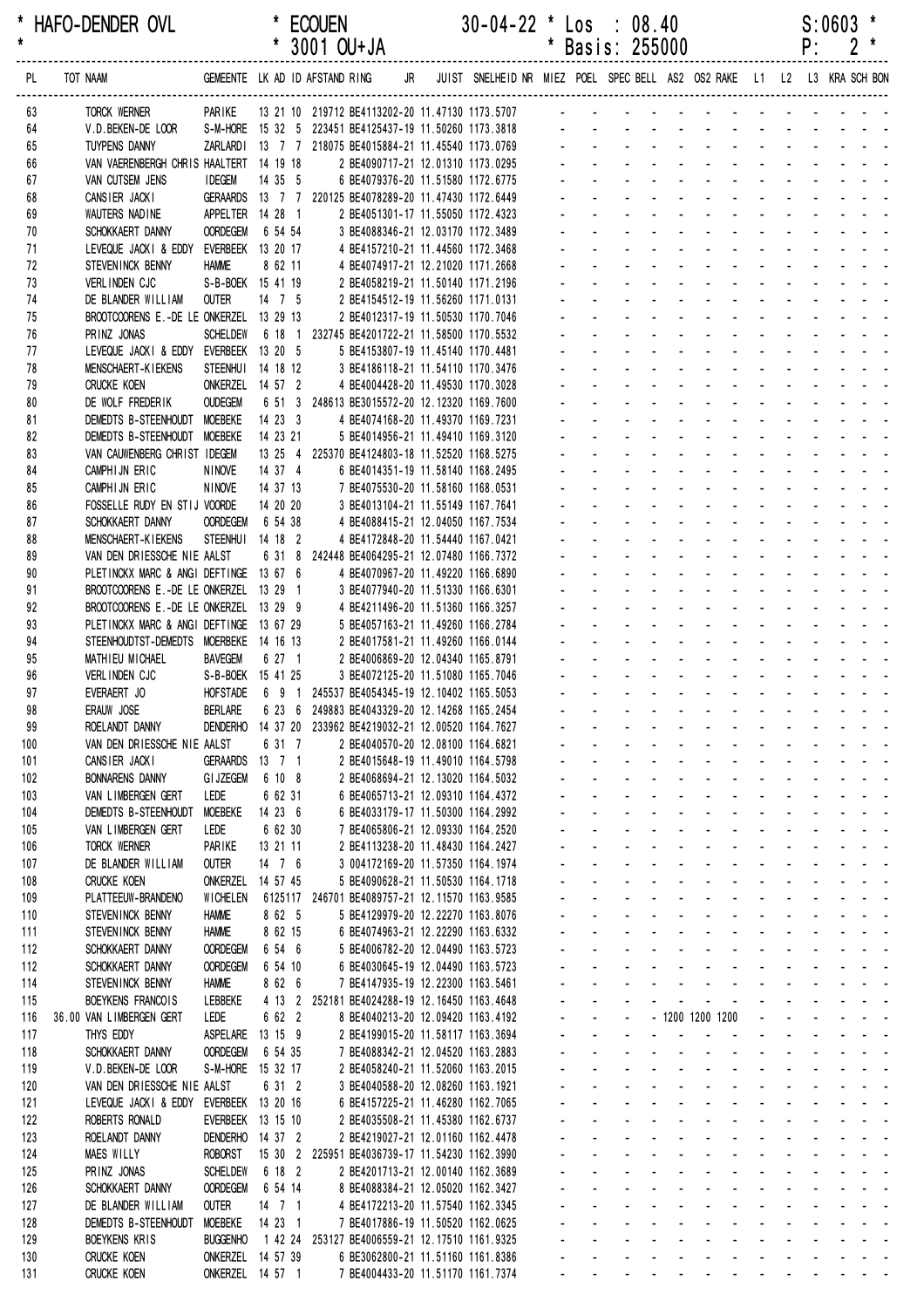| *<br>$\star$ | HAFO-DENDER OVL                                                                  |                                    |                             | <b>ECOUEN</b><br>* 3001 OU+JA                                                                | $30-04-22$ * Los : 08.40                                                | $\star$        |                                               | Basis: 255000                                                                                    |                                                                                                           |                                                                     |                                   |                                                           | P:                                                   | S:0603                                                                                                       |  |
|--------------|----------------------------------------------------------------------------------|------------------------------------|-----------------------------|----------------------------------------------------------------------------------------------|-------------------------------------------------------------------------|----------------|-----------------------------------------------|--------------------------------------------------------------------------------------------------|-----------------------------------------------------------------------------------------------------------|---------------------------------------------------------------------|-----------------------------------|-----------------------------------------------------------|------------------------------------------------------|--------------------------------------------------------------------------------------------------------------|--|
| PL           | TOT NAAM                                                                         |                                    |                             | GEMEENTE LK AD ID AFSTAND RING<br>JR                                                         | JUIST SNELHEID NR MIEZ POEL SPEC BELL AS2 OS2 RAKE L1 L2 L3 KRA SCH BON |                |                                               |                                                                                                  |                                                                                                           |                                                                     |                                   |                                                           |                                                      |                                                                                                              |  |
| 132          | BROOTCOORENS E.-DE LE ONKERZEL 13 29 11                                          |                                    |                             | 5 BE4012319-19 11.52220 1161.6774                                                            |                                                                         |                |                                               | and the company of the state of the                                                              |                                                                                                           |                                                                     |                                   |                                                           |                                                      |                                                                                                              |  |
| 133          | VAN DER MAELEN SONIA ASPELARE 14 56 52                                           |                                    |                             | 3 BE4087353-21 11.57480 1161.5925                                                            |                                                                         |                |                                               |                                                                                                  |                                                                                                           |                                                                     |                                   |                                                           |                                                      |                                                                                                              |  |
| 134<br>135   | PLETINCKX MARC & ANGI DEFTINGE 13 67 43<br>LIEVENS JOHAN                         | <b>BUGGENHO</b>                    |                             | 6 BE4057219-21 11.50120 1161.5773<br>1 24 3 254333 BE4059003-20 12.18580 1161.5147           |                                                                         |                |                                               |                                                                                                  |                                                                                                           |                                                                     |                                   |                                                           |                                                      |                                                                                                              |  |
| 136          | <b>MAES WILLY</b>                                                                | <b>ROBORST</b>                     | 15 30 27                    | 2 BE4059128-21 11.54320 1161.5027                                                            |                                                                         |                |                                               |                                                                                                  |                                                                                                           |                                                                     |                                   |                                                           |                                                      |                                                                                                              |  |
| 137          | VAN HAUTE ANDRE                                                                  | <b>MOERZEKE</b>                    | 6 45 24                     | 2 BE4165133-21 12.22118 1161.4216                                                            |                                                                         |                |                                               |                                                                                                  |                                                                                                           |                                                                     |                                   |                                                           |                                                      |                                                                                                              |  |
| 138          | SAELENS FRANK                                                                    |                                    | ST-LIEVE 13 31 4            | 3 BE4031958-19 11.57330 1161.1541                                                            |                                                                         |                |                                               |                                                                                                  |                                                                                                           |                                                                     |                                   |                                                           |                                                      |                                                                                                              |  |
| 139<br>140   | VAN CUTSEM JENS<br><b>BRAEM ROBERT</b>                                           | <b>IDEGEM</b><br><b>OUTER</b>      | 14 35 21<br>14 20 7         | 7 BE4015045-21 11.53530 1161.0848<br>2 BE4187909-20 12.00450 1161.0162                       |                                                                         |                |                                               |                                                                                                  |                                                                                                           |                                                                     |                                   |                                                           |                                                      |                                                                                                              |  |
| 141          | STEVENINCK BENNY                                                                 | <b>HAMME</b>                       | 8 62 9                      | 8 BE4129917-20 12.23020 1160.7637                                                            |                                                                         |                |                                               |                                                                                                  |                                                                                                           |                                                                     |                                   |                                                           |                                                      |                                                                                                              |  |
| 142          | VAN CUTSEM JENS                                                                  | <b>IDEGEM</b>                      | 14 35 9                     | 8 BE4079390-20 11.53590 1160.4863                                                            |                                                                         |                |                                               |                                                                                                  |                                                                                                           |                                                                     |                                   |                                                           |                                                      |                                                                                                              |  |
| 143          | THYS EDDY                                                                        |                                    | ASPELARE 13 15 6            | 3 BE4199058-20 11.58447 1160.1499                                                            |                                                                         |                |                                               |                                                                                                  |                                                                                                           |                                                                     |                                   |                                                           |                                                      |                                                                                                              |  |
| 144<br>145   | DE WOLF FREDERIK<br>PLETINCKX MARC & ANGI DEFTINGE 13 67 41                      | <b>OUDEGEM</b>                     | 6 51 36                     | 2 BE3015579-20 12.14180 1160.1167<br>7 BE4057237-21 11.50270 1160.0525                       |                                                                         |                |                                               |                                                                                                  |                                                                                                           |                                                                     |                                   |                                                           |                                                      |                                                                                                              |  |
| 146          | <b>VERLINDEN CJC</b>                                                             |                                    | S-B-BOEK 15 41 30           | 4 BE4059498-21 11.52060 1159.8386                                                            |                                                                         |                |                                               |                                                                                                  |                                                                                                           |                                                                     |                                   |                                                           |                                                      |                                                                                                              |  |
| 147          | STEVENINCK BENNY                                                                 | <b>HAMME</b>                       | 8 62 55                     | 9 BE4147928-19 12.23150 1159.6372                                                            |                                                                         |                |                                               |                                                                                                  |                                                                                                           |                                                                     |                                   |                                                           |                                                      |                                                                                                              |  |
| 148          | <b>CRUCKE KOEN</b>                                                               |                                    | ONKERZEL 14 57 25           | 8 BE4090664-21 11.51380 1159.6156                                                            |                                                                         |                |                                               |                                                                                                  |                                                                                                           |                                                                     |                                   |                                                           |                                                      |                                                                                                              |  |
| 149<br>150   | SCHOKKAERT DANNY<br>BOEYKENS KRIS                                                | <b>OORDEGEM</b><br><b>BUGGENHO</b> | 6 54 17<br>1 42 20          | 9 BE4088322-21 12.05320 1159.5151<br>2 BE4006509-21 12.18210 1159.2718                       |                                                                         |                |                                               |                                                                                                  |                                                                                                           |                                                                     |                                   |                                                           |                                                      |                                                                                                              |  |
| 151          | STEENHOUDTST-DEMEDTS                                                             | MOERBEKE 14 16 3                   |                             | 3 BE4221159-20 11.50340 1159.0799                                                            |                                                                         |                |                                               |                                                                                                  |                                                                                                           |                                                                     |                                   |                                                           |                                                      |                                                                                                              |  |
| 152          | VAN DE KEERE JAN                                                                 | <b>ZONNEGEM</b>                    | 6 45 19                     | 2 004098976-21 12.04420 1159.0669                                                            |                                                                         |                |                                               |                                                                                                  |                                                                                                           |                                                                     |                                   |                                                           |                                                      |                                                                                                              |  |
| 152          | VAN DE KEERE JAN                                                                 | <b>ZONNEGEM</b>                    | 6 45 21                     | 3 BE4098927-21 12.04420 1159.0669                                                            |                                                                         |                |                                               |                                                                                                  |                                                                                                           |                                                                     |                                   |                                                           |                                                      |                                                                                                              |  |
| 154<br>155   | SCHUDD INCK BENNY<br>PLETINCKX MARC & ANGI DEFTINGE 13 67 39                     | MELDERT                            | 6 28 8                      | 2 BE6224205-20 12.12080 1159.0069<br>8 BE5035059-21 11.50400 1158.7343                       |                                                                         |                |                                               |                                                                                                  |                                                                                                           |                                                                     |                                   |                                                           |                                                      |                                                                                                              |  |
| 156          | STEVENINCK BENNY                                                                 | <b>HAMME</b>                       | 8 62 60                     | 10 BE4074887-21 12.23270 1158.5992                                                           |                                                                         |                |                                               |                                                                                                  |                                                                                                           |                                                                     |                                   |                                                           |                                                      |                                                                                                              |  |
| 157          | <b>CRUCKE KOEN</b>                                                               |                                    | ONKERZEL 14 57 31           | 9 BE4032309-19 11.51490 1158.5073                                                            |                                                                         |                |                                               |                                                                                                  |                                                                                                           |                                                                     |                                   |                                                           |                                                      |                                                                                                              |  |
| 158          | DEMEDTS B-STEENHOUDT                                                             | MOEBEKE                            | 14 23 11                    | 8 BE4074194-20 11.51280 1158.4210                                                            |                                                                         |                |                                               |                                                                                                  |                                                                                                           |                                                                     |                                   |                                                           |                                                      |                                                                                                              |  |
| 159<br>160   | PLETINCKX MARC & ANGI DEFTINGE 13 67 50<br>TEAM NOEL-WILLOCKX                    | <b>BAASRODE</b>                    | 8 31 6                      | 9 BE4057266-21 11.50440 1158.3293<br>255991 BE6045727-20 12.21020 1158.1556                  |                                                                         |                |                                               |                                                                                                  |                                                                                                           |                                                                     |                                   |                                                           |                                                      |                                                                                                              |  |
| 161          | CAMPHIJN ERIC                                                                    | <b>NINOVE</b>                      | 14 37 5                     | 8 BE4075517-20 11.59580 1158.1230                                                            |                                                                         |                |                                               |                                                                                                  |                                                                                                           |                                                                     |                                   |                                                           |                                                      |                                                                                                              |  |
| 161          | CAMPHIJN ERIC                                                                    | <b>NINOVE</b>                      | 14 37 12                    | 9 BE4011159-21 11.59580 1158.1230                                                            |                                                                         |                |                                               |                                                                                                  |                                                                                                           |                                                                     |                                   |                                                           |                                                      |                                                                                                              |  |
| 163          | DE WOLF FREDERIK<br>VAN MALDEREN LUC                                             | <b>OUDEGEM</b><br><b>BERLARE</b>   | 6 51 1<br>6 9 8             | 3 BE3015596-20 12.14410 1158.0452                                                            |                                                                         |                |                                               |                                                                                                  |                                                                                                           |                                                                     |                                   |                                                           |                                                      |                                                                                                              |  |
| 164<br>165   | PELEMAN FELIX                                                                    | <b>BUGGENHO</b>                    |                             | 2 BE4067539-21 12.14338 1158.0450<br>1 22 8 255543 BE4115466-21 12.20430 1157.7875           |                                                                         |                |                                               |                                                                                                  |                                                                                                           |                                                                     |                                   |                                                           |                                                      |                                                                                                              |  |
| 166          | VANHOORENBEECK LOUIS                                                             | BAASRODE                           | 8 37 8                      | 2 BE4056626-20 12.20480 1157.7083                                                            |                                                                         |                |                                               |                                                                                                  |                                                                                                           |                                                                     |                                   |                                                           |                                                      |                                                                                                              |  |
| 167          | DEMEDTS B-STEENHOUDT                                                             | <b>MOEBEKE</b>                     | 14 23 5                     | 9 BE4121231-18 11.51360 1157.6148                                                            |                                                                         |                |                                               |                                                                                                  | <b>All Street</b>                                                                                         |                                                                     | and the state of the state of the |                                                           |                                                      |                                                                                                              |  |
| 168<br>169   | VAN CUTSEM JENS<br>ERAUW JOSE                                                    | <b>IDEGEM</b><br><b>BERLARE</b>    | 14 35 7<br>6 23 1           | 9 BE4079403-20 11.54280 1157.6020<br>2 BE4043361-20 12.15518 1157.5982                       |                                                                         |                |                                               |                                                                                                  |                                                                                                           | and a straightful and state and<br>and a straight and straight      |                                   | $\Delta \sim 100$<br>$\mathcal{L}$                        | <b>Contract Contract</b><br><b>Contract Contract</b> | $\mathcal{L}^{\text{max}}(\mathcal{L}^{\text{max}})$ . The $\mathcal{L}^{\text{max}}$<br>$\omega_{\rm{max}}$ |  |
| 170          | SAELENS FRANK                                                                    |                                    | ST-LIEVE 13 31 14           | 4 BE4087108-21 11.58120 1157.3461                                                            |                                                                         |                |                                               | $\omega_{\rm{max}}$<br>$\omega_{\rm{max}}$                                                       |                                                                                                           | and a straight and                                                  |                                   | $\mathcal{L}_{\mathrm{max}}$<br>$\omega_{\rm{max}}$       | $\Delta \sim 100$                                    | $\sim 100$<br>$\sim 100$ km s $^{-1}$                                                                        |  |
| 171          | PLETINCKX MARC & ANGI DEFTINGE 13 67 47                                          |                                    |                             | 10 BE4059613-21 11.50550 1157.2169                                                           |                                                                         |                | $\sim$                                        | $\mathcal{L}^{\text{max}}$                                                                       | <b>All States</b>                                                                                         |                                                                     | <b>Service Control</b><br>$\sim$  |                                                           |                                                      | $\sim$ $ \sim$                                                                                               |  |
| 172          | SAELENS FRANK                                                                    |                                    | ST-LIEVE 13 31 10           | 5 BE4031932-19 11.58150 1157.0542                                                            |                                                                         |                |                                               | and a straight and                                                                               |                                                                                                           |                                                                     | <b>Contractor</b>                 |                                                           |                                                      | $\sim 100$ km s $^{-1}$                                                                                      |  |
| 173<br>174   | VAN DER MAELEN SONIA ASPELARE 14 56 14<br>VAN VAERENBERGH CHRIS HAALTERT 14 19 8 |                                    |                             | 4 BE2060578-21 11.58420 1156.3312<br>3 BE4090703-21 12.04260 1156.2938                       |                                                                         | $\blacksquare$ | $\mathcal{L}^{\text{max}}$<br>$\sim$          | $\omega_{\rm{max}}$<br>$\Delta \sim 100$<br>$\mathbf{r}$                                         | <b>All States</b>                                                                                         | $\omega$<br><b>Contract Contract</b>                                | $\sim 100$                        | $\mathcal{L}^{\text{max}}$<br>$\Delta \sim 100$<br>$\sim$ |                                                      | $\mathcal{L}^{\pm}$<br>$\omega_{\rm{max}}$<br>and the state of the state of                                  |  |
| 175          | LEVEQUE JACKI & EDDY EVERBEEK 13 20 11                                           |                                    |                             | 7 BE4157233-21 11.47310 1156.1959                                                            |                                                                         |                | ä.                                            | $\Delta \sim 10^{-1}$                                                                            |                                                                                                           |                                                                     |                                   |                                                           |                                                      | and a state of the state of the state of                                                                     |  |
| 176          | LIEVENS JOHAN                                                                    | <b>BUGGENHO</b>                    | 1 24 12                     | 2 004059028-20 12.20010 1155.9715                                                            |                                                                         |                | $\mathbf{r} = \mathbf{r}$                     | $\omega_{\rm{max}}$<br>$\omega_{\rm{max}}$                                                       | All Carolina                                                                                              | $\Delta \sim 10^{-1}$                                               | $\Delta \sim 100$                 | $\omega_{\rm{max}}$                                       |                                                      | and a strain and a                                                                                           |  |
| 177          | DE CLERCQ-VAN PUYVELD SMETLEDE                                                   |                                    |                             | 6 37 12 240930 BE4069423-21 12.08290 1155.6319                                               |                                                                         |                | $\mathbf{r}$                                  | $\mathcal{L}^{\text{max}}$<br>$\sim$                                                             | <b>Contractor</b>                                                                                         | $\mathbf{r}$                                                        | $\sim 100$                        | $\mathbf{z}$ and $\mathbf{z}$<br>$\mathbf{r}$             |                                                      | and a strong state                                                                                           |  |
| 178<br>179   | MARTENS PATRICK<br>MARTENS PATRICK                                               |                                    | S-B-BOEK 15 10 7            | S-B-BOEK 15 10 4 222823 BE4057738-21 11.52510 1155.4213<br>2 BE4057706-21 11.52520 1155.3215 |                                                                         |                | $\mathbf{r}$ .                                | $\omega_{\rm{max}}$                                                                              | $\mathcal{L}^{\text{max}}(\mathcal{L}^{\text{max}})$ . The $\mathcal{L}^{\text{max}}$<br>and a strategies |                                                                     |                                   | $\sim$                                                    |                                                      | and the state of the<br>$\omega_{\rm{max}}$<br><b>Service</b> State                                          |  |
| 180          | VAN LIMBERGEN GERT                                                               | LEDE                               | 6 62 5                      | 9 BE4040114-20 12.11120 1155.1563                                                            |                                                                         |                | $\mathbf{r}$ .                                | $\Delta \sim 10^{-1}$                                                                            |                                                                                                           | and a straight and straight                                         |                                   | $\Delta \sim 100$<br>$\sim$                               | $\Delta \sim 100$                                    | $\omega_{\rm{max}}$ , and $\omega_{\rm{max}}$                                                                |  |
| 181          | DOUCHAMPS ALAIN                                                                  |                                    | ASPELARE 13 20 6            | 2 BE4012256-21 11.59230 1155.1317                                                            |                                                                         |                | ä.                                            | $\omega_{\rm{max}}$                                                                              |                                                                                                           | and a straight and a straight                                       |                                   | $\mathcal{L}$                                             |                                                      | $\omega_{\rm{max}}$ and $\omega_{\rm{max}}$                                                                  |  |
| 182          | V.D.BEKEN-DE LOOR                                                                |                                    | S-M-HORE 15 32 7            | 3 BE4058231-21 11.53270 1155.0840                                                            |                                                                         |                | $\mathbf{L}^{\text{max}}$                     | $\mathbf{L}^{\text{max}}$<br>$\omega_{\rm{max}}$                                                 |                                                                                                           | and a straight and state                                            |                                   | $\sim 100$<br>$\mathbf{r}$                                | $\sim 100$                                           | $\mathbf{r} = \mathbf{r} \mathbf{r} + \mathbf{r} \mathbf{r}$                                                 |  |
| 183<br>184   | SCHOKKAERT DANNY<br>CORTHALS ET IENNE                                            | <b>OORDEGEM</b><br>MASSEMEN        | 6 54 3                      | 10 BE4030619-19 12.06230 1154.7396<br>6 46 2 240792 BE4123575-20 12.08340 1154.5086          |                                                                         |                |                                               | $\Delta \sim 100$<br>$\mathbf{L}^{\text{max}}$                                                   |                                                                                                           | and a straightful and state<br>الموارد والمستنبذ والمستنبذ والمنافذ | $\sim$                            |                                                           | $\sim$                                               | $\omega_{\rm{max}}$ and $\omega_{\rm{max}}$<br><b>Service Control</b>                                        |  |
| 185          | <b>TORCK WERNER</b>                                                              | PARIKE                             | 13 21 16                    | 3 BE4034815-21 11.50200 1154.3538                                                            |                                                                         |                |                                               | $\mathbf{L}^{\text{max}}$                                                                        |                                                                                                           | الموارد والمستحدث والمستحدث                                         |                                   |                                                           |                                                      | <b>Contract Contract Contract</b>                                                                            |  |
| 186          | VAN DER MAELEN SONIA                                                             | ASPELARE 14 56 51                  |                             | 5 BE4087542-21 11.59030 1154.2979                                                            |                                                                         |                |                                               | $\Delta \sim 10^{-11}$<br>$\Delta \sim 100$                                                      |                                                                                                           |                                                                     |                                   |                                                           |                                                      | and a strain and a strain and a                                                                              |  |
| 187          | WAUTERS NADINE                                                                   |                                    | APPELTER 14 28 8            | 3 BE4183551-20 11.58130 1153.8989                                                            |                                                                         |                | a.                                            | $\Delta \sim 100$<br>$\mathbf{L}^{\text{max}}$<br>$\omega_{\rm{max}}$                            | and a strategies                                                                                          | and a straight and a straight                                       | <b>Contract Contract Contract</b> |                                                           |                                                      | and a strain and a<br>and a strain and a                                                                     |  |
| 188<br>189   | VANHOORENBEECK LOUIS BAASRODE<br>VAN VAERENBERGH CHRIS HAALTERT 14 19 13         |                                    | 8 37 12                     | 3 BE4056628-20 12.21330 1153.7892<br>4 BE4090773-21 12.04550 1153.5665                       |                                                                         |                | $\mathbf{r} = \mathbf{r}$                     | and a straight<br>$\Delta \sim 100$                                                              |                                                                                                           | $\sim 100$                                                          | $\sim 100$                        | $\sim$                                                    |                                                      | and a series of the series                                                                                   |  |
| 190          | VAN VAERENBERGH CHRIS HAALTERT 14 19 11                                          |                                    |                             | 5 BE4090741-21 12.04570 1153.3789                                                            |                                                                         |                |                                               | and a straight and                                                                               |                                                                                                           |                                                                     |                                   |                                                           |                                                      | <b>Service Control</b>                                                                                       |  |
| 191          | MATHIEU MICHAEL                                                                  | <b>BAVEGEM</b>                     | 6 27 24                     | 3 BE4088511-21 12.06480 1153.2882                                                            |                                                                         |                | $\mathcal{L}^{\mathcal{L}}$                   | $\omega_{\rm{max}}$                                                                              |                                                                                                           | and a straight and                                                  |                                   | $\sim$                                                    |                                                      | <b>Service Control</b>                                                                                       |  |
| 192          | SCHOKKAERT DANNY                                                                 | <b>OORDEGEM</b>                    | 6 54 1                      | 11 BE4064378-18 12.06390 1153.2495                                                           |                                                                         |                | $\mathbf{r}$ .<br>$\mathcal{L}_{\mathcal{A}}$ | $\Delta \sim 100$<br>$\omega_{\rm{max}}$                                                         |                                                                                                           | and a straight and a straight<br>and a strategic and                |                                   | ÷.<br>$\Delta \sim 10^4$                                  |                                                      | $\omega_{\rm{max}}$ , and $\omega_{\rm{max}}$<br>$\sim 10^{-1}$ m $^{-1}$                                    |  |
| 193<br>194   | VAN LIMBERGEN GERT<br>VAN DEN DRIESSCHE NIE AALST                                | LEDE                               | 6 62 40<br>6 31 18          | 10 BE4040045-20 12.11340 1153.1542<br>4 BE4064304-21 12.10150 1153.1415                      |                                                                         |                | $\mathbf{r} = \mathbf{r}$                     | $\omega_{\rm{max}}$<br>$\omega_{\rm{max}}$                                                       | All Carolina                                                                                              |                                                                     | <b>All States</b>                 | $\mathcal{L}^{\text{max}}$<br>$\blacksquare$              |                                                      | $\mathcal{L}^{\text{max}}$                                                                                   |  |
| 195          | <b>BUYLE ETIENNE</b>                                                             | <b>BERLARE</b>                     |                             | 6 6 4 249735 BE4062245-21 12.16350 1153.0666                                                 |                                                                         |                |                                               | $\sim 100$<br>$\mathbf{z} = \mathbf{z}$                                                          | <b>All States</b>                                                                                         |                                                                     | <b>All States</b><br>$\sim$       |                                                           | $\sim$                                               | $\sim 100$ km s $^{-1}$                                                                                      |  |
| 196          | LEVEQUE JACKI & EDDY                                                             | EVERBEEK 13 20 14                  |                             | 8 BE4157203-21 11.48040 1152.8146                                                            |                                                                         |                | $\mathcal{L}^{\mathcal{A}}$                   |                                                                                                  | $\Delta \phi = 0.000$ and $\Delta \phi = 0.000$                                                           | $\omega$                                                            | <b>Contractor</b>                 | $\sim$                                                    |                                                      | $\mathbf{z} = \mathbf{z} + \mathbf{z} + \mathbf{z} + \mathbf{z}$                                             |  |
| 197<br>198   | <b>CRUCKE KOEN</b><br>DE WOLF FREDERIK                                           | <b>OUDEGEM</b>                     | ONKERZEL 14 57 36<br>6 51 5 | 10 BE4004560-20 11.52460 1152.7979<br>4 BE3024431-21 12.15400 1152.7651                      |                                                                         |                |                                               | $\omega_{\rm{max}}$<br>$\omega_{\rm{max}}$<br>$\Delta \sim 10^{-1}$<br>$\mathbf{L} = \mathbf{0}$ | $\sim$<br>$\sim 100$<br>$\mathcal{L}^{\text{max}}$                                                        | $\omega$<br>$\mathcal{L}$<br>$\Delta \sim 100$                      | <b>Contract Contract</b>          | $\mathcal{L}^{\text{max}}$<br>$\Delta \sim 100$           | $\Delta \phi = \Delta \phi$ and $\Delta \phi$        | $\sim 100$<br>$\omega_{\rm{max}}$<br>$\omega_{\rm{max}}$ , and $\omega_{\rm{max}}$                           |  |
| 199          | <b>CRUCKE KOEN</b>                                                               |                                    | ONKERZEL 14 57 26           | 11 BE4082680-21 11.52470 1152.6982                                                           |                                                                         |                |                                               | $\omega_{\rm{max}}$<br>$\mathcal{L}^{\text{max}}$<br>$\mathcal{L}^{\mathcal{A}}$                 |                                                                                                           | and a straight and a straight                                       |                                   | and a state of                                            |                                                      | $\omega_{\rm{max}}$ and $\omega_{\rm{max}}$                                                                  |  |
| 200          | <b>BUYLE ETIENNE</b>                                                             | <b>BERLARE</b>                     | 6 6 5                       | 2 BE4062206-21 12.16400 1152.6231                                                            |                                                                         |                | $\omega_{\rm{max}}$                           | $\mathbf{L}^{\text{max}}$                                                                        |                                                                                                           |                                                                     |                                   |                                                           |                                                      | المناصب والمستنقذ والمستنقذ والمستنقذ والمستنقذ والمستنقذ                                                    |  |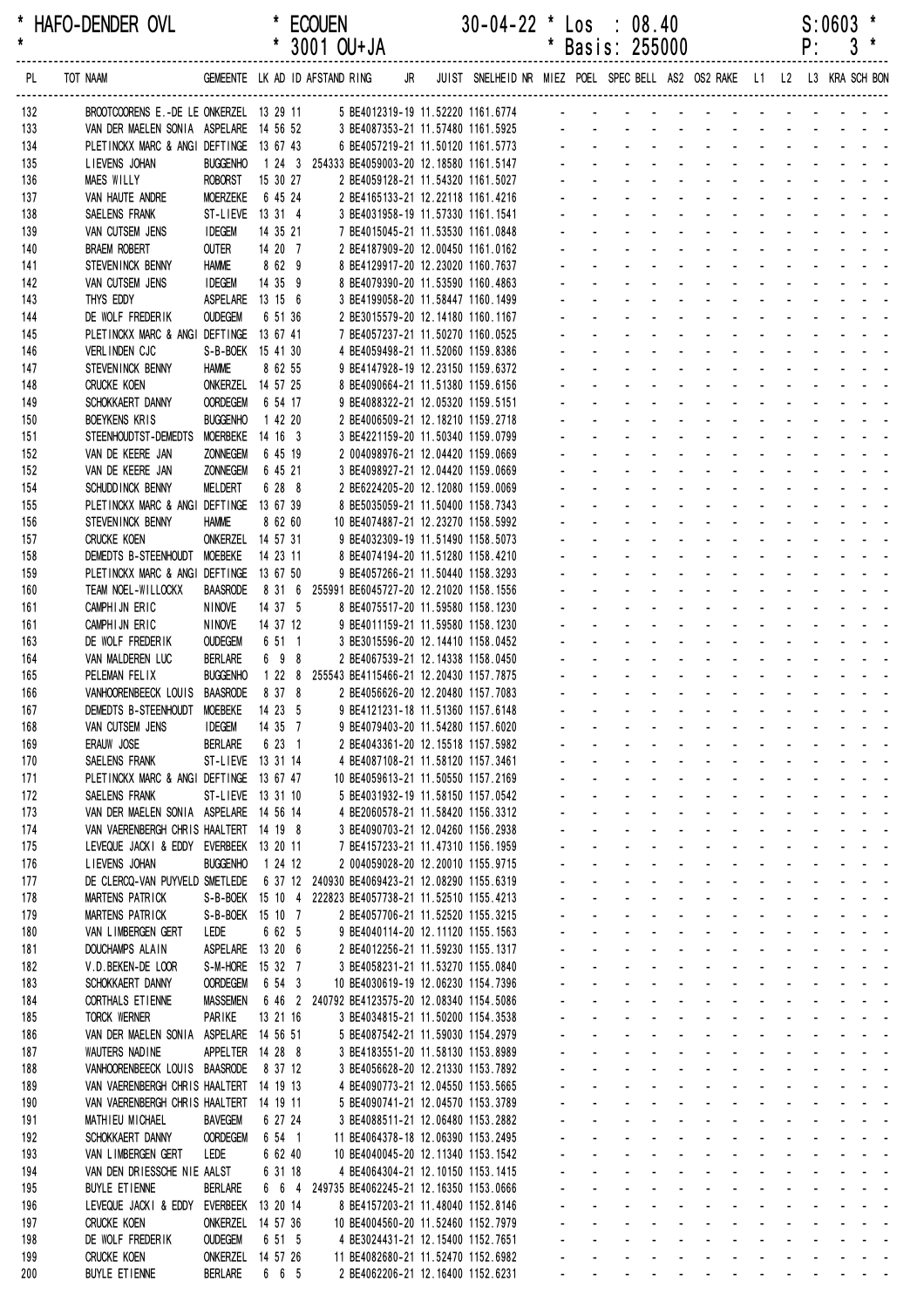| *<br>$\star$ | HAFO-DENDER OVL                                               |                                      |                    | <b>ECOUEN</b><br>* 3001 OU+JA                                            | $30 - 04 - 22$ *                                                        | *  |                                     | Los : 08.40<br>Basis: 255000                                              |                                                                             |                                                                                                                       |                                      |                                                                                                          | P÷                                     | S:0603                                                           | $4$ *                                                                                   |
|--------------|---------------------------------------------------------------|--------------------------------------|--------------------|--------------------------------------------------------------------------|-------------------------------------------------------------------------|----|-------------------------------------|---------------------------------------------------------------------------|-----------------------------------------------------------------------------|-----------------------------------------------------------------------------------------------------------------------|--------------------------------------|----------------------------------------------------------------------------------------------------------|----------------------------------------|------------------------------------------------------------------|-----------------------------------------------------------------------------------------|
| PL           | TOT NAAM                                                      |                                      |                    | GEMEENTE LK AD ID AFSTAND RING<br>JR                                     | JUIST SNELHEID NR MIEZ POEL SPEC BELL AS2 OS2 RAKE L1 L2 L3 KRA SCH BON |    |                                     |                                                                           |                                                                             |                                                                                                                       |                                      |                                                                                                          |                                        |                                                                  |                                                                                         |
| 201          | VAN DER MAELEN SONIA ASPELARE 14 56 33                        |                                      |                    | 6 BE4087355-21 11.59210 1152.5608                                        |                                                                         |    |                                     |                                                                           |                                                                             |                                                                                                                       |                                      |                                                                                                          |                                        |                                                                  |                                                                                         |
| 202          | <b>VERLINDEN CJC</b>                                          | S-B-BOEK 15 41 4                     |                    | 5 BE4014921-19 11.53190 1152.5390                                        |                                                                         |    |                                     |                                                                           |                                                                             |                                                                                                                       |                                      |                                                                                                          |                                        |                                                                  |                                                                                         |
| 203          | PRINZ JONAS                                                   | <b>SCHELDEW</b>                      | 6 18 3             | 3 BE4174867-21 12.01570 1152.4882                                        |                                                                         |    |                                     |                                                                           |                                                                             |                                                                                                                       |                                      |                                                                                                          |                                        |                                                                  |                                                                                         |
| 204          | MATHIEU MICHAEL                                               | <b>BAVEGEM</b>                       | 6 27 4             | 4 BE4088507-21 12.06570 1152.4523                                        |                                                                         |    |                                     |                                                                           |                                                                             |                                                                                                                       |                                      |                                                                                                          |                                        |                                                                  |                                                                                         |
| 205          | VERLINDEN CJC                                                 | S-B-BOEK 15 41 16                    |                    | 6 BE4058189-21 11.53250 1151.9431                                        |                                                                         |    |                                     |                                                                           |                                                                             |                                                                                                                       |                                      |                                                                                                          |                                        |                                                                  |                                                                                         |
| 206<br>207   | ERAUW JOSE<br>STEVENINCK BENNY                                | <b>BERLARE</b><br><b>HAMME</b>       | 6 23 2<br>8 62 42  | 3 BE4043362-20 12.16598 1151.5523<br>11 BE4074835-21 12.24500 1151.4707  |                                                                         |    |                                     |                                                                           |                                                                             |                                                                                                                       |                                      |                                                                                                          |                                        |                                                                  |                                                                                         |
| 208          | <b>BRAEM ROBERT</b>                                           | <b>OUTER</b>                         | 14 20 18           | 3 BE4185033-21 12.02250 1151.4566                                        |                                                                         |    |                                     |                                                                           |                                                                             |                                                                                                                       |                                      |                                                                                                          |                                        |                                                                  |                                                                                         |
| 209          | SAELENS FRANK                                                 | ST-LIEVE 13 31 15                    |                    | 6 BE4211208-21 11.59160 1151.1509                                        |                                                                         |    |                                     |                                                                           |                                                                             |                                                                                                                       |                                      |                                                                                                          |                                        |                                                                  |                                                                                         |
| 210          | VAN CUTSEM JENS                                               | <b>IDEGEM</b>                        | 14 35 1            | 10 BE4079363-20 11.55340 1151.0908                                       |                                                                         |    |                                     |                                                                           |                                                                             |                                                                                                                       |                                      |                                                                                                          |                                        |                                                                  |                                                                                         |
| 211          | BROOTCOORENS E.-DE LE ONKERZEL 13 29 8                        |                                      |                    | 6 BE4077928-20 11.54090 1151.0070                                        |                                                                         |    |                                     |                                                                           |                                                                             |                                                                                                                       |                                      |                                                                                                          |                                        |                                                                  |                                                                                         |
| 212          | TEAM NOEL-WILLOCKX                                            | <b>BAASRODE</b>                      | 8 31 13            | 2 BE6021156-21 12.22250 1150.9524                                        |                                                                         |    |                                     |                                                                           |                                                                             |                                                                                                                       |                                      |                                                                                                          |                                        |                                                                  |                                                                                         |
| 213          | BLONDEEL JOERI                                                | LEDE                                 |                    | 6 43 3 241918 BE4088916-19 12.10120 1150.8944                            |                                                                         |    |                                     |                                                                           |                                                                             |                                                                                                                       |                                      |                                                                                                          |                                        |                                                                  |                                                                                         |
| 214<br>215   | <b>BOEYKENS KRIS</b><br>PLETINCKX MARC & ANGI DEFTINGE        | <b>BUGGENHO</b>                      | 1423<br>13 67 2    | 3 BE4017614-18 12.19570 1150.8388<br>11 BE5025468-18 11.51590 1150.7874  |                                                                         |    |                                     |                                                                           |                                                                             |                                                                                                                       |                                      |                                                                                                          |                                        |                                                                  |                                                                                         |
| 215          | PLETINCKX MARC & ANGI DEFTINGE 13 67 4                        |                                      |                    | 12 BE4070934-20 11.51590 1150.7874                                       |                                                                         |    |                                     |                                                                           |                                                                             |                                                                                                                       |                                      |                                                                                                          |                                        |                                                                  |                                                                                         |
| 215          | PLETINCKX MARC & ANGI DEFTINGE 13 67 26                       |                                      |                    | 13 BE4057243-21 11.51590 1150.7874                                       |                                                                         |    |                                     |                                                                           |                                                                             |                                                                                                                       |                                      |                                                                                                          |                                        |                                                                  |                                                                                         |
| 218          | TEAM NOEL-WILLOCKX                                            | <b>BAASRODE</b>                      | 8 31 15            | 3 006045755-20 12.22270 1150.7800                                        |                                                                         |    |                                     |                                                                           |                                                                             |                                                                                                                       |                                      |                                                                                                          |                                        |                                                                  |                                                                                         |
| 219          | DE WOLF FREDERIK                                              | <b>OUDEGEM</b>                       | 6 51 4             | 5 BE4065029-21 12.16070 1150.3648                                        |                                                                         |    |                                     |                                                                           |                                                                             |                                                                                                                       |                                      |                                                                                                          |                                        |                                                                  |                                                                                         |
| 220          | SCHUDD INCK BENNY                                             | MELDERT                              | 6 28 17            | 3 BE4108643-21 12.13450 1150.2409                                        |                                                                         |    |                                     |                                                                           |                                                                             |                                                                                                                       |                                      |                                                                                                          |                                        |                                                                  |                                                                                         |
| 221          | VAN DER MAELEN SONIA                                          | ASPELARE 14 56 48                    |                    | 7 BE4087451-21 11.59460 1150.1568                                        |                                                                         |    |                                     |                                                                           |                                                                             |                                                                                                                       |                                      |                                                                                                          |                                        |                                                                  |                                                                                         |
| 222          | VAN HAUTE ANDRE                                               | <b>MOERZEKE</b>                      | 6 45 16            | 3 BE4134104-20 12.24248 1149.9495                                        |                                                                         |    |                                     |                                                                           |                                                                             |                                                                                                                       |                                      |                                                                                                          |                                        |                                                                  |                                                                                         |
| 222          | VAN HAUTE ANDRE                                               | <b>MOERZEKE</b>                      | 6 45 33            | 4 BE4165147-21 12.24248 1149.9495                                        |                                                                         |    |                                     |                                                                           |                                                                             |                                                                                                                       |                                      |                                                                                                          |                                        |                                                                  |                                                                                         |
| 224<br>225   | VERLINDEN CJC<br>MARTENS PATRICK                              | S-B-BOEK 15 41 5<br>S-B-BOEK 15 10 2 |                    | 7 BE4072050-20 11.53480 1149.6646<br>3 BE4057742-21 11.53500 1149.5598   |                                                                         |    |                                     |                                                                           |                                                                             |                                                                                                                       |                                      |                                                                                                          |                                        |                                                                  |                                                                                         |
| 226          | PELEMAN FELIX                                                 | <b>BUGGENHO</b>                      | 1222               | 2 BE4116223-19 12.22180 1149.5412                                        |                                                                         |    |                                     |                                                                           |                                                                             |                                                                                                                       |                                      |                                                                                                          |                                        |                                                                  |                                                                                         |
| 227          | VAN CUTSEM JENS                                               | <b>IDEGEM</b>                        | 14 35 19           | 11 BE4015047-21 11.55540 1149.1322                                       |                                                                         |    |                                     |                                                                           |                                                                             |                                                                                                                       |                                      |                                                                                                          |                                        |                                                                  |                                                                                         |
| 228          | FOSSELLE RUDY EN STIJ VOORDE                                  |                                      | 14 20 17           | 4 BE4034545-21 11.58259 1149.0303                                        |                                                                         |    |                                     |                                                                           |                                                                             |                                                                                                                       |                                      |                                                                                                          |                                        |                                                                  |                                                                                         |
| 229          | <b>KERRE RUDY</b>                                             | <b>BERLARE</b>                       | 691                | 249657 BE4221217-17 12.17170 1148.9929                                   |                                                                         |    |                                     |                                                                           |                                                                             |                                                                                                                       |                                      |                                                                                                          |                                        |                                                                  |                                                                                         |
| 230          | PENNE BERT                                                    | <b>NEDERHAS</b>                      |                    | 14 51 12 231912 BE4024113-21 12.01510 1148.9324                          |                                                                         |    |                                     |                                                                           |                                                                             |                                                                                                                       |                                      |                                                                                                          |                                        |                                                                  |                                                                                         |
| 231          | STEENHOUDTST-DEMEDTS MOERBEKE                                 |                                      | 14 16 7            | 4 BE4014944-21 11.52150 1148.9311                                        |                                                                         |    |                                     |                                                                           |                                                                             |                                                                                                                       |                                      |                                                                                                          |                                        |                                                                  |                                                                                         |
| 232          | SAELENS FRANK                                                 | ST-LIEVE 13 31 20                    |                    | 7 BE4211207-21 11.59410 1148.7489                                        |                                                                         |    |                                     |                                                                           |                                                                             |                                                                                                                       |                                      |                                                                                                          |                                        |                                                                  |                                                                                         |
| 233<br>234   | PENNE BERT<br>LEVEQUE JACKI & EDDY EVERBEEK 13 20 6           | NEDERHAS 14 51 18                    |                    | 2 BE5014493-21 12.01540 1148.6478<br>9 BE4052397-17 11.48450 1148.6411   |                                                                         |    |                                     |                                                                           |                                                                             |                                                                                                                       |                                      |                                                                                                          |                                        |                                                                  |                                                                                         |
| 235          | VANHOORENBEECK LOUIS                                          | BAASRODE 8 37 19                     |                    | 4 BE4115043-21 12.22330 1148.6048                                        |                                                                         |    |                                     |                                                                           |                                                                             |                                                                                                                       |                                      |                                                                                                          |                                        |                                                                  |                                                                                         |
| 236          | DE MOYE BART                                                  | APPELTER 13 52 35                    |                    | 2 BE4011916-21 11.58550 1148.5262                                        |                                                                         |    |                                     |                                                                           |                                                                             | and a straightful and a straight                                                                                      |                                      |                                                                                                          |                                        |                                                                  | $\sigma_{\rm{eff}}=0.01$ and $\sigma_{\rm{eff}}=0.01$                                   |
| 237          | <b>BRAEM ROBERT</b>                                           | <b>OUTER</b>                         | 14 20 9            | 4 BE4172540-20 12.02580 1148.3363                                        |                                                                         |    |                                     |                                                                           |                                                                             | and the second control of the second                                                                                  |                                      | $\mathbf{u} = \mathbf{u} \cdot \mathbf{u}$ .                                                             | <b>Contractor</b>                      |                                                                  | $\sim$ $ \sim$                                                                          |
| 238          | ROELANDT DANNY                                                | DENDERHO 14 37 11                    |                    | 3 BE4028410-21 12.03480 1147.9980                                        |                                                                         |    | $\mathbf{r}$                        |                                                                           | <b>Contractor</b><br>$\sim$                                                 | $\sim$                                                                                                                | <b>Contractor</b>                    | $\Delta \phi = 0.01$                                                                                     | <b>Contract Contract</b>               |                                                                  | $\omega_{\rm{eff}}=2.00$ km $^{-1}$                                                     |
| 239          | SAELENS FRANK                                                 | ST-LIEVE 13 31 26                    |                    | 8 BE4087101-21 11.59500 1147.8866                                        |                                                                         |    |                                     | $\mathbf{L}^{\text{max}}$                                                 |                                                                             | and a straight and a                                                                                                  |                                      | $\mathbf{L}^{\text{max}}$                                                                                | $\Delta \sim 100$                      | $\Delta \sim 10^4$                                               | $\omega_{\rm{max}}$ , and $\omega_{\rm{max}}$                                           |
| 240          | WAUTERS NADINE                                                | APPELTER 14 28 10                    |                    | 4 BE4154310-19 11.59170 1147.7227                                        |                                                                         |    | $\mathbf{r}$                        | $\sim 100$                                                                | $\omega_{\rm{max}}$<br>$\Delta \sim 10^4$                                   | $\Delta \sim 100$                                                                                                     | $\sim$                               |                                                                                                          |                                        |                                                                  | $\sim$ $ \sim$                                                                          |
| 241          | VAN LIMBERGEN GERT<br>PLETINCKX MARC & ANGI DEFTINGE 13 67 20 | LEDE                                 | 6 62 50            | 11 BE4040154-20 12.12400 1147.1897                                       |                                                                         |    | $\sim$                              | $\omega_{\rm{max}}$ and $\omega_{\rm{max}}$<br>$\mathcal{L}^{\text{max}}$ | <b>Contractor</b><br>$\mathbf{r}$                                           | $\mathcal{L}_{\mathcal{A}}$<br>$\sim 100$<br>$\mathbf{r}$                                                             | $\mathcal{L}^{\pm}$                  |                                                                                                          |                                        |                                                                  | $\sim$ 10 $\sim$ 10 $\sim$<br><b>Contract Contract</b>                                  |
| 242<br>243   | VAN LIMBERGEN GERT                                            | LEDE                                 | 6 62 24            | 14 BE4070949-20 11.52360 1147.1028<br>12 BE4214507-20 12.12420 1147.0099 |                                                                         |    |                                     | $\sim$                                                                    | $\sim$<br>$\sim$                                                            | $\mathcal{L}^{\mathcal{A}}$                                                                                           | $\sim$                               | $\omega_{\rm{max}}$ and $\omega_{\rm{max}}$                                                              |                                        | and a state of                                                   |                                                                                         |
| 244          | THYS EDDY                                                     | ASPELARE 13 15 3                     |                    | 4 BE4081814-18 12.01017 1146.9726                                        |                                                                         |    | $\sim$                              | $\mathcal{L}^{\text{max}}$                                                | $\sim$                                                                      | $\Delta \sim 10^4$<br>$\mathbf{r}$                                                                                    | <b>Contractor</b>                    | $\omega_{\rm{max}}$                                                                                      |                                        | and the state of the                                             |                                                                                         |
| 244          | THYS EDDY                                                     | ASPELARE                             | 13 15 5            | 5 BE4120920-19 12.01017 1146.9726                                        |                                                                         | ÷. |                                     | $\Delta \sim 10^{-11}$<br>$\omega_{\rm{max}}$                             | $\Delta \sim 10^4$<br>$\Delta \sim 100$                                     | $\Delta \sim 100$                                                                                                     | $\sim 100$                           | $\mathbf{L}^{\text{max}}$                                                                                | $\Delta \sim 100$<br>$\Delta \sim 100$ |                                                                  | $\omega_{\rm{eff}}=2.0\pm0.02$                                                          |
| 246          | VAN LIMBERGEN GERT                                            | LEDE                                 | 6 62 3             | 13 BE4040079-20 12.12440 1146.8301                                       |                                                                         |    | $\mathbf{r}$                        | $\sim 100$                                                                | $\blacksquare$<br>$\sim$ $-$                                                | $\omega_{\rm{max}}$                                                                                                   | $\mathbb{Z}^2$<br>$\sim 10$          | $\mathbf{r}$                                                                                             | $\Delta \sim 100$                      |                                                                  | $\mathcal{L}^{\text{max}}$ , and $\mathcal{L}^{\text{max}}$                             |
| 247          | VAN DE KEERE JAN                                              | <b>ZONNEGEM</b>                      | 6 45 29            | 4 BE4219804-21 12.06540 1146.7424                                        |                                                                         |    | $\mathbf{r}$                        | $\omega_{\rm{max}}$ and $\omega_{\rm{max}}$                               | $\Delta \sim 100$                                                           | $\mathbf{r}$<br>$\sim 100$                                                                                            | $\blacksquare$                       |                                                                                                          |                                        | $\mathbf{u} = \mathbf{u} + \mathbf{u} + \mathbf{u} + \mathbf{u}$ |                                                                                         |
| 248          | <b>BRAEM ROBERT</b>                                           | <b>OUTER</b>                         | 14 20 2            | 5 BE4173564-20 12.03150 1146.7355                                        |                                                                         |    |                                     |                                                                           | ¥.<br>$\sim 100$                                                            | $\sim$                                                                                                                | $\mathcal{L}^{\pm}$                  |                                                                                                          |                                        |                                                                  | $\Delta \phi = \Delta \phi = 0.1$                                                       |
| 249          | VAN DE KEERE JAN                                              | <b>ZONNEGEM</b>                      | 6 45 1             | 5 BE4123331-19 12.06560 1146.5577                                        |                                                                         |    |                                     |                                                                           | $\sim 100$                                                                  | $\sim$                                                                                                                | $\sim$                               |                                                                                                          |                                        |                                                                  | $\sim$ $ \sim$                                                                          |
| 250<br>251   | DEMEDTS B-STEENHOUDT<br>SAELENS FRANK                         | <b>MOEBEKE</b><br>ST-LIEVE 13 31 11  | 14 23 4            | 10 BE4074110-20 11.53270 1146.5443<br>9 BE4066843-18 12.00050 1146.4523  |                                                                         | ÷. | $\sim$                              | $\mathcal{L}$<br>$\mathcal{L}^{\text{max}}$<br>$\mathcal{L}^{\text{max}}$ | <b>Contractor</b><br>$\mathbf{r}$<br>and a state                            | $\sim$<br>$\sim 100$<br><b>All States</b>                                                                             |                                      | $\omega_{\rm{max}}$<br>$\mathcal{L}^{\mathcal{A}}$<br>$\omega_{\rm{max}}$<br>$\mathcal{L}_{\mathcal{A}}$ | $\mathcal{L}$<br>$\sim$                | $\mathcal{L}^{\mathcal{A}}$                                      | $\sim$ $\sim$ $\sim$ $\sim$<br>$\omega_{\rm{max}}$ , and $\omega_{\rm{max}}$            |
| 252          | <b>BOMBEKE RUDY</b>                                           |                                      |                    | NIEUWEKE 14 23 7 240028 BE4139211-19 12.09220 1146.4480                  |                                                                         |    | $\mathbf{r} = \mathbf{r}$           | $\sim 100$<br>$\mathbf{L}^{\text{max}}$                                   | <b>All Cards</b>                                                            | <b>All Cards</b>                                                                                                      | $\sim 10$                            |                                                                                                          | $\mathbf{r}$                           |                                                                  | $\sim 100$ km s $^{-1}$                                                                 |
| 253          | PLETINCKX MARC & ANGI DEFTINGE 13 67 13                       |                                      |                    | 15 BE4211589-20 11.52430 1146.4084                                       |                                                                         |    | $\sim$                              | $\omega_{\rm{max}}$                                                       | $\sim$<br>$\Delta \sim 100$                                                 | $\mathcal{L}_{\mathcal{A}}$                                                                                           | <b>Contractor</b><br>$\sim$          |                                                                                                          |                                        |                                                                  | $\omega_{\rm{eff}}=0.01$ and $\omega_{\rm{eff}}=0.01$                                   |
| 253          | PLETINCKX MARC & ANGI DEFTINGE 13 67 27                       |                                      |                    | 16 BE4057175-21 11.52430 1146.4084                                       |                                                                         |    |                                     | $\mathcal{L}^{\text{max}}$                                                |                                                                             | $\mathbf{r}$                                                                                                          | $\mathcal{L}^{\pm}$                  |                                                                                                          |                                        | <b>Contract Contract</b>                                         |                                                                                         |
| 255          | VAN CUTSEM JENS                                               | <b>IDEGEM</b>                        | 14 35 4            | 12 BE4079393-20 11.56220 1146.4013                                       |                                                                         |    |                                     | $\mathcal{L}^{\text{max}}$                                                | $\sim$                                                                      | $\sim$                                                                                                                |                                      | $\mathcal{L}^{\text{max}}$                                                                               |                                        |                                                                  | $\Delta \phi = \Delta \phi = 0.1$                                                       |
| 256          | SCHUDD INCK BENNY                                             | <b>MELDERT</b>                       | 6 28 2             | 4 BE4020973-18 12.14280 1146.3973                                        |                                                                         |    | ÷.                                  | $\mathcal{L}$                                                             | $\sim$<br>$\mathbf{r}$                                                      | $\mathbf{r}$                                                                                                          | $\sim$                               | $\omega_{\rm{max}}$<br>$\sim$                                                                            | $\sim$                                 |                                                                  | $\omega_{\rm{max}}$ , and $\omega_{\rm{max}}$                                           |
| 257          | VAN LIMBERGEN GERT                                            | LEDE                                 | 6 62 16            | 14 BE4053578-19 12.12490 1146.3811                                       |                                                                         | ÷. |                                     | $\omega_{\rm{max}}$                                                       | $\Delta \sim 10^{-11}$                                                      | $\Delta \sim 10^4$<br>$\Delta \phi = \Delta \phi = 0.01$                                                              |                                      | and a straight                                                                                           |                                        |                                                                  | $\omega_{\rm{eff}}=2.0\pm0.02$                                                          |
| 258          | VAN DER MAELEN SONIA<br>VAN DE KEERE JAN                      | ASPELARE<br><b>ZONNEGEM</b>          | 14 56 6<br>6 45 31 | 8 BE2090100-19 12.00260 1146.3313<br>6 BE4098942-21 12.06590 1146.2807   |                                                                         | ÷. | $\mathcal{L}^{\pm}$<br>$\mathbf{r}$ | $\mathbf{L}^{\text{max}}$<br>$\omega_{\rm{max}}$                          | $\mathbf{L}^{\text{max}}$<br>$\Delta \sim 10^4$<br>$\blacksquare$<br>$\sim$ | $\omega_{\rm{eff}}$<br>$\mathbf{r}$                                                                                   | $\sim 100$<br>$\blacksquare$         | $\mathbf{r}$                                                                                             | <b>All Cards</b>                       | $\Delta \sim 100$                                                | $\omega_{\rm{eff}}=2.0\pm0.02$<br>$\mathcal{L} = \{ \mathcal{L} \}$ . The $\mathcal{L}$ |
| 259<br>260   | <b>BOONE-VAN EXTERGEM</b>                                     | UI TBERGE                            |                    | 6 14 2 247670 BE4213505-20 12.16040 1146.2666                            |                                                                         |    |                                     | $\mathbf{r}$                                                              | ¥.<br><b>Contractor</b>                                                     | $\sim$                                                                                                                | $\sim$<br>$\mathcal{L}^{\text{max}}$ | $\mathcal{L}_{\mathcal{A}}$                                                                              |                                        | $\sim 100$                                                       | $\sim$ $ \sim$                                                                          |
| 261          | <b>BRAEM ROBERT</b>                                           | <b>OUTER</b>                         | 14 20 12           | 6 BE4185010-21 12.03200 1146.2656                                        |                                                                         |    |                                     |                                                                           | $\sim$                                                                      | $\sim$                                                                                                                | $\mathcal{L}^{\pm}$                  |                                                                                                          |                                        |                                                                  | $\omega_{\rm{max}}$                                                                     |
| 262          | SCHUDD INCK BENNY                                             | <b>MELDERT</b>                       | 6 28 11            | 5 BE4108616-21 12.14300 1146.2191                                        |                                                                         |    | $\mathbf{r}$                        | ä,                                                                        | $\sim$<br>$\mathbf{r}$                                                      | $\omega$                                                                                                              | ¥.<br>$\sim$                         | $\mathbf{r}$                                                                                             | $\mathcal{L}$                          | $\mathbf{r}$                                                     | $\sim 10^{-1}$ m $^{-1}$                                                                |
| 263          | VAN DER MAELEN SONIA                                          | ASPELARE                             | 14 56 39           | 9 BE4087509-21 12.00290 1146.0454                                        |                                                                         |    |                                     | $\omega_{\rm{max}}$                                                       | $\Delta \sim 100$                                                           | $\Delta \sim 10^{-1}$<br>$\omega_{\rm{max}}$                                                                          | $\sim 100$                           | $\mathcal{L}^{\text{max}}$<br>$\mathcal{L}^{\mathcal{A}}$                                                | $\mathcal{L}$                          |                                                                  | $\sim$ $ \sim$                                                                          |
| 264          | CAMPHIJN ERIC                                                 | <b>NINOVE</b>                        | 14 37 6            | 10 BE4075623-20 12.02050 1145.9926                                       |                                                                         |    | $\mathcal{L}^{\pm}$                 | $\mathcal{L}^{\text{max}}$                                                | $\mathbf{L}^{\text{max}}$<br>$\Delta \sim 10$                               | $\Delta \sim 100$                                                                                                     | $\sim 100$<br>$\sim$                 |                                                                                                          | $\mathbf{r}$                           |                                                                  | $\sim 100$ km s $^{-1}$                                                                 |
| 265          | DE SLOOVER-DE MEERSMA HOFSTADE                                |                                      |                    | 6 35 1 244482 BE4044208-20 12.13210 1145.9199                            |                                                                         |    | $\sim$                              | $\mathbf{a} = \mathbf{0}$                                                 | $\blacksquare$<br>$\sim$                                                    | $\mathbf{r}$                                                                                                          | $\blacksquare$<br>$\sim$             |                                                                                                          |                                        |                                                                  | $\omega_{\rm{eff}}=0.01$ and $\omega_{\rm{eff}}=0.01$                                   |
| 266          | DE MOYE BART                                                  | APPELTER 13 52 11                    |                    | 3 BE4011568-19 11.59230 1145.8380                                        |                                                                         |    |                                     | $\mathbf{r}$                                                              | $\mathbf{r}$                                                                | $\mathbf{r}$                                                                                                          | $\mathcal{L}^{\mathcal{L}}$          |                                                                                                          |                                        |                                                                  | $\sim 100$                                                                              |
| 267<br>268   | VERLINDEN CJC<br>STEVENINCK BENNY                             | S-B-BOEK 15 41 7<br><b>HAMME</b>     | 8 62 29            | 8 BE4072053-20 11.54270 1145.8215<br>12 BE4129959-20 12.26010 1145.4421  |                                                                         | ä, | $\sim$                              | ä,                                                                        | $\sim$                                                                      | $\mathbf{r}$<br>$\omega$                                                                                              | $\sim$                               | $\mathcal{L}^{\text{max}}$<br>$\sim 10^{-1}$<br>$\omega_{\rm{max}}=0.1$                                  | $\sim$<br>$\sim$                       |                                                                  | $\omega_{\rm{max}}$ , and $\omega_{\rm{max}}$                                           |
| 269          | CAMPHIJN ERIC                                                 | <b>NINOVE</b>                        | 14 37 29           | 11 BE4033028-17 12.02120 1145.3314                                       |                                                                         |    | $\mathbf{r} = \mathbf{r}$           | $\mathbf{L}^{\text{max}}$                                                 |                                                                             | $\mathbf{u}^{\prime}$ , $\mathbf{u}^{\prime}$ , $\mathbf{u}^{\prime}$ , $\mathbf{u}^{\prime}$ , $\mathbf{u}^{\prime}$ |                                      | and a straight                                                                                           |                                        |                                                                  | $\omega_{\rm{max}}$ , and $\omega_{\rm{max}}$                                           |
|              |                                                               |                                      |                    |                                                                          |                                                                         |    |                                     |                                                                           |                                                                             |                                                                                                                       |                                      |                                                                                                          |                                        |                                                                  |                                                                                         |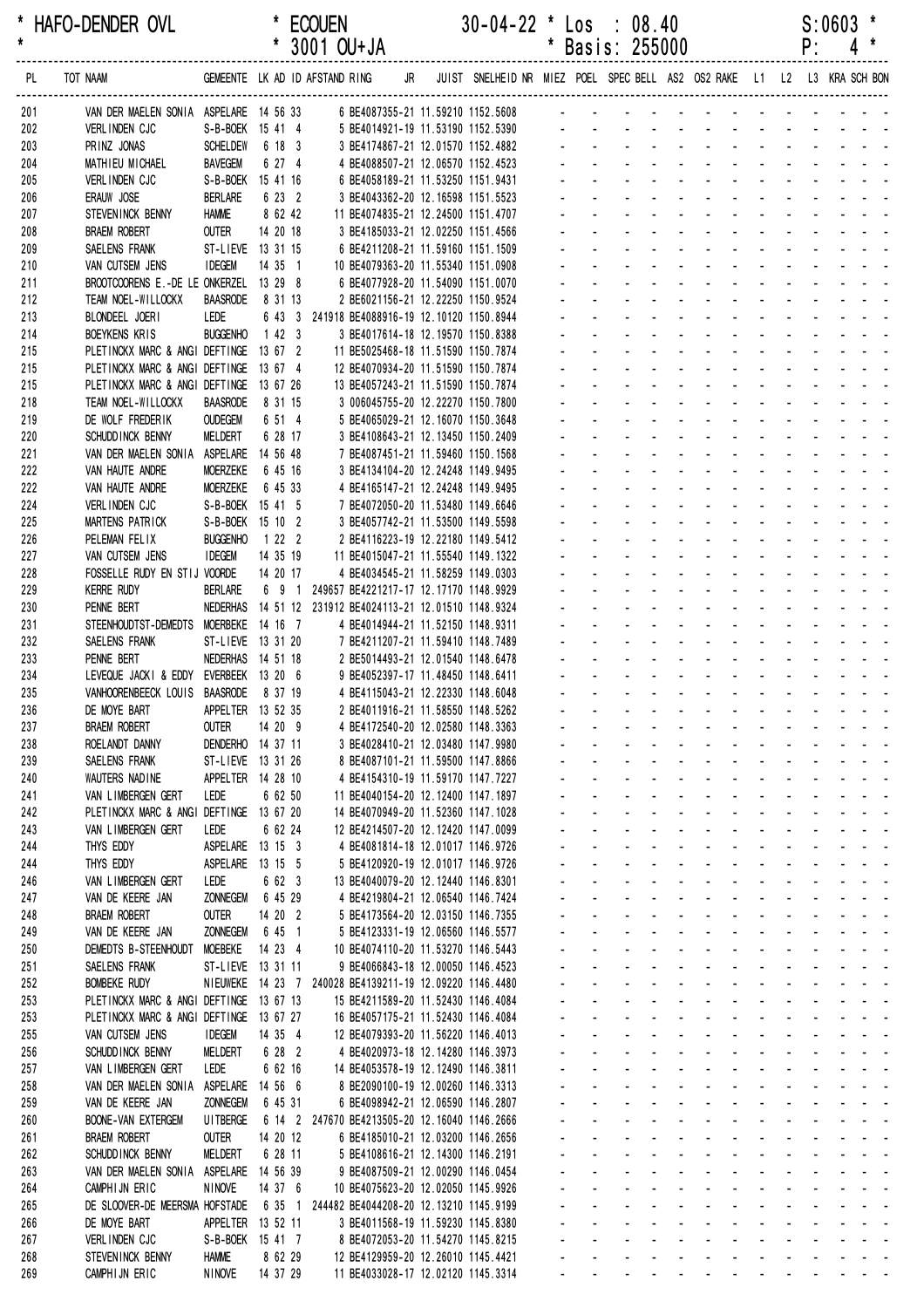|            | HAFO-DENDER OVL                                                                  |                                     |                    | <b>ECOUEN</b>                                                                                             | $30-04-22$ * Los : 08.40 |                             |                                    |                                                                                                                 |                                                                                                               |                |                   |    | $S:0603$ *                                                                                                                                                                                                                                                            |  |
|------------|----------------------------------------------------------------------------------|-------------------------------------|--------------------|-----------------------------------------------------------------------------------------------------------|--------------------------|-----------------------------|------------------------------------|-----------------------------------------------------------------------------------------------------------------|---------------------------------------------------------------------------------------------------------------|----------------|-------------------|----|-----------------------------------------------------------------------------------------------------------------------------------------------------------------------------------------------------------------------------------------------------------------------|--|
| $\star$    |                                                                                  |                                     |                    | * 3001 OU+JA                                                                                              |                          | $\star$                     |                                    | Basis: 255000                                                                                                   |                                                                                                               |                |                   | P: | 5                                                                                                                                                                                                                                                                     |  |
| PL.        | TOT NAAM                                                                         |                                     |                    | GEMEENTE LK AD ID AFSTAND RING JR JUIST SNELHEID NR MIEZ POEL SPEC BELL AS2 OS2 RAKE L1 L2 L3 KRA SCH BON |                          |                             |                                    |                                                                                                                 |                                                                                                               |                |                   |    |                                                                                                                                                                                                                                                                       |  |
| 270        | DE WOLF FREDERIK                                                                 | <b>OUDEGEM</b>                      |                    | 6 51 18 6 BE4065069-21 12.17050 1145.2422                                                                 |                          |                             |                                    | and a series and a series and                                                                                   |                                                                                                               |                |                   |    |                                                                                                                                                                                                                                                                       |  |
| 271        | <b>MAES WILLY</b>                                                                | ROBORST 15 30 14                    |                    |                                                                                                           |                          |                             |                                    |                                                                                                                 |                                                                                                               |                |                   |    |                                                                                                                                                                                                                                                                       |  |
| 272        | STEENHOUDTST-DEMEDTS                                                             | MOERBEKE 14 16 8                    |                    | 5 BE4014969-21 11.52530 1145.1586                                                                         |                          |                             |                                    |                                                                                                                 |                                                                                                               |                |                   |    | والمناور والمناور والمناور والمناور والمناور<br><u>.</u>                                                                                                                                                                                                              |  |
| 273<br>274 | DE CLERCQ MARC<br>CANSIER JACKI                                                  | GERAARDS 13 7 6                     |                    | EVERBEEK 15 19 15 217801 BE4218703-21 11.50120 1145.1157<br>3 BE4078288-20 11.52150 1144.9935             |                          |                             |                                    |                                                                                                                 | and a state of the state of the state of the state of the state of the state of the state of the state of the |                |                   |    |                                                                                                                                                                                                                                                                       |  |
| 275        | VAN HAUTE ANDRE                                                                  | MOERZEKE                            | 6 45 25            | 5 BE4165172-21 12.25268 1144.6787                                                                         |                          |                             |                                    |                                                                                                                 | and a strain and a strain and a                                                                               |                |                   |    |                                                                                                                                                                                                                                                                       |  |
| 276        | DE WOLF FREDERIK                                                                 | <b>OUDEGEM</b>                      | 6 51 48            | 7 BE3089497-19 12.17130 1144.5392                                                                         |                          |                             |                                    |                                                                                                                 |                                                                                                               |                |                   |    | and a series of the series of the series                                                                                                                                                                                                                              |  |
| 277        | SCHOKKAERT DANNY                                                                 | <b>OORDEGEM</b>                     | 6 54 12            | 12 BE4006779-20 12.08160 1144.2974                                                                        |                          |                             |                                    |                                                                                                                 |                                                                                                               |                |                   |    |                                                                                                                                                                                                                                                                       |  |
| 278        | DE CLERCQ-VAN PUYVELD SMETLEDE                                                   |                                     | 6 37 4             | 2 BE4069401-21 12.10330 1144.2888                                                                         |                          |                             |                                    |                                                                                                                 |                                                                                                               |                |                   |    | والمناور والمناور والوالو الوالو الوالي                                                                                                                                                                                                                               |  |
| 279        | MATHIEU MICHAEL                                                                  | BAVEGEM                             | 6 27 15            | 5 BE4088457-21 12.08300 1143.8849                                                                         |                          |                             |                                    |                                                                                                                 |                                                                                                               |                |                   |    | <u>. Kanadan ang kabupatèn Sumali Suma</u><br>and a state of the state of the state                                                                                                                                                                                   |  |
| 280<br>281 | VAN LIMBERGEN GERT<br>TORTELBOOM WILLY                                           | LEDE<br>OOMBERGE 13 23 23           | 6 62 47            | 15 BE4040133-20 12.13190 1143.6940<br>2 BE4015352-21 12.02380 1143.6124                                   |                          |                             |                                    |                                                                                                                 |                                                                                                               |                |                   |    | a na manana na manana sa sa                                                                                                                                                                                                                                           |  |
| 282        | MATHIEU MICHAEL                                                                  | <b>BAVEGEM</b>                      | 6 27 11            | 6 BE4088456-21 12.08340 1143.5193                                                                         |                          |                             |                                    |                                                                                                                 |                                                                                                               |                |                   |    | a construction of the construction of the construction of the construction of the construction of the construction of the construction of the construction of the construction of the construction of the construction of the                                         |  |
| 283        | FOSSELLE RUDY EN STIJ VOORDE                                                     |                                     | 14 20 13           | 5 BE4013072-21 11.59239 1143.4599                                                                         |                          |                             |                                    |                                                                                                                 |                                                                                                               |                |                   |    | design and a state of the state of                                                                                                                                                                                                                                    |  |
| 284        | CAMPHIJN ERIC                                                                    | <b>NINOVE</b>                       | 14 37 3            | 12 BE4014305-19 12.02320 1143.4463                                                                        |                          |                             |                                    |                                                                                                                 |                                                                                                               |                |                   |    | .                                                                                                                                                                                                                                                                     |  |
| 285        | VAN CUTSEM JENS                                                                  | <b>IDEGEM</b>                       | 14 35 22           | 13 BE4015054-21 11.56530 1143.3929                                                                        |                          |                             |                                    |                                                                                                                 |                                                                                                               |                |                   |    | de la provincia de la provincia de la provincia de                                                                                                                                                                                                                    |  |
| 286        | VAN VAERENBERGH CHRIS HAALTERT 14 19 10                                          |                                     |                    | 6 BE4090758-21 12.06470 1143.1531                                                                         |                          |                             |                                    |                                                                                                                 |                                                                                                               |                |                   |    | <u>.</u>                                                                                                                                                                                                                                                              |  |
| 287        | MATHIEU MICHAEL                                                                  | <b>BAVEGEM</b>                      | 6 27 14            | 7 BE4006882-20 12.08420 1142.7887                                                                         |                          |                             |                                    |                                                                                                                 |                                                                                                               |                |                   |    | and a state of the state of the state of the state of the state of the state of the state of the state of the<br>and a series of the series of the series of                                                                                                          |  |
| 288<br>289 | <b>TORCK WERNER</b><br>VAN CUTSEM JENS                                           | PARIKE<br><b>IDEGEM</b>             | 13 21 3<br>14 35 8 | 4 BE4158033-19 11.52160 1142.7462<br>14 BE4079374-20 11.57010 1142.6191                                   |                          |                             |                                    |                                                                                                                 |                                                                                                               |                |                   |    | والمتعاون والمتعاون والمتعاون والمتعاون والمتعاونة                                                                                                                                                                                                                    |  |
| 290        | <b>BOMBEKE RUDY</b>                                                              | NIEUWEKE 14 23 20                   |                    | 2 BE4215220-21 12.10070 1142.3558                                                                         |                          |                             |                                    |                                                                                                                 |                                                                                                               |                |                   |    | a construction of the construction of the construction of the construction of the construction of the construction of the construction of the construction of the construction of the construction of the construction of the                                         |  |
| 291        | BOEYKENS FRANCOIS                                                                | LEBBEKE                             | 4 13 1             | 2 BE4122892-20 12.20460 1142.2965                                                                         |                          |                             |                                    |                                                                                                                 |                                                                                                               |                |                   |    | de la provincia de la provincia de la provincia de                                                                                                                                                                                                                    |  |
| 292        | VANEXTERGEM JOHAN                                                                | APPELS                              |                    | 8 28 17 252188 BE4065559-21 12.20470 1142.2420                                                            |                          |                             |                                    |                                                                                                                 |                                                                                                               |                |                   |    | .                                                                                                                                                                                                                                                                     |  |
| 293        | <b>VEKENS FREDDY-ELKE</b>                                                        |                                     |                    | S-K-HORE 15 16 1 219249 BE4119002-18 11.51568 1142.2392                                                   |                          |                             |                                    |                                                                                                                 |                                                                                                               |                |                   |    | and a state of the state of the state of the state of the state of the state of the state of the state of the                                                                                                                                                         |  |
| 294        | <b>CRUCKE KOEN</b>                                                               | ONKERZEL 14 57 30                   |                    | 12 BE4032215-19 11.54330 1142.2308                                                                        |                          |                             |                                    |                                                                                                                 |                                                                                                               |                |                   |    | a construction of the construction of the construction of the construction of the construction of the construction of the construction of the construction of the construction of the construction of the construction of the                                         |  |
| 295        | STEENHOUDTST-DEMEDTS                                                             | MOERBEKE 14 16 2                    |                    | 6 BE4074140-20 11.53230 1142.1977                                                                         |                          |                             |                                    |                                                                                                                 |                                                                                                               |                |                   |    | and a state of the state of the state of                                                                                                                                                                                                                              |  |
| 296        | TEAM NOEL-WILLOCKX                                                               | <b>BAASRODE</b><br><b>BAASRODE</b>  | 8 31 3<br>8 31 30  | 4 BE6021224-21 12.24080 1142.1371                                                                         |                          |                             |                                    |                                                                                                                 |                                                                                                               |                |                   |    | and a series of the contract of the<br>design and a state of the state of the state of the state of the state of the state of the state of the state of the state of the state of the state of the state of the state of the state of the state of the state of the s |  |
| 297<br>298 | TEAM NOEL-WILLOCKX<br>VANEXTERGEM JOHAN                                          | <b>APPELS</b>                       | 8 28 10            | 5 BE6021267-21 12.24100 1141.9673<br>2 BE4065607-21 12.20530 1141.7249                                    |                          |                             |                                    |                                                                                                                 |                                                                                                               |                |                   |    | <u>.</u>                                                                                                                                                                                                                                                              |  |
| 299        | MATHIEU MICHAEL                                                                  | BAVEGEM                             | 6 27 2             | 8 BE4006909-20 12.08540 1141.6946                                                                         |                          |                             |                                    |                                                                                                                 |                                                                                                               | and a straight |                   |    | and a strain                                                                                                                                                                                                                                                          |  |
| 300        | PAREZ-VAN DE WALLE                                                               |                                     |                    | ST.KORNE 13 33 1 219795 BE4070823-20 11.52310 1141.6934                                                   |                          |                             |                                    |                                                                                                                 |                                                                                                               |                | $\Delta \sim 100$ |    | and a strain and a                                                                                                                                                                                                                                                    |  |
| 301        | SCHOKKAERT DANNY                                                                 | <b>OORDEGEM</b>                     | 6 54 51            | 13 BE4088409-21 12.08470 1141.4656                                                                        |                          |                             |                                    |                                                                                                                 |                                                                                                               |                |                   |    | والمناور والمناور والمناور والمناور والمناور                                                                                                                                                                                                                          |  |
| 302        | ERAUW JOSE                                                                       | <b>BERLARE</b>                      | 6 23 12            | 4 BE4064523-21 12.18568 1141.2962                                                                         |                          |                             |                                    |                                                                                                                 |                                                                                                               |                |                   |    | .                                                                                                                                                                                                                                                                     |  |
| 303        | <b>CRUCKE KOEN</b>                                                               | ONKERZEL 14 57 56                   |                    | 13 BE4082666-21 11.54430 1141.2531                                                                        |                          |                             |                                    |                                                                                                                 |                                                                                                               |                |                   |    | <u>.</u>                                                                                                                                                                                                                                                              |  |
| 304        | DE WOLF DORINDA                                                                  |                                     |                    | WICHELEN 6 16 11 246756 BE4041514-20 12.16130 1141.2441                                                   |                          |                             |                                    |                                                                                                                 |                                                                                                               |                |                   |    | <u>.</u>                                                                                                                                                                                                                                                              |  |
| 305<br>306 | <b>KERRE RUDY</b><br>DOUCHAMPS ALAIN                                             | <b>BERLARE</b><br>ASPELARE 13 20 2  |                    | 6 9 3 2 BE4052861-19 12.18470 1141.1153<br>3 BE2009045-19 12.01520 1140.9214                              |                          |                             |                                    | the contract of the contract of the contract of the contract of the contract of the contract of the contract of |                                                                                                               |                |                   |    | المناصر والمستنقل والمستنقل والمستنقل والمستنقل والمستنقل                                                                                                                                                                                                             |  |
| 307        | <b>CRUCKE KOEN</b>                                                               | ONKERZEL 14 57 41                   |                    | 14 BE4032310-19 11.54490 1140.6673                                                                        |                          |                             |                                    |                                                                                                                 |                                                                                                               |                |                   |    | المتعاطي والمتعاطي والمتعاط والمتعاط والمتعاط                                                                                                                                                                                                                         |  |
| 308        | VAN DER MAELEN SONIA                                                             | ASPELARE 14 56 32                   |                    | 10 BE4087339-21 12.01270 1140.5460                                                                        |                          |                             |                                    |                                                                                                                 |                                                                                                               |                |                   |    | المنافذ والمنافر والمنافر والمنافر والمنافر والمنافر                                                                                                                                                                                                                  |  |
| 309        | DE MEYER-BODDAERT                                                                | <b>HAMME</b>                        |                    | 8 48 1 260152 BE4177351-20 12.28060 1140.5173                                                             |                          |                             |                                    |                                                                                                                 |                                                                                                               |                |                   |    | <u>.</u>                                                                                                                                                                                                                                                              |  |
| 310        | <b>BONNARENS DANNY</b>                                                           | <b>GI JZEGEM</b>                    | 6 10 1             | 3 BE4136398-18 12.17310 1140.5011                                                                         |                          |                             | and a state                        |                                                                                                                 |                                                                                                               |                |                   |    | and a state of the state of the state                                                                                                                                                                                                                                 |  |
| 311        | VAN DER MAELEN SONIA ASPELARE 14 56 45                                           |                                     |                    | 11 BE4087311-21 12.01280 1140.4517                                                                        |                          |                             | $\omega_{\rm{max}}$                | $\Delta \sim 10^{-11}$                                                                                          |                                                                                                               |                |                   |    | de la provincia de la provincia de                                                                                                                                                                                                                                    |  |
| 312        | PLETINCKX MARC & ANGI DEFTINGE 13 67 14                                          |                                     |                    | 17 BE4070915-20 11.53440 1140.3923                                                                        |                          |                             | $\omega_{\rm{max}}$                | $\sim 100$                                                                                                      |                                                                                                               |                |                   |    | and a series of the contract of the<br>design and a state of the state of the                                                                                                                                                                                         |  |
| 313<br>314 | PLATTEEUW-BRANDENO<br>PENNE BERT                                                 | <b>WICHELEN</b><br>NEDERHAS 14 51 2 | 6125 20            | 2 BE4041800-20 12.16210 1140.2866<br>3 BE4073769-19 12.03270 1139.8968                                    |                          |                             | and a state                        |                                                                                                                 |                                                                                                               |                |                   |    | المناطق والمناطق والمناطق والمناطق والمناطق والمناطق                                                                                                                                                                                                                  |  |
| 315        | VAN DEN DRIESSCHE NIE AALST                                                      |                                     | 6 31 3             | 5 BE4045762-20 12.12420 1139.8590                                                                         |                          |                             |                                    | $\Delta \sim 100$                                                                                               |                                                                                                               |                |                   |    | and the contract of the contract of                                                                                                                                                                                                                                   |  |
| 316        | STEVENINCK BENNY                                                                 | <b>HAMME</b>                        | 8 62 40            | 13 BE4074980-21 12.27120 1139.4762                                                                        |                          |                             | and a state                        |                                                                                                                 |                                                                                                               |                |                   |    | and a state of the state of the state                                                                                                                                                                                                                                 |  |
| 317        | DE SLOOVER-DE MEERSMA HOFSTADE                                                   |                                     | 6 35 7             | 2 BE4044224-20 12.14350 1139.3336                                                                         |                          |                             | and a state                        |                                                                                                                 |                                                                                                               |                |                   |    | and a state of the state of the state                                                                                                                                                                                                                                 |  |
| 318        | <b>CRUCKE KOEN</b>                                                               | <b>ONKERZEL 14 57 55</b>            |                    | 15 BE4090667-21 11.55040 1139.2054                                                                        |                          |                             |                                    |                                                                                                                 |                                                                                                               |                |                   |    | a construction of the construction of the construction of the construction of the construction of the construction of the construction of the construction of the construction of the construction of the construction of the                                         |  |
| 319        | THYS EDDY                                                                        | ASPELARE 13 15 11                   |                    | 6 BE4100110-21 12.02267 1138.9464                                                                         |                          |                             |                                    |                                                                                                                 |                                                                                                               |                |                   |    | المنافذ والمستنقل والمستنقل والمستنقل والمستنقل والمستنقل                                                                                                                                                                                                             |  |
| 320        | STEVENINCK BENNY                                                                 | <b>HAMME</b>                        | 8 62 10            | 14 BE4129928-20 12.27190 1138.8914                                                                        |                          |                             |                                    |                                                                                                                 |                                                                                                               |                |                   |    | المناطق والمناطق والمناطق والمناطق والمناطق والمناطق<br>المنافذ والمستنقل والمستعين والمستنقل والمستنقل                                                                                                                                                               |  |
| 321<br>322 | <b>BRAEM ROBERT</b><br><b>TUYPENS DANNY</b>                                      | <b>OUTER</b><br>ZARLARDI 13 7 5     | 14 20 16           | 7 BE4185029-21 12.04390 1138.8908<br>2 BE4015874-21 11.51290 1138.8720                                    |                          |                             | and a state                        |                                                                                                                 |                                                                                                               |                |                   |    | and a state of the state of the state                                                                                                                                                                                                                                 |  |
| 323        | THYS EDDY                                                                        | ASPELARE 13 15 4                    |                    | 7 BE4081819-18 12.02277 1138.8526                                                                         |                          |                             | $\mathbf{L}^{\text{max}}$          | $\Delta \sim 100$                                                                                               |                                                                                                               |                |                   |    | and a state of the state of the state                                                                                                                                                                                                                                 |  |
| 324        | MEERSCHAUT GERDY                                                                 |                                     |                    | ROBORST 15 5 3 226480 BE4072900-20 11.58540 1138.6626                                                     |                          |                             | and a state                        |                                                                                                                 |                                                                                                               |                |                   |    | and a series of the contract of the                                                                                                                                                                                                                                   |  |
| 325        | SAELENS FRANK                                                                    | ST-LIEVE 13 31 3                    |                    | 10 BE4031922-19 12.01280 1138.5804                                                                        |                          |                             | and a state                        |                                                                                                                 |                                                                                                               |                |                   |    | and a series of the series of the series of                                                                                                                                                                                                                           |  |
| 326        | PLETINCKX MARC & ANGI DEFTINGE 13 67 23                                          |                                     |                    | 18 BE4057212-21 11.54040 1138.4335                                                                        |                          |                             |                                    | $\omega_{\rm{max}}$                                                                                             |                                                                                                               |                |                   |    | المناطق والمناطق والمناطق والمناطق والمناطق                                                                                                                                                                                                                           |  |
| 327        | SAELENS FRANK                                                                    | ST-LIEVE 13 31 16                   |                    | 11 BE4087156-21 12.01300 1138.3921                                                                        |                          |                             |                                    | $\omega_{\rm{max}}$                                                                                             |                                                                                                               |                |                   |    | and a series of the contract of the                                                                                                                                                                                                                                   |  |
| 328        | THYS EDDY                                                                        | ASPELARE 13 15 12                   |                    | 8 BE4012226-21 12.02337 1138.2904                                                                         |                          |                             | $\Delta \sim 100$                  | $\Delta \sim 100$<br>$\Delta \sim 100$                                                                          |                                                                                                               |                |                   |    | and a series of the series of the series of<br>and a state of the state of the state                                                                                                                                                                                  |  |
| 329<br>330 | LEVEQUE JACKI & EDDY EVERBEEK 13 20 3<br>PLETINCKX MARC & ANGI DEFTINGE 13 67 42 |                                     |                    | 10 BE4157259-21 11.50280 1138.2884<br>19 BE5071506-21 11.54060 1138.2380                                  |                          |                             | $\omega_{\rm{max}}$<br>and a state |                                                                                                                 |                                                                                                               |                |                   |    | and a series of the contract of the                                                                                                                                                                                                                                   |  |
| 331        | V.D. BEKEN-DE LOOR                                                               | S-M-HORE 15 32 23                   |                    | 4 BE4058252-21 11.56190 1138.2172                                                                         |                          |                             | and the con-                       |                                                                                                                 |                                                                                                               |                |                   |    | المناطق والمتناط والمتناط والمتناط والمتناط                                                                                                                                                                                                                           |  |
| 332        | STEVENINCK BENNY                                                                 | <b>HAMME</b>                        | 8 62 31            | 15 BE4074904-21 12.27280 1138.1404                                                                        |                          |                             |                                    | $\omega_{\rm{max}}$                                                                                             |                                                                                                               |                |                   |    | المناطق والمناطق والمناطق والمناطق والمناطق                                                                                                                                                                                                                           |  |
| 333        | DEMEDTS B-STEENHOUDT                                                             | <b>MOEBEKE</b>                      | 14 23 2            | 11 BE4074141-20 11.54530 1138.1117                                                                        |                          |                             |                                    | $\omega_{\rm{max}}$                                                                                             |                                                                                                               |                |                   |    | and a series of the contract of the                                                                                                                                                                                                                                   |  |
| 334        | SAELENS FRANK                                                                    | ST-LIEVE 13 31 31                   |                    | 12 BE4087110-21 12.01330 1138.1097                                                                        |                          | $\mathcal{L}^{\mathcal{L}}$ |                                    | $\Delta \sim 100$                                                                                               |                                                                                                               |                |                   |    | and a series of the series of the series of                                                                                                                                                                                                                           |  |
| 335        | SCHUDD INCK BENNY                                                                | MELDERT                             | 6 28 4             | 6 BE4082291-20 12.16020 1138.0836                                                                         |                          |                             |                                    | $\Delta \sim 100$                                                                                               |                                                                                                               |                |                   |    | and a state of the state of the state                                                                                                                                                                                                                                 |  |
| 336        | DE WOLF FREDERIK                                                                 | <b>OUDEGEM</b>                      | 6 51 13            | 8 BE3015585-20 12.18270 1138.0774                                                                         |                          |                             | $\omega_{\rm{max}}$                | $\Delta \sim 100$                                                                                               |                                                                                                               |                |                   |    | and a series of the contract of the                                                                                                                                                                                                                                   |  |
| 337<br>338 | SCHOKKAERT DANNY<br>MARTENS PATRICK                                              | <b>OORDEGEM</b><br>S-B-BOEK 15 10 3 | 6 54 27            | 14 BE4088436-21 12.09250 1138.0135<br>4 BE4057720-21 11.55480 1138.0133                                   |                          |                             |                                    | $\omega_{\rm{max}}$                                                                                             | and a straightful contract and straight                                                                       |                |                   |    | and a series of the series of the series of                                                                                                                                                                                                                           |  |
|            |                                                                                  |                                     |                    |                                                                                                           |                          |                             |                                    |                                                                                                                 |                                                                                                               |                |                   |    |                                                                                                                                                                                                                                                                       |  |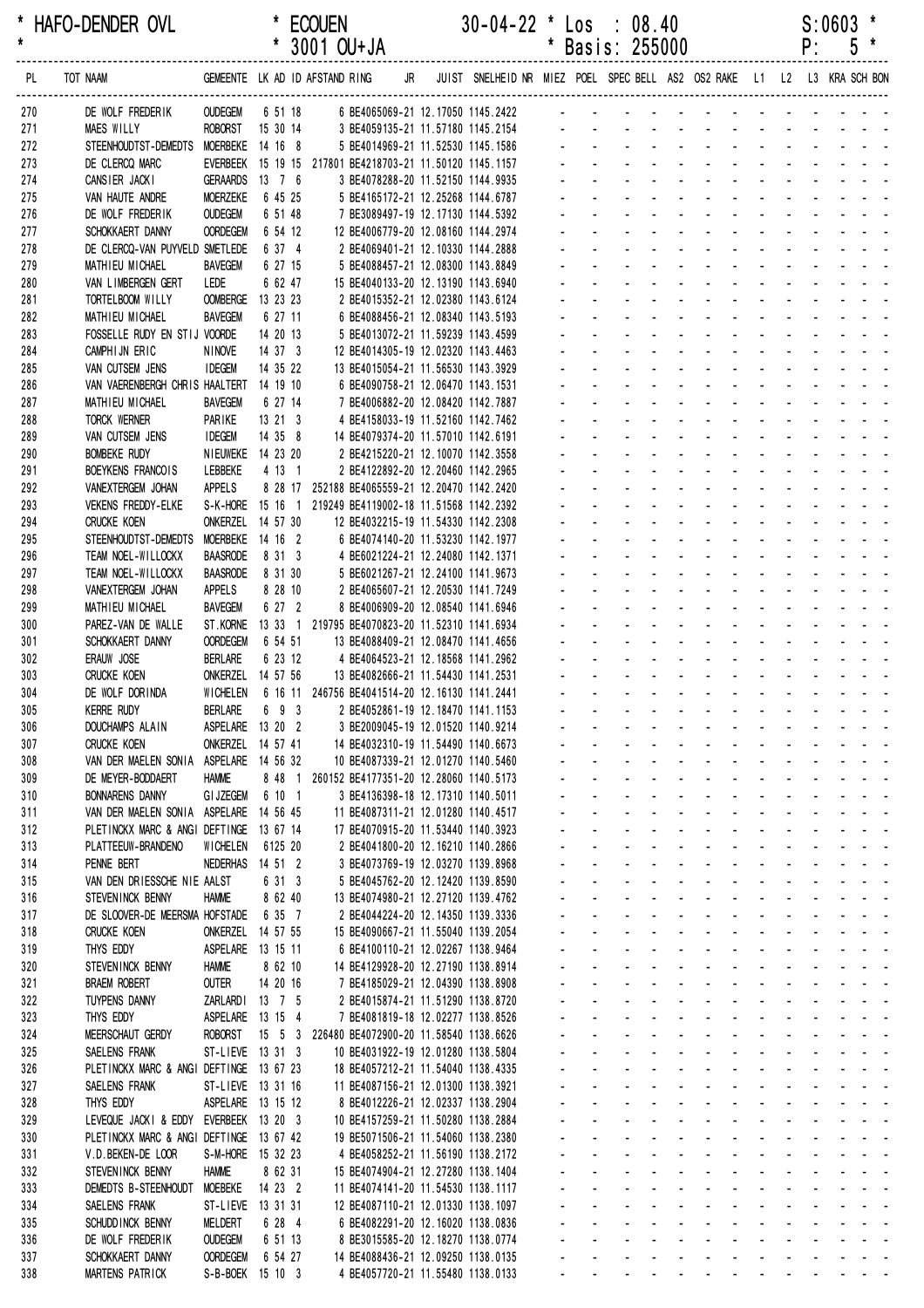| *<br>$\star$ | HAFO-DENDER OVL                                       |                                   |                | <b>ECOUEN</b>                                                                                            |  | $30-04-22$ * Los : 08.40                                               |         |                                    |                                                                                                                                                                                                                                |                                  |                          |                                                                                                                 |                            |                                                                                      |                   | $S:0603$ *                                                                                                                                                                                                                    |  |
|--------------|-------------------------------------------------------|-----------------------------------|----------------|----------------------------------------------------------------------------------------------------------|--|------------------------------------------------------------------------|---------|------------------------------------|--------------------------------------------------------------------------------------------------------------------------------------------------------------------------------------------------------------------------------|----------------------------------|--------------------------|-----------------------------------------------------------------------------------------------------------------|----------------------------|--------------------------------------------------------------------------------------|-------------------|-------------------------------------------------------------------------------------------------------------------------------------------------------------------------------------------------------------------------------|--|
|              |                                                       |                                   |                | * 3001 OU+JA                                                                                             |  |                                                                        | $\star$ |                                    | Basis: 255000                                                                                                                                                                                                                  |                                  |                          |                                                                                                                 |                            |                                                                                      | P:                | 6                                                                                                                                                                                                                             |  |
| PL           | TOT NAAM                                              |                                   |                | GEMEENTE LK AD ID AFSTAND RING JR JUIST SNELHEID NR MIEZ POEL SPECBELL AS2 OS2 RAKE L1 L2 L3 KRA SCH-BON |  |                                                                        |         |                                    |                                                                                                                                                                                                                                |                                  |                          |                                                                                                                 |                            |                                                                                      |                   |                                                                                                                                                                                                                               |  |
| 339          | DE WITTE YVES                                         | SCHELDEW 6 18 13                  |                | 3 BE4013427-20 12.04270 1137.8821                                                                        |  |                                                                        |         |                                    | and a straight and                                                                                                                                                                                                             |                                  |                          |                                                                                                                 |                            |                                                                                      |                   |                                                                                                                                                                                                                               |  |
| 340          | CAMPHIJN ERIC<br>V.D.BEKEN-DE LOOR                    | <b>NINOVE</b><br>S-M-HORE 15 32 8 | 14 37 15       |                                                                                                          |  | 13 BE4075659-20 12.03330 1137.7352                                     |         |                                    | and the state of the state of the state                                                                                                                                                                                        |                                  |                          |                                                                                                                 |                            |                                                                                      |                   |                                                                                                                                                                                                                               |  |
| 341<br>341   | V.D.BEKEN-DE LOOR                                     | S-M-HORE 15 32 11                 |                |                                                                                                          |  | 5 BE4058272-21 11.56240 1137.7342<br>6 BE4058250-21 11.56240 1137.7342 |         |                                    |                                                                                                                                                                                                                                |                                  |                          |                                                                                                                 |                            |                                                                                      |                   |                                                                                                                                                                                                                               |  |
| 343          | PENNE BERT                                            | NEDERHAS 14 51 3                  |                |                                                                                                          |  | 4 BE4098577-20 12.03520 1137.5670                                      |         |                                    |                                                                                                                                                                                                                                |                                  |                          |                                                                                                                 | $\Delta \sim 10^{-11}$     |                                                                                      |                   |                                                                                                                                                                                                                               |  |
| 344          | CAMPHIJN ERIC                                         | <b>NINOVE</b>                     | 14 37 36       | 14 BE4011134-21 12.03350 1137.5489                                                                       |  |                                                                        |         |                                    |                                                                                                                                                                                                                                | and a straight and a straight    |                          |                                                                                                                 |                            |                                                                                      |                   |                                                                                                                                                                                                                               |  |
| 345          | PENNE BERT                                            | NEDERHAS 14 51 7                  |                | 5 BE4024134-21 12.03540 1137.3811                                                                        |  |                                                                        |         |                                    |                                                                                                                                                                                                                                |                                  |                          | and the state of the state                                                                                      |                            |                                                                                      |                   |                                                                                                                                                                                                                               |  |
| 346          | VAN DER MAELEN SONIA ASPELARE 14 56 55                |                                   |                | 12 BE4087344-21 12.02010 1137.3468                                                                       |  |                                                                        |         |                                    |                                                                                                                                                                                                                                |                                  |                          |                                                                                                                 |                            |                                                                                      |                   |                                                                                                                                                                                                                               |  |
| 347          | VAN DEN DRIESSCHE NIE AALST                           |                                   | 6 31 9         | 6 BE4064341-21 12.13120 1137.1857                                                                        |  |                                                                        |         |                                    | a construction of the construction of the construction of the construction of the construction of the construction of the construction of the construction of the construction of the construction of the construction of the  |                                  |                          |                                                                                                                 |                            |                                                                                      |                   |                                                                                                                                                                                                                               |  |
| 348          | DE CLERCQ MARC                                        | EVERBEEK 15 19 6                  |                | 2 BE4018761-19 11.51320 1137.1441                                                                        |  |                                                                        |         |                                    |                                                                                                                                                                                                                                |                                  |                          |                                                                                                                 |                            |                                                                                      |                   | <u>.</u>                                                                                                                                                                                                                      |  |
| 349          | VAN LIMBERGEN GERT                                    | LEDE                              | 6 62 4         | 16 BE4053613-19 12.14330 1137.1196                                                                       |  |                                                                        |         |                                    | de la participat de la participat de la                                                                                                                                                                                        |                                  |                          |                                                                                                                 |                            |                                                                                      |                   |                                                                                                                                                                                                                               |  |
| 350<br>351   | PENNE BERT<br>STEVENINCK BENNY                        | NEDERHAS 14 51 11<br><b>HAMME</b> | 8 62 30        | 6 BE4024135-21 12.03580 1137.0093<br>16 BE4129807-20 12.27420 1136.9741                                  |  |                                                                        |         |                                    |                                                                                                                                                                                                                                |                                  |                          |                                                                                                                 | $\omega_{\rm{max}}$        |                                                                                      |                   | and a straight<br><b>Contract Contract</b>                                                                                                                                                                                    |  |
| 352          | VAN LIMBERGEN GERT                                    | LEDE                              | 6 62 28        | 17 BE4214513-20 12.14360 1136.8546                                                                       |  |                                                                        |         |                                    |                                                                                                                                                                                                                                |                                  |                          |                                                                                                                 |                            |                                                                                      |                   |                                                                                                                                                                                                                               |  |
| 353          | VAN DER MAELEN SONIA                                  | ASPELARE 14 56 34                 |                | 13 BE4087481-21 12.02070 1136.7840                                                                       |  |                                                                        |         |                                    |                                                                                                                                                                                                                                |                                  |                          |                                                                                                                 |                            |                                                                                      |                   |                                                                                                                                                                                                                               |  |
| 354          | VAN LIMBERGEN GERT                                    | LEDE                              | 6 62 9         | 18 BE4040069-20 12.14370 1136.7663                                                                       |  |                                                                        |         |                                    |                                                                                                                                                                                                                                | and a strategies and             |                          | $\sim 100$                                                                                                      |                            | $\omega_{\rm{max}}$ , $\omega_{\rm{max}}$                                            | <b>Contractor</b> |                                                                                                                                                                                                                               |  |
| 355          | BLONDEEL JOERI                                        | LEDE                              | 6 43 18        | 2 BE4141902-20 12.12502 1136.6369                                                                        |  |                                                                        |         |                                    |                                                                                                                                                                                                                                |                                  |                          |                                                                                                                 |                            |                                                                                      |                   |                                                                                                                                                                                                                               |  |
| 356          | DE SLOOVER-DE MEERSMA HOFSTADE                        |                                   | 6 35 2         | 3 BE4044259-20 12.15070 1136.5089                                                                        |  |                                                                        |         |                                    |                                                                                                                                                                                                                                |                                  | $\mathbf{r}$             |                                                                                                                 |                            |                                                                                      |                   |                                                                                                                                                                                                                               |  |
| 357          | SCHOKKAERT DANNY                                      | <b>OORDEGEM</b>                   | 6 54 15        | 15 BE4088443-21 12.09460 1136.1147                                                                       |  |                                                                        |         |                                    |                                                                                                                                                                                                                                |                                  |                          |                                                                                                                 |                            |                                                                                      |                   |                                                                                                                                                                                                                               |  |
| 358          | VAN DER MAELEN SONIA ASPELARE 14 56 31                |                                   |                | 14 BE4087413-21 12.02150 1136.0346                                                                       |  |                                                                        |         |                                    |                                                                                                                                                                                                                                |                                  |                          |                                                                                                                 |                            |                                                                                      |                   |                                                                                                                                                                                                                               |  |
| 359          | VAN HAUTE ANDRE                                       | <b>MOERZEKE</b>                   | 6 45 2         | 6 BE4163962-19 12.27098 1136.0284                                                                        |  |                                                                        |         |                                    |                                                                                                                                                                                                                                |                                  |                          |                                                                                                                 |                            |                                                                                      |                   |                                                                                                                                                                                                                               |  |
| 360          | <b>BONNARENS DANNY</b>                                | <b>GI JZEGEM</b>                  | 6 10 3         | 4 BE4040496-20 12.18230 1135.9750                                                                        |  |                                                                        |         |                                    | $\mathbf{L} = \mathbf{L}$                                                                                                                                                                                                      |                                  | <b>Contract Contract</b> | in the second control of the second second and the second second second and second the second second and second |                            |                                                                                      |                   |                                                                                                                                                                                                                               |  |
| 361          | VAN VAERENBERGH CHRIS HAALTERT 14 19 5                | ST.GILLI                          |                | 7 BE4139393-19 12.08070 1135.8293                                                                        |  |                                                                        |         |                                    |                                                                                                                                                                                                                                |                                  |                          |                                                                                                                 |                            | $\mathbf{L} = \mathbf{L} \mathbf{L} + \mathbf{L} \mathbf{L} + \mathbf{L} \mathbf{L}$ | and a state       |                                                                                                                                                                                                                               |  |
| 362<br>363   | SAEYS WILLY<br>PLETINCKX MARC & ANGI DEFTINGE 13 67 5 |                                   |                | 8 20 13 253719 BE4115817-21 12.23230 1135.8009<br>20 BE4125740-19 11.54330 1135.6052                     |  |                                                                        |         |                                    |                                                                                                                                                                                                                                |                                  |                          |                                                                                                                 |                            |                                                                                      | <b>Contractor</b> |                                                                                                                                                                                                                               |  |
| 363          | PLETINCKX MARC & ANGI DEFTINGE 13 67 38               |                                   |                | 21 BE5071525-21 11.54330 1135.6052                                                                       |  |                                                                        |         |                                    |                                                                                                                                                                                                                                |                                  |                          |                                                                                                                 |                            |                                                                                      |                   |                                                                                                                                                                                                                               |  |
| 365          | <b>BRAEM ROBERT</b>                                   | <b>OUTER</b>                      | 14 20 17       | 8 BE4185017-21 12.05150 1135.5615                                                                        |  |                                                                        |         |                                    |                                                                                                                                                                                                                                |                                  |                          |                                                                                                                 |                            |                                                                                      |                   |                                                                                                                                                                                                                               |  |
| 366          | VAN HAUTE ANDRE                                       | <b>MOERZEKE</b>                   | 6 45 1         | 7 BE4163995-19 12.27158 1135.5285                                                                        |  |                                                                        |         |                                    |                                                                                                                                                                                                                                |                                  | <b>Contract Contract</b> | $\sim 100$                                                                                                      |                            | $\omega_{\rm{max}}$ , $\omega_{\rm{max}}$                                            | $\sim 100$        |                                                                                                                                                                                                                               |  |
| 367          | SEGHERS JOHAN                                         |                                   |                | DEFTINGE 13 8 2 221331 BE4035124-21 11.54557 1135.4481                                                   |  |                                                                        |         |                                    |                                                                                                                                                                                                                                | and a strategic and              |                          |                                                                                                                 |                            |                                                                                      |                   |                                                                                                                                                                                                                               |  |
| 368          | VAN HAUTE ANDRE                                       | MOERZEKE                          | 6 45 5         | 8 BE4134016-20 12.27168 1135.4453                                                                        |  |                                                                        |         |                                    |                                                                                                                                                                                                                                |                                  | $\Delta \sim 10$         | $\sim 100$                                                                                                      | $\mathcal{L}^{\text{max}}$ |                                                                                      | and a state       |                                                                                                                                                                                                                               |  |
| 369          | <b>MAES WILLY</b>                                     | <b>ROBORST</b>                    | 15 30 4        | 4 BE4004070-19 11.59010 1135.3371                                                                        |  |                                                                        |         |                                    |                                                                                                                                                                                                                                | and a straight                   |                          | <b>Contractor</b>                                                                                               | $\sim$                     |                                                                                      |                   | and the state of the state of                                                                                                                                                                                                 |  |
| 370          | VAN HAUTE ANDRE                                       | <b>MOERZEKE</b>                   | 6 45 22        | 9 BE4134075-20 12.27188 1135.2788                                                                        |  |                                                                        |         |                                    | and a series of the contract of the                                                                                                                                                                                            |                                  |                          |                                                                                                                 |                            |                                                                                      |                   |                                                                                                                                                                                                                               |  |
| 371          | LIEVENS JOHAN                                         | <b>BUGGENHO</b>                   | 1 24 20        | 3 BE4116144-21 12.24020 1135.2462                                                                        |  |                                                                        |         |                                    | .                                                                                                                                                                                                                              |                                  |                          |                                                                                                                 |                            |                                                                                      |                   |                                                                                                                                                                                                                               |  |
| 372          | <b>MAES WILLY</b>                                     | <b>ROBORST</b>                    | 15 30 11       | 5 BE4059103-21 11.59040 1135.0519                                                                        |  |                                                                        |         |                                    | design and a state of the state of the state of the state of the state of the state of the state of the state of the state of the state of the state of the state of the state of the state of the state of the state of the s |                                  |                          |                                                                                                                 |                            |                                                                                      |                   |                                                                                                                                                                                                                               |  |
| 373          | V.D. BEKEN-DE LOOR                                    | S-M-HORE 15 32 19                 |                | 7 BE4059635-21 11.56520 1135.0373                                                                        |  |                                                                        |         |                                    | and a straight and a straight and                                                                                                                                                                                              |                                  |                          |                                                                                                                 |                            |                                                                                      |                   |                                                                                                                                                                                                                               |  |
| 374<br>375   | <b>BOEYKENS KRIS</b><br>VAN MALDEREN LUC              | BUGGENHO 1 42 9<br><b>BERLARE</b> | 6 9 7          | 4 BE4056481-20 12.23010 1135.0138                                                                        |  | 3 BE4067566-21 12.18558 1134.9472                                      |         |                                    |                                                                                                                                                                                                                                |                                  |                          |                                                                                                                 |                            |                                                                                      |                   | المنابع الموارد والمتناوب والمتناوب والمتناوب                                                                                                                                                                                 |  |
| 376          | DE WITTE YVES                                         | <b>SCHELDEW</b>                   | 6 18 1         | 4 BE4013419-20 12.05020 1134.6448                                                                        |  |                                                                        |         |                                    |                                                                                                                                                                                                                                | and a straight and a straight    |                          |                                                                                                                 |                            |                                                                                      |                   | <b>Contract Contract Contract</b>                                                                                                                                                                                             |  |
| 377          | <b>BOEYKENS KRIS</b>                                  | <b>BUGGENHO</b>                   | 1 42 19        | 5 BE4006619-21 12.23060 1134.5899                                                                        |  |                                                                        |         |                                    | a construction of the construction of the construction of the construction of the construction of the construction of the construction of the construction of the construction of the construction of the construction of the  |                                  |                          |                                                                                                                 |                            |                                                                                      |                   |                                                                                                                                                                                                                               |  |
| 378          | DE CLERCQ-VAN PUYVELD SMETLEDE                        |                                   | 6 37 2         | 3 BE4069431-21 12.12210 1134.5891                                                                        |  |                                                                        |         | and a state                        |                                                                                                                                                                                                                                |                                  |                          |                                                                                                                 |                            |                                                                                      |                   | and a state of the state of the state of                                                                                                                                                                                      |  |
| 379          | <b>TORCK WERNER</b>                                   | PARIKE                            | 13 21 1        | 5 BE4117359-18 11.53390 1134.5830                                                                        |  |                                                                        |         | $\omega_{\rm{max}}$                | $\Delta \sim 100$                                                                                                                                                                                                              |                                  |                          |                                                                                                                 |                            |                                                                                      |                   | and the second contract of the second                                                                                                                                                                                         |  |
| 380          | VAN CAUWENBERG CHRIST IDEGEM                          |                                   | 13 25 14       | 2 BE4078053-20 11.58390 1134.5079                                                                        |  |                                                                        |         | and a state                        |                                                                                                                                                                                                                                | and a straightful and a straight |                          |                                                                                                                 |                            |                                                                                      |                   | and a straight and                                                                                                                                                                                                            |  |
| 381          | DE WOLF FREDERIK                                      | <b>OUDEGEM</b>                    | 6 51 16        |                                                                                                          |  | 9 BE4042320-20 12.19090 1134.4422                                      |         |                                    | $\Delta \sim 10^4$                                                                                                                                                                                                             | and a straightful and a straight |                          |                                                                                                                 |                            |                                                                                      |                   | and a straight and                                                                                                                                                                                                            |  |
| 382          | <b>TUYPENS DANNY</b>                                  | <b>ZARLARDI</b>                   | $13 \t 7 \t 2$ | 3 BE4114701-20 11.52150 1134.3303                                                                        |  |                                                                        |         |                                    |                                                                                                                                                                                                                                |                                  |                          |                                                                                                                 |                            |                                                                                      |                   | a construction of the construction of                                                                                                                                                                                         |  |
| 383          | VAN LIMBERGEN GERT                                    | LEDE                              | 6 62 41        | 19 BE4214333-20 12.15060 1134.2120                                                                       |  |                                                                        |         |                                    | $\omega_{\rm{max}}$                                                                                                                                                                                                            |                                  |                          |                                                                                                                 |                            |                                                                                      |                   | <u>.</u>                                                                                                                                                                                                                      |  |
| 384          | CAMPHIJN ERIC                                         | <b>NINOVE</b>                     | 14 37 28       | 15 BE4011166-21 12.04120 1134.1136                                                                       |  |                                                                        |         | $\Delta \sim 10^4$                 | $\Delta \sim 100$                                                                                                                                                                                                              |                                  |                          |                                                                                                                 |                            |                                                                                      |                   | a construction of the construction of the construction of the construction of the construction of the construction of the construction of the construction of the construction of the construction of the construction of the |  |
| 385          | LEVEQUE JACKI & EDDY                                  | EVERBEEK 13 20 7                  |                | 11 BE4153838-19 11.51110 1134.0214                                                                       |  |                                                                        |         | $\omega_{\rm{max}}$<br>and a state | $\Delta \sim 100$                                                                                                                                                                                                              | and a straight and a straight    |                          |                                                                                                                 |                            |                                                                                      |                   | and the second contract of the second<br>and a straight and                                                                                                                                                                   |  |
| 386<br>387   | MARTENS PATRICK<br>PLATTEEUW-BRANDENO                 | S-B-BOEK 15 10 1<br>WICHELEN      | 6125 47        | 5 BE4057746-21 11.56300 1133.9593<br>3 BE4041673-20 12.17340 1133.9099                                   |  |                                                                        |         | and a state                        |                                                                                                                                                                                                                                | المتواصل والمتعارف والمتواطن     |                          |                                                                                                                 |                            |                                                                                      |                   | and a straight and                                                                                                                                                                                                            |  |
| 388          | STEVEN INCK BENNY                                     | <b>HAMME</b>                      | 8 62 17        | 17 BE4074944-21 12.28190 1133.9032                                                                       |  |                                                                        |         |                                    |                                                                                                                                                                                                                                | and a straightful and states     |                          |                                                                                                                 |                            |                                                                                      |                   | and a straight and                                                                                                                                                                                                            |  |
| 389          | VAN DE KEERE JAN                                      | <b>ZONNEGEM</b>                   | 6 45 35        | 7 BE4098984-21 12.09150 1133.8638                                                                        |  |                                                                        |         |                                    | $\mathcal{L}^{\text{max}}$                                                                                                                                                                                                     |                                  |                          |                                                                                                                 |                            |                                                                                      |                   | and a series of the contract of the                                                                                                                                                                                           |  |
| 390          | BLONDEEL JOERI                                        | LEDE                              | 6 43 13        | 3 BE4008067-18 12.13222 1133.7958                                                                        |  |                                                                        |         | and a control                      |                                                                                                                                                                                                                                |                                  |                          |                                                                                                                 |                            |                                                                                      |                   | and a strain and a strain and a strain                                                                                                                                                                                        |  |
| 391          | ROELANDT DANNY                                        | DENDERHO                          | 14 37 15       | 4 BE4028548-21 12.06240 1133.5368                                                                        |  |                                                                        |         | $\omega_{\rm{max}}$                | $\Delta \sim 10^{-11}$                                                                                                                                                                                                         |                                  |                          |                                                                                                                 |                            |                                                                                      |                   | <u>.</u>                                                                                                                                                                                                                      |  |
| 392          | SCHOKKAERT DANNY                                      | <b>OORDEGEM</b>                   | 6 54 8         | 16 BE4006811-20 12.10160 1133.4131                                                                       |  |                                                                        |         | $\mathbf{L}^{\text{max}}$          | $\Delta \sim 100$                                                                                                                                                                                                              |                                  |                          |                                                                                                                 |                            |                                                                                      |                   | a construction of the construction of                                                                                                                                                                                         |  |
| 393          | DE WOLF FREDERIK                                      | <b>OUDEGEM</b>                    | 6 51 25        | 10 BE4065020-21 12.19210 1133.4078                                                                       |  |                                                                        |         |                                    | $\sim 100$                                                                                                                                                                                                                     |                                  |                          |                                                                                                                 |                            |                                                                                      |                   | المنابذ والمستنقل والمستنقل والمستنقل والمستنقل                                                                                                                                                                               |  |
| 394          | PRINZ JONAS                                           | <b>SCHELDEW</b>                   | 6 18 5         | 4 BE4179592-21 12.05210 1133.4064                                                                        |  |                                                                        |         |                                    |                                                                                                                                                                                                                                | and a straightful control of the |                          |                                                                                                                 |                            |                                                                                      |                   | and a straight and                                                                                                                                                                                                            |  |
| 395          | DOUCHAMPS ALAIN                                       | ASPELARE                          | 13 20 17       | 4 BE4012230-21 12.03130 1133.3421                                                                        |  |                                                                        |         |                                    | $\omega_{\rm{max}}$                                                                                                                                                                                                            |                                  |                          |                                                                                                                 |                            |                                                                                      |                   | المنافذ والمستنقذ والمستنقذ والمستنقذ والمستنقذ والمستنقذ                                                                                                                                                                     |  |
| 396          | DE WOLF FREDERIK                                      | <b>OUDEGEM</b>                    | 6 51 12        | 11 BE4214172-20 12.19230 1133.2356                                                                       |  |                                                                        |         |                                    | $\Delta \sim 100$                                                                                                                                                                                                              |                                  |                          |                                                                                                                 |                            |                                                                                      |                   | a construction of the construction of the construction of the construction of the construction of the construction of the construction of the construction of the construction of the construction of the construction of the |  |
| 397          | MATHIEU MICHAEL                                       | <b>BAVEGEM</b>                    | 6 27 23        |                                                                                                          |  | 9 BE4088558-21 12.10290 1133.1063                                      |         | $\omega_{\rm{max}}$<br>and a state | $\Delta \sim 100$                                                                                                                                                                                                              | and a state of the state of      |                          |                                                                                                                 |                            |                                                                                      |                   | and a straightful and a straight and<br>and a straight and                                                                                                                                                                    |  |
| 398<br>399   | SAELENS FRANK<br>FOSSELLE RUDY EN STIJ VOORDE         | ST-LIEVE 13 31 22                 | 14 20 18       | 13 BE4087102-21 12.02280 1132.9569<br>6 BE4013060-21 12.01149 1132.9485                                  |  |                                                                        |         | and a state                        |                                                                                                                                                                                                                                | and a straightful and state the  |                          |                                                                                                                 |                            |                                                                                      |                   | and a straight and                                                                                                                                                                                                            |  |
| 400          | PRINZ JONAS                                           | <b>SCHELDEW</b>                   | 6 18 15        | 5 BE4179583-21 12.05260 1132.9466                                                                        |  |                                                                        |         |                                    |                                                                                                                                                                                                                                | and a straightful and state the  |                          |                                                                                                                 |                            |                                                                                      |                   | and a straight and                                                                                                                                                                                                            |  |
| 401          | VERLINDEN CJC                                         | S-B-BOEK 15 41 23                 |                | 9 BE4058178-21 11.56410 1132.8108                                                                        |  |                                                                        |         |                                    | design and a series of the series of the                                                                                                                                                                                       |                                  |                          |                                                                                                                 |                            |                                                                                      |                   |                                                                                                                                                                                                                               |  |
| 402          | VAN DER MAELEN SONIA                                  | ASPELARE 14 56 9                  |                | 15 BE4087508-21 12.02500 1132.7675                                                                       |  |                                                                        |         | and a state                        |                                                                                                                                                                                                                                |                                  |                          |                                                                                                                 |                            |                                                                                      |                   | and a state of the state of the state of                                                                                                                                                                                      |  |
| 403          | PRINZ JONAS                                           | <b>SCHELDEW</b>                   | 6 18 8         | 6 BE4019381-20 12.05280 1132.7628                                                                        |  |                                                                        |         | and the                            | $\Delta \sim 100$                                                                                                                                                                                                              |                                  |                          |                                                                                                                 |                            |                                                                                      |                   | and a straightful and a straight and                                                                                                                                                                                          |  |
| 404          | ROELANDT DANNY                                        | DENDERHO 14 37 9                  |                | 5 BE4219031-21 12.06330 1132.7136                                                                        |  |                                                                        |         |                                    | <u>.</u>                                                                                                                                                                                                                       |                                  |                          |                                                                                                                 |                            |                                                                                      |                   |                                                                                                                                                                                                                               |  |
| 405          | ROBERTS RONALD                                        | EVERBEEK 13 15 6                  |                | 3 BE4035527-21 11.50330 1132.6738                                                                        |  |                                                                        |         |                                    | المنافذ والمستنقل والمستنقل والمستنقل والمستنقل والمستنقل                                                                                                                                                                      |                                  |                          |                                                                                                                 |                            |                                                                                      |                   |                                                                                                                                                                                                                               |  |
| 406          | DE CLERCQ MARC                                        | EVERBEEK 15 19 3                  |                | 3 BE4230686-18 11.52180 1132.6105                                                                        |  |                                                                        |         | $\omega_{\rm{max}}$                |                                                                                                                                                                                                                                |                                  |                          |                                                                                                                 |                            |                                                                                      |                   | المناصر المناصر المناصر المناصر المناصرات                                                                                                                                                                                     |  |
| 407          | SAELENS FRANK                                         | ST-LIEVE 13 31 6                  |                | 14 BE4006363-20 12.02320 1132.5839                                                                       |  |                                                                        |         |                                    | and a series of the series of the series of the                                                                                                                                                                                |                                  |                          |                                                                                                                 |                            |                                                                                      |                   |                                                                                                                                                                                                                               |  |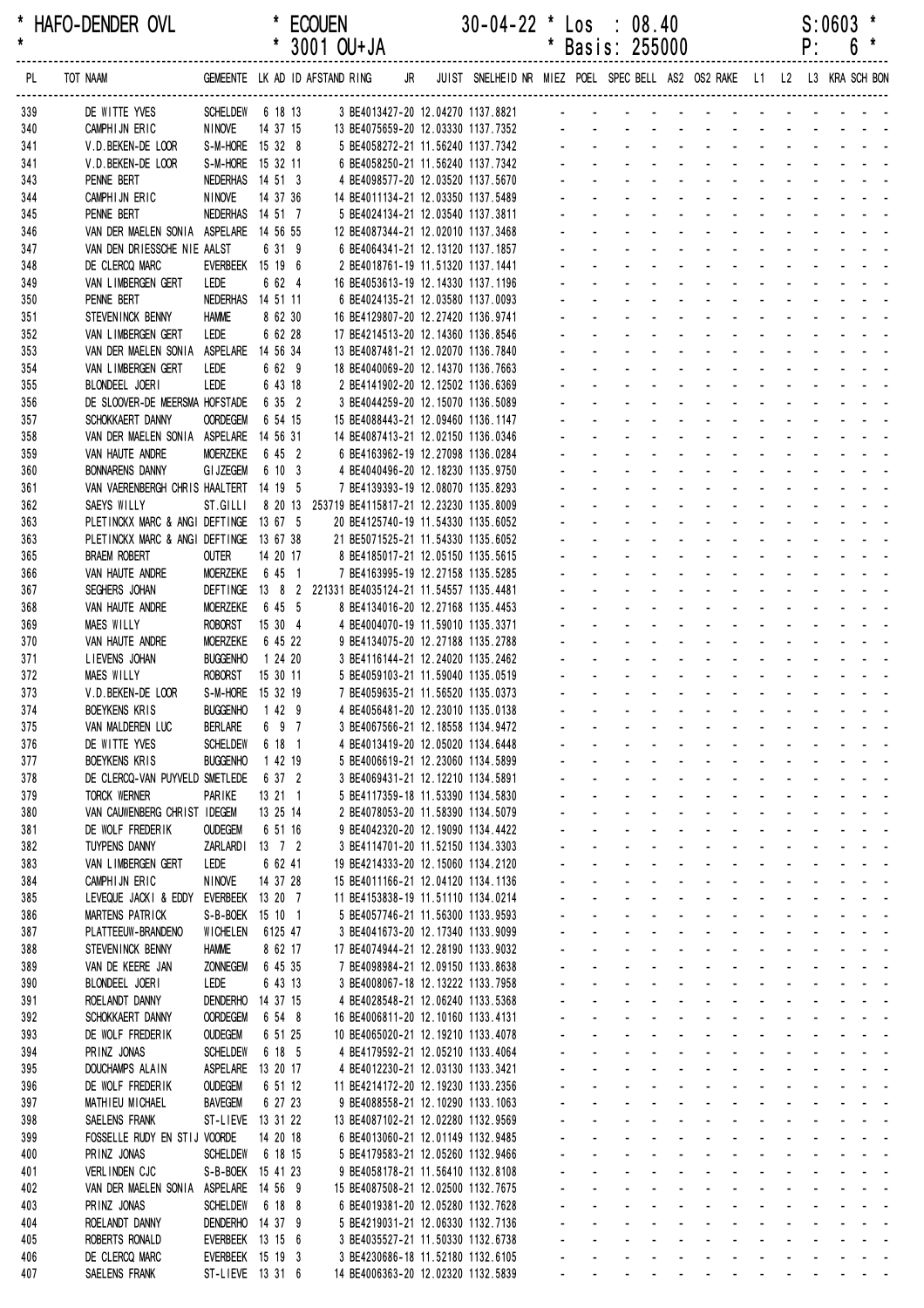| $\star$    | * HAFO-DENDER OVL                                                      |                                    |                     | <b>ECOUEN</b><br>* 3001 OU+JA                                                                 | $30-04-22$ * Los : 08.40                                                | $\pmb{*}$                           |                                  | Basis: 255000                                                                            |                                                                                             |                                                                                    |                                  |                                                                                         |                            | P:           | S:0603            |                                                                                              |  |
|------------|------------------------------------------------------------------------|------------------------------------|---------------------|-----------------------------------------------------------------------------------------------|-------------------------------------------------------------------------|-------------------------------------|----------------------------------|------------------------------------------------------------------------------------------|---------------------------------------------------------------------------------------------|------------------------------------------------------------------------------------|----------------------------------|-----------------------------------------------------------------------------------------|----------------------------|--------------|-------------------|----------------------------------------------------------------------------------------------|--|
| PL         | TOT NAAM                                                               |                                    |                     | GEMEENTE LK AD ID AFSTAND RING<br>JR                                                          | JUIST SNELHEID NR MIEZ POEL SPEC BELL AS2 OS2 RAKE L1 L2 L3 KRA SCH BON |                                     |                                  |                                                                                          |                                                                                             |                                                                                    |                                  |                                                                                         |                            |              |                   |                                                                                              |  |
| 408        | VANEXTERGEM JOHAN                                                      | APPELS                             | 8 28 15             | 3 BE4065608-21 12.22400 1132.5808                                                             |                                                                         |                                     |                                  |                                                                                          |                                                                                             |                                                                                    |                                  |                                                                                         |                            |              |                   |                                                                                              |  |
| 409        | TORTELBOOM WILLY                                                       | OOMBERGE 13 23 3                   |                     | 3 BE4013406-19 12.04370 1132.5275                                                             |                                                                         |                                     |                                  |                                                                                          |                                                                                             |                                                                                    |                                  |                                                                                         |                            |              |                   |                                                                                              |  |
| 410        | WAUTERS NADINE                                                         | APPELTER 14 28 4                   |                     | 5 BE4134645-18 12.01580 1132.4740                                                             |                                                                         |                                     |                                  |                                                                                          |                                                                                             |                                                                                    |                                  |                                                                                         |                            |              |                   |                                                                                              |  |
| 411<br>412 | HOK VAN CLEEMPUTTE<br>CAMPHIJN ERIC                                    | <b>NINOVE</b>                      | 14 37 14            | SINT-MAR 13 47 5 223927 BE5025512-20 11.57480 1132.0880<br>16 BE4014365-19 12.04340 1132.0808 |                                                                         |                                     |                                  |                                                                                          |                                                                                             |                                                                                    |                                  |                                                                                         |                            |              |                   |                                                                                              |  |
| 413        | TEAM VAN IMPE                                                          | <b>SCHELLEB</b>                    |                     | 6 40 23 245436 BE4197301-21 12.16493 1131.9717                                                |                                                                         |                                     |                                  |                                                                                          |                                                                                             |                                                                                    |                                  |                                                                                         |                            |              |                   |                                                                                              |  |
| 414        | LEVEQUE JACKI & EDDY                                                   | <b>EVERBEEK</b>                    | 13 20 18            | 12 BE4157231-21 11.51320 1131.9492                                                            |                                                                         |                                     |                                  |                                                                                          |                                                                                             |                                                                                    |                                  |                                                                                         |                            |              |                   |                                                                                              |  |
| 415        | TEAM NOEL-WILLOCKX                                                     | <b>BAASRODE</b>                    | 8 31 7              | 6 BE6021164-21 12.26100 1131.8688                                                             |                                                                         |                                     |                                  |                                                                                          |                                                                                             |                                                                                    |                                  |                                                                                         |                            |              |                   |                                                                                              |  |
| 416        | SCHOKKAERT DANNY                                                       | <b>OORDEGEM</b>                    | 6 54 7              | 17 BE4030716-19 12.10340 1131.7983                                                            |                                                                         |                                     |                                  |                                                                                          |                                                                                             |                                                                                    |                                  |                                                                                         |                            |              |                   |                                                                                              |  |
| 417<br>418 | TEAM NOEL-WILLOCKX<br>VAN DER MAELEN SONIA ASPELARE 14 56 46           | <b>BAASRODE</b>                    | 8 31 2              | 7 BE6045606-20 12.26110 1131.7854<br>16 BE4087420-21 12.03010 1131.7445                       |                                                                         |                                     |                                  |                                                                                          |                                                                                             |                                                                                    |                                  |                                                                                         |                            |              |                   |                                                                                              |  |
| 419        | CAMPHIJN ERIC                                                          | <b>NINOVE</b>                      | 14 37 37            | 17 BE4011205-21 12.04380 1131.7120                                                            |                                                                         |                                     |                                  |                                                                                          |                                                                                             |                                                                                    |                                  |                                                                                         |                            |              |                   |                                                                                              |  |
| 420        | DE WITTE YVES                                                          | <b>SCHELDEW</b>                    | 6 18 14             | 5 BE4019223-20 12.05340 1131.7010                                                             |                                                                         |                                     |                                  |                                                                                          |                                                                                             |                                                                                    |                                  |                                                                                         |                            |              |                   |                                                                                              |  |
| 421        | SAEYS WILLY                                                            | ST.GILLI                           | 8 20 1              | 2 BE4113527-19 12.24140 1131.4955                                                             |                                                                         |                                     |                                  |                                                                                          |                                                                                             |                                                                                    |                                  |                                                                                         |                            |              |                   |                                                                                              |  |
| 422<br>423 | DE WITTE YVES<br>STEENHOUDTST-DEMEDTS MOERBEKE 14 16 6                 | <b>SCHELDEW</b>                    | 6 18 7              | 6 BE4013423-20 12.05370 1131.4258<br>7 BE4074133-20 11.55150 1131.2778                        |                                                                         |                                     |                                  |                                                                                          |                                                                                             |                                                                                    |                                  |                                                                                         |                            |              |                   |                                                                                              |  |
| 424        | PLETINCKX MARC & ANGI DEFTINGE 13 67 21                                |                                    |                     | 22 BE4211582-20 11.55230 1130.7618                                                            |                                                                         |                                     |                                  |                                                                                          |                                                                                             |                                                                                    |                                  |                                                                                         |                            |              |                   |                                                                                              |  |
| 425        | STEVENINCK BENNY                                                       | <b>HAMME</b>                       | 8 62 4              | 18 BE4129821-20 12.28580 1130.6842                                                            |                                                                         |                                     |                                  |                                                                                          |                                                                                             |                                                                                    |                                  |                                                                                         |                            |              |                   |                                                                                              |  |
| 426        | VAN DER MAELEN SONIA ASPELARE 14 56 4                                  |                                    |                     | 17 BE4065104-18 12.03130 1130.6307                                                            |                                                                         |                                     |                                  |                                                                                          |                                                                                             |                                                                                    |                                  |                                                                                         |                            |              |                   |                                                                                              |  |
| 427        | <b>VERLINDEN CJC</b>                                                   | S-B-BOEK 15 41 1                   |                     | 10 BE4072119-20 11.57040 1130.6072                                                            |                                                                         |                                     |                                  |                                                                                          |                                                                                             |                                                                                    |                                  |                                                                                         |                            |              |                   |                                                                                              |  |
| 427<br>429 | VERLINDEN CJC<br>DE WITTE YVES                                         | S-B-BOEK<br><b>SCHELDEW</b>        | 15 41 40<br>6 18 8  | 11 BE4014902-19 11.57040 1130.6072<br>7 BE4019270-20 12.05470 1130.5094                       |                                                                         |                                     |                                  |                                                                                          |                                                                                             |                                                                                    |                                  |                                                                                         |                            |              |                   |                                                                                              |  |
| 430        | PLETINCKX MARC & ANGI DEFTINGE 13 67 17                                |                                    |                     | 23 BE4070969-20 11.55260 1130.4725                                                            |                                                                         |                                     |                                  |                                                                                          |                                                                                             |                                                                                    |                                  |                                                                                         |                            |              |                   |                                                                                              |  |
| 431        | STEVENINCK BENNY                                                       | <b>HAMME</b>                       | 8 62 24             | 19 BE4074935-21 12.29010 1130.4374                                                            |                                                                         |                                     |                                  |                                                                                          |                                                                                             |                                                                                    |                                  |                                                                                         |                            |              |                   |                                                                                              |  |
| 431        | STEVEN INCK BENNY                                                      | <b>HAMME</b>                       | 8 62 59             | 20 BE4074868-21 12.29010 1130.4374                                                            |                                                                         |                                     |                                  |                                                                                          |                                                                                             |                                                                                    |                                  |                                                                                         |                            |              |                   |                                                                                              |  |
| 433        | VAN DEN DRIESSCHE NIE AALST                                            |                                    | 6 31 19             | 7 BE4064207-21 12.14290 1130.3815                                                             |                                                                         |                                     |                                  |                                                                                          |                                                                                             |                                                                                    |                                  |                                                                                         |                            |              |                   |                                                                                              |  |
| 434<br>435 | STEVENINCK BENNY<br><b>TUYPENS DANNY</b>                               | <b>HAMME</b><br>ZARLARDI 13 7 4    | 8 62 50             | 21 BE4129876-20 12.29020 1130.3551<br>4 BE4158669-19 11.52560 1130.3127                       |                                                                         |                                     |                                  |                                                                                          |                                                                                             |                                                                                    |                                  |                                                                                         |                            |              |                   |                                                                                              |  |
| 436        | PLETINCKX MARC & ANGI DEFTINGE                                         |                                    | 13 67 44            | 24 BE4059610-21 11.55280 1130.2797                                                            |                                                                         |                                     |                                  |                                                                                          |                                                                                             |                                                                                    |                                  |                                                                                         |                            |              |                   |                                                                                              |  |
| 437        | PLETINCKX MARC & ANGI DEFTINGE                                         |                                    | 13 67 11            | 25 BE5010402-19 11.55290 1130.1833                                                            |                                                                         |                                     |                                  |                                                                                          |                                                                                             |                                                                                    |                                  |                                                                                         |                            |              |                   |                                                                                              |  |
| 438        | SCHOKKAERT DANNY                                                       | <b>OORDEGEM</b>                    | 6 54 20             | 18 BE4088407-21 12.10530 1130.0988                                                            |                                                                         |                                     |                                  |                                                                                          |                                                                                             |                                                                                    |                                  |                                                                                         |                            |              |                   |                                                                                              |  |
| 439<br>440 | VAN DEN DRIESSCHE NIE AALST<br><b>BRAEM ROBERT</b>                     | <b>OUTER</b>                       | 6 31 12<br>14 20 11 | 8 BE4064282-21 12.14330 1130.0303<br>9 BE4172560-20 12.06160 1129.9644                        |                                                                         |                                     |                                  |                                                                                          |                                                                                             |                                                                                    |                                  |                                                                                         |                            |              |                   |                                                                                              |  |
| 441        | SCHOKKAERT DANNY                                                       | <b>OORDEGEM</b>                    | 6 54 11             | 19 BE4006707-20 12.10570 1129.7416                                                            |                                                                         |                                     |                                  |                                                                                          |                                                                                             |                                                                                    |                                  |                                                                                         |                            |              |                   |                                                                                              |  |
| 442        | VAN HAUTE ANDRE                                                        | <b>MOERZEKE</b>                    | 6 45 15             | 10 BE4026811-18 12.28258 1129.7290                                                            |                                                                         |                                     |                                  |                                                                                          |                                                                                             |                                                                                    |                                  |                                                                                         |                            |              |                   |                                                                                              |  |
| 443        | VAN DE KEERE JAN                                                       | <b>ZONNEGEM</b>                    | 6 45 4              | 8 BE4046112-20 12.10020 1129.6350                                                             |                                                                         |                                     |                                  | $\sim 100$                                                                               | and a state of                                                                              |                                                                                    |                                  | $\Delta \phi = 0.0000$                                                                  |                            |              |                   | $\mathcal{L}^{\text{max}}$ , and $\mathcal{L}^{\text{max}}$                                  |  |
| 444        | DE SLOOVER-DE MEERSMA HOFSTADE                                         |                                    | 6 35 11             | 4 BE4052224-19 12.16260 1129.5949                                                             |                                                                         |                                     |                                  | $\sim 100$                                                                               | <b>All States</b>                                                                           | $\Delta \sim 100$                                                                  | $\sim 100$                       |                                                                                         |                            |              |                   | and the state of the                                                                         |  |
| 445<br>446 | VERLINDEN CJC<br>SCHOKKAERT DANNY                                      | S-B-BOEK<br><b>OORDEGEM</b>        | 15 41 17<br>6 54 26 | 12 BE4058104-21 11.57150 1129.5564<br>20 BE4088396-21 12.11000 1129.4739                      |                                                                         |                                     | $\blacksquare$                   |                                                                                          | and a straight and a straight<br><b>All Cards</b>                                           | $\sim$                                                                             | $\sim 100$                       |                                                                                         | $\sim 10$                  |              |                   | and the contract of<br>$\mathcal{L}^{\text{max}}$ , and $\mathcal{L}^{\text{max}}$ , and     |  |
| 447        | SCHUDD INCK BENNY                                                      | MELDERT                            | 6 28 18             | 7 BE4108637-21 12.17410 1129.4572                                                             |                                                                         |                                     | $\mathbf{r}$                     | $\mathcal{L}^{\pm}$                                                                      | $\omega_{\rm{max}}$ and $\omega_{\rm{max}}$                                                 | $\Delta \sim 100$                                                                  |                                  | $\Delta \phi = 0.01$                                                                    | $\sim$                     | $\sim$       |                   | and the control of                                                                           |  |
| 448        | <b>CRUCKE KOEN</b>                                                     | ONKERZEL                           | 14 57 18            | 16 BE3062797-21 11.56480 1129.1717                                                            |                                                                         |                                     | ä,                               | $\omega_{\rm{max}}$                                                                      | and a straight and a straight                                                               |                                                                                    |                                  |                                                                                         | ä,                         |              |                   | $\Delta \phi = \Delta \phi = 0.1$                                                            |  |
| 449        | SAELENS FRANK                                                          | ST-LIEVE 13 31 8                   |                     | 15 BE4031931-19 12.03100 1129.0533                                                            |                                                                         | $\mathcal{L}^{\pm}$                 |                                  | $\mathbf{L}^{\text{max}}$<br>$\Delta \sim 100$                                           | $\mathbf{z} = \mathbf{z}$                                                                   | $\Delta \sim 100$<br>$\Delta \sim 10^4$                                            |                                  | $\Delta \phi = 0.000$                                                                   | $\omega_{\rm{max}}$        |              |                   | $\mathbf{z} = \mathbf{z} + \mathbf{z}$ .                                                     |  |
| 450<br>451 | DE WOLF FREDERIK<br><b>BONNARENS DANNY</b>                             | <b>OUDEGEM</b><br><b>GI JZEGEM</b> | 6 51 6<br>6 10 2    | 12 BE3015588-20 12.20120 1129.0327<br>5 BE4040483-20 12.19450 1128.9101                       |                                                                         |                                     | $\blacksquare$<br>$\blacksquare$ | $\sim 100$<br>$\Delta \sim 100$                                                          | <b>All Service</b><br>$\mathbf{a}^{\prime}$ , $\mathbf{a}^{\prime}$ , $\mathbf{a}^{\prime}$ | $\Delta \sim 100$<br>$\sim 100$                                                    |                                  | $\mathcal{L}_{\text{max}}$ , and<br>$\Delta\phi_{\rm{max}}$ and $\Delta\phi_{\rm{max}}$ |                            |              |                   | $\omega_{\rm{eff}}=0.01$ and $\omega_{\rm{eff}}=0.01$<br>and the state of the                |  |
| 452        | CANSIER JACKI                                                          | GERAARDS 13 7 2                    |                     | 4 BE4078278-20 11.55020 1128.6532                                                             |                                                                         |                                     | $\blacksquare$                   | $\mathbf{L}^{\text{max}}$                                                                | $\omega$ .<br>$\Delta \sim 100$                                                             | $\sim$                                                                             |                                  | $\omega_{\rm{max}}$ and $\omega_{\rm{max}}$                                             | $\mathcal{L}^{\text{max}}$ |              |                   | $\mathbf{z} = \mathbf{z} + \mathbf{z} + \mathbf{z}$                                          |  |
| 453        | WAUTERS NADINE                                                         | APPELTER 14 28 23                  |                     | 6 BE4185228-21 12.02400 1128.5625                                                             |                                                                         |                                     | $\mathbf{r}$                     | $\Delta \sim 100$                                                                        | $\omega_{\rm{max}}$ and $\omega_{\rm{max}}$                                                 | $\Delta \sim 100$                                                                  |                                  | $\mathbf{L} = \mathbf{L} \mathbf{L}$                                                    |                            |              |                   | and a strain and a                                                                           |  |
| 454        | <b>CRUCKE KOEN</b>                                                     | ONKERZEL 14 57 8                   |                     | 17 BE3062787-21 11.56550 1128.5028                                                            |                                                                         |                                     | ä,                               | $\Delta \sim 100$                                                                        | $\omega_{\rm{max}}$ and $\omega_{\rm{max}}$                                                 |                                                                                    | and a straight                   |                                                                                         |                            |              |                   | and a state of                                                                               |  |
| 455        | DE MOYE BART                                                           | APPELTER 13 52 24                  |                     | 4 BE4011919-21 12.02270 1128.4811                                                             |                                                                         | $\mathcal{L}^{\pm}$                 | $\mathbf{r}$                     | $\Delta \sim 100$                                                                        | $\mathbf{a} = \mathbf{0}$                                                                   | $\Delta \sim 10^{-1}$<br>$\Delta \sim 10^{-1}$                                     |                                  | $\mathbf{u} = \mathbf{u} \cdot \mathbf{u}$ .                                            | $\omega_{\rm{max}}$        |              |                   | $\omega_{\rm{max}}$ , and $\omega_{\rm{max}}$                                                |  |
| 456<br>457 | VANHOORENBEECK LOUIS<br>VAN LIMBERGEN GERT                             | <b>BAASRODE</b><br>LEDE            | 8 37 1<br>6 62 10   | 5 BE4056616-20 12.26330 1128.3249<br>20 BE4040101-20 12.16150 1128.1803                       |                                                                         | $\blacksquare$                      | $\blacksquare$                   | $\omega_{\rm{max}}$<br>$\mathbf{r}$                                                      | $\omega_{\rm{max}}$<br>$\mathbf{r} = \mathbf{r} \cdot \mathbf{r}$                           | $\Delta \sim 100$<br>$\Delta \sim 100$<br>$\mathbf{r}$                             | $\omega_{\rm{max}}$<br>$\omega$  | $\sim$                                                                                  | $\mathbf{z} = \mathbf{z}$  |              |                   | and a state of<br>and the contract of                                                        |  |
| 458        | VERLINDEN CJC                                                          | S-B-BOEK                           | 15 41 21            | 13 BE4058179-21 11.57300 1128.1266                                                            |                                                                         |                                     | $\blacksquare$                   |                                                                                          | <b>All Cards</b>                                                                            | $\sim$                                                                             | $\mathcal{L}_{\mathrm{max}}$     |                                                                                         | $\mathbf{r}$               |              |                   | <b>Contract Contract Contract</b>                                                            |  |
| 459        | VAN LIMBERGEN GERT                                                     | LEDE                               | 6 62 36             | 21 BE4065704-21 12.16160 1128.0934                                                            |                                                                         |                                     | $\mathbf{r}$                     |                                                                                          | $\omega_{\rm{max}}=2.5$                                                                     | $\Delta \sim 100$                                                                  |                                  | $\omega_{\rm{max}}$ , $\omega_{\rm{max}}$                                               | $\sim$                     | $\mathbf{r}$ |                   | and a state of the                                                                           |  |
| 460        | SCHOKKAERT DANNY                                                       | <b>OORDEGEM</b>                    | 6 54 21             | 21 BE4088368-21 12.11200 1127.6924                                                            |                                                                         | $\mathbf{r}$                        | ä,                               | $\omega_{\rm{max}}$                                                                      | and a straight                                                                              |                                                                                    |                                  | $\Delta \phi = 0.01$                                                                    |                            |              |                   | $\Delta \phi = \Delta \phi = 0.1$                                                            |  |
| 461        | DE WOLF DORINDA                                                        | WICHELEN                           | 6 16 7              | 2 BE4041504-20 12.18490 1127.6838                                                             |                                                                         | $\mathbf{L}^{\text{max}}$           |                                  | $\omega_{\rm{max}}$<br>$\Delta \sim 100$                                                 | $\omega_{\rm{eff}}=0.01$ and $\omega_{\rm{eff}}=0.01$                                       | $\Delta \sim 10^4$                                                                 | $\Delta \sim 100$                | $\sim$                                                                                  | $\mathcal{L}^{\text{max}}$ |              |                   | $\omega_{\rm{max}}$ , and $\omega_{\rm{max}}$                                                |  |
| 462<br>463 | SCHOKKAERT DANNY<br>VANHOORENBEECK LOUIS                               | <b>OORDEGEM</b><br><b>BAASRODE</b> | 6 54 16<br>8 37 5   | 22 BE4088323-21 12.11210 1127.6035<br>6 BE4148130-17 12.26430 1127.4954                       |                                                                         | $\blacksquare$                      | $\sim$<br>$\blacksquare$         | $\Delta \sim 100$<br>$\omega_{\rm{max}}$                                                 | $\sim 100$<br>$\sim 100$<br>$\blacksquare$                                                  | $\omega_{\rm{max}}$<br>$\Delta \sim 100$<br>$\sim 100$                             | $\sim 100$                       | $\omega_{\rm{max}}$ and                                                                 |                            |              |                   | $\omega_{\rm{eff}}=0.01$ and $\omega_{\rm{eff}}=0.01$                                        |  |
| 464        | VAN VAERENBERGH CHRIS HAALTERT 14 19 3                                 |                                    |                     | 8 BE4139371-19 12.09400 1127.4324                                                             |                                                                         |                                     | $\blacksquare$                   |                                                                                          | $\omega$ .<br>$\omega_{\rm{max}}$                                                           | $\sim$                                                                             |                                  | $\omega_{\rm{max}}=0.1$                                                                 | $\blacksquare$             |              |                   | $\mathbf{z} = \mathbf{z} + \mathbf{z} + \mathbf{z}$                                          |  |
| 465        | <b>TORCK WERNER</b>                                                    | PARIKE                             | 13 21 14            | 6 BE4034802-21 11.54530 1127.4027                                                             |                                                                         |                                     | $\mathbf{r}$                     |                                                                                          | $\omega_{\rm{max}}$ , $\omega_{\rm{max}}$                                                   | $\Delta \sim 100$                                                                  |                                  | and a state                                                                             |                            |              |                   | and a strain and a                                                                           |  |
| 466        | STEVENINCK BENNY                                                       | <b>HAMME</b>                       | 8 62 48             | 22 BE4147918-19 12.29380 1127.4017                                                            |                                                                         |                                     | ä,                               | $\omega_{\rm{max}}$                                                                      | and a state                                                                                 | $\Delta \sim 10^4$                                                                 |                                  | $\Delta \phi = \Delta \phi$ and                                                         | $\Delta \sim 10^{-1}$      |              |                   | and a state                                                                                  |  |
| 467        | ROBERTS RONALD                                                         | <b>EVERBEEK</b>                    | 13 15 4             | 4 BE4113179-20 11.51270 1127.3492                                                             |                                                                         | a.                                  | ÷.                               | $\Delta \sim 10^{-1}$                                                                    | $\mathbf{z} = \mathbf{z}$                                                                   | $\Delta \sim 10^{-1}$<br>$\Delta \sim 10^{-1}$                                     |                                  | $\mathbf{u} = \mathbf{u} \cdot \mathbf{u}$ .                                            | $\omega_{\rm{max}}$        |              | $\Delta \sim 100$ | and a state of<br>$\mathcal{L}^{\text{max}}$ , and $\mathcal{L}^{\text{max}}$                |  |
| 468<br>469 | VAN HAUTE ANDRE<br>STEVEN INCK BENNY                                   | <b>MOERZEKE</b><br><b>HAMME</b>    | 6 45 13<br>8 62 18  | 11 BE4163901-19 12.28548 1127.3437<br>23 BE4074881-21 12.29400 1127.2380                      |                                                                         | $\blacksquare$                      | $\blacksquare$                   | $\omega_{\rm{max}}$                                                                      | $\mathbf{r}$<br>$\sim$<br>$\mathbf{r} = \mathbf{r} \cdot \mathbf{r}$                        | $\sim$<br>$\mathbf{r}$                                                             | $\mathbf{a}$<br>$\omega$         | $\mathbf{r}$                                                                            |                            |              |                   | and the contract of                                                                          |  |
| 470        | <b>KERRE RUDY</b>                                                      | <b>BERLARE</b>                     | 6 9 6               | 3 BE4044134-20 12.21290 1127.2045                                                             |                                                                         |                                     | $\blacksquare$                   |                                                                                          | <b>All Cards</b>                                                                            | $\sim$                                                                             | $\mathbf{r}$                     |                                                                                         | $\mathbf{r}$               |              |                   | $\mathcal{L}^{\text{max}}$ , and $\mathcal{L}^{\text{max}}$                                  |  |
| 471        | VAN HOUWE WILLY                                                        | <b>APPELS</b>                      | 6 20 7              | 252026 BE4044675-20 12.23360 1127.1288                                                        |                                                                         |                                     | $\mathbf{r}$                     |                                                                                          | $\omega_{\rm{max}}=0.1$                                                                     | $\sim$                                                                             | $\Delta \sim 100$                | $\sim$                                                                                  | ÷.                         | $\mathbf{r}$ |                   |                                                                                              |  |
| 472        | DE CLERCQ-VAN PUYVELD SMETLEDE                                         |                                    | 6 37 13             | 4 BE4009198-21 12.13470 1126.9821                                                             |                                                                         |                                     | ä,                               | $\omega_{\rm{max}}$                                                                      | $\Delta\phi_{\rm{max}}$ and $\Delta\phi_{\rm{max}}$                                         | $\Delta \sim 100$                                                                  | $\mathbf{r}$                     | $\sim 10$                                                                               | L.<br>$\omega_{\rm{eff}}$  |              |                   |                                                                                              |  |
| 473<br>474 | VAN CAUWENBERG CHRIST IDEGEM<br>VAN DER MAELEN SONIA ASPELARE 14 56 11 |                                    | 13 25 8             | 3 BE4078042-20 12.00000 1126.8500<br>18 BE4087428-21 12.03540 1126.8416                       |                                                                         | $\mathbf{L}^{\text{max}}$<br>$\sim$ |                                  | $\mathbf{L}^{\text{max}}$<br>$\Delta \sim 100$<br>$\Delta \sim 100$<br>$\Delta \sim 100$ | $\mathbf{z} = \mathbf{z}$<br>$\sim 100$                                                     | $\Delta \sim 100$<br>$\Delta \sim 100$<br>$\omega_{\rm{max}}$<br>$\Delta \sim 100$ | $\Delta \sim 10^4$<br>$\sim 100$ | $\sim$<br>$\sim$                                                                        |                            |              |                   | $\omega_{\rm{eff}}=0.01$ and $\omega_{\rm{eff}}=0.01$<br>$\omega_{\rm{eff}}=2.00$ km $^{-1}$ |  |
| 475        | PLETINCKX MARC & ANGI DEFTINGE 13 67 37                                |                                    |                     | 26 BE4057157-21 11.56060 1126.6293                                                            |                                                                         |                                     |                                  |                                                                                          |                                                                                             |                                                                                    | $\blacksquare$                   |                                                                                         |                            |              |                   |                                                                                              |  |
| 476        | STEVENINCK BENNY                                                       | <b>HAMME</b>                       | 8 62 44             | 24 BE4074947-21 12.29490 1126.5023                                                            |                                                                         |                                     |                                  | $\Delta \sim 100$                                                                        | and a series of the contract of the series                                                  |                                                                                    |                                  |                                                                                         |                            |              |                   |                                                                                              |  |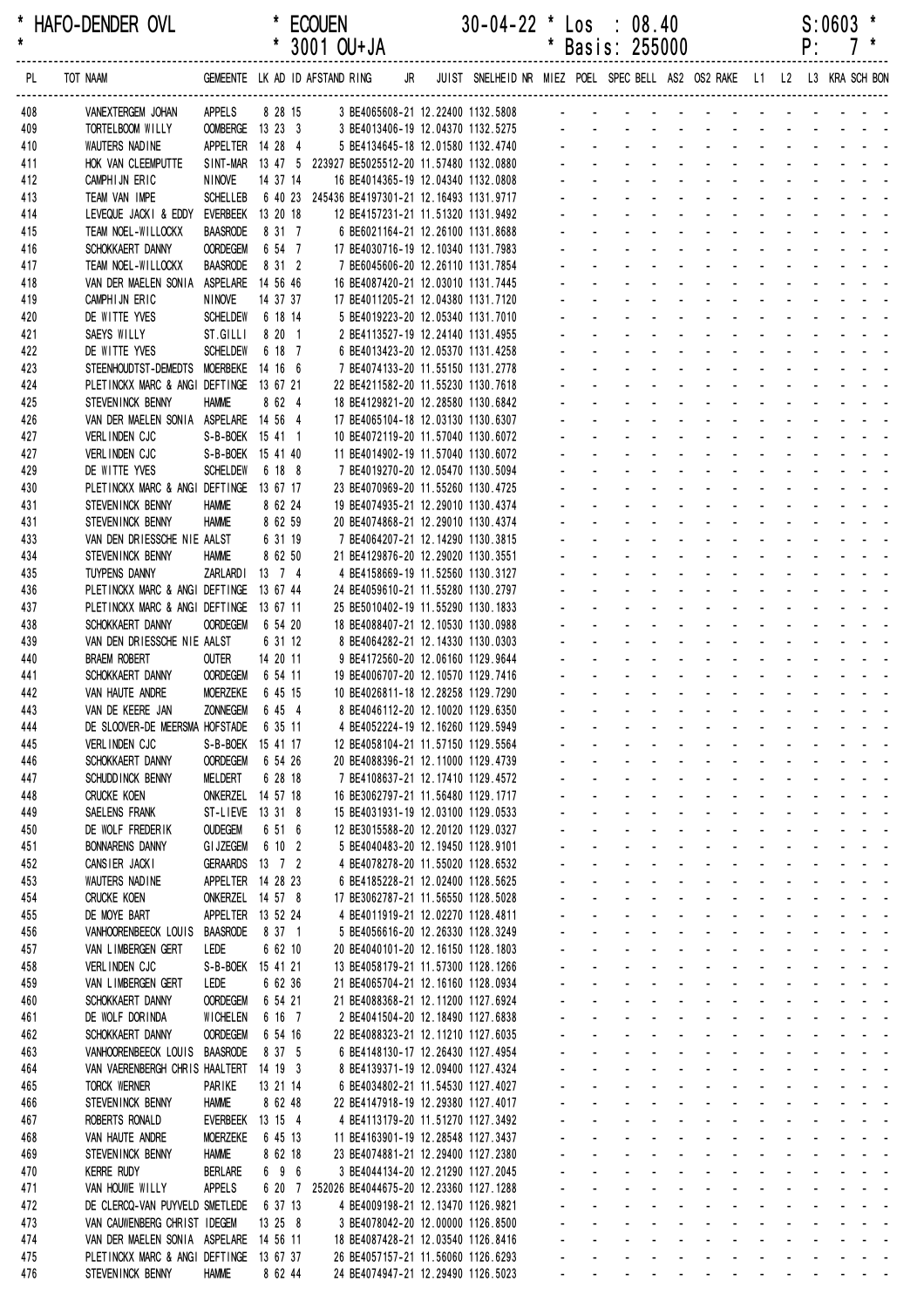| *<br>$\star$ | HAFO-DENDER OVL                                             |                                      |                     | <b>ECOUEN</b><br>* 3001 OU+JA                                                         |    | $30-04-22$ * Los : 08.40                                                | $^\ast$        | Basis: 255000                                    |                                                  |                                                                                                                                                                                                                                           |                                                                      |                                                    |                                                                                                               |                   |                     | P:                 | S:0603<br>8                                                      | *                                             |  |
|--------------|-------------------------------------------------------------|--------------------------------------|---------------------|---------------------------------------------------------------------------------------|----|-------------------------------------------------------------------------|----------------|--------------------------------------------------|--------------------------------------------------|-------------------------------------------------------------------------------------------------------------------------------------------------------------------------------------------------------------------------------------------|----------------------------------------------------------------------|----------------------------------------------------|---------------------------------------------------------------------------------------------------------------|-------------------|---------------------|--------------------|------------------------------------------------------------------|-----------------------------------------------|--|
| PL.          | TOT NAAM                                                    |                                      |                     | GEMEENTE LK AD ID AFSTAND RING                                                        | JR | JUIST SNELHEID NR MIEZ POEL SPEC BELL AS2 OS2 RAKE L1 L2 L3 KRA SCH BON |                |                                                  |                                                  |                                                                                                                                                                                                                                           |                                                                      |                                                    |                                                                                                               |                   |                     |                    |                                                                  |                                               |  |
| 477          | DE CLERCQ-VAN PUYVELD SMETLEDE 6 37 36                      |                                      |                     | 5 004069424-21 12.13530 1126.4552                                                     |    |                                                                         |                |                                                  |                                                  |                                                                                                                                                                                                                                           |                                                                      |                                                    |                                                                                                               |                   |                     |                    |                                                                  |                                               |  |
| 478          | DE CLERCQ-VAN PUYVELD SMETLEDE                              |                                      | 6 37 19             | 6 BE4084222-21 12.13540 1126.3675                                                     |    |                                                                         |                |                                                  |                                                  |                                                                                                                                                                                                                                           |                                                                      |                                                    |                                                                                                               |                   |                     |                    |                                                                  |                                               |  |
| 479<br>480   | STEVENINCK BENNY<br><b>BOEYKENS KRIS</b>                    | <b>HAMME</b><br><b>BUGGENHO</b>      | 8 62 8<br>1427      | 25 BE4147818-19 12.29540 1126.0940<br>6 BE4017730-18 12.24470 1126.0933               |    |                                                                         |                |                                                  |                                                  |                                                                                                                                                                                                                                           |                                                                      |                                                    |                                                                                                               |                   |                     |                    |                                                                  |                                               |  |
| 481          | ERAUW JOSE                                                  | <b>BERLARE</b>                       | 6 23 21             | 5 BE4064521-21 12.21548 1126.0387                                                     |    |                                                                         |                |                                                  |                                                  |                                                                                                                                                                                                                                           |                                                                      |                                                    |                                                                                                               |                   |                     |                    |                                                                  |                                               |  |
| 482          | VAN DE KEERE JAN                                            | <b>ZONNEGEM</b>                      | 6 45 14             | 9 BE4213816-21 12.10430 1125.9717                                                     |    |                                                                         |                |                                                  |                                                  |                                                                                                                                                                                                                                           |                                                                      |                                                    |                                                                                                               |                   |                     |                    |                                                                  |                                               |  |
| 483          | THYS EDDY                                                   | ASPELARE                             | 13 15 7             | 9 BE4050630-16 12.04497 1125.6939                                                     |    |                                                                         |                |                                                  |                                                  |                                                                                                                                                                                                                                           |                                                                      |                                                    |                                                                                                               |                   |                     |                    |                                                                  |                                               |  |
| 484          | VANHOORENBEECK LOUIS BAASRODE                               |                                      | 8 37 13             | 7 BE4056666-20 12.27050 1125.6749                                                     |    |                                                                         |                |                                                  |                                                  |                                                                                                                                                                                                                                           |                                                                      |                                                    |                                                                                                               |                   |                     |                    |                                                                  |                                               |  |
| 485          | SCHUDD INCK BENNY                                           | MELDERT                              | 6 28 15             | 8 BE4108651-21 12.18250 1125.6650                                                     |    |                                                                         |                |                                                  |                                                  |                                                                                                                                                                                                                                           |                                                                      |                                                    |                                                                                                               |                   |                     |                    |                                                                  |                                               |  |
| 486<br>487   | VAN HAUTE ANDRE<br>PENNE BERT                               | <b>MOERZEKE</b><br><b>NEDERHAS</b>   | 6 45 28<br>14 51 20 | 12 BE4165176-21 12.29168 1125.5408<br>7 BE4098517-20 12.06030 1125.5132               |    |                                                                         |                |                                                  |                                                  |                                                                                                                                                                                                                                           |                                                                      |                                                    |                                                                                                               |                   |                     |                    |                                                                  |                                               |  |
| 488          | TORCK WERNER                                                | PARIKE                               | 13 21 8             | 7 BE4113219-20 11.55150 1125.2855                                                     |    |                                                                         |                |                                                  |                                                  |                                                                                                                                                                                                                                           |                                                                      |                                                    |                                                                                                               |                   |                     |                    |                                                                  |                                               |  |
| 489          | VAN DE KEERE JAN                                            | <b>ZONNEGEM</b>                      | 6 45 38             | 10 BE4098919-21 12.10510 1125.2597                                                    |    |                                                                         |                |                                                  |                                                  |                                                                                                                                                                                                                                           |                                                                      |                                                    |                                                                                                               |                   |                     |                    |                                                                  |                                               |  |
| 490          | DE CLERCQ-VAN PUYVELD SMETLEDE                              |                                      | 6 37 25             | 7 BE6004589-21 12.14080 1125.1401                                                     |    |                                                                         |                |                                                  |                                                  |                                                                                                                                                                                                                                           |                                                                      |                                                    |                                                                                                               |                   |                     |                    |                                                                  |                                               |  |
| 491          | <b>CRUCKE KOEN</b>                                          | ONKERZEL 14 57 21                    |                     | 18 BE4090560-21 11.57310 1125.0747                                                    |    |                                                                         |                |                                                  |                                                  |                                                                                                                                                                                                                                           |                                                                      |                                                    |                                                                                                               |                   |                     |                    |                                                                  |                                               |  |
| 492          | SCHOKKAERT DANNY                                            | <b>OORDEGEM</b>                      | 6 54 40             | 23 BE4088428-21 12.11500 1125.0307                                                    |    |                                                                         |                |                                                  |                                                  |                                                                                                                                                                                                                                           |                                                                      |                                                    |                                                                                                               |                   |                     |                    |                                                                  |                                               |  |
| 493          | BROOTCOORENS E.-DE LE ONKERZEL<br>PELEMAN FELIX             | <b>BUGGENHO</b>                      | 13 29 10<br>1 22 13 | 7 BE4200689-20 11.58380 1125.0277<br>3 BE4115474-21 12.27090 1124.9967                |    |                                                                         |                |                                                  |                                                  |                                                                                                                                                                                                                                           |                                                                      |                                                    |                                                                                                               |                   |                     |                    |                                                                  |                                               |  |
| 494<br>495   | TEAM VAN IMPE                                               | <b>SCHELLEB</b>                      | 6 40 21             | 2 BE4197310-21 12.18103 1124.9673                                                     |    |                                                                         |                |                                                  |                                                  |                                                                                                                                                                                                                                           |                                                                      |                                                    |                                                                                                               |                   |                     |                    |                                                                  |                                               |  |
| 496          | <b>CRUCKE KOEN</b>                                          | ONKERZEL 14 57 49                    |                     | 19 BE4090542-21 11.57330 1124.8848                                                    |    |                                                                         |                |                                                  |                                                  |                                                                                                                                                                                                                                           |                                                                      |                                                    |                                                                                                               |                   |                     |                    |                                                                  |                                               |  |
| 497          | CORTHALS ET IENNE                                           | <b>MASSEMEN</b>                      | 6 46 36             | 2 BE4123597-20 12.14040 1124.8458                                                     |    |                                                                         |                |                                                  |                                                  |                                                                                                                                                                                                                                           |                                                                      |                                                    |                                                                                                               |                   |                     |                    |                                                                  |                                               |  |
| 498          | VAN CAUWENBERG CHRIST IDEGEM                                |                                      | 13 25 7             | 4 BE4078048-20 12.00220 1124.7879                                                     |    |                                                                         |                |                                                  |                                                  |                                                                                                                                                                                                                                           |                                                                      |                                                    |                                                                                                               |                   |                     |                    |                                                                  |                                               |  |
| 499          | DE WOLF DORINDA                                             | WICHELEN                             | 6 16 15             | 3 BE4065449-21 12.19230 1124.7709                                                     |    |                                                                         |                |                                                  |                                                  |                                                                                                                                                                                                                                           |                                                                      |                                                    |                                                                                                               |                   |                     |                    |                                                                  |                                               |  |
| 500          | VAN DE KEERE JAN                                            | <b>ZONNEGEM</b>                      | 6 45 10             | 11 BE4098969-21 12.10570 1124.7262                                                    |    |                                                                         |                |                                                  |                                                  |                                                                                                                                                                                                                                           |                                                                      |                                                    |                                                                                                               |                   |                     |                    |                                                                  |                                               |  |
| 501<br>502   | PLETINCKX MARC & ANGI DEFTINGE 13 67 12<br>STEVENINCK BENNY | <b>HAMME</b>                         | 8 62 34             | 27 BE4125732-19 11.56260 1124.7175<br>26 BE4129985-20 12.30120 1124.6264              |    |                                                                         |                |                                                  |                                                  |                                                                                                                                                                                                                                           |                                                                      |                                                    |                                                                                                               |                   |                     |                    |                                                                  |                                               |  |
| 503          | VANHOORENBEECK LOUIS                                        | <b>BAASRODE</b>                      | 8 37 9              | 8 BE4056653-20 12.27200 1124.4370                                                     |    |                                                                         |                |                                                  |                                                  |                                                                                                                                                                                                                                           |                                                                      |                                                    |                                                                                                               |                   |                     |                    |                                                                  |                                               |  |
| 504          | PELEMAN FELIX                                               | <b>BUGGENHO</b>                      | 1 22 7              | 4 BE4115407-21 12.27160 1124.4192                                                     |    |                                                                         |                |                                                  |                                                  |                                                                                                                                                                                                                                           |                                                                      |                                                    |                                                                                                               |                   |                     |                    |                                                                  |                                               |  |
| 505          | <b>TUYPENS DANNY</b>                                        | <b>ZARLARDI</b>                      | $13 \t 7 \t 3$      | 5 BE4114724-20 11.53570 1124.3877                                                     |    |                                                                         |                |                                                  |                                                  |                                                                                                                                                                                                                                           |                                                                      |                                                    |                                                                                                               |                   |                     |                    |                                                                  |                                               |  |
| 506          | VERLINDEN CJC                                               | S-B-BOEK 15 41 3                     |                     | 14 BE4072069-20 11.58100 1124.3314                                                    |    |                                                                         |                |                                                  |                                                  |                                                                                                                                                                                                                                           |                                                                      |                                                    |                                                                                                               |                   |                     |                    |                                                                  |                                               |  |
| 507          | STEVENINCK BENNY                                            | <b>HAMME</b>                         | 8 62 12<br>6 23 16  | 27 BE4074903-21 12.30160 1124.3008                                                    |    |                                                                         |                |                                                  |                                                  |                                                                                                                                                                                                                                           |                                                                      |                                                    |                                                                                                               |                   |                     |                    |                                                                  |                                               |  |
| 508<br>509   | ERAUW JOSE<br>VAN CUTSEM JENS                               | <b>BERLARE</b><br><b>IDEGEM</b>      | 14 35 16            | 6 BE4064540-21 12.22158 1124.2655<br>15 BE4079384-20 12.00140 1124.2634               |    |                                                                         |                |                                                  |                                                  |                                                                                                                                                                                                                                           |                                                                      |                                                    |                                                                                                               |                   |                     |                    |                                                                  |                                               |  |
| 510          | PLETINCKX MARC & ANGI DEFTINGE 13 67 48                     |                                      |                     | 28 BE4059608-21 11.56310 1124.2405                                                    |    |                                                                         |                |                                                  |                                                  |                                                                                                                                                                                                                                           |                                                                      |                                                    |                                                                                                               |                   |                     |                    |                                                                  |                                               |  |
| 511          | VAN HAUTE ANDRE                                             | <b>MOERZEKE</b>                      | 6459                | 13 BE4163987-19 12.29338 1124.1517                                                    |    |                                                                         |                |                                                  |                                                  |                                                                                                                                                                                                                                           |                                                                      |                                                    |                                                                                                               |                   |                     |                    |                                                                  |                                               |  |
| 512          | BLONDEEL JOERI                                              | LEDE                                 | 6437                | 4 BE4141952-20 12.15122 1124.1369                                                     |    |                                                                         |                |                                                  |                                                  |                                                                                                                                                                                                                                           |                                                                      |                                                    | a construction of the construction of the                                                                     |                   |                     |                    |                                                                  |                                               |  |
| 513          | STEVENINCK BENNY                                            | <b>HAMME</b>                         | 8 62 2              | 28 BE4129847-20 12.30200 1123.9754                                                    |    |                                                                         |                |                                                  |                                                  |                                                                                                                                                                                                                                           |                                                                      |                                                    | and a series of the series of the series of                                                                   |                   |                     |                    |                                                                  |                                               |  |
| 514          | <b>BONNARENS DANNY</b>                                      | <b>GI JZEGEM</b>                     | 6 10 6              | 6 BE4068697-21 12.20430 1123.9659                                                     |    |                                                                         | $\blacksquare$ |                                                  | $\Delta \sim 100$                                | and a state of the state of the state of the state of the state of the state of the state of the state of the<br>a na mana na mana na mana na sa                                                                                          |                                                                      |                                                    |                                                                                                               |                   |                     |                    |                                                                  |                                               |  |
| 515<br>516   | VERLEYEN WILFRIED<br>STEENHOUDTST-DEMEDTS                   | ST.GILLI<br>MOERBEKE 14 16 9         |                     | 8 12 3 253519 BE4056214-20 12.25340 1123.9205<br>8 BE4014978-21 11.56320 1123.8908    |    |                                                                         |                | $\mathbf{r} = \mathbf{r}$                        | $\sim 100$                                       | and a straight and a straight                                                                                                                                                                                                             |                                                                      |                                                    |                                                                                                               |                   |                     |                    | and a straight and a straight                                    |                                               |  |
| 517          | <b>BOEYKENS KRIS</b>                                        | <b>BUGGENHO</b>                      | 1 42 16             | 7 BE4056446-20 12.25140 1123.8434                                                     |    |                                                                         |                |                                                  | $\Delta \sim 100$                                | and a straight and a straight                                                                                                                                                                                                             |                                                                      |                                                    |                                                                                                               |                   |                     |                    | and a straightful and a straight                                 |                                               |  |
| 518          | <b>MAES WILLY</b>                                           | <b>ROBORST</b>                       | 15306               | 6 BE4004058-19 12.01040 1123.7616                                                     |    |                                                                         |                |                                                  |                                                  | and a straight and a                                                                                                                                                                                                                      |                                                                      |                                                    |                                                                                                               |                   |                     |                    |                                                                  |                                               |  |
| 519          | TORTELBOOM WILLY                                            | OOMBERGE 13 23 2                     |                     | 4 BE4013409-19 12.06130 1123.7404                                                     |    |                                                                         | $\blacksquare$ |                                                  | $\Delta \sim 100$                                | and a straight and a straight                                                                                                                                                                                                             |                                                                      |                                                    |                                                                                                               |                   |                     |                    | and a straight and a straight                                    |                                               |  |
| 520          | SCHOKKAERT DANNY                                            | <b>OORDEGEM</b>                      | 6 54 2              | 24 BE4064323-18 12.12060 1123.6162                                                    |    |                                                                         | ä,             |                                                  | $\Delta \sim 100$                                | design and a state of the state of the                                                                                                                                                                                                    |                                                                      |                                                    |                                                                                                               |                   |                     |                    |                                                                  |                                               |  |
| 521          | VAN CUTSEM JENS                                             | <b>IDEGEM</b>                        | 14 35 25            | 16 BE4015009-21 12.00210 1123.6087                                                    |    |                                                                         | L.             |                                                  | $\Delta \sim 100$<br>$\Delta \sim 10^{-1}$       | <u>.</u><br>a construction of the construction of the construction of the construction of the construction of the construction of the construction of the construction of the construction of the construction of the construction of the |                                                                      |                                                    |                                                                                                               |                   |                     |                    |                                                                  |                                               |  |
| 522<br>523   | <b>OPDECAM STEPHAN</b><br>SCHOKKAERT DANNY                  | <b>GODVEERD</b><br><b>OORDEGEM</b>   | 6 54 47             | 15 18 14 227776 BE4098121-21 12.02450 1123.4328<br>25 BE4088429-21 12.12090 1123.3514 |    |                                                                         | ä,             | $\mathbf{r} = \mathbf{r}$<br>$\mathcal{L}^{\pm}$ |                                                  | والمناور والمتناور والمتناور والمناور والمناور                                                                                                                                                                                            |                                                                      |                                                    |                                                                                                               |                   |                     |                    |                                                                  |                                               |  |
| 524          | LIEVENS JOHAN                                               | <b>BUGGENHO</b>                      | 1 24 24             | 4 BE4226267-21 12.26250 1123.2963                                                     |    |                                                                         |                |                                                  |                                                  | and a straight                                                                                                                                                                                                                            |                                                                      |                                                    | $\Delta \phi = 0.01$                                                                                          |                   |                     |                    | and a strain and a                                               |                                               |  |
| 525          | PRINZ JONAS                                                 | <b>SCHELDEW</b>                      | 6 18 16             | 7 BE4012597-21 12.07120 1123.2867                                                     |    |                                                                         |                | $\mathcal{L}^{\pm}$                              |                                                  | $\omega_{\rm{max}}$                                                                                                                                                                                                                       |                                                                      |                                                    | and a straight and                                                                                            |                   |                     |                    | and a strain and a                                               |                                               |  |
| 526          | CAMPHIJN ERIC                                               | NINOVE                               | 14 37 31            | 18 BE4075502-20 12.06110 1123.2043                                                    |    |                                                                         | ÷.             | $\sim$                                           |                                                  | a construction of the construction of the construction of the construction of the construction of the construction of the construction of the construction of the construction of the construction of the construction of the             |                                                                      |                                                    |                                                                                                               |                   |                     |                    |                                                                  |                                               |  |
| 527          | TEAM NOEL-WILLOCKX                                          | <b>BAASRODE</b>                      | 8 31 31             | 8 BE6021111-21 12.27550 1123.1781                                                     |    |                                                                         | ä,             |                                                  | $\mathbf{L}^{\text{max}}$                        | $\omega_{\rm{max}}$                                                                                                                                                                                                                       |                                                                      |                                                    | and a strain and a strain and a                                                                               |                   |                     |                    |                                                                  |                                               |  |
| 528          | V.CAUWENBERGH F.                                            | LEBBEKE                              |                     | 4 3 2 252482 BE4168968-20 12.24480 1123.1406                                          |    |                                                                         |                | $\mathbf{L}^{\text{max}}$                        | $\Delta \sim 100$                                | and a straight                                                                                                                                                                                                                            |                                                                      |                                                    | and a series of the series of                                                                                 |                   |                     |                    |                                                                  |                                               |  |
| 529<br>530   | DE MOYE BART<br>VANHOORENBEECK LOUIS                        | APPELTER 13 52 7<br><b>BAASRODE</b>  | 8 37 4              | 5 BE4011924-21 12.03270 1122.9344<br>9 BE4056643-20 12.27400 1122.7906                |    |                                                                         | ÷.             |                                                  | $\Delta \sim 100$                                | المنابذ المنابذ المنابذ المنابذ المنابذ المنابذ<br>and a straight                                                                                                                                                                         |                                                                      |                                                    | <b>All Adams</b>                                                                                              |                   |                     |                    | and a straight and a                                             |                                               |  |
| 531          | DE WOLF FREDERIK                                            | <b>OUDEGEM</b>                       | 6 51 43             | 13 BE3015589-20 12.21270 1122.6597                                                    |    |                                                                         |                |                                                  | $\Delta \sim 100$                                | and a straight                                                                                                                                                                                                                            |                                                                      |                                                    | and a state of the state of the                                                                               |                   |                     |                    |                                                                  |                                               |  |
| 532          | WAUTERS NADINE                                              | APPELTER 14 28 22                    |                     | 7 BE4185312-21 12.03450 1122.5620                                                     |    |                                                                         | ÷.             | $\sim$                                           |                                                  | and a straight and                                                                                                                                                                                                                        |                                                                      |                                                    | and the state of the state of the state of                                                                    |                   |                     |                    |                                                                  |                                               |  |
| 533          | DE WITTE YVES                                               | <b>SCHELDEW</b>                      | 6 18 4              | 8 BE4019218-20 12.07150 1122.5090                                                     |    |                                                                         | ä,             |                                                  |                                                  | $\mathbf{L}^{\text{max}}$                                                                                                                                                                                                                 |                                                                      |                                                    | and a state of the state of the state of the state of the state of the state of the state of the state of the |                   |                     |                    |                                                                  |                                               |  |
| 534          | <b>BOMBEKE RUDY</b>                                         | NIEUWEKE 14 23 6                     |                     | 3 BE4139231-19 12.13500 1122.5004                                                     |    |                                                                         | ä,             |                                                  | $\Delta \sim 100$                                | and a straight                                                                                                                                                                                                                            |                                                                      |                                                    | and a straightful contract and                                                                                |                   |                     |                    |                                                                  |                                               |  |
| 535          | PLATTEEUW-BRANDENO                                          | WICHELEN                             | 6125 10             | 4 BE4041835-20 12.19470 1122.4736                                                     |    |                                                                         | ä,             | $\sim$                                           |                                                  | $\omega_{\rm{max}}$ , and $\omega_{\rm{max}}$                                                                                                                                                                                             | $\Delta \sim 100$                                                    | $\mathcal{L}_{\mathcal{A}}$                        | <b>Contractor</b>                                                                                             |                   |                     |                    | and a straightful and a                                          |                                               |  |
| 536<br>537   | <b>VEKENS FREDDY-ELKE</b><br>PAREZ-VAN DE WALLE             | S-K-HORE 15 16 2<br>ST.KORNE 13 33 8 |                     | 2 BE4043023-17 11.55198 1122.4543<br>2 BE4017007-21 11.55500 1122.3574                |    |                                                                         |                |                                                  |                                                  | $\mathcal{L}^{\text{max}}$                                                                                                                                                                                                                | <b>All Service</b><br>$\mathbf{L}^{\text{max}}$<br>$\Delta \sim 100$ | $\mathbf{r}$                                       | $\omega_{\rm{max}}=2.5$<br>$\sim$                                                                             |                   |                     |                    | and a straight and a<br>and a strain and a                       |                                               |  |
| 538          | WAUTERS NADINE                                              | APPELTER 14 28 7                     |                     | 8 BE4134679-18 12.03480 1122.2866                                                     |    |                                                                         | ÷.             | $\sim$                                           |                                                  | $\Delta \sim 100$                                                                                                                                                                                                                         | and a strategies                                                     |                                                    | <b>Contractor</b>                                                                                             |                   |                     |                    | and a strain and a                                               |                                               |  |
| 539          | VAN DE KEERE JAN                                            | <b>ZONNEGEM</b>                      | 6 45 2              | 12 BE4209787-20 12.11250 1122.2436                                                    |    |                                                                         | L.             |                                                  |                                                  | $\mathbf{L}^{\text{max}}$                                                                                                                                                                                                                 | $\omega_{\rm{max}}$ , $\omega_{\rm{max}}$                            |                                                    | and a straight and                                                                                            |                   |                     | $\Delta \sim 10^4$ |                                                                  | $\omega_{\rm{max}}$ , $\omega_{\rm{max}}$     |  |
| 540          | PLATTEEUW-BRANDENO                                          | <b>WICHELEN</b>                      | 6125 40             | 5 BE4001407-18 12.19500 1122.2183                                                     |    |                                                                         |                | $\mathbf{L}^{\text{max}}$                        | $\Delta \sim 100$                                | $\omega_{\rm{max}}$                                                                                                                                                                                                                       | $\Delta \phi = 0.000$ and $\Delta \phi = 0.000$                      |                                                    | and a state                                                                                                   | $\Delta \sim 100$ | $\omega_{\rm{max}}$ | $\Delta \sim 100$  |                                                                  | $\Delta \phi = \Delta \phi = 0.1$             |  |
| 541          | BLONDEEL JOERI                                              | LEDE                                 | 6 43 11             | 5 BE4141924-20 12.15352 1122.1380                                                     |    |                                                                         |                |                                                  | $\mathbf{z} = \mathbf{z}$                        | and a straight                                                                                                                                                                                                                            |                                                                      |                                                    | and a straight and                                                                                            |                   |                     |                    | $\mathbf{z} = \mathbf{z} + \mathbf{z} + \mathbf{z} + \mathbf{z}$ |                                               |  |
| 542          | TEAM VAN IMPE                                               | <b>SCHELLEB</b>                      | 6 40 37             | 3 BE4197307-21 12.18463 1121.8820                                                     |    |                                                                         |                |                                                  |                                                  | $\omega_{\rm{max}}=2.5$                                                                                                                                                                                                                   | $\Delta \sim 10$                                                     | $\mathbf{u}$                                       |                                                                                                               |                   |                     |                    | and a straight and a                                             |                                               |  |
| 543<br>544   | STEVENINCK BENNY<br>VAN DEN DRIESSCHE NIE AALST             | <b>HAMME</b>                         | 8 62 36<br>6 31 1   | 29 BE4074978-21 12.30460 1121.8648<br>9 BE4040587-20 12.16070 1121.8385               |    |                                                                         | ÷.<br>÷.       | $\sim$                                           | $\Delta \sim 100$<br>$\mathcal{L}^{\mathcal{A}}$ | $\omega_{\rm{max}}$<br>$\sim$                                                                                                                                                                                                             | $\mathbf{L}^{\text{max}}$<br>$\sim$                                  | $\mathbf{r}$<br>$\Delta \sim 100$<br>$\mathcal{L}$ | $\sim$<br><b>Contractor</b>                                                                                   |                   |                     | and a straight     | and a strain and a strain                                        | $\omega_{\rm{max}}$ , and $\omega_{\rm{max}}$ |  |
| 545          | DE SLOOVER-DE MEERSMA HOFSTADE                              |                                      | 6 35 3              | 5 BE4052267-19 12.17570 1121.7343                                                     |    |                                                                         |                | $\mathbf{L}^{\text{max}}$                        |                                                  | and a series of the contract of the series                                                                                                                                                                                                |                                                                      |                                                    |                                                                                                               |                   |                     |                    |                                                                  |                                               |  |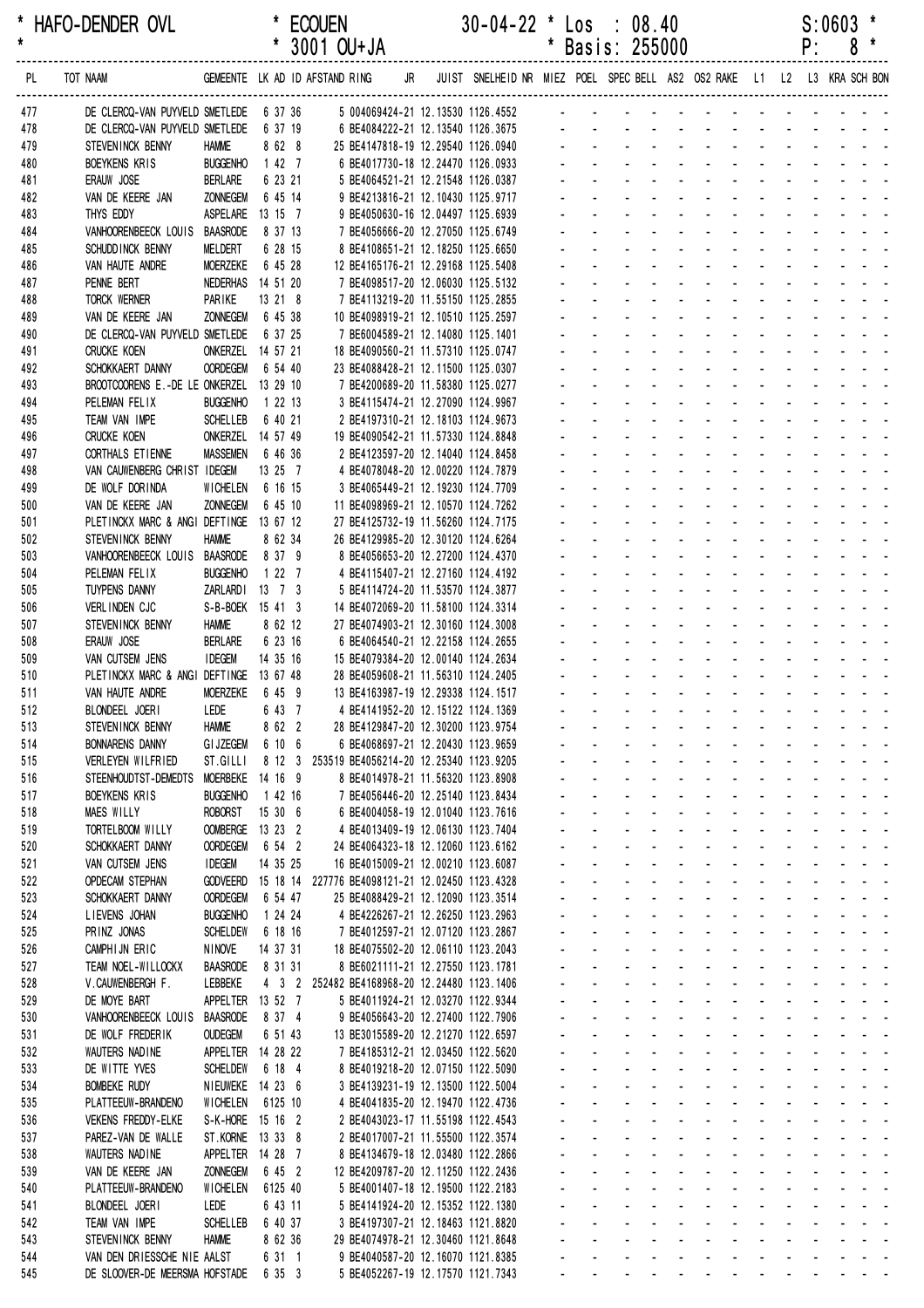| *<br>$\star$ | HAFO-DENDER OVL                                              |                                    |          |                     | <b>ECOUEN</b><br>3001 OU+JA                     |    | $30-04-22$ * Los : 08.40                                                                                 | *              |                             | Basis: 255000                                                   |                                                                 |                                                                                                                                    |                                                   |                                               |                                  | P:           | S:0603<br>9 |                                                             |
|--------------|--------------------------------------------------------------|------------------------------------|----------|---------------------|-------------------------------------------------|----|----------------------------------------------------------------------------------------------------------|----------------|-----------------------------|-----------------------------------------------------------------|-----------------------------------------------------------------|------------------------------------------------------------------------------------------------------------------------------------|---------------------------------------------------|-----------------------------------------------|----------------------------------|--------------|-------------|-------------------------------------------------------------|
| PL.          | TOT NAAM                                                     |                                    |          |                     | GEMEENTE LK AD ID AFSTAND RING                  | JR | JUIST SNELHEID NR MIEZ POEL SPEC BELL AS2 OS2 RAKE L1 L2 L3 KRA SCH BON<br>----------------------------- |                |                             |                                                                 |                                                                 |                                                                                                                                    |                                                   |                                               |                                  |              |             |                                                             |
| 546          | STEVENINCK BENNY                                             | <b>HAMME</b>                       |          | 8 62 58             |                                                 |    | 30 BE4129930-20 12.30490 1121.6218                                                                       |                |                             |                                                                 |                                                                 |                                                                                                                                    |                                                   |                                               |                                  |              |             |                                                             |
| 547          | TEAM VAN IMPE                                                | <b>SCHELLEB</b>                    |          | 6 40 9              |                                                 |    | 4 BE4173274-19 12.18503 1121.5403                                                                        |                |                             |                                                                 |                                                                 |                                                                                                                                    |                                                   |                                               |                                  |              |             |                                                             |
| 548          | FOSSELLE RUDY EN STIJ VOORDE                                 |                                    |          | 14 20 8             |                                                 |    | 7 BE4013004-21 12.03179 1121.5242                                                                        |                |                             |                                                                 |                                                                 |                                                                                                                                    |                                                   |                                               |                                  |              |             |                                                             |
| 549          | WAUTERS NADINE                                               | APPELTER 14 28 24                  |          |                     |                                                 |    | 9 BE4185242-21 12.03570 1121.4611                                                                        |                |                             |                                                                 |                                                                 |                                                                                                                                    |                                                   |                                               |                                  |              |             |                                                             |
| 550          | VAN CAUWENBERG CHRIST IDEGEM                                 |                                    |          | 13 25 12            |                                                 |    | 5 BE4078028-20 12.00580 1121.4298<br>15 BE4072066-20 11.58410 1121.4076                                  |                |                             |                                                                 |                                                                 |                                                                                                                                    |                                                   |                                               |                                  |              |             |                                                             |
| 551<br>552   | <b>VERLINDEN CJC</b><br>PAREZ-VAN DE WALLE                   | S-B-BOEK 15 41 2<br>ST.KORNE       |          | 13 33 30            |                                                 |    | 3 BE4070866-20 11.56000 1121.4031                                                                        |                |                             |                                                                 |                                                                 |                                                                                                                                    |                                                   |                                               |                                  |              |             |                                                             |
| 553          | VANHOORENBEECK LOUIS BAASRODE                                |                                    |          | 8 37 15             |                                                 |    | 10 BE4115048-21 12.27570 1121.3950                                                                       |                |                             |                                                                 |                                                                 |                                                                                                                                    |                                                   |                                               |                                  |              |             |                                                             |
| 554          | SCHUDD INCK BENNY                                            | MELDERT                            |          | 6 28 20             |                                                 |    | 9 BE4108646-21 12.19150 1121.3865                                                                        |                |                             |                                                                 |                                                                 |                                                                                                                                    |                                                   |                                               |                                  |              |             |                                                             |
| 555          | DE CLERCQ-VAN PUYVELD SMETLEDE                               |                                    |          | 6 37 6              |                                                 |    | 8 BE4084238-21 12.14520 1121.3000                                                                        |                |                             |                                                                 |                                                                 |                                                                                                                                    |                                                   |                                               |                                  |              |             |                                                             |
| 556          | VAN DER MAELEN SONIA ASPELARE                                |                                    |          | 14 56 7             |                                                 |    | 19 BE4033251-19 12.04550 1121.2509                                                                       |                |                             |                                                                 |                                                                 |                                                                                                                                    |                                                   |                                               |                                  |              |             |                                                             |
| 557          | VAN DER MAELEN SONIA ASPELARE                                |                                    | 14 56 38 |                     |                                                 |    | 20 BE4087538-21 12.04580 1120.9774                                                                       |                |                             |                                                                 |                                                                 |                                                                                                                                    |                                                   |                                               |                                  |              |             |                                                             |
| 558          | DE CLERCQ-VAN PUYVELD SMETLEDE                               |                                    |          | 6 37 1              |                                                 |    | 9 BE4003454-21 12.14560 1120.9522                                                                        |                |                             |                                                                 |                                                                 |                                                                                                                                    |                                                   |                                               |                                  |              |             |                                                             |
| 559          | VAN LIMBERGEN GERT<br>VAN DER MAELEN SONIA ASPELARE 14 56 18 | LEDE                               |          | 6 62 48             |                                                 |    | 22 BE4002513-18 12.17390 1120.9235<br>21 BE4087463-21 12.04590 1120.8863                                 |                |                             |                                                                 |                                                                 |                                                                                                                                    |                                                   |                                               |                                  |              |             |                                                             |
| 560<br>561   | <b>MAES WILLY</b>                                            | <b>ROBORST</b>                     |          | 15 30 1             |                                                 |    | 7 BE4036024-20 12.01350 1120.8814                                                                        |                |                             |                                                                 |                                                                 |                                                                                                                                    |                                                   |                                               |                                  |              |             |                                                             |
| 562          | DE BODT PASCAL                                               | <b>NINOVE</b>                      |          | 14 14 1             |                                                 |    | 2 BE4095502-20 12.07440 1120.8312                                                                        |                |                             |                                                                 |                                                                 |                                                                                                                                    |                                                   |                                               |                                  |              |             |                                                             |
| 563          | <b>BORREMANS ANDRE</b>                                       | MOERBEKE                           |          |                     | 13 11 2 220711 BE4074661-20 11.56570 1120.6448  |    |                                                                                                          |                |                             |                                                                 |                                                                 |                                                                                                                                    |                                                   |                                               |                                  |              |             |                                                             |
| 564          | DE WITTE YVES                                                | <b>SCHELDEW</b>                    |          | 6 18 17             |                                                 |    | 9 BE4182257-21 12.07360 1120.6166                                                                        |                |                             |                                                                 |                                                                 |                                                                                                                                    |                                                   |                                               |                                  |              |             |                                                             |
| 565          | DE CLERCQ-VAN PUYVELD SMETLEDE                               |                                    |          | 6 37 18             |                                                 |    | 10 BE4003459-21 12.15010 1120.5178                                                                       |                |                             |                                                                 |                                                                 |                                                                                                                                    |                                                   |                                               |                                  |              |             |                                                             |
| 566          | LEVEQUE JACKI & EDDY EVERBEEK 13 20 4                        |                                    |          |                     |                                                 |    | 13 BE4230452-17 11.53310 1120.3479                                                                       |                |                             |                                                                 |                                                                 |                                                                                                                                    |                                                   |                                               |                                  |              |             |                                                             |
| 567          | <b>BOEYKENS ROGER</b>                                        | <b>VOORDE</b>                      |          |                     | 13 18 15 228118 BE4075183-20 12.03380 1120.2390 |    |                                                                                                          |                |                             |                                                                 |                                                                 |                                                                                                                                    |                                                   |                                               |                                  |              |             |                                                             |
| 568          | VAN DER MAELEN SONIA ASPELARE<br>ERAUW JOSE                  | <b>BERLARE</b>                     | 14 56 21 | 6 23 15             |                                                 |    | 22 BE4087541-21 12.05070 1120.1576<br>7 BE4064580-21 12.23048 1120.1497                                  |                |                             |                                                                 |                                                                 |                                                                                                                                    |                                                   |                                               |                                  |              |             |                                                             |
| 569<br>570   | <b>MENSCHAERT-KIEKENS</b>                                    | STEENHUI 14 18 15                  |          |                     |                                                 |    | 5 BE4186125-21 12.02540 1120.0690                                                                        |                |                             |                                                                 |                                                                 |                                                                                                                                    |                                                   |                                               |                                  |              |             |                                                             |
| 571          | MATHIEU MICHAEL                                              | <b>BAVEGEM</b>                     |          | 6 27 19             |                                                 |    | 10 BE4088578-21 12.12580 1119.8936                                                                       |                |                             |                                                                 |                                                                 |                                                                                                                                    |                                                   |                                               |                                  |              |             |                                                             |
| 572          | VAN DER MAELEN SONIA                                         | ASPELARE 14 56 5                   |          |                     |                                                 |    | 23 BE4033520-19 12.05100 1119.8846                                                                       |                |                             |                                                                 |                                                                 |                                                                                                                                    |                                                   |                                               |                                  |              |             |                                                             |
| 573          | PAREZ-VAN DE WALLE                                           | ST.KORNE                           | 13 33 6  |                     |                                                 |    | 4 BE4070831-20 11.56180 1119.6893                                                                        |                |                             |                                                                 |                                                                 |                                                                                                                                    |                                                   |                                               |                                  |              |             |                                                             |
| 574          | VAN DE KEERE JAN                                             | <b>ZONNEGEM</b>                    |          | 6 45 24             |                                                 |    | 13 BE4219807-21 12.11540 1119.6838                                                                       |                |                             |                                                                 |                                                                 |                                                                                                                                    |                                                   |                                               |                                  |              |             |                                                             |
| 575          | ERAUW JOSE                                                   | <b>BERLARE</b>                     |          | 6 23 3              |                                                 |    | 8 BE4043304-20 12.23118 1119.5642                                                                        |                |                             |                                                                 |                                                                 |                                                                                                                                    |                                                   |                                               |                                  |              |             |                                                             |
| 576          | VAN LIMBERGEN GERT<br><b>CRUCKE KOEN</b>                     | LEDE<br>ONKERZEL                   | 14 57 19 | 6 62 8              |                                                 |    | 23 BE4040243-20 12.17550 1119.5518<br>20 BE4090558-21 11.58300 1119.5013                                 |                |                             |                                                                 |                                                                 |                                                                                                                                    |                                                   |                                               |                                  |              |             |                                                             |
| 577<br>578   | TORTELBOOM WILLY                                             | <b>OOMBERGE</b>                    | 13 23 11 |                     |                                                 |    | 5 BE3013312-21 12.07000 1119.4879                                                                        |                |                             |                                                                 |                                                                 |                                                                                                                                    |                                                   |                                               |                                  |              |             |                                                             |
| 579          | PLATTEEUW-BRANDENO                                           | <b>WICHELEN</b>                    |          | 6125 2              |                                                 |    | 6 BE4041767-20 12.20260 1119.1638                                                                        |                |                             |                                                                 |                                                                 |                                                                                                                                    |                                                   |                                               |                                  |              |             |                                                             |
| 580          | VAN DAMME DANY                                               | <b>BAASRODE</b>                    |          | 4 9 6               | 255203 BE4110478-21 12.28020 1119.1478          |    |                                                                                                          |                |                             |                                                                 |                                                                 |                                                                                                                                    |                                                   |                                               |                                  |              |             |                                                             |
| 581          | PENNE BERT                                                   | NEDERHAS 14 51 5                   |          |                     |                                                 |    | 8 BE4098516-20 12.07140 1119.0864                                                                        |                | $\blacksquare$              | $\sim 100$                                                      |                                                                 | and a straight                                                                                                                     |                                                   | $\omega_{\rm{max}}=0.1$                       |                                  |              |             | $\mathbf{z} = \mathbf{z} + \mathbf{z}$                      |
| 582          | VERLINDEN CJC                                                | S-B-BOEK 15 41 26                  |          |                     |                                                 |    | 16 BE4058199-21 11.59060 1119.0608                                                                       |                |                             |                                                                 |                                                                 | and a strategic                                                                                                                    | $\sim 100$                                        |                                               |                                  |              |             | and a state of                                              |
| 583          | BROOTCOORENS E.-DE LE ONKERZEL 13 29 29                      |                                    |          |                     |                                                 |    | 8 BE4017963-21 11.59420 1119.0185                                                                        |                |                             |                                                                 | and a straight and                                              |                                                                                                                                    | $\Delta \sim 10^4$                                |                                               |                                  |              |             |                                                             |
| 584          | <b>VERLINDEN CJC</b>                                         | S-B-BOEK 15 41 34                  |          |                     |                                                 |    | 17 BE4058144-21 11.59070 1118.9671                                                                       |                |                             | $\mathbf{L}^{\text{max}}$                                       |                                                                 | and a straight<br>and a straight                                                                                                   |                                                   | $\sim 100$                                    | ä,                               | $\mathbf{r}$ |             | $\mathbf{u} = \mathbf{u} + \mathbf{u}$ . Then               |
| 585<br>586   | VAN CAUWENBERG CHRIST IDEGEM<br>PLATTEEUW-BRANDENO           | <b>WICHELEN</b>                    |          | 13 25 22<br>6125 26 |                                                 |    | 6 BE4016115-21 12.01250 1118.9243<br>7 BE4001439-18 12.20290 1118.9100                                   |                | ÷.                          | $\Delta \sim 10^4$                                              |                                                                 | and a straight                                                                                                                     | $\mathbf{u}$<br>$\Delta \sim 100$                 | $\sim$                                        | L.                               |              |             |                                                             |
| 587          | VAN DEN DRIESSCHE NIE AALST                                  |                                    |          | 6 31 22             |                                                 |    | 10 BE4064275-21 12.16410 1118.9047                                                                       | $\sim$         |                             | $\mathbf{L}^{\text{max}}$<br>$\omega_{\rm{max}}$                |                                                                 | and the company                                                                                                                    | $\Delta \sim 10^4$                                | $\sim$                                        | $\mathcal{L}^{\text{max}}$       |              |             | $\sim 100$ km s $^{-1}$                                     |
| 588          | <b>COOREMAN STEFAAN</b>                                      | <b>BUGGENHO</b>                    |          |                     | 10 29 2 254294 BE4018139-18 12.27182 1118.7429  |    |                                                                                                          |                | $\blacksquare$              | $\omega_{\rm{max}}$                                             |                                                                 | and a straight                                                                                                                     | $\Delta \sim 100$                                 | $\sim$                                        |                                  |              |             | $\mathcal{L}^{\text{max}}$ , and $\mathcal{L}^{\text{max}}$ |
| 589          | SCHOKKAERT DANNY                                             | <b>OORDEGEM</b>                    |          | 6 54 4              |                                                 |    | 26 BE4006805-20 12.13020 1118.6935                                                                       |                |                             |                                                                 |                                                                 | and a straight                                                                                                                     | $\Delta \sim 100$                                 |                                               |                                  |              |             |                                                             |
| 590          | V.D. BEKEN-DE LOOR                                           | S-M-HORE 15 32 14                  |          |                     |                                                 |    | 8 BE4058270-21 11.59450 1118.6533                                                                        |                |                             | $\Delta \sim 100$                                               | and a state                                                     | $\Delta \sim 10^{-1}$                                                                                                              |                                                   | $\Delta \phi = 0.01$                          | $\omega_{\rm{max}}$              |              |             | and a state of                                              |
| 591          | SCHOKKAERT DANNY                                             | <b>OORDEGEM</b>                    |          | 6 54 45             |                                                 |    | 27 BE4088351-21 12.13040 1118.5185                                                                       |                | $\Delta$                    | $\Delta \sim 100$                                               | $\omega_{\rm{eff}}=0.01$ and $\omega_{\rm{eff}}=0.01$           | $\mathbf{r}$                                                                                                                       | ÷.                                                | <b>Contractor</b>                             |                                  |              |             | and a strain and a                                          |
| 592          | ROBERTS RONALD                                               | EVERBEEK 13 15 15                  |          |                     |                                                 |    | 5 BE4035529-21 11.52580 1118.4885                                                                        |                | $\mathbb{Z}^2$              | $\Delta \sim 100$                                               | $\omega_{\rm{max}}$ and $\omega_{\rm{max}}$                     | $\Delta \sim 10^4$                                                                                                                 |                                                   | and a strip                                   |                                  |              |             | and a strain and a                                          |
| 593          | PLATTEEUW-BRANDENO<br>V.D. BEKEN-DE LOOR                     | WICHELEN<br>S-M-HORE               | 15 32 10 | 6125 76             |                                                 |    | 8 BE4041987-20 12.20340 1118.4872<br>9 BE4058268-21 11.59470 1118.4667                                   | $\mathbf{r}$   | ÷.<br>$\blacksquare$        | $\Delta \sim 100$<br>$\sim 100$                                 | and a state<br><b>All States</b>                                | $\Delta \sim 10^{-1}$<br>$\Delta \sim 100$                                                                                         | $\omega_{\rm{max}}$<br>$\sim$                     | $\sim 100$<br>$\sim$                          |                                  |              |             | المنابي المنابين والمنابذ<br>and a straight and             |
| 594<br>595   | STEVENINCK BENNY                                             | <b>HAMME</b>                       |          | 8 62 3              |                                                 |    | 31 BE4129986-20 12.31290 1118.3915                                                                       |                |                             |                                                                 |                                                                 | and a state                                                                                                                        | $\mathbf{r}$                                      |                                               |                                  |              |             | and the state of the                                        |
| 596          | STEENHOUDTST-DEMEDTS                                         | MOERBEKE 14 16 4                   |          |                     |                                                 |    | 9 BE4074113-20 11.57300 1118.3899                                                                        |                |                             |                                                                 |                                                                 | and the control                                                                                                                    |                                                   | $\sim$                                        |                                  |              |             |                                                             |
| 597          | V.D. BEKEN-DE LOOR                                           | S-M-HORE 15 32 3                   |          |                     |                                                 |    | 10 BE4071816-20 11.59490 1118.2801                                                                       | $\mathbf{r}$   | $\mathcal{L}^{\mathcal{A}}$ | $\Delta \sim 100$                                               |                                                                 | and a straight                                                                                                                     | $\sim$                                            | <b>Contractor</b>                             | ÷.                               |              |             | and the state of the state of                               |
| 598          | VAN LIMBERGEN GERT                                           | LEDE                               |          | 6 62 54             |                                                 |    | 24 BE4040206-20 12.18100 1118.2689                                                                       |                | ÷.                          | $\Delta \sim 10^{-1}$                                           |                                                                 | and a straight                                                                                                                     |                                                   | $\Delta \phi = \Delta \phi$ and $\Delta \phi$ | ä,                               |              |             |                                                             |
| 599          | MATHIEU MICHAEL                                              | <b>BAVEGEM</b>                     |          | 6 27 18             |                                                 |    | 11 BE4006930-20 12.13170 1118.2308                                                                       | $\sim$         |                             | $\mathbf{L}^{\text{max}}$<br>$\Delta \sim 100$                  |                                                                 | and a straight and                                                                                                                 |                                                   | $\sim$                                        |                                  |              |             | $\mathbf{a} = \mathbf{a} + \mathbf{a}$ . Then               |
| 600          | STEVENINCK BENNY                                             | <b>HAMME</b>                       |          | 8 62 53             |                                                 |    | 32 BE4129862-20 12.31310 1118.2305                                                                       |                | $\mathbf{r}$                |                                                                 | and a straightful and state                                     |                                                                                                                                    |                                                   |                                               |                                  |              |             | المناسبة والمتعارض                                          |
| 601          | VAN OPDENBOSCH BENNY                                         | <b>GI JZEGEM</b>                   |          |                     | 6 5 1 247724 BE4042120-20 12.21320 1118.2245    |    |                                                                                                          |                |                             |                                                                 | and a straight and                                              |                                                                                                                                    | $\Delta \sim 10^4$                                |                                               |                                  |              |             |                                                             |
| 602<br>603   | DE WOLF FREDERIK<br>WAUTERS NADINE                           | <b>OUDEGEM</b><br>APPELTER 14 28 3 |          | 6 51 24             |                                                 |    | 14 BE4065008-21 12.22200 1118.1994<br>10 BE4154307-19 12.04350 1117.9894                                 |                | $\mathbf{r}$                | $\Delta \sim 100$<br>$\Delta \sim 100$                          | <b>All Cards</b>                                                | $\Delta \sim 100$<br>and a state of the state of the state of the state of the state of the state of the state of the state of the |                                                   |                                               |                                  |              |             | المنابي المنابين والمنابذ                                   |
| 604          | TEAM VAN IMPE                                                | <b>SCHELLEB</b>                    |          | 6 40 4              |                                                 |    | 5 BE4091634-20 12.19323 1117.9642                                                                        |                | ÷.                          | $\Delta \sim 10^4$                                              | $\omega_{\rm{eff}}=0.01$ and $\omega_{\rm{eff}}=0.01$           | $\Delta \sim 10^4$                                                                                                                 |                                                   | and a state                                   |                                  |              |             | and a strain and a                                          |
| 605          | <b>CRUCKE KOEN</b>                                           | ONKERZEL 14 57 15                  |          |                     |                                                 |    | 21 BE4090554-21 11.58470 1117.9056                                                                       | $\blacksquare$ | $\blacksquare$              | $\omega_{\rm{max}}$                                             | $\omega_{\rm{max}}$ and $\omega_{\rm{max}}$                     | $\omega_{\rm{max}}$                                                                                                                | $\omega_{\rm{max}}$                               | $\Delta \sim 10^4$                            |                                  |              |             | المنابذ المنابذ والمنابذ                                    |
| 606          | DE WOLF FREDERIK                                             | <b>OUDEGEM</b>                     |          | 6 51 34             |                                                 |    | 15 BE4065058-21 12.22240 1117.8642                                                                       |                | $\blacksquare$              | $\Delta \sim 100$                                               | $\Delta \sim 100$                                               | $\sim 100$<br>$\Delta \sim 100$                                                                                                    | $\sim$                                            | $\sim$                                        |                                  |              |             | and a straight and                                          |
| 607          | VERLINDEN CJC                                                | S-B-BOEK 15 41 10                  |          |                     |                                                 |    | 18 BE4058107-21 11.59190 1117.8443                                                                       |                |                             |                                                                 | $\mathcal{L}^{\pm}$<br>$\sim 100$                               | $\mathcal{L}$                                                                                                                      | $\blacksquare$                                    |                                               |                                  |              |             | and a strain and                                            |
| 608          | TEAM NOEL-WILLOCKX                                           | <b>BAASRODE</b>                    |          | 8 31 17             |                                                 |    | 9 BE6021147-21 12.29010 1117.7833                                                                        |                |                             |                                                                 | $\sim$<br>$\omega_{\rm{max}}$                                   | $\mathbf{r}$                                                                                                                       | ÷.                                                | $\sim$                                        |                                  |              |             |                                                             |
| 609          | PRINZ JONAS                                                  | <b>SCHELDEW</b>                    |          | 6 18 9              |                                                 |    | 8 BE4016499-20 12.08140 1117.7125                                                                        |                | $\omega$                    | $\Delta \sim 100$                                               | $\Delta \phi = 0.01$ and                                        | $\mathbf{r}$                                                                                                                       | $\mathcal{L}^{\mathcal{A}}$                       | $\sim$                                        | ÷.                               | ÷.           |             | $\omega_{\rm{max}}$ and $\omega_{\rm{max}}$                 |
| 610          | DE WOLF FREDERIK<br>VANHOORENBEECK LOUIS                     | <b>OUDEGEM</b><br><b>BAASRODE</b>  |          | 6 51 45             |                                                 |    | 16 BE4065047-21 12.22260 1117.6967<br>11 BE4115051-21 12.28450 1117.4732                                 | $\mathbf{r}$   | $\mathbb{Z}^2$              | $\omega_{\rm{max}}$<br>$\omega_{\rm{max}}$<br>$\Delta \sim 100$ | $\omega_{\rm{max}}$ , $\omega_{\rm{max}}$<br><b>All Service</b> | $\Delta \sim 10^4$<br>$\Delta \sim 10^{-1}$                                                                                        | $\mathcal{L}^{\mathcal{L}}$<br>$\Delta \sim 10^4$ | $\sim$<br>$\sim$                              | L.<br>$\mathcal{L}^{\text{max}}$ |              |             |                                                             |
| 611<br>612   | VERLINDEN CJC                                                | S-B-BOEK 15 41 37                  |          | 8 37 31             |                                                 |    | 19 BE4058163-21 11.59250 1117.2837                                                                       |                |                             | $\mathbf{L}^{\text{max}}$                                       | and a series of the contract of the contract of                 |                                                                                                                                    |                                                   |                                               |                                  |              |             |                                                             |
| 613          | VAN LIMBERGEN GERT                                           | LEDE                               |          | 6 62 53             |                                                 |    | 25 BE4040116-20 12.18220 1117.2447                                                                       |                |                             |                                                                 |                                                                 |                                                                                                                                    |                                                   |                                               |                                  |              |             |                                                             |
| 614          | VERLINDEN CJC                                                | S-B-BOEK 15 41 8                   |          |                     |                                                 |    | 20 BE4072088-20 11.59260 1117.1904                                                                       |                |                             | and a strain and a strain and a strain                          |                                                                 |                                                                                                                                    |                                                   |                                               |                                  |              |             |                                                             |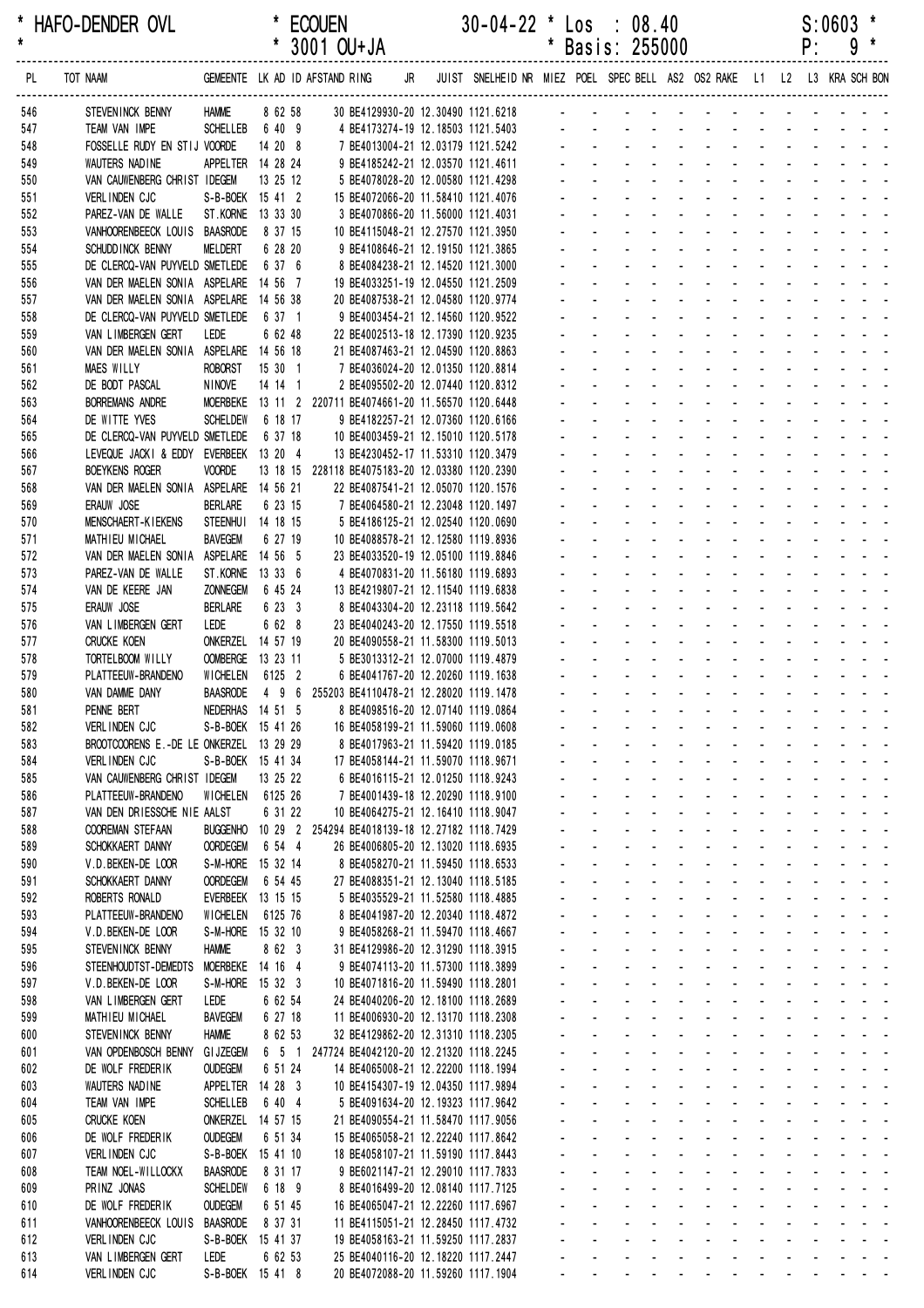| *          | HAFO-DENDER OVL                              |                                      |                     | <b>ECOUEN</b> |                                                                          |    | $30-04-22$ * Los : 08.40                                                |              |                                             |                                                        |                                                                   |               |                                                  |                      |                                                            |                                  | $S:0603$ *                                                                                                                                                                                                                    |                                                                                              |
|------------|----------------------------------------------|--------------------------------------|---------------------|---------------|--------------------------------------------------------------------------|----|-------------------------------------------------------------------------|--------------|---------------------------------------------|--------------------------------------------------------|-------------------------------------------------------------------|---------------|--------------------------------------------------|----------------------|------------------------------------------------------------|----------------------------------|-------------------------------------------------------------------------------------------------------------------------------------------------------------------------------------------------------------------------------|----------------------------------------------------------------------------------------------|
| $\star$    |                                              |                                      |                     |               | * 3001 OU+JA                                                             |    |                                                                         | *            |                                             | Basis: 255000                                          |                                                                   |               |                                                  |                      |                                                            | P:                               | $10*$                                                                                                                                                                                                                         |                                                                                              |
| PL         | TOT NAAM                                     |                                      |                     |               | GEMEENTE LK AD ID AFSTAND RING                                           | JR | JUIST SNELHEID NR MIEZ POEL SPEC BELL AS2 OS2 RAKE L1 L2 L3 KRA SCH BON |              |                                             |                                                        |                                                                   |               |                                                  |                      |                                                            |                                  |                                                                                                                                                                                                                               |                                                                                              |
| 615        | SCHUDD INCK BENNY                            | MELDERT                              | 6 28 3              |               | 10 BE4082223-20 12.20050 1117.1405                                       |    |                                                                         |              |                                             |                                                        |                                                                   |               |                                                  |                      |                                                            |                                  |                                                                                                                                                                                                                               |                                                                                              |
| 616        | VAN HAUTE ANDRE                              | <b>MOERZEKE</b>                      | 6 45 3              |               | 14 BE4137757-17 12.31008 1117.0957                                       |    |                                                                         |              |                                             |                                                        |                                                                   |               |                                                  |                      |                                                            |                                  |                                                                                                                                                                                                                               |                                                                                              |
| 617<br>618 | VAN LIMBERGEN GERT<br>PAREZ-VAN DE WALLE     | LEDE<br>ST.KORNE 13 33 10            | 6 62 20             |               | 26 BE4053506-19 12.18240 1117.0742<br>5 BE4070873-20 11.56460 1117.0337  |    |                                                                         |              |                                             |                                                        |                                                                   |               |                                                  |                      |                                                            |                                  |                                                                                                                                                                                                                               |                                                                                              |
| 619        | VAN VAERENBERGH CHRIS HAALTERT               |                                      | 14 19 7             |               | 9 BE4004394-18 12.11380 1116.9554                                        |    |                                                                         |              |                                             |                                                        |                                                                   |               |                                                  |                      |                                                            |                                  |                                                                                                                                                                                                                               |                                                                                              |
| 620        | VAN CUTSEM JENS                              | <b>IDEGEM</b>                        | 14 35 10            |               | 17 BE4133161-18 12.01330 1116.9189                                       |    |                                                                         |              |                                             |                                                        |                                                                   |               |                                                  |                      |                                                            |                                  |                                                                                                                                                                                                                               |                                                                                              |
| 621        | DE WOLF FREDERIK                             | <b>OUDEGEM</b>                       | 6 51 26             |               | 17 BE3024434-21 12.22360 1116.8598                                       |    |                                                                         |              |                                             |                                                        |                                                                   |               |                                                  |                      |                                                            |                                  |                                                                                                                                                                                                                               |                                                                                              |
| 622        | VAN DER MAELEN SONIA ASPELARE 14 56 20       |                                      |                     |               | 24 BE4087459-21 12.05440 1116.8001                                       |    |                                                                         |              |                                             |                                                        |                                                                   |               |                                                  |                      |                                                            |                                  |                                                                                                                                                                                                                               |                                                                                              |
| 623        | <b>CRUCKE KOEN</b>                           | ONKERZEL 14 57 51                    |                     |               | 22 BE4090631-21 11.58590 1116.7820                                       |    |                                                                         |              |                                             |                                                        |                                                                   |               |                                                  |                      |                                                            |                                  |                                                                                                                                                                                                                               |                                                                                              |
| 624        | SEGHERS JOHAN                                | DEFTINGE 13 8 1                      |                     |               | 2 BE4035123-21 11.58117 1116.7335                                        |    |                                                                         |              |                                             |                                                        |                                                                   |               |                                                  |                      |                                                            |                                  |                                                                                                                                                                                                                               |                                                                                              |
| 625        | <b>KERRE RUDY</b>                            | <b>BERLARE</b>                       | 699                 |               | 4 BE4214308-20 12.23340 1116.7005                                        |    |                                                                         |              |                                             |                                                        |                                                                   |               |                                                  |                      |                                                            |                                  |                                                                                                                                                                                                                               |                                                                                              |
| 626<br>627 | <b>BOMBEKE RUDY</b><br>BOEYKENS KRIS         | NIEUWEKE 14 23 8<br><b>BUGGENHO</b>  | 1 42 5              |               | 4 BE4188122-20 12.14570 1116.6690<br>8 BE4017616-18 12.26410 1116.6547   |    |                                                                         |              |                                             |                                                        |                                                                   |               |                                                  |                      |                                                            |                                  |                                                                                                                                                                                                                               |                                                                                              |
| 628        | DE MOYE BART                                 | APPELTER 13 52 48                    |                     |               | 6 BE4011973-21 12.04370 1116.5317                                        |    |                                                                         |              |                                             |                                                        |                                                                   |               |                                                  |                      |                                                            |                                  |                                                                                                                                                                                                                               |                                                                                              |
| 629        | BROOTCOORENS E.-DE LE ONKERZEL 13 29 16      |                                      |                     |               | 9 BE4018362-19 12.00100 1116.4097                                        |    |                                                                         |              |                                             |                                                        |                                                                   |               |                                                  |                      |                                                            |                                  |                                                                                                                                                                                                                               |                                                                                              |
| 630        | DE MOYE BART                                 | APPELTER 13 52 37                    |                     |               | 7 BE4011927-21 12.04390 1116.3499                                        |    |                                                                         |              |                                             |                                                        |                                                                   |               |                                                  |                      |                                                            |                                  |                                                                                                                                                                                                                               |                                                                                              |
| 631        | <b>BOEYKENS KRIS</b>                         | <b>BUGGENHO</b>                      | 1426                |               | 9 BE4116023-19 12.26450 1116.3264                                        |    |                                                                         |              |                                             |                                                        |                                                                   |               |                                                  |                      |                                                            |                                  |                                                                                                                                                                                                                               |                                                                                              |
| 632        | BLONDEEL JOERI                               | LEDE                                 | 6 43 16             |               | 6 BE4165037-20 12.16432 1116.2698                                        |    |                                                                         |              |                                             |                                                        |                                                                   |               |                                                  |                      |                                                            |                                  |                                                                                                                                                                                                                               |                                                                                              |
| 633        | SCHOKKAERT DANNY                             | <b>OORDEGEM</b>                      | 6 54 33             |               | 28 BE4088421-21 12.13320 1116.0740                                       |    |                                                                         |              |                                             |                                                        |                                                                   |               |                                                  |                      |                                                            |                                  |                                                                                                                                                                                                                               |                                                                                              |
| 634        | CAMPHIJN ERIC                                | <b>NINOVE</b>                        | 14 37 21            |               | 19 BE4011104-21 12.07310 1115.9875                                       |    |                                                                         |              |                                             |                                                        |                                                                   |               |                                                  |                      |                                                            |                                  |                                                                                                                                                                                                                               |                                                                                              |
| 635        | TORTELBOOM WILLY                             | OOMBERGE 13 23 13                    |                     |               | 6 BE3013274-21 12.07390 1115.9836                                        |    |                                                                         |              |                                             |                                                        |                                                                   |               |                                                  |                      |                                                            |                                  |                                                                                                                                                                                                                               |                                                                                              |
| 636        | CORTHALS ET IENNE                            | <b>MASSEMEN</b><br><b>IDEGEM</b>     | 6 46 17<br>14 35 30 |               | 3 BE4044996-21 12.15460 1115.9833<br>18 BE4015053-21 12.01440 1115.9038  |    |                                                                         |              |                                             |                                                        |                                                                   |               |                                                  |                      |                                                            |                                  |                                                                                                                                                                                                                               |                                                                                              |
| 637<br>638 | VAN CUTSEM JENS<br>CAMPHIJN ERIC             | <b>NINOVE</b>                        | 14 37 2             |               | 20 BE4127065-18 12.07320 1115.8978                                       |    |                                                                         |              |                                             |                                                        |                                                                   |               |                                                  |                      |                                                            |                                  |                                                                                                                                                                                                                               |                                                                                              |
| 639        | <b>CRUCKE KOEN</b>                           | ONKERZEL 14 57 48                    |                     |               | 23 BE4090525-21 11.59120 1115.5673                                       |    |                                                                         |              |                                             |                                                        |                                                                   |               |                                                  |                      |                                                            |                                  |                                                                                                                                                                                                                               |                                                                                              |
| 640        | PLETINCKX MARC & ANGI DEFTINGE 13 67 35      |                                      |                     |               | 29 BE4057254-21 11.58030 1115.5365                                       |    |                                                                         |              |                                             |                                                        |                                                                   |               |                                                  |                      |                                                            |                                  |                                                                                                                                                                                                                               |                                                                                              |
| 641        | SCHUDD INCK BENNY                            | <b>MELDERT</b>                       | 6 28 13             |               | 11 BE4108645-21 12.20250 1115.4510                                       |    |                                                                         |              |                                             |                                                        |                                                                   |               |                                                  |                      |                                                            |                                  |                                                                                                                                                                                                                               |                                                                                              |
| 642        | PLETINCKX MARC & ANGI DEFTINGE 13 67 34      |                                      |                     |               | 30 BE4057182-21 11.58050 1115.3488                                       |    |                                                                         |              |                                             |                                                        |                                                                   |               |                                                  |                      |                                                            |                                  |                                                                                                                                                                                                                               |                                                                                              |
| 643        | TEAM NOEL-WILLOCKX                           | <b>BAASRODE</b>                      | 8 31 16             |               | 10 BE6021053-21 12.29350 1115.0243                                       |    |                                                                         |              |                                             |                                                        |                                                                   |               |                                                  |                      |                                                            |                                  |                                                                                                                                                                                                                               |                                                                                              |
| 644        | VAN MALDEREN LUC                             | <b>BERLARE</b>                       | 6 9 3               |               | 4 BE4044897-20 12.22518 1114.9165                                        |    |                                                                         |              |                                             |                                                        |                                                                   |               |                                                  |                      |                                                            |                                  |                                                                                                                                                                                                                               |                                                                                              |
| 645        | <b>BONNARENS DANNY</b>                       | <b>GI JZEGEM</b>                     | 6 10 5              |               | 7 BE4040489-20 12.22310 1114.8738                                        |    |                                                                         |              |                                             |                                                        |                                                                   |               |                                                  |                      |                                                            |                                  |                                                                                                                                                                                                                               |                                                                                              |
| 646<br>647 | VAN DEN DRIESSCHE NIE AALST<br>LIEVENS JOHAN | <b>BUGGENHO</b>                      | 6 31 17<br>1242     |               | 11 BE4064255-21 12.17290 1114.7889<br>5 BE4116103-21 12.28100 1114.6808  |    |                                                                         |              |                                             |                                                        |                                                                   |               |                                                  |                      |                                                            |                                  |                                                                                                                                                                                                                               |                                                                                              |
| 648        | DE MOYE BART                                 | APPELTER 13 52 42                    |                     |               | 8 BE4011988-21 12.04590 1114.5345                                        |    |                                                                         |              |                                             |                                                        |                                                                   |               |                                                  |                      |                                                            |                                  |                                                                                                                                                                                                                               |                                                                                              |
| 649        | PLATTEEUW-BRANDENO                           | WICHELEN 6125 9                      |                     |               | 9 BE4041705-20 12.21210 1114.5290                                        |    |                                                                         |              |                                             |                                                        |                                                                   |               |                                                  |                      |                                                            |                                  |                                                                                                                                                                                                                               |                                                                                              |
| 650        | VAN HAUTE ANDRE                              | MOERZEKE 6 45 10                     |                     |               | 15 BE4134001-20 12.31328 1114.5226                                       |    |                                                                         |              |                                             |                                                        | and the company of the company                                    |               |                                                  |                      | the company of the company                                 |                                  |                                                                                                                                                                                                                               | $\sim$ 100 $\sim$ 100 $\sim$                                                                 |
| 651        | DE MOYE BART                                 | APPELTER 13 52 46                    |                     |               | 9 BE4075374-20 12.05000 1114.4439                                        |    |                                                                         |              |                                             | $\blacksquare$                                         |                                                                   |               |                                                  |                      |                                                            |                                  | a construction of the construction of the construction of the construction of the construction of the construction of the construction of the construction of the construction of the construction of the construction of the |                                                                                              |
| 652        | <b>BOEYKENS ROGER</b>                        | <b>VOORDE</b>                        | 13 18 1             |               | 2 BE4062385-20 12.04420 1114.4016                                        |    |                                                                         |              | ÷.                                          |                                                        | and a straight and a straight                                     |               |                                                  |                      |                                                            |                                  | and a straight and                                                                                                                                                                                                            |                                                                                              |
| 653        | STEVENINCK BENNY                             | <b>HAMME</b>                         | 8 62 13             |               | 33 BE4074843-21 12.32190 1114.3798                                       |    |                                                                         |              |                                             | $\mathcal{L}^{\text{max}}$<br>$\omega_{\rm{max}}$      | and a straight and a straight                                     |               |                                                  |                      |                                                            | and a state                      |                                                                                                                                                                                                                               | $\omega_{\rm{eff}}=0.01$ and $\omega_{\rm{eff}}=0.01$                                        |
| 654        | <b>TORCK WERNER</b>                          | PARIKE                               | 13 21 9             |               | 8 BE4113215-20 11.57100 1114.3466                                        |    |                                                                         |              | $\mathbf{r}$                                | $\mathbf{z} = \mathbf{z}$                              | <b>All Cards</b>                                                  |               | <b>All Cards</b>                                 | $\sim$               |                                                            | <b>Contract Contract</b>         |                                                                                                                                                                                                                               | $\mathbf{z} = \mathbf{z} + \mathbf{z}$                                                       |
| 655<br>656 | HOK VAN CLEEMPUTTE<br>VAN HAUTE ANDRE        | SINT-MAR 13 47 1<br><b>MOERZEKE</b>  | 6 45 32             |               | 2 NL1634404-20 12.00570 1114.3419<br>16 BE4165129-21 12.31358 1114.2820  |    |                                                                         |              | $\mathbf{r}$                                | $\omega_{\rm{max}}$                                    | المتواصل والمستنقذ والمستنقذ والمستنقذ<br>$\Delta \phi = 0.000$ . |               | $\omega_{\rm{max}}$                              | <b>All States</b>    |                                                            |                                  | and a state of the<br>and the state of                                                                                                                                                                                        | $\omega_{\rm{max}}$                                                                          |
| 657        | LIEVENS JOHAN                                | <b>BUGGENHO</b>                      | 1248                |               | 6 BE4059629-20 12.28150 1114.2738                                        |    |                                                                         |              | $\mathbf{r}$                                | $\Delta \sim 100$                                      | and a state                                                       | $\mathcal{L}$ |                                                  |                      |                                                            |                                  | and the second control of the second                                                                                                                                                                                          |                                                                                              |
| 658        | DE MOYE BART                                 | APPELTER 13 52 32                    |                     |               | 10 BE4012021-21 12.05020 1114.2627                                       |    |                                                                         |              | ÷.                                          | $\Delta \sim 10^{-1}$                                  |                                                                   |               |                                                  |                      |                                                            |                                  | and a state of the state of the state of                                                                                                                                                                                      |                                                                                              |
| 659        | DE MOYE BART                                 | APPELTER 13 52 27                    |                     |               | 11 BE4012022-21 12.05030 1114.1722                                       |    |                                                                         | $\mathbf{r}$ | $\mathcal{L}^{\pm}$                         | $\omega_{\rm{max}}$                                    | $\omega_{\rm{max}}$ , $\omega_{\rm{max}}$                         |               | $\Delta \sim 100$<br>$\Delta \sim 100$           | $\Delta \sim 100$    |                                                            |                                  | and a strain and a                                                                                                                                                                                                            |                                                                                              |
| 660        | WAUTERS NADINE                               | APPELTER 14 28 27                    |                     |               | 11 BE4185263-21 12.05190 1113.9963                                       |    |                                                                         |              | $\mathbf{r}$                                | $\mathbf{z} = \mathbf{z}$                              | <b>All Cards</b>                                                  |               | All Card Co                                      | $\Delta \sim 100$    |                                                            |                                  | and a straight and                                                                                                                                                                                                            |                                                                                              |
| 661        | <b>DOUCHAMPS ALAIN</b>                       | ASPELARE 13 20 7                     |                     |               | 5 BE4012274-21 12.06450 1113.9734                                        |    |                                                                         |              |                                             |                                                        | المنابذ والمستنبذ والمستنبذ                                       |               |                                                  | $\Delta \sim 100$    |                                                            |                                  | and a straight and                                                                                                                                                                                                            |                                                                                              |
| 662        | ERAUW JOSE                                   | <b>BERLARE</b>                       | 6 23 5              |               | 9 BE4004788-18 12.24218 1113.7426                                        |    |                                                                         |              | ÷.                                          | $\omega_{\rm{max}}$                                    | and the company's                                                 |               |                                                  | $\Delta \phi = 0.01$ |                                                            |                                  | and a straight and                                                                                                                                                                                                            |                                                                                              |
| 663        | SPELTDOORN GERY                              |                                      |                     |               | SINT-MAR 13 16 12 223790 BE4084480-21 12.00570 1113.6601                 |    |                                                                         |              | $\mathbf{r}$<br>$\mathcal{L}^{\mathcal{A}}$ | $\Delta \sim 100$<br>$\Delta \sim 10^{-1}$             | and a state<br>and a straight and a straight                      |               | and a straight                                   |                      | $\sim$                                                     | and a state<br><b>Contractor</b> |                                                                                                                                                                                                                               | $\omega_{\rm{max}}$ , and $\omega_{\rm{max}}$<br>$\omega_{\rm{max}}$ and $\omega_{\rm{max}}$ |
| 664<br>665 | DE MOYE BART<br>DE WOLF FREDERIK             | APPELTER 13 52 9<br><b>OUDEGEM</b>   | 6 51 27             |               | 12 BE4011467-19 12.05100 1113.5386<br>18 BE3024447-21 12.23210 1113.1095 |    |                                                                         |              | $\mathbf{L}^{\text{max}}$                   | $\mathbf{L}^{\text{max}}$<br>$\Delta \sim 100$         | and a straightful and state                                       |               |                                                  |                      | $\mathbf{L}^{\text{max}}$                                  | $\sim 100$                       |                                                                                                                                                                                                                               | $\omega_{\rm{eff}}=2.0\pm0.02$                                                               |
| 666        | MATHIEU MICHAEL                              | BAVEGEM                              | 6 27 16             |               | 12 BE4088548-21 12.14160 1113.0989                                       |    |                                                                         |              | $\mathcal{L}^{\text{max}}$                  |                                                        | and a straightful and state                                       |               |                                                  | $\sim$               |                                                            |                                  | and a series of the series                                                                                                                                                                                                    |                                                                                              |
| 667        | BLONDEEL JOERI                               | LEDE                                 | 6 43 2              |               | 7 BE4141908-20 12.17212 1113.0172                                        |    |                                                                         |              |                                             |                                                        | المتواصل والمتحال والمتحدث                                        |               |                                                  |                      |                                                            |                                  | and a strong state                                                                                                                                                                                                            |                                                                                              |
| 668        | VAN DE KEERE JAN                             | <b>ZONNEGEM</b>                      | 6 45 27             |               | 14 BE4098953-21 12.13130 1112.7695                                       |    |                                                                         |              |                                             | $\omega_{\rm{max}}$                                    | and a straightful and a straight                                  |               |                                                  |                      |                                                            |                                  | and the company of the company                                                                                                                                                                                                |                                                                                              |
| 669        | MATHIEU MICHAEL                              | <b>BAVEGEM</b>                       | 6 27 17             |               | 13 BE4088495-21 12.14210 1112.6662                                       |    |                                                                         |              | $\sim$                                      | $\Delta \sim 100$                                      | and a state                                                       |               |                                                  |                      |                                                            |                                  | and a strain and a strain and                                                                                                                                                                                                 |                                                                                              |
| 670        | SAELENS FRANK                                | ST-LIEVE 13 31 7                     |                     |               | 16 BE4006335-20 12.06110 1112.5342                                       |    |                                                                         |              | $\mathcal{L}^{\mathcal{A}}$                 | $\Delta \sim 100$                                      |                                                                   |               |                                                  |                      |                                                            |                                  | and a state of the state of the state of                                                                                                                                                                                      |                                                                                              |
| 671        | SCHUDD INCK BENNY                            | MELDERT                              | 6 28 10             |               | 12 BE4082295-20 12.21000 1112.5068                                       |    |                                                                         |              | $\sim 100$                                  | $\mathbf{L}^{\text{max}}$<br>$\Delta \sim 100$         | <b>All States</b>                                                 |               | and a straight                                   |                      |                                                            |                                  | and a straight and                                                                                                                                                                                                            |                                                                                              |
| 672        | VAN DE KEERE JAN                             | <b>ZONNEGEM</b>                      | 6 45 13             |               | 15 BE4098909-21 12.13170 1112.4217                                       |    |                                                                         |              | $\mathcal{L}^{\pm}$                         | $\mathbf{L}^{\text{max}}$                              | <b>All Service</b>                                                |               | $\omega_{\rm{eff}}=0.01$ and $\omega_{\rm{eff}}$ | $\sim$               |                                                            |                                  | and a straight and                                                                                                                                                                                                            |                                                                                              |
| 673        | PAREZ-VAN DE WALLE                           | ST.KORNE 13 33 5                     |                     |               | 6 BE4070827-20 11.57350 1112.4167                                        |    |                                                                         |              |                                             |                                                        | المنابذ والمستنبذ والمستنبذ                                       |               |                                                  |                      |                                                            |                                  | المناسب المناسبات                                                                                                                                                                                                             |                                                                                              |
| 674<br>675 | TEAM NOEL-WILLOCKX<br>ROBERTS RONALD         | <b>BAASRODE</b><br>EVERBEEK 13 15 13 | 8 31 1              |               | 11 BE6045629-20 12.30080 1112.3595<br>6 BE4035556-21 11.54020 1112.3398  |    |                                                                         |              | $\mathcal{L}^{\pm}$<br>$\sim$               | $\omega_{\rm{max}}$<br>$\Delta \sim 100$               | and a straight and a straight<br>and a state                      |               | and a straight and                               |                      | $\mathcal{L}_{\mathcal{A}}$<br>$\mathcal{L}^{\mathcal{A}}$ | <b>Contractor</b>                | and a strong state                                                                                                                                                                                                            | $\omega_{\rm{max}}$ , and $\omega_{\rm{max}}$                                                |
| 676        | STEVENINCK BENNY                             | <b>HAMME</b>                         | 8 62 56             |               | 34 BE4129804-20 12.32460 1112.2254                                       |    |                                                                         |              | $\mathcal{L}^{\mathcal{A}}$                 | $\Delta \sim 10^{-1}$                                  | and a straight and a straight                                     |               |                                                  |                      | $\mathbf{r}$                                               |                                  |                                                                                                                                                                                                                               | $\omega_{\rm{max}}$ and $\omega_{\rm{max}}$                                                  |
| 677        | DE WITTE YVES                                | <b>SCHELDEW</b>                      | 6 18 18             |               | 10 BE4175850-21 12.09100 1112.2231                                       |    |                                                                         |              |                                             | $\mathbf{L}^{\text{max}}$<br>$\mathbf{L}^{\text{max}}$ | $\Delta \phi = 0.000$ and $\Delta \phi = 0.000$                   |               | <b>All States</b>                                | $\sim$               | $\mathbf{r}$                                               |                                  | $\sim 100$                                                                                                                                                                                                                    | $\sim 100$ km s $^{-1}$                                                                      |
| 678        | VAN DER MAELEN SONIA                         | ASPELARE 14 56 41                    |                     |               | 25 BE4087531-21 12.06360 1112.1152                                       |    |                                                                         |              | $\mathcal{L}^{\pm}$                         | $\mathbf{z} = \mathbf{z}$                              | <b>All States</b>                                                 |               | <b>All Cards</b>                                 | $\sim$               | $\blacksquare$                                             | $\sim 100$                       |                                                                                                                                                                                                                               | $\mathbf{z} = \mathbf{z} + \mathbf{z}$                                                       |
| 679        | LIEVENS JOHAN                                | <b>BUGGENHO</b>                      | 1 24 7              |               | 7 BE4059029-20 12.28420 1112.0813                                        |    |                                                                         |              | $\mathbf{r}$                                |                                                        | and a straight                                                    |               | and a straight                                   |                      |                                                            |                                  | and the state of the state                                                                                                                                                                                                    |                                                                                              |
| 680        | VAN HAUTE ANDRE                              | <b>MOERZEKE</b>                      | 6 45 7              |               | 17 BE4134021-20 12.32048 1111.9614                                       |    |                                                                         |              |                                             | $\omega_{\rm{max}}$<br>$\omega_{\rm{max}}$             | $\Delta \phi = 0.01$                                              |               | $\Delta \sim 100$                                | <b>All States</b>    |                                                            |                                  | and a straight and                                                                                                                                                                                                            |                                                                                              |
| 681        | ROBERTS RONALD                               | EVERBEEK 13 15 8                     |                     |               | 7 BE4035533-21 11.54060 1111.9578                                        |    |                                                                         |              | $\omega$ .                                  | $\Delta \sim 100$                                      | and the con-                                                      |               |                                                  |                      |                                                            |                                  | .                                                                                                                                                                                                                             |                                                                                              |
| 682        | ARNO AGNES                                   |                                      |                     |               | GERAARDS 13 18 4 220980 BE4096835-21 11.58460 1111.7558                  |    |                                                                         |              | $\mathbf{r}$                                | $\Delta \sim 100$                                      | and a state                                                       |               | and a straight and a straight                    |                      |                                                            |                                  |                                                                                                                                                                                                                               | $\omega_{\rm{max}}$ and $\omega_{\rm{max}}$                                                  |
| 683        | SCHOKKAERT DANNY                             | <b>OORDEGEM</b>                      | 6 54 44             |               | 29 BE4088341-21 12.14220 1111.7353                                       |    |                                                                         |              | $\omega_{\rm{max}}$                         |                                                        |                                                                   |               |                                                  |                      |                                                            |                                  | and a series of the series of the series of                                                                                                                                                                                   |                                                                                              |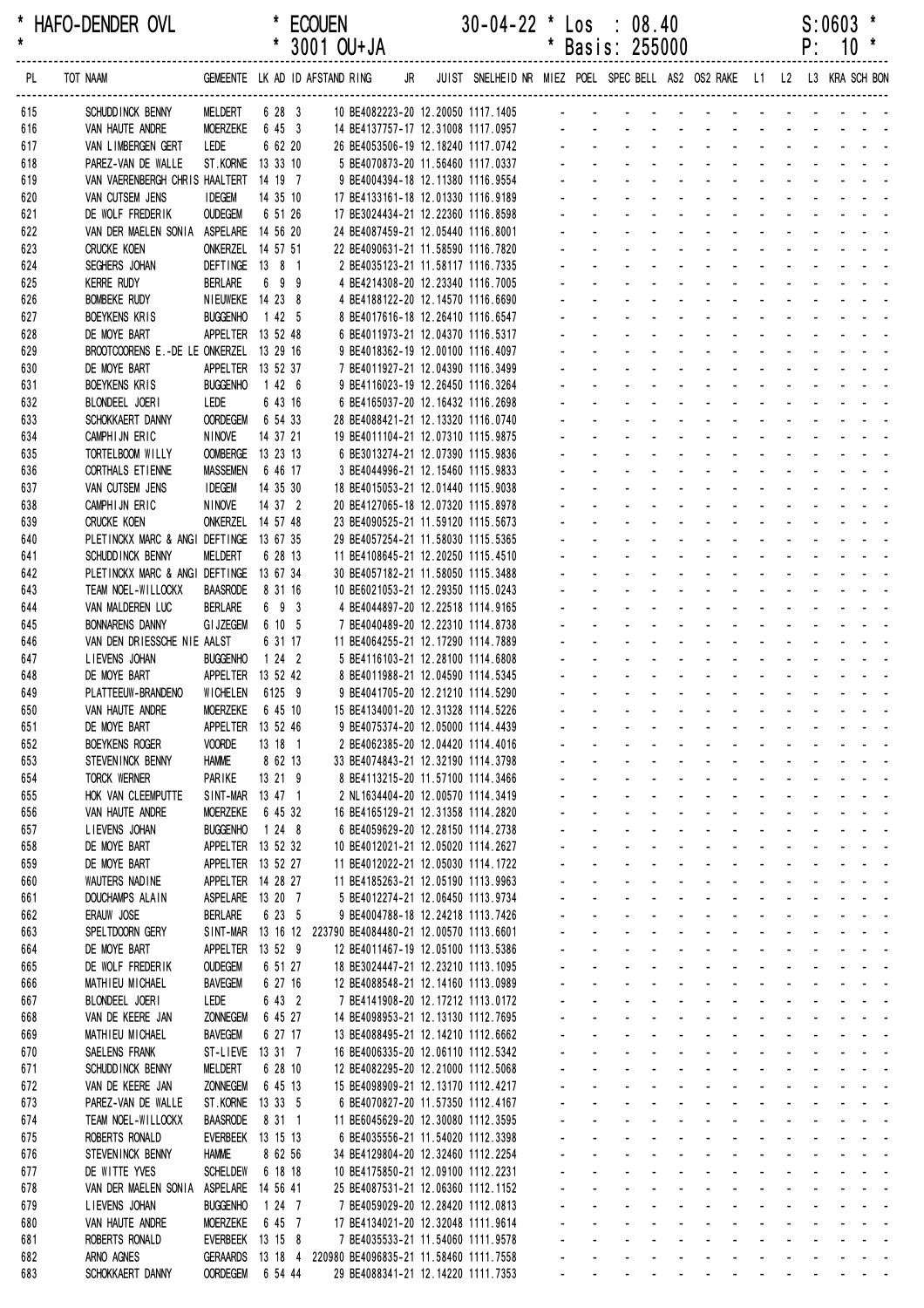| *          | HAFO-DENDER OVL                                           |                                      |                     | <b>ECOUEN</b>                                                                     |  | $30-04-22$ * Los : 08.40                                                   |         |                                          |                                                                    |                                           |                                        |                  |                                          |                                                | S:0603                                                                      |  |
|------------|-----------------------------------------------------------|--------------------------------------|---------------------|-----------------------------------------------------------------------------------|--|----------------------------------------------------------------------------|---------|------------------------------------------|--------------------------------------------------------------------|-------------------------------------------|----------------------------------------|------------------|------------------------------------------|------------------------------------------------|-----------------------------------------------------------------------------|--|
| $\star$    |                                                           |                                      |                     | * 3001 OU+JA                                                                      |  |                                                                            | $\star$ |                                          | Basis: 255000                                                      |                                           |                                        |                  |                                          |                                                | $P: 11*$                                                                    |  |
| PL         | TOT NAAM                                                  |                                      |                     | GEMEENTE LK AD ID AFSTAND RING                                                    |  | JR JUIST SNELHEID NR MIEZ POEL SPEC BELL AS2 OS2 RAKE L1 L2 L3 KRA SCH BON |         |                                          |                                                                    |                                           |                                        |                  |                                          |                                                |                                                                             |  |
|            |                                                           |                                      |                     |                                                                                   |  |                                                                            |         |                                          |                                                                    |                                           |                                        |                  |                                          |                                                |                                                                             |  |
| 684<br>685 | TORCK WERNER<br><b>BOEYKENS KRIS</b>                      | PARIKE<br><b>BUGGENHO</b>            | 13 21 5<br>$1428$   | 9 BE4117351-18 11.57380 1111.7153<br>10 BE4116017-19 12.27420 1111.6689           |  |                                                                            |         |                                          |                                                                    |                                           |                                        |                  |                                          |                                                |                                                                             |  |
| 686        | STEVEN INCK BENNY                                         | <b>HAMME</b>                         | 8 62 61             | 35 BE4129975-20 12.32530 1111.6682                                                |  |                                                                            |         |                                          |                                                                    |                                           |                                        |                  |                                          |                                                |                                                                             |  |
| 687        | VANHOORENBEECK LOUIS BAASRODE                             |                                      | 8 37 23             | 12 BE4115004-21 12.29570 1111.6417                                                |  |                                                                            |         |                                          |                                                                    |                                           |                                        |                  |                                          |                                                |                                                                             |  |
| 688        | VAN DER MAELEN SONIA ASPELARE 14 56 40                    |                                      |                     | 26 BE4087378-21 12.06420 1111.5772                                                |  |                                                                            |         |                                          |                                                                    |                                           | <b>Contract Contract</b>               |                  |                                          |                                                |                                                                             |  |
| 689        | TEAM VAN IMPE                                             | SCHELLEB                             | 6 40 33             | 6 BE4197376-21 12.20483 1111.5509                                                 |  |                                                                            |         |                                          |                                                                    |                                           |                                        |                  |                                          |                                                |                                                                             |  |
| 690        | TEAM VAN IMPE                                             | <b>SCHELLEB</b>                      | 6 40 29             | 7 BE4197382-21 12.20493 1111.4670                                                 |  |                                                                            |         |                                          |                                                                    |                                           | $\mathbf{r}$                           |                  |                                          |                                                |                                                                             |  |
| 691        | <b>MENSCHAERT-KIEKENS</b>                                 | <b>STEENHUI</b>                      | 14 18 13            | 6 BE4186135-21 12.04290 1111.3962                                                 |  |                                                                            |         |                                          |                                                                    |                                           |                                        |                  |                                          |                                                |                                                                             |  |
| 692        | SCHOKKAERT DANNY                                          | <b>OORDEGEM</b>                      | 6 54 5              | 30 BE4006784-20 12.14260 1111.3897                                                |  |                                                                            |         |                                          |                                                                    |                                           |                                        |                  |                                          |                                                |                                                                             |  |
| 693        | DE WOLF FREDERIK                                          | <b>OUDEGEM</b>                       | 6 51 20             | 19 BE3015592-20 12.23420 1111.3679                                                |  |                                                                            |         |                                          |                                                                    |                                           |                                        |                  |                                          | <u>.</u>                                       |                                                                             |  |
| 694<br>695 | STEVEN INCK BENNY<br>VAN HOUWE WILLY                      | <b>HAMME</b><br><b>APPELS</b>        | 8 62 7<br>6 20 15   | 36 BE4147997-19 12.32580 1111.2706<br>2 BE4064699-21 12.26500 1111.0625           |  |                                                                            |         |                                          |                                                                    |                                           |                                        |                  |                                          |                                                |                                                                             |  |
| 696        | TOMME ANDRE                                               |                                      |                     | SINT-LIE 13 10 2 230010 BE4100035-20 12.07020 1110.9805                           |  |                                                                            |         |                                          |                                                                    |                                           |                                        |                  |                                          | <b>All Cards</b>                               |                                                                             |  |
| 697        | DE WOLF FREDERIK                                          | <b>OUDEGEM</b>                       | 6 51 10             | 20 BE3024448-21 12.23480 1110.8713                                                |  |                                                                            |         |                                          |                                                                    |                                           |                                        |                  |                                          |                                                |                                                                             |  |
| 698        | <b>BOEYKENS KRIS</b>                                      | <b>BUGGENHO</b>                      | 1422                | 11 BE4116079-19 12.27520 1110.8558                                                |  |                                                                            |         |                                          |                                                                    |                                           |                                        |                  |                                          |                                                |                                                                             |  |
| 699        | VAN HOUWE WILLY                                           | APPELS                               | 6 20 3              | 3 BE4055342-19 12.26560 1110.5729                                                 |  |                                                                            |         |                                          |                                                                    |                                           |                                        |                  |                                          |                                                |                                                                             |  |
| 700        | CORTHALS ET IENNE                                         | <b>MASSEMEN</b>                      | 6 46 12             | 4 BE4044210-21 12.16500 1110.4935                                                 |  |                                                                            |         |                                          |                                                                    |                                           |                                        |                  |                                          |                                                |                                                                             |  |
| 701        | ARNO AGNES                                                | <b>GERAARDS</b>                      | 13 18 3             | 2 BE4011012-21 11.59000 1110.4523                                                 |  |                                                                            |         |                                          |                                                                    |                                           |                                        |                  |                                          |                                                |                                                                             |  |
| 702        | ROBERTS RONALD                                            | EVERBEEK 13 15 9                     |                     | 8 BE4035514-21 11.54230 1110.3370                                                 |  |                                                                            |         |                                          |                                                                    |                                           |                                        |                  |                                          |                                                |                                                                             |  |
| 703<br>704 | BLONDEEL JOERI<br>BROOTCOORENS E.-DE LE ONKERZEL 13 29 17 | LEDE                                 | 6 43 10             | 8 BE4141953-20 12.17530 1110.3098<br>10 BE4074068-20 12.01160 1110.3080           |  |                                                                            |         |                                          |                                                                    |                                           |                                        |                  |                                          |                                                |                                                                             |  |
| 705        | DE CLERCQ MARC                                            | EVERBEEK 15 19 14                    |                     | 4 BE4218709-21 11.56150 1109.8140                                                 |  |                                                                            |         |                                          |                                                                    |                                           |                                        |                  |                                          |                                                |                                                                             |  |
| 706        | SCHOKKAERT DANNY                                          | <b>OORDEGEM</b>                      | 6 54 41             | 31 BE4088353-21 12.14470 1109.5786                                                |  |                                                                            |         |                                          |                                                                    |                                           |                                        |                  |                                          | the contract of the contract of the            |                                                                             |  |
| 707        | HOK VAN CLEEMPUTTE                                        | SINT-MAR 13 47 41                    |                     | 3 BE4175307-21 12.01490 1109.5565                                                 |  |                                                                            |         |                                          |                                                                    |                                           |                                        |                  |                                          |                                                |                                                                             |  |
| 708        | TEAM NOEL-WILLOCKX                                        | <b>BAASRODE</b>                      | 8 31 12             | 12 BE6045753-20 12.30440 1109.4669                                                |  |                                                                            |         |                                          |                                                                    |                                           |                                        |                  |                                          |                                                |                                                                             |  |
| 709        | VAN LIMBERGEN GERT                                        | LEDE                                 | 6 62 45             | 27 BE4214306-20 12.19540 1109.4543                                                |  |                                                                            |         |                                          |                                                                    |                                           |                                        |                  |                                          |                                                |                                                                             |  |
| 710        | STEVENINCK BENNY                                          | <b>HAMME</b>                         | 8 62 51             | 37 BE4129983-20 12.33220 1109.3658                                                |  |                                                                            |         |                                          |                                                                    |                                           |                                        |                  |                                          |                                                |                                                                             |  |
| 711        | VAN BEVER DIRK                                            |                                      |                     | SINT-MAR 13 11 3 223931 BE4122635-18 12.01527 1109.2374                           |  |                                                                            |         |                                          |                                                                    |                                           |                                        |                  |                                          |                                                |                                                                             |  |
| 712<br>713 | PELEMAN FELIX<br>DE CLERCQ-VAN PUYVELD SMETLEDE           | <b>BUGGENHO</b>                      | 1221<br>6 37 9      | 5 BE6154123-19 12.30230 1109.2078<br>11 BE4069410-21 12.17130 1109.1690           |  |                                                                            |         |                                          |                                                                    |                                           |                                        |                  |                                          |                                                |                                                                             |  |
| 714        | CALLEBAUT FRANCOIS                                        | MELDERT                              |                     | 6 21 14 247232 BE4026259-19 12.22540 1109.1611                                    |  |                                                                            |         |                                          |                                                                    |                                           | $\blacksquare$                         |                  | $\mathbf{r}$                             |                                                |                                                                             |  |
| 715        | DE GRAUWE ERWIN                                           | <b>BERLARE</b>                       |                     | 6 5 2 249740 BE4043620-20 12.25100 1109.1340                                      |  |                                                                            |         |                                          |                                                                    |                                           |                                        |                  |                                          |                                                |                                                                             |  |
| 716        | VAN MALDEREN LUC                                          | <b>BERLARE</b>                       | 6 9 5               | 5 BE4044751-20 12.24018 1109.1104                                                 |  |                                                                            |         |                                          |                                                                    |                                           |                                        |                  |                                          |                                                |                                                                             |  |
| 717        | VAN MALDEREN LUC                                          | <b>BERLARE</b>                       | 6 9 2               | 6 BE4044894-20 12.24028 1109.0279                                                 |  |                                                                            |         |                                          |                                                                    |                                           |                                        |                  |                                          |                                                |                                                                             |  |
| 718        | BLONDEEL JOERI                                            | LEDE                                 | 6 43 23             | 9 BE4206336-20 12.18082 1109.0203                                                 |  |                                                                            |         |                                          |                                                                    |                                           |                                        |                  |                                          |                                                |                                                                             |  |
| 719        | PLATTEEUW-BRANDENO                                        | WICHELEN 6125 19                     |                     | 10 BE4041721-20 12.22270 1109.0178                                                |  |                                                                            |         |                                          |                                                                    |                                           |                                        |                  |                                          |                                                |                                                                             |  |
| 720<br>721 | PELEMAN FELIX<br>ARNO AGNES                               | BUGGENHO 1 22 14<br>GERAARDS 13 18 8 |                     | 6 BE4115467-21 12.30280 1108.8068<br>3 BE4011005-21 11.59180 1108.7807            |  |                                                                            |         | <b>All Contracts</b><br>and a state      |                                                                    |                                           | المتواصل والمستنقذ والمستنقذ والمستنقذ |                  |                                          | and a series of the series of the series of    | $\omega_{\rm{eff}}=0.01$ and $\omega_{\rm{eff}}=0.01$<br>and a straight and |  |
| 722        | DE MOYE BART                                              | APPELTER 13 52 50                    |                     | 13 BE4011998-21 12.06030 1108.7649                                                |  |                                                                            |         |                                          | $\mathbf{z}$ and $\mathbf{z}$                                      |                                           | and a straightful and a straight       |                  |                                          |                                                | and a straight and                                                          |  |
| 723        | PAREZ-VAN DE WALLE                                        | ST.KORNE 13 33 3                     |                     | 7 BE4010691-19 11.58150 1108.6759                                                 |  |                                                                            |         |                                          | $\omega_{\rm{max}}$                                                |                                           |                                        |                  |                                          |                                                | المناصب والمستنقل والمستنقل والمستنقل والمستنقل                             |  |
| 724        | VANHOORENBEECK LOUIS BAASRODE                             |                                      | 8 37 16             | 13 BE4115046-21 12.30340 1108.6685                                                |  |                                                                            |         |                                          | $\Delta \sim 100$<br>$\Delta \sim 100$                             |                                           |                                        |                  |                                          |                                                | and a state of the state of the state of                                    |  |
| 725        | WAUTERS NADINE                                            | APPELTER 14 28 19                    |                     | 12 BE4185235-21 12.06200 1108.5073                                                |  |                                                                            |         | $\mathcal{L}^{\mathcal{A}}$              | $\omega_{\rm{max}}$                                                |                                           |                                        |                  |                                          |                                                | and a state of the state of the state of                                    |  |
| 726        | VAN DE KEERE JAN                                          | <b>ZONNEGEM</b>                      | 6 45 17             | 16 BE4098954-21 12.14040 1108.3510                                                |  |                                                                            |         | $\mathbf{L}^{\text{max}}$                | $\omega_{\rm{max}}$<br>$\omega_{\rm{max}}$                         |                                           | and a straightful and state            |                  |                                          |                                                | and a straight and                                                          |  |
| 727        | <b>MAES WILLY</b>                                         | <b>ROBORST</b>                       | 15 30 30            | 8 BE4059157-21 12.03520 1108.3273                                                 |  |                                                                            |         |                                          | $\omega_{\rm{max}}$<br>and a straight of                           |                                           |                                        | and a straight   |                                          |                                                | and a straight and                                                          |  |
| 728        | BROOTCOORENS E.-DE LE ONKERZEL 13 29 18                   |                                      |                     | 11 BE4010891-21 12.01380 1108.2890                                                |  |                                                                            |         | $\sim$                                   | $\omega_{\rm{max}}$                                                |                                           | and a straightful and state of         |                  |                                          |                                                | and a straight and<br>فالقائق والقاربة القاربة القاربة القاربة              |  |
| 729<br>730 | DE BLOCK ROGER&CELINE LETTERHO<br>PELEMAN FELIX           | <b>BUGGENHO</b>                      | 1 22 18             | 6 5 3 236638 BE4032643-21 12.13310 1108.2882<br>7 BE6063359-21 12.30350 1108.2458 |  |                                                                            |         |                                          | $\Delta \sim 100$<br>$\Delta \sim 100$                             |                                           |                                        |                  |                                          |                                                | and a state of the state of the state of                                    |  |
| 731        | VAN HAUTE ANDRE                                           | MOERZEKE                             | 6 45 45             | 18 BE4165109-21 12.32528 1108.1415                                                |  |                                                                            |         |                                          | $\Delta \sim 10^{-11}$<br>$\omega_{\rm{max}}$                      |                                           | and a straight and a straight          |                  |                                          | and a state                                    | $\omega_{\rm{max}}$ and $\omega_{\rm{max}}$                                 |  |
| 732        | PENNE BERT                                                | NEDERHAS 14 51 27                    |                     | 9 BE4022017-21 12.09170 1108.1246                                                 |  |                                                                            |         | $\omega_{\rm{max}}$                      | $\omega_{\rm{max}}$<br>$\omega_{\rm{max}}$                         |                                           | and a straight and a straight          |                  |                                          | $\Delta \sim 100$                              | $\Delta \sim 100$<br>$\Delta \phi = \Delta \phi = \Delta \phi$              |  |
| 733        | <b>MENSCHAERT-KIEKENS</b>                                 | STEENHUI 14 18 3                     |                     | 7 BE4172828-20 12.05060 1108.0546                                                 |  |                                                                            |         |                                          | $\Delta \sim 100$                                                  |                                           | and a straightful and a straight       |                  |                                          |                                                | and a straight and                                                          |  |
| 734        | COPPENS CHRIS                                             | <b>VOORDE</b>                        |                     | 14 7 3 228089 BE4087684-21 12.05510 1108.0350                                     |  |                                                                            |         |                                          | $\mathbf{L}^{\text{max}}$                                          |                                           | and a straightful and a straight       |                  |                                          |                                                | and a straight and                                                          |  |
| 735        | <b>MAES WILLY</b>                                         | <b>ROBORST</b>                       | 15 30 8             | 9 BE4126826-18 12.03560 1107.9650                                                 |  |                                                                            |         |                                          | $\Delta \sim 100$                                                  |                                           |                                        |                  |                                          |                                                | and a series of the contract of the series                                  |  |
| 736        | VAN DE KEERE JAN                                          | <b>ZONNEGEM</b>                      | 6 45 5              | 17 BE4046149-20 12.14090 1107.9197                                                |  |                                                                            |         |                                          | $\Delta \sim 100$                                                  |                                           |                                        |                  |                                          |                                                | and a strain and a strain and a strain                                      |  |
| 737        | ERAUW JOSE                                                | <b>BERLARE</b>                       | 6 23 9              | 10 BE4064565-21 12.25328 1107.8993                                                |  |                                                                            |         | $\mathcal{L}^{\pm}$<br>$\Delta \sim 100$ | $\Delta \sim 100$<br>$\Delta \sim 10^{-11}$<br>$\omega_{\rm{max}}$ |                                           | and a straight and a straight          |                  |                                          |                                                | and a state of the state of the state of<br>and a strain and a              |  |
| 738<br>739 | VAN DEN DRIESSCHE NIE AALST<br><b>MAES WILLY</b>          | <b>ROBORST</b>                       | 6 31 21<br>15 30 18 | 12 BE4064334-21 12.18510 1107.8273<br>10 BE4059140-21 12.03580 1107.7840          |  |                                                                            |         |                                          | $\omega_{\rm{max}}$<br>and a straight                              |                                           |                                        | All Carolina     | $\mathbf{z} \in \mathbb{R}^{n \times n}$ |                                                | and a straight and                                                          |  |
| 740        | <b>KERRE RUDY</b>                                         | <b>BERLARE</b>                       | 6 9 2               | 5 BE4044122-20 12.25230 1107.6995                                                 |  |                                                                            |         | $\mathcal{L}^{\mathcal{L}}$              |                                                                    |                                           | المناسب والمستنقذ والمستنقذ والمستنقذ  |                  |                                          |                                                | and a straight and                                                          |  |
| 741        | PRINZ JONAS                                               | <b>SCHELDEW</b>                      | 6 18 17             | 9 BE4174857-21 12.10070 1107.6941                                                 |  |                                                                            |         |                                          | $\mathcal{L}^{\text{max}}$                                         |                                           |                                        |                  |                                          |                                                | المناصب والمستنقل والمستنقل والمستنقل والمستنقل                             |  |
| 742        | VAN CAUWENBERG CHRIST IDEGEM                              |                                      | 13 25 25            | 7 BE4016200-21 12.03280 1107.6507                                                 |  |                                                                            |         | $\sim$                                   | $\Delta \sim 100$                                                  |                                           |                                        |                  |                                          | and a strain and a strain and                  | $\omega_{\rm{eff}}=0.01$ and $\omega_{\rm{eff}}$                            |  |
| 743        | VAN CAUWENBERG CHRIST IDEGEM                              |                                      | 13 25 1             | 8 BE4013935-19 12.03300 1107.4693                                                 |  |                                                                            |         | $\mathcal{L}^{\pm}$                      | $\omega_{\rm{max}}$                                                |                                           | and a straight and a straight          |                  |                                          | ÷.<br><b>Contract</b>                          | $\omega_{\rm{max}}$ and $\omega_{\rm{max}}$                                 |  |
| 744        | PRINZ JONAS                                               | <b>SCHELDEW</b>                      | 6 18 11             | 10 BE4174898-21 12.10100 1107.4306                                                |  |                                                                            |         | $\mathcal{L}^{\text{max}}$               | $\Delta \sim 10^{-11}$<br>$\Delta \sim 100$                        |                                           | and a straight and a straight          |                  |                                          | $\Delta \sim 10^4$                             | $\Delta \sim 10^{-1}$<br>$\omega_{\rm{eff}}=2.0\pm0.02$                     |  |
| 745        | VAN CAUWENBERG CHRIST IDEGEM                              |                                      | 13 25 21            | 9 BE4078110-20 12.03310 1107.3786                                                 |  |                                                                            |         |                                          | $\Delta \sim 100$                                                  |                                           | and a straightful and a straight       |                  |                                          |                                                | and a straight and                                                          |  |
| 746        | ROELANDT DANNY                                            | DENDERHO                             | 14 37 17            | 6 BE4028452-21 12.11170 1107.3377                                                 |  |                                                                            |         |                                          | $\omega_{\rm{max}}$<br>$\Delta \sim 100$                           |                                           | and a straightful and a straight       |                  |                                          |                                                | and a straight and<br><u>.</u>                                              |  |
| 747<br>748 | SCHUDD INCK BENNY<br>STEVENINCK BENNY                     | <b>MELDERT</b><br><b>HAMME</b>       | 6 28 5<br>8 62 62   | 13 BE6056403-19 12.22020 1107.3292<br>38 BE4129832-20 12.33480 1107.3097          |  |                                                                            |         |                                          | $\Delta \sim 100$                                                  |                                           |                                        |                  |                                          |                                                | and a strain and a strain and a                                             |  |
| 749        | VAN DEN DRIESSCHE NIE AALST                               |                                      | 6 31 16             | 13 BE4064289-21 12.18580 1107.2370                                                |  |                                                                            |         | $\mathcal{L}^{\mathcal{A}}$              | $\Delta \sim 100$                                                  |                                           |                                        |                  |                                          |                                                | and a state of the state of the state of                                    |  |
| 750        | VAN CUTSEM JENS                                           | <b>IDEGEM</b>                        | 14 35 24            | 19 BE4015011-21 12.03190 1107.2137                                                |  |                                                                            |         |                                          | $\Delta \sim 100$<br>$\omega_{\rm{max}}$                           | $\omega_{\rm{max}}$ , $\omega_{\rm{max}}$ |                                        |                  |                                          |                                                | design and a state of the state of                                          |  |
| 751        | <b>MORREN SARAH</b>                                       |                                      |                     | DEFTINGE 13 6 1 220295 BE4121416-18 11.58580 1107.1955                            |  |                                                                            |         |                                          | $\mathbf{r} = \mathbf{r}$<br>$\mathbf{L}^{\text{max}}$             | $\omega_{\rm{max}}$                       | $\Delta \sim 100$                      | <b>All Cards</b> | $\omega_{\rm{max}}$                      | $\Delta\phi$ and $\Delta\phi$ and $\Delta\phi$ |                                                                             |  |
| 752        | DE MOYE BART                                              | APPELTER 13 52 21                    |                     | 14 BE4075388-20 12.06210 1107.1529                                                |  |                                                                            |         |                                          |                                                                    |                                           | and a straight                         |                  |                                          |                                                | المراجع المنا                                                               |  |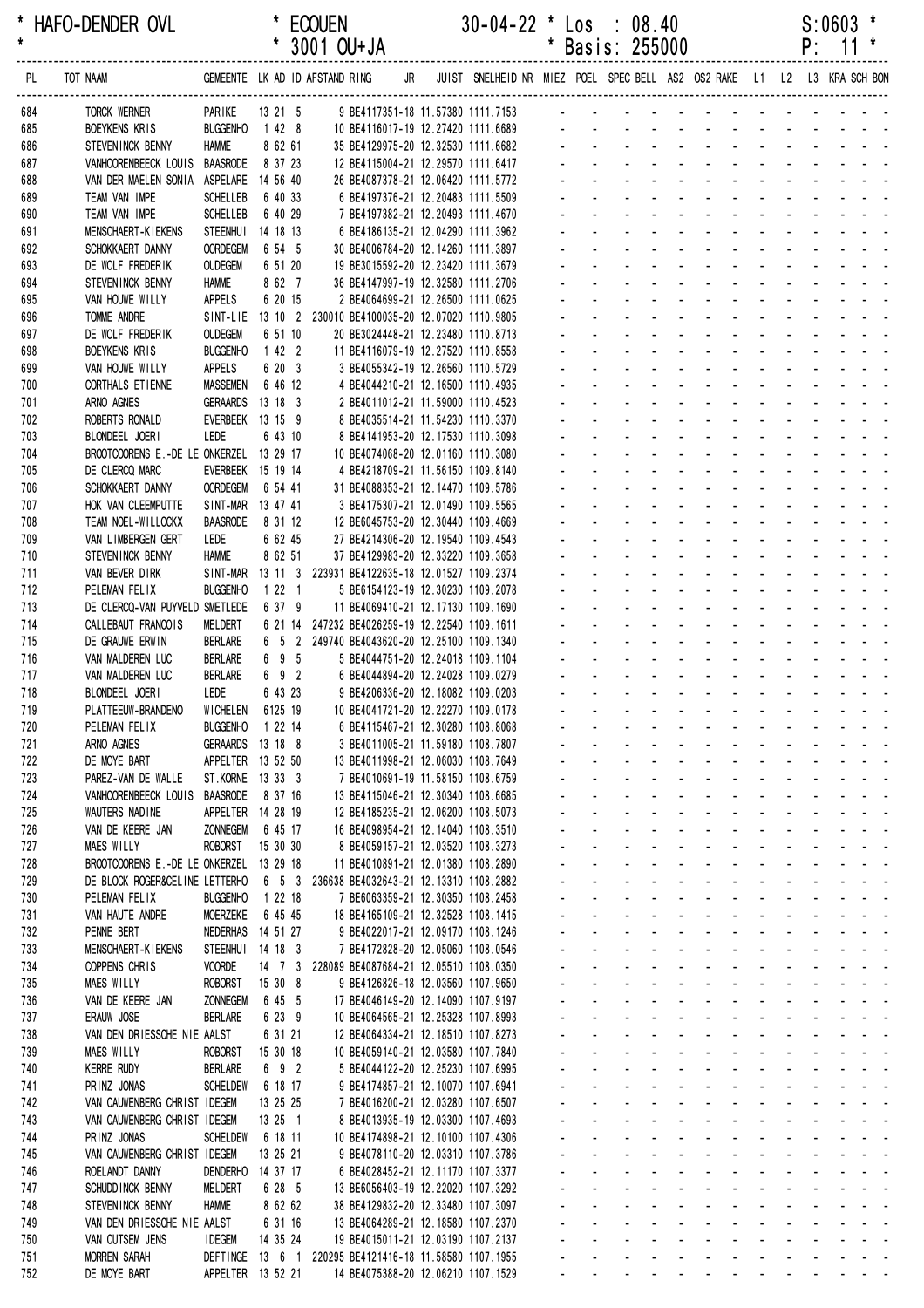|            | * HAFO-DENDER OVL                                              |                                      |                    | <b>ECOUEN</b><br>* 3001 OU+JA                                                      | $30-04-22$ * Los : 08.40                                                   | * Basis: 255000   |                                               |                                            |                       |                       |                                                                                                               |                                           | S:0603<br>$P: 12$ * |  |
|------------|----------------------------------------------------------------|--------------------------------------|--------------------|------------------------------------------------------------------------------------|----------------------------------------------------------------------------|-------------------|-----------------------------------------------|--------------------------------------------|-----------------------|-----------------------|---------------------------------------------------------------------------------------------------------------|-------------------------------------------|---------------------|--|
| PL         | TOT NAAM                                                       |                                      |                    | GEMEENTE LK AD ID AFSTAND RING                                                     | JR JUIST SNELHEID NR MIEZ POEL SPEC BELL AS2 OS2 RAKE L1 L2 L3 KRA SCH BON |                   |                                               |                                            |                       |                       |                                                                                                               |                                           |                     |  |
| 753        | VAN DEN DRIESSCHE NIE AALST                                    |                                      | 6 31 15            | 14 BE4064211-21 12.18590 1107.1528                                                 |                                                                            |                   | <b>All Service</b>                            |                                            |                       |                       |                                                                                                               |                                           |                     |  |
| 753        | VAN DEN DRIESSCHE NIE AALST                                    |                                      | 6 31 28            | 15 BE4064311-21 12.18590 1107.1528                                                 |                                                                            |                   | and a state                                   |                                            | $\Delta \sim 10^{-1}$ | $\Delta \sim 10^{-1}$ |                                                                                                               |                                           | and a straight and  |  |
| 755<br>756 | PENNE BERT<br>MAES WILLY                                       | NEDERHAS 14 51 28<br><b>ROBORST</b>  | 15 30 3            | 10 BE4024162-21 12.09290 1107.0666<br>11 BE4036025-20 12.04060 1107.0603           |                                                                            |                   |                                               |                                            |                       |                       |                                                                                                               |                                           |                     |  |
| 757        | VAN CAUWENBERG CHRIST IDEGEM                                   |                                      | 13 25 6            | 10 BE4013910-19 12.03350 1107.0160                                                 |                                                                            |                   |                                               |                                            |                       |                       |                                                                                                               |                                           |                     |  |
| 758        | VAN DEN DRIESSCHE NIE AALST                                    |                                      | 6 31 11            | 16 BE4064342-21 12.19020 1106.9000                                                 |                                                                            |                   |                                               |                                            |                       |                       |                                                                                                               |                                           |                     |  |
| 759        | DE BLOCK ROGER&CELINE LETTERHO 6 5 1                           |                                      |                    | 2 BE4205566-17 12.13480 1106.8195                                                  |                                                                            |                   |                                               |                                            |                       |                       |                                                                                                               | $\mathbf{L} = \mathbf{L}$                 |                     |  |
| 760        | SAEYS WILLY                                                    | ST.GILLI                             | 8 20 14            | 3 BE4115828-21 12.29140 1106.8155                                                  |                                                                            |                   |                                               |                                            |                       |                       |                                                                                                               |                                           | and a straight      |  |
| 761        | DE WOLF FREDERIK                                               | <b>OUDEGEM</b>                       | 6 51 22            | 21 BE3024444-21 12.24380 1106.7503                                                 |                                                                            |                   |                                               |                                            |                       |                       |                                                                                                               |                                           | and a straight      |  |
| 762<br>763 | DE CLERCQ MARC<br>PLETINCKX MARC & ANGI DEFTINGE               | EVERBEEK 15 19 4                     | 13 67 57           | 5 BE4220943-20 11.56490 1106.6187<br>31 BE4057259-21 11.59390 1106.5965            |                                                                            |                   |                                               |                                            |                       |                       |                                                                                                               |                                           |                     |  |
| 764        | DE WOLF FREDERIK                                               | <b>OUDEGEM</b>                       | 6 51 49            | 22 BE4065065-21 12.24400 1106.5861                                                 |                                                                            |                   |                                               |                                            |                       |                       |                                                                                                               |                                           |                     |  |
| 765        | SAEYS WILLY                                                    | ST.GILLI                             | 8 20 3             | 4 BE4058575-20 12.29170 1106.5741                                                  |                                                                            |                   |                                               |                                            | $\Delta \phi$         |                       |                                                                                                               | $\sim$ $\sim$                             |                     |  |
| 766        | CALLEBAUT FRANCOIS                                             | MELDERT                              | 6 21 2             | 2 BE4028869-18 12.23260 1106.5135                                                  |                                                                            |                   |                                               |                                            |                       |                       |                                                                                                               |                                           |                     |  |
| 767        | EVERAERT JO                                                    | <b>HOFSTADE</b>                      | 6 9 2              | 2 BE4003748-18 12.21542 1106.5043                                                  |                                                                            |                   |                                               |                                            | $\sim$                |                       |                                                                                                               |                                           |                     |  |
| 768<br>769 | DE WOLF FREDERIK<br>DE BLOCK ROGER&CELINE LETTERHO             | <b>OUDEGEM</b>                       | 6 51 11<br>6 5 2   | 23 BE4214171-20 12.24410 1106.5040<br>3 BE4032633-21 12.13520 1106.4744            |                                                                            |                   |                                               |                                            |                       |                       |                                                                                                               |                                           |                     |  |
| 770        | THYS EDDY                                                      | <b>ASPELARE</b>                      | 13 15 8            | 10 BE4199006-20 12.08237 1106.4277                                                 |                                                                            |                   |                                               |                                            |                       |                       |                                                                                                               |                                           |                     |  |
| 771        | BLONDEEL JOERI                                                 | LEDE                                 | 6 43 24            | 10 BE4206462-19 12.18392 1106.3998                                                 |                                                                            |                   |                                               | $\mathbf{L} = \mathbf{L}$                  |                       |                       | $\sim$                                                                                                        | $\sim$ $\sim$                             |                     |  |
| 772        | DE WOLF DORINDA                                                | WICHELEN                             | 6 16 4             | 4 BE4024042-17 12.23020 1106.3638                                                  |                                                                            |                   |                                               |                                            |                       |                       | and a state of the state of the state of the state of the state of the state of the state of the state of the |                                           |                     |  |
| 773        | VAN LIMBERGEN GERT                                             | LEDE                                 | 6 62 25            | 28 BE4053599-19 12.20310 1106.3517                                                 |                                                                            |                   |                                               |                                            |                       |                       |                                                                                                               | $\Delta \sim 100$                         |                     |  |
| 774        | EVERAERT JO                                                    | <b>HOFSTADE</b>                      | 6 9 6              | 3 BE4043263-20 12.21582 1106.1720                                                  |                                                                            |                   |                                               |                                            |                       |                       |                                                                                                               |                                           |                     |  |
| 775        | <b>MENSCHAERT-KIEKENS</b>                                      | <b>STEENHUI</b>                      | 14 18 6            | 8 BE4172817-20 12.05270 1106.1670                                                  |                                                                            |                   |                                               |                                            |                       |                       |                                                                                                               |                                           |                     |  |
| 776<br>776 | VAN LIMBERGEN GERT<br>VAN LIMBERGEN GERT                       | LEDE<br>LEDE                         | 6 62 13<br>6 62 27 | 29 BE4176359-20 12.20350 1106.0174<br>30 BE4040153-20 12.20350 1106.0174           |                                                                            |                   |                                               |                                            | $\Delta \phi$         |                       |                                                                                                               | $\sim$ $\sim$                             |                     |  |
| 778        | V.D. BEKEN-DE LOOR                                             | S-M-HORE 15 32 4                     |                    | 11 BE4071856-20 12.02030 1105.9193                                                 |                                                                            |                   |                                               |                                            |                       |                       |                                                                                                               |                                           |                     |  |
| 779        | BLONDEEL JOERI                                                 | LEDE                                 | 6 43 28            | 11 BE4141933-20 12.18460 1105.8266                                                 |                                                                            |                   |                                               |                                            | $\sim$                |                       |                                                                                                               | $\mathcal{L}^{\text{max}}$                |                     |  |
| 780        | VAN CAUWENBERG CHRIST IDEGEM                                   |                                      | 13 25 5            | 11 BE4078057-20 12.03510 1105.5678                                                 |                                                                            |                   |                                               |                                            |                       |                       |                                                                                                               |                                           |                     |  |
| 781        | SPELTDOORN GERY                                                | SINT-MAR 13 16 10                    |                    | 2 BE4084473-21 12.02260 1105.4998                                                  |                                                                            |                   |                                               |                                            |                       |                       |                                                                                                               |                                           |                     |  |
| 782        | TORCK WERNER<br>VANDENELSEN YAELLE                             | PARIKE<br><b>BAASRODE</b>            | 13 21 15           | 10 BE4034834-21 11.58450 1105.4692<br>8 7 3 256520 BE4085171-21 12.32070 1105.1339 |                                                                            |                   |                                               | $\mathbf{L} = \mathbf{L}$                  | $\sim$                |                       | and a straight and a straight<br>$\sim$                                                                       | $\omega_{\rm{max}}$ , $\omega_{\rm{max}}$ |                     |  |
| 783<br>784 | DE CLERCQ MARC                                                 | EVERBEEK 15 19 5                     |                    | 6 BE4220959-20 11.57050 1105.1214                                                  |                                                                            |                   |                                               |                                            | $\Delta \sim 10^4$    |                       | and a state of the state of the state of the state of the state of the state of the state of the state of the |                                           |                     |  |
| 785        | BLONDEEL JOERI                                                 | LEDE                                 | 6 43 20            | 12 BE4206353-20 12.18562 1104.9680                                                 |                                                                            |                   |                                               |                                            |                       |                       |                                                                                                               | $\Delta \sim 10^4$                        |                     |  |
| 786        | <b>COOREMAN STEFAAN</b>                                        | BUGGENHO 10 29 5                     |                    | 2 BE4058107-20 12.30092 1104.8895                                                  |                                                                            |                   |                                               |                                            |                       |                       |                                                                                                               |                                           |                     |  |
| 787        | <b>BORREMANS ANDRE</b>                                         | MOERBEKE 13 11 8                     |                    | 2 BE4010484-21 11.59460 1104.8440                                                  |                                                                            |                   |                                               |                                            |                       |                       |                                                                                                               |                                           |                     |  |
| 788        | DE MEYER-BODDAERT                                              | <b>HAMME</b>                         | 8 48 43            | 2 BE4120265-21 12.35290 1104.7576                                                  |                                                                            |                   |                                               |                                            |                       |                       |                                                                                                               |                                           |                     |  |
| 789        | VAN DER MAELEN SONIA ASPELARE 14 56 22<br>DEMEDTS B-STEENHOUDT | MOEBEKE                              | 14 23 14           | 27 BE4087530-21 12.07590 1104.7183<br>12 BE4014965-21 12.00470 1104.6684           |                                                                            |                   |                                               | $\mathbf{r}$                               |                       |                       |                                                                                                               |                                           |                     |  |
| 790<br>791 | PRINZ JONAS                                                    | <b>SCHELDEW</b>                      | 6 18 4             | 11 BE4174871-21 12.10420 1104.6274                                                 |                                                                            |                   |                                               | $\blacksquare$<br>$\blacksquare$           |                       |                       |                                                                                                               |                                           |                     |  |
| 792        | PENNE BERT                                                     | NEDERHAS 14 51 32                    |                    | 11 BE4024136-21 12.09580 1104.5182                                                 |                                                                            |                   | $\blacksquare$<br>$\blacksquare$              |                                            |                       |                       |                                                                                                               |                                           |                     |  |
| 793        | <b>BOMBEKE RUDY</b>                                            | NIEUWEKE 14 23 23                    |                    | 5 004215213-21 12.17200 1104.4233                                                  |                                                                            |                   |                                               |                                            |                       |                       |                                                                                                               |                                           |                     |  |
| 794        | <b>CRUCKE KOEN</b>                                             | ONKERZEL 14 57 40                    |                    | 24 BE4090551-21 12.01130 1104.3866                                                 |                                                                            |                   |                                               |                                            |                       |                       |                                                                                                               |                                           |                     |  |
| 795        | PLETINCKX MARC & ANGI DEFTINGE 13 67 7                         |                                      |                    | 32 BE6025129-20 12.00040 1104.2919                                                 |                                                                            |                   |                                               | $\mathbf{r}$                               |                       |                       | $\sim$                                                                                                        | $\overline{\phantom{a}}$                  |                     |  |
| 796<br>797 | V.D. BEKEN-DE LOOR<br><b>BOEYKENS KRIS</b>                     | S-M-HORE 15 32 18<br><b>BUGGENHO</b> | 1 42 10            | 12 BE4058264-21 12.02210 1104.2797<br>12 BE4017613-18 12.29150 1104.1527           |                                                                            |                   |                                               | $\mathbf{r}$<br>$\mathbf{r}$<br>$\sim 100$ | $\omega$              | $\blacksquare$        |                                                                                                               |                                           |                     |  |
| 798        | CALLEBAUT FRANCOIS                                             | MELDERT                              | 6 21 12            | 3 BE4214430-20 12.23560 1104.0429                                                  |                                                                            |                   |                                               | $\blacksquare$                             |                       |                       |                                                                                                               |                                           |                     |  |
| 799        | <b>CRUCKE KOEN</b>                                             | ONKERZEL 14 57 38                    |                    | 25 BE4090637-21 12.01170 1104.0209                                                 |                                                                            |                   |                                               |                                            |                       |                       |                                                                                                               |                                           |                     |  |
| 800        | ARNO AGNES                                                     | GERAARDS 13 18 11                    |                    | 4 BE4011015-21 12.00100 1103.9800                                                  |                                                                            |                   |                                               |                                            |                       |                       |                                                                                                               |                                           |                     |  |
| 801        | DE WOLF FREDERIK                                               | <b>OUDEGEM</b>                       | 6 51 35            | 24 BE4044250-20 12.25120 1103.9654                                                 |                                                                            |                   |                                               |                                            |                       |                       |                                                                                                               |                                           |                     |  |
| 802        | VAN LANGENHOVE ARTHUR BAARDEGE                                 |                                      | 1176               | 246765 BE4026736-19 12.23318 1103.9458                                             |                                                                            |                   |                                               |                                            |                       |                       |                                                                                                               |                                           |                     |  |
| 803        | <b>CRUCKE KOEN</b>                                             | ONKERZEL 14 57 7                     |                    | 26 BE4090633-21 12.01190 1103.8381                                                 |                                                                            |                   |                                               | $\mathbf{r}$<br>$\blacksquare$             | $\blacksquare$        |                       |                                                                                                               |                                           |                     |  |
| 804<br>805 | DOUCHAMPS ALAIN<br>DE WOLF FREDERIK                            | ASPELARE 13 20 15<br><b>OUDEGEM</b>  | 6 51 51            | 6 BE2028766-21 12.08390 1103.8294<br>25 BE4214173-20 12.25140 1103.8020            |                                                                            | $\blacksquare$    | $\blacksquare$                                | $\overline{\phantom{a}}$                   |                       |                       |                                                                                                               |                                           |                     |  |
| 806        | PENNE BERT                                                     | NEDERHAS 14 51 8                     |                    | 12 BE4022008-21 12.10080 1103.6421                                                 |                                                                            |                   |                                               |                                            |                       |                       |                                                                                                               |                                           |                     |  |
| 807        | PLATTEEUW-BRANDENO                                             | <b>WICHELEN</b>                      | 6125 11            | 11 BE4041622-20 12.23330 1103.5607                                                 |                                                                            |                   |                                               |                                            |                       |                       |                                                                                                               |                                           |                     |  |
| 808        | VAN DE KEERE JAN                                               | <b>ZONNEGEM</b>                      | 6 45 28            | 18 BE4098963-21 12.15000 1103.5395                                                 |                                                                            |                   |                                               |                                            |                       |                       |                                                                                                               |                                           |                     |  |
| 809        | VAN CAUWENBERG CHRIST IDEGEM                                   |                                      | 13 25 20           | 12 004013916-19 12.04140 1103.4927                                                 |                                                                            |                   |                                               | $\mathcal{L}^{\mathcal{L}}$                | $\mathbf{r}$          |                       |                                                                                                               |                                           |                     |  |
| 810        | STEENHOUDTST-DEMEDTS MOERBEKE 14 16 5                          |                                      |                    | 10 BE4074135-20 12.00100 1103.4904                                                 |                                                                            |                   |                                               |                                            |                       |                       |                                                                                                               |                                           |                     |  |
| 811<br>812 | CORTHALS ET IENNE<br>LEVEQUE JACKI & EDDY                      | <b>MASSEMEN</b><br>EVERBEEK 13 20 19 | 6 46 3             | 5 BE4123561-20 12.18130 1103.4538<br>14 BE4157201-21 11.56300 1103.3384            |                                                                            |                   |                                               |                                            |                       |                       |                                                                                                               |                                           |                     |  |
| 813        | <b>OPDECAM STEPHAN</b>                                         | <b>GODVEERD</b>                      | 15 18 6            | 2 BE4031880-19 12.06270 1103.2986                                                  |                                                                            |                   |                                               |                                            |                       |                       |                                                                                                               |                                           |                     |  |
| 814        | DE MEYER-BODDAERT                                              | <b>HAMME</b>                         | 8 48 30            | 3 BE4238317-17 12.35480 1103.2740                                                  |                                                                            |                   |                                               |                                            |                       |                       |                                                                                                               |                                           |                     |  |
| 815        | VAN LIMBERGEN GERT                                             | LEDE                                 | 6 62 6             | 31 BE4040219-20 12.21090 1103.1834                                                 |                                                                            |                   |                                               | $\mathbf{r}$<br>$\sim$                     | $\omega$              | ä,                    |                                                                                                               |                                           |                     |  |
| 816        | SAELENS FRANK                                                  | ST-LIEVE 13 31 29                    |                    | 17 BE4087176-21 12.07560 1103.1709                                                 |                                                                            | $\blacksquare$    | $\blacksquare$                                | $\blacksquare$                             | $\blacksquare$        | $\blacksquare$        |                                                                                                               |                                           |                     |  |
| 817        | VAN LIMBERGEN GERT                                             | LEDE                                 | 6 62 7             | 32 BE4214342-20 12.21100 1103.1002                                                 |                                                                            |                   |                                               | $\blacksquare$                             |                       | ä,                    |                                                                                                               |                                           |                     |  |
| 818<br>819 | PAREZ-VAN DE WALLE<br>VAN LIMBERGEN GERT                       | ST.KORNE 13 33 32<br>LEDE            | 6 62 21            | 8 BE4070865-20 11.59160 1103.0194<br>33 BE4002569-18 12.21110 1103.0171            |                                                                            |                   |                                               | $\sim$                                     |                       |                       | $\sim$                                                                                                        | $\sim$                                    |                     |  |
| 820        | PLETINCKX MARC & ANGI DEFTINGE 13 67 8                         |                                      |                    | 33 BE4125739-19 12.00180 1103.0055                                                 |                                                                            | $\Delta \sim 100$ | and a series of the contract of the series of |                                            |                       |                       |                                                                                                               |                                           |                     |  |

821 HOK VAN CLEEMPUTTE SINT-MAR 13 47 23 4 BE4083042-21 12.03010 1102.9981 - - - - - - - - - - - - - - -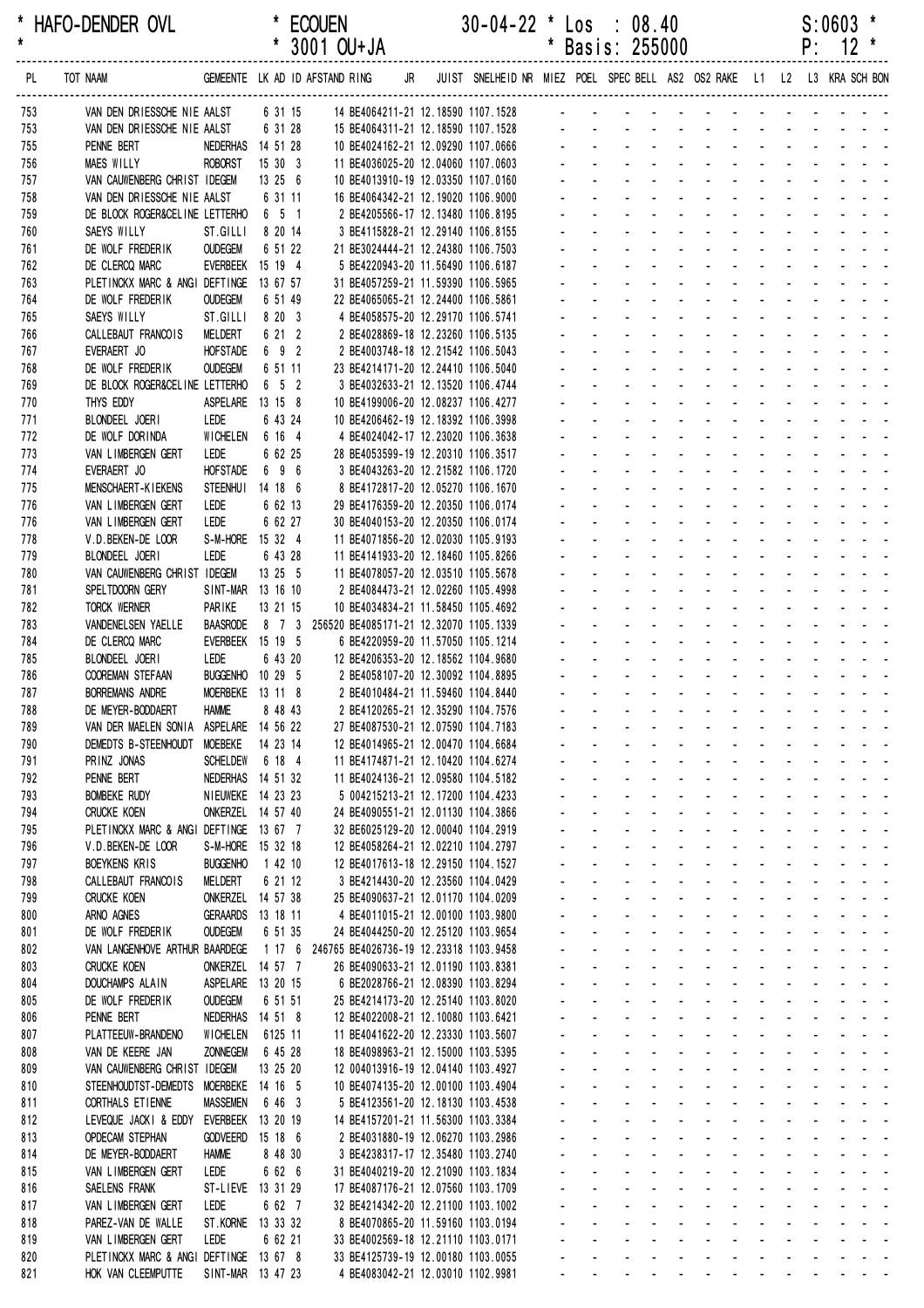| *<br>$\star$ | HAFO-DENDER OVL                                             |                                    |                                        | <b>ECOUEN</b><br>* 3001 OU+JA                                               | $30-04-22$ * Los : 08.40                                                   |              |                             | * Basis: 255000                                                  |                                                                      |                          |                                                           |                                           |                                                           | $S:0603$ *<br>$P: 13 *$                                                                                                                                   |                           |
|--------------|-------------------------------------------------------------|------------------------------------|----------------------------------------|-----------------------------------------------------------------------------|----------------------------------------------------------------------------|--------------|-----------------------------|------------------------------------------------------------------|----------------------------------------------------------------------|--------------------------|-----------------------------------------------------------|-------------------------------------------|-----------------------------------------------------------|-----------------------------------------------------------------------------------------------------------------------------------------------------------|---------------------------|
|              |                                                             |                                    |                                        |                                                                             |                                                                            |              |                             |                                                                  |                                                                      |                          |                                                           |                                           |                                                           |                                                                                                                                                           |                           |
| PL           | TOT NAAM                                                    |                                    |                                        | GEMEENTE LK AD ID AFSTAND RING                                              | JR JUIST SNELHEID NR MIEZ POEL SPEC BELL AS2 OS2 RAKE L1 L2 L3 KRA SCH BON |              |                             |                                                                  |                                                                      |                          |                                                           |                                           |                                                           |                                                                                                                                                           |                           |
| 822          | VAN CUTSEM JENS                                             | <b>IDEGEM</b>                      | 14 35 31                               | 20 BE4015039-21 12.04060 1102.9642                                          |                                                                            |              |                             |                                                                  |                                                                      |                          |                                                           |                                           |                                                           | <u>.</u>                                                                                                                                                  |                           |
| 823<br>824   | VAN BEVER DIRK<br>CORTHALS ET IENNE                         | <b>MASSEMEN</b>                    | SINT-MAR 13 11 9<br>6 46 11            | 2 BE4105932-21 12.03017 1102.9544<br>6 BE4044236-21 12.18190 1102.9483      |                                                                            |              |                             |                                                                  |                                                                      |                          |                                                           |                                           |                                                           |                                                                                                                                                           |                           |
| 825          | VAN HAUTE ANDRE                                             | <b>MOERZEKE</b>                    | 6 45 27                                | 19 BE4165120-21 12.33588 1102.9319                                          |                                                                            |              |                             |                                                                  |                                                                      |                          |                                                           |                                           |                                                           |                                                                                                                                                           |                           |
| 826          | V.D. BEKEN-DE LOOR                                          |                                    | S-M-HORE 15 32 15                      | 13 BE4058273-21 12.02360 1102.9171                                          |                                                                            |              |                             |                                                                  |                                                                      |                          |                                                           |                                           |                                                           | and a strain and a strain and a                                                                                                                           |                           |
| 827          | <b>BONNARENS DANNY</b>                                      | <b>GI JZEGEM</b>                   | 6 10 9                                 | 8 BE4068693-21 12.24560 1102.8957                                           |                                                                            |              |                             |                                                                  |                                                                      |                          |                                                           |                                           |                                                           |                                                                                                                                                           |                           |
| 828          | VAN LANGENHOVE ARTHUR BAARDEGE                              |                                    | 1171                                   | 2 BE4176490-16 12.23458 1102.7946                                           |                                                                            |              |                             |                                                                  | and a straight and a straight                                        |                          |                                                           |                                           |                                                           |                                                                                                                                                           |                           |
| 829          | VANHOORENBEECK LOUIS BAASRODE<br><b>CRUCKE KOEN</b>         |                                    | 8 37 2<br>ONKERZEL 14 57 50            | 14 BE4056650-20 12.31480 1102.7696<br>27 BE3062591-21 12.01310 1102.7425    |                                                                            |              |                             |                                                                  | and a straight and a straight                                        |                          |                                                           |                                           |                                                           |                                                                                                                                                           |                           |
| 830<br>831   | VAN HOUWE WILLY                                             | APPELS                             | 6 20 20                                | 4 BE4069699-21 12.28350 1102.5563                                           |                                                                            |              |                             |                                                                  |                                                                      |                          |                                                           |                                           |                                                           |                                                                                                                                                           |                           |
| 832          | <b>VEKENS FREDDY-ELKE</b>                                   |                                    | S-K-HORE 15 16 6                       | 3 BE4124411-19 11.58518 1102.5109                                           |                                                                            |              |                             |                                                                  |                                                                      |                          |                                                           |                                           |                                                           | .                                                                                                                                                         |                           |
| 833          | TEAM VAN IMPE                                               | <b>SCHELLEB</b>                    | 6 40 31                                | 8 BE4197303-21 12.22373 1102.4803                                           |                                                                            |              |                             |                                                                  |                                                                      |                          |                                                           |                                           |                                                           | <u>.</u>                                                                                                                                                  |                           |
| 834          | CORTVRINDT GUIDO                                            | WELLE                              |                                        | 14 12 2 238388 BE4070680-19 12.16140 1102.4572                              |                                                                            |              |                             |                                                                  |                                                                      |                          |                                                           |                                           |                                                           | <u>.</u>                                                                                                                                                  |                           |
| 835          | MARTENS PATRICK                                             |                                    | S-B-BOEK 15 10 9                       | 6 BE4057701-21 12.02070 1102.4474                                           |                                                                            |              |                             |                                                                  |                                                                      |                          |                                                           | $\omega_{\rm{max}}$                       |                                                           | and a strain and a                                                                                                                                        |                           |
| 836<br>837   | DE SLOOVER-DE MEERSMA HOFSTADE<br><b>VEKENS FREDDY-ELKE</b> |                                    | 6 35 6<br>S-K-HORE 15 16 11            | 6 BE4044231-20 12.21460 1102.4290<br>4 BE4071952-20 11.58528 1102.4185      |                                                                            |              |                             |                                                                  |                                                                      |                          |                                                           |                                           |                                                           |                                                                                                                                                           |                           |
| 838          | PLETINCKX MARC & ANGI DEFTINGE 13 67 28                     |                                    |                                        | 34 BE4057160-21 12.00250 1102.3634                                          |                                                                            |              |                             |                                                                  |                                                                      |                          |                                                           |                                           |                                                           |                                                                                                                                                           |                           |
| 839          | TORTELBOOM WILLY                                            |                                    | OOMBERGE 13 23 12                      | 7 BE1102014-21 12.10130 1102.3579                                           |                                                                            |              |                             |                                                                  | $\mathbf{L} = \mathbf{L} \mathbf{L} + \mathbf{L} \mathbf{L}$         |                          | $\sim 100$                                                | $\omega_{\rm{max}}=0.1$                   |                                                           |                                                                                                                                                           |                           |
| 840          | VAN DER MAELEN SONIA ASPELARE 14 56 28                      |                                    |                                        | 28 BE4087317-21 12.08260 1102.3333                                          |                                                                            |              |                             |                                                                  |                                                                      |                          |                                                           |                                           |                                                           |                                                                                                                                                           |                           |
| 841          | PLATTEEUW-BRANDENO                                          | WICHELEN                           | 6125 50                                | 12 BE4041737-20 12.23480 1102.3280                                          |                                                                            |              |                             |                                                                  |                                                                      |                          |                                                           |                                           |                                                           |                                                                                                                                                           |                           |
| 842          | VAN LIMBERGEN GERT                                          | LEDE<br><b>BAASRODE</b>            | 6 62 22<br>8 31 9                      | 34 BE4053517-19 12.21200 1102.2696<br>13 BE6021278-21 12.32150 1102.2217    |                                                                            |              |                             |                                                                  |                                                                      |                          |                                                           |                                           |                                                           |                                                                                                                                                           |                           |
| 843<br>843   | TEAM NOEL-WILLOCKX<br>TEAM NOEL-WILLOCKX                    | <b>BAASRODE</b>                    | 8 31 24                                | 14 BE6021131-21 12.32150 1102.2217                                          |                                                                            |              |                             |                                                                  |                                                                      |                          |                                                           |                                           |                                                           | design and a state of the state of                                                                                                                        |                           |
| 845          | PLETINCKX MARC & ANGI DEFTINGE 13 67 56                     |                                    |                                        | 35 BE4057170-21 12.00270 1102.1801                                          |                                                                            |              |                             |                                                                  | $\mathbf{r} = \mathbf{r} \cdot \mathbf{r}$ . The set of $\mathbf{r}$ |                          |                                                           |                                           |                                                           | and the state of the state of the                                                                                                                         |                           |
| 846          | <b>BRAEM ROBERT</b>                                         | <b>OUTER</b>                       | 14 20 15                               | 10 BE4185048-21 12.11280 1102.1784                                          |                                                                            |              |                             |                                                                  |                                                                      |                          | $\Delta \phi = \Delta \phi$ . The $\phi$                  | $\Delta \sim 10^{-11}$                    |                                                           | $\omega_{\rm{max}}$ , and $\omega_{\rm{max}}$                                                                                                             |                           |
| 847          | TORTELBOOM WILLY                                            |                                    | OOMBERGE 13 23 4                       | 8 BE4078203-20 12.10160 1102.0958                                           |                                                                            |              |                             |                                                                  |                                                                      |                          |                                                           |                                           |                                                           | and a straight                                                                                                                                            |                           |
| 847          | TORTELBOOM WILLY                                            |                                    | OOMBERGE 13 23 7                       | 9 BE4015365-21 12.10160 1102.0958                                           |                                                                            |              |                             |                                                                  |                                                                      |                          |                                                           |                                           |                                                           |                                                                                                                                                           |                           |
| 847<br>850   | TORTELBOOM WILLY<br>VAN DER MAELEN SONIA                    |                                    | OOMBERGE 13 23 22<br>ASPELARE 14 56 49 | 10 BE4015341-21 12.10160 1102.0958<br>29 BE4086634-21 12.08290 1102.0689    |                                                                            |              |                             |                                                                  |                                                                      |                          |                                                           |                                           |                                                           | and a straight and a                                                                                                                                      |                           |
| 851          | MATHIEU MICHAEL                                             | <b>BAVEGEM</b>                     | 6 27 5                                 | 14 BE4088535-21 12.16250 1102.0408                                          |                                                                            |              |                             |                                                                  |                                                                      | <b>Contract Contract</b> | $\sim 100$                                                | $\omega_{\rm{max}}$ , $\omega_{\rm{max}}$ |                                                           | <b>Contract Contract</b>                                                                                                                                  |                           |
| 852          | MATHIEU MICHAEL                                             | <b>BAVEGEM</b>                     | 6 27 9                                 | 15 BE4088559-21 12.16260 1101.9560                                          |                                                                            |              |                             |                                                                  |                                                                      |                          | $\mathbf{L}^{\text{max}}$ , and $\mathbf{L}^{\text{max}}$ | $\Delta \sim 10^4$                        | $\mathbf{L}^{\text{max}}$ , and $\mathbf{L}^{\text{max}}$ |                                                                                                                                                           |                           |
| 853          | DE SLOOVER-DE MEERSMA HOFSTADE                              |                                    | 6 35 18                                | 7 BE4066046-21 12.21520 1101.9321                                           |                                                                            |              |                             |                                                                  | and a straight                                                       |                          | <b>Service</b> State                                      | $\Delta \sim 100$                         |                                                           | and a strain and a                                                                                                                                        |                           |
| 854          | VAN CUTSEM JENS                                             | <b>IDEGEM</b>                      | 14 35 17                               | 21 BE4177169-19 12.04180 1101.8845                                          |                                                                            |              |                             |                                                                  |                                                                      |                          |                                                           |                                           |                                                           | design and a state of the state of the state                                                                                                              |                           |
| 855          | VAN STERTHEM KURT                                           |                                    |                                        | ZOTTEGEM  15  5  3  226933 BE4032034-21  12.05580  1101.7948                |                                                                            |              |                             |                                                                  |                                                                      |                          |                                                           |                                           |                                                           |                                                                                                                                                           |                           |
| 856<br>857   | SAELENS FRANK<br>VANHOORENBEECK LOUIS BAASRODE 8 37 33      |                                    | ST-LIEVE 13 31 21                      | 18 BE4087138-21 12.08120 1101.7579<br>15 BE4115002-21 12.32010 1101.7398    |                                                                            |              |                             |                                                                  |                                                                      |                          |                                                           |                                           |                                                           |                                                                                                                                                           |                           |
| 858          | SAELENS FRANK                                               |                                    | ST-LIEVE 13 31 2                       | 19 BE4066828-18 12.08130 1101.6697                                          |                                                                            |              | <b>All College</b>          |                                                                  | and the company of the company of the                                |                          |                                                           |                                           |                                                           |                                                                                                                                                           |                           |
| 858          | SAELENS FRANK                                               |                                    | ST-LIEVE 13 31 18                      | 20 BE4085703-21 12.08130 1101.6697                                          |                                                                            |              |                             |                                                                  |                                                                      |                          |                                                           |                                           |                                                           | <u>.</u>                                                                                                                                                  |                           |
| 860          | <b>BOMBEKE RUDY</b>                                         |                                    | NIEUWEKE 14 23 18                      | 6 BE4215218-21 12.17560 1101.3827                                           |                                                                            |              |                             | $\sim 100$                                                       | and a straightful and a straight                                     |                          |                                                           |                                           |                                                           | and a straight and a                                                                                                                                      |                           |
| 861          | VAN CUTSEM JENS                                             | <b>IDEGEM</b>                      | 14 35 3                                | 22 BE4177185-19 12.04240 1101.3454                                          |                                                                            |              |                             |                                                                  | and a straightful and state                                          |                          |                                                           |                                           |                                                           |                                                                                                                                                           |                           |
| 862<br>863   | VANEXTERGEM JOHAN<br>THYS EDDY                              | APPELS                             | 8 28 4<br>ASPELARE 13 15 15            | 4 BE4042840-20 12.28590 1101.3378<br>11 BE4100103-21 12.09217 1101.3191     |                                                                            |              | $\sim$                      | $\mathcal{L}^{\text{max}}$<br>$\Delta \sim 100$                  | and a straight and a straight<br>$\sim$                              | <b>Contract Contract</b> | and the state of the state of                             |                                           |                                                           | المناسب المناسبات<br>and the state of the state of                                                                                                        |                           |
| 864          | DE CLERCQ MARC                                              |                                    | EVERBEEK 15 19 2                       | 7 BE4219725-18 11.57460 1101.3029                                           |                                                                            |              |                             | $\Delta \sim 10^{-1}$<br>$\mathbf{L}^{\text{max}}$               |                                                                      |                          |                                                           |                                           |                                                           | and a state of the state of the state of                                                                                                                  |                           |
| 865          | ROELANDT DANNY                                              |                                    | DENDERHO 14 37 21                      | 7 BE4028529-21 12.12270 1101.2568                                           |                                                                            |              | $\mathbf{r} = \mathbf{r}$   | $\mathcal{L}^{\text{max}}$                                       | and a straightful control of the                                     |                          |                                                           |                                           |                                                           | and a straight and                                                                                                                                        |                           |
| 866          | PENNE BERT                                                  |                                    | NEDERHAS 14 51 10                      | 13 BE4024157-21 12.10360 1101.1966                                          |                                                                            |              |                             | $\mathbf{z} = \mathbf{z}$                                        | and a straight                                                       |                          | and a straight                                            |                                           |                                                           | and a straight and                                                                                                                                        |                           |
| 867          | VERLINDEN CJC                                               |                                    | S-B-BOEK 15 41 39                      | 21 BE4072075-20 12.02200 1101.1779                                          |                                                                            |              |                             |                                                                  | and a state                                                          |                          |                                                           | <b>Contract</b>                           |                                                           | and a straight and                                                                                                                                        |                           |
| 868<br>869   | COOREMAN AUGUST<br>VANEXTERGEM JOHAN                        | LEBBEKE<br>APPELS                  | 4 10 1<br>8 28 1                       | 251592 BE4152104-17 12.28290 1101.1394<br>5 BE4042911-20 12.29020 1101.0974 |                                                                            | $\mathbf{r}$ | $\sim$                      | $\Delta \sim 100$<br>$\omega_{\rm{max}}$<br>$\Delta \sim 100$    | and a strategies<br>and a strategies                                 |                          | <b>Contract Contract Contract</b><br>and a strain and     |                                           |                                                           | and a straight<br>and the state of the state of                                                                                                           | $\omega_{\rm{max}}$       |
| 870          | LIEVENS JOHAN                                               | <b>BUGGENHO</b>                    | 1246                                   | 8 BE4116137-21 12.30590 1101.0881                                           |                                                                            |              |                             | $\Delta \sim 10^{-1}$<br>$\Delta \sim 100$                       | and a straight and a straight                                        |                          |                                                           |                                           |                                                           | and a strain and a                                                                                                                                        |                           |
| 871          | VAN DE VELDE EDDY                                           |                                    |                                        | SINT-MAR 13 18 1 224139 BE4113841-20 12.03340 1101.0594                     |                                                                            |              | $\mathbf{L}^{\text{max}}$   | $\Delta \sim 100$<br>$\omega_{\rm{max}}$                         | and a straight and                                                   |                          |                                                           | $\Delta \sim 100$                         | $\omega_{\rm{max}}$                                       | $\sim 100$<br>$\sim 100$                                                                                                                                  | $\mathbf{z} = \mathbf{z}$ |
| 872          | VAN DER MAELEN SONIA                                        |                                    | ASPELARE 14 56 3                       | 30 BE4198721-20 12.08410 1101.0127                                          |                                                                            |              |                             | $\Delta \sim 100$                                                | and a straightful and state                                          |                          |                                                           | $\mathbf{u} = \mathbf{u}$                 |                                                           | and a straight and                                                                                                                                        |                           |
| 873          | ROBERTS RONALD                                              |                                    | EVERBEEK 13 15 14                      | 9 BE4106910-21 11.56020 1100.9913                                           |                                                                            |              |                             | $\mathcal{L}^{\text{max}}$                                       | and a straightful and state the                                      |                          |                                                           |                                           |                                                           | and a straight and                                                                                                                                        |                           |
| 874          | DE BODT PASCAL                                              | <b>NINOVE</b>                      | 14 14 13                               | 3 BE4020879-21 12.11290 1100.9567                                           |                                                                            |              | $\mathcal{L}^{\pm}$         | $\omega_{\rm{max}}$<br>$\omega_{\rm{max}}$<br>$\Delta \sim 100$  | and a straightful and state<br>and a strategies                      |                          |                                                           |                                           |                                                           | and a straight<br>and the state of the state of the                                                                                                       | $\omega_{\rm{max}}$       |
| 875<br>876   | VANHOORENBEECK LOUIS<br>DE WITTE YVES                       | <b>BAASRODE</b><br><b>SCHELDEW</b> | 8 37 3<br>6 18 11                      | 16 BE4012984-18 12.32110 1100.9490<br>11 BE4019235-20 12.11200 1100.8202    |                                                                            |              |                             | $\mathbf{L}^{\text{max}}$<br>$\Delta \sim 10^{-1}$               |                                                                      |                          |                                                           |                                           |                                                           | and a state of the state of the state of                                                                                                                  |                           |
| 877          | VERLINDEN CJC                                               |                                    | S-B-BOEK 15 41 18                      | 22 BE4058207-21 12.02240 1100.8152                                          |                                                                            |              | $\mathbf{L}^{\text{max}}$   | $\mathcal{L}^{\text{max}}$<br>$\omega_{\rm{max}}$                | and a state                                                          | $\Delta \sim 100$        | $\Delta \sim 100$                                         | $\Delta \sim 100$                         |                                                           | and a straight and                                                                                                                                        |                           |
| 878          | SPELTDOORN GERY                                             |                                    | SINT-MAR 13 16 1                       | 3 BE4037911-19 12.03180 1100.7870                                           |                                                                            |              | $\sim$                      |                                                                  | and a straight                                                       |                          | $\Delta \phi = 0.000$ .                                   | $\mathbf{z} \in \mathbb{R}^{n \times n}$  |                                                           | and a straight and                                                                                                                                        |                           |
| 879          | DE WITTE YVES                                               | <b>SCHELDEW</b>                    | 6 18 5                                 | 12 BE4175845-21 12.11220 1100.6466                                          |                                                                            |              |                             |                                                                  |                                                                      |                          |                                                           |                                           |                                                           | المنافذ والمستنقذ والمستنقذ والمستنقذ والمستنقذ والمستنقذ                                                                                                 |                           |
| 880          | STEVENINCK BENNY                                            | <b>HAMME</b>                       | 8 62 26                                | 39 BE4129994-20 12.35130 1100.6405                                          |                                                                            |              |                             | $\Delta \sim 100$<br>$\omega_{\rm{max}}$                         | and a straightful and state                                          |                          |                                                           |                                           |                                                           | and the company                                                                                                                                           | $\omega_{\rm{max}}$       |
| 880          | STEVENINCK BENNY<br>DE MEYER-BODDAERT                       | <b>HAMME</b><br><b>HAMME</b>       | 8 62 47<br>8 48 39                     | 40 BE4147892-19 12.35130 1100.6405<br>4 BE4120211-21 12.36220 1100.6290     |                                                                            | ÷.           | $\sim$<br>$\Delta \sim 100$ | $\Delta \sim 100$<br>$\Delta \sim 100$<br>$\Delta \sim 10^{-1}$  |                                                                      |                          |                                                           |                                           |                                                           | and a series of the series of the series<br>and a state of the state of the state of the state of the state of the state of the state of the state of the |                           |
| 882<br>883   | <b>BOMBEKE RUDY</b>                                         |                                    | NIEUWEKE 14 23 17                      | 7 BE4073544-21 12.18050 1100.6251                                           |                                                                            |              | $\omega_{\rm{max}}$         | $\Delta \sim 100$<br>$\omega_{\rm{max}}$                         | and a straightful and state                                          |                          |                                                           |                                           | $\omega_{\rm{max}}$                                       | $\Delta \sim 100$<br>$\omega_{\rm{eff}}=2.00$ km s $^{-1}$                                                                                                |                           |
| 884          | HOK VAN CLEEMPUTTE                                          |                                    | SINT-MAR 13 47 17                      | 5 BE4083123-21 12.03280 1100.5587                                           |                                                                            |              |                             | $\Delta \sim 100$                                                | and a straightful and a straight                                     |                          |                                                           |                                           |                                                           | and the state of the state                                                                                                                                |                           |
| 885          | VANEXTERGEM JOHAN                                           | <b>APPELS</b>                      | 8 28 16                                | 6 BE4065508-21 12.29090 1100.5368                                           |                                                                            |              |                             |                                                                  | and a straightful control of the                                     |                          |                                                           |                                           |                                                           | and the state of the                                                                                                                                      |                           |
| 886          | <b>BOONE-VAN EXTERGEM</b>                                   | UI TBERGE                          | 6 14 1                                 | 2 BE4092025-19 12.25030 1100.5110                                           |                                                                            |              |                             | $\mathcal{L}^{\text{max}}$                                       | and a straightful and a straight                                     |                          |                                                           |                                           |                                                           | and a straight and                                                                                                                                        |                           |
| 887          | STEVENINCK BENNY                                            | <b>HAMME</b>                       | 8 62 32                                | 41 BE4074910-21 12.35150 1100.4846                                          |                                                                            | ÷.           |                             | $\Delta \sim 100$<br>$\Delta \sim 100$<br>$\Delta \sim 10^{-11}$ | and the control                                                      |                          | and the control of the con-                               |                                           |                                                           | and the state of the state of<br>and a straightful and a straight and                                                                                     |                           |
| 887<br>889   | STEVENINCK BENNY<br>DE MEYER-BODDAERT                       | <b>HAMME</b><br><b>HAMME</b>       | 8 62 43<br>8 48 48                     | 42 BE4074809-21 12.35150 1100.4846<br>5 BE4120262-21 12.36240 1100.4738     |                                                                            |              | $\mathbf{r} = \mathbf{r}$   | $\mathbf{L}^{\text{max}}$<br>$\omega_{\rm{max}}$                 | $\Delta \phi = 0.000$ and $\Delta \phi = 0.000$                      |                          | $\Delta \phi = \Delta \phi$ and $\Delta \phi$             | $\omega_{\rm{max}}$                       | $\Delta \phi = \Delta \phi = 0.01$                        | $\omega_{\rm{eff}}=2.0\pm0.02$                                                                                                                            |                           |
| 890          | V.D.BEKEN-DE LOOR                                           |                                    | S-M-HORE 15 32 1                       | 14 BE4071813-20 12.03030 1100.4728                                          |                                                                            |              | $\sim 100$                  | $\sim 100$                                                       | and a straightful control of the                                     |                          |                                                           |                                           | and a state                                               | $\omega_{\rm{eff}}$ , $\omega_{\rm{eff}}$ , $\omega_{\rm{eff}}$                                                                                           |                           |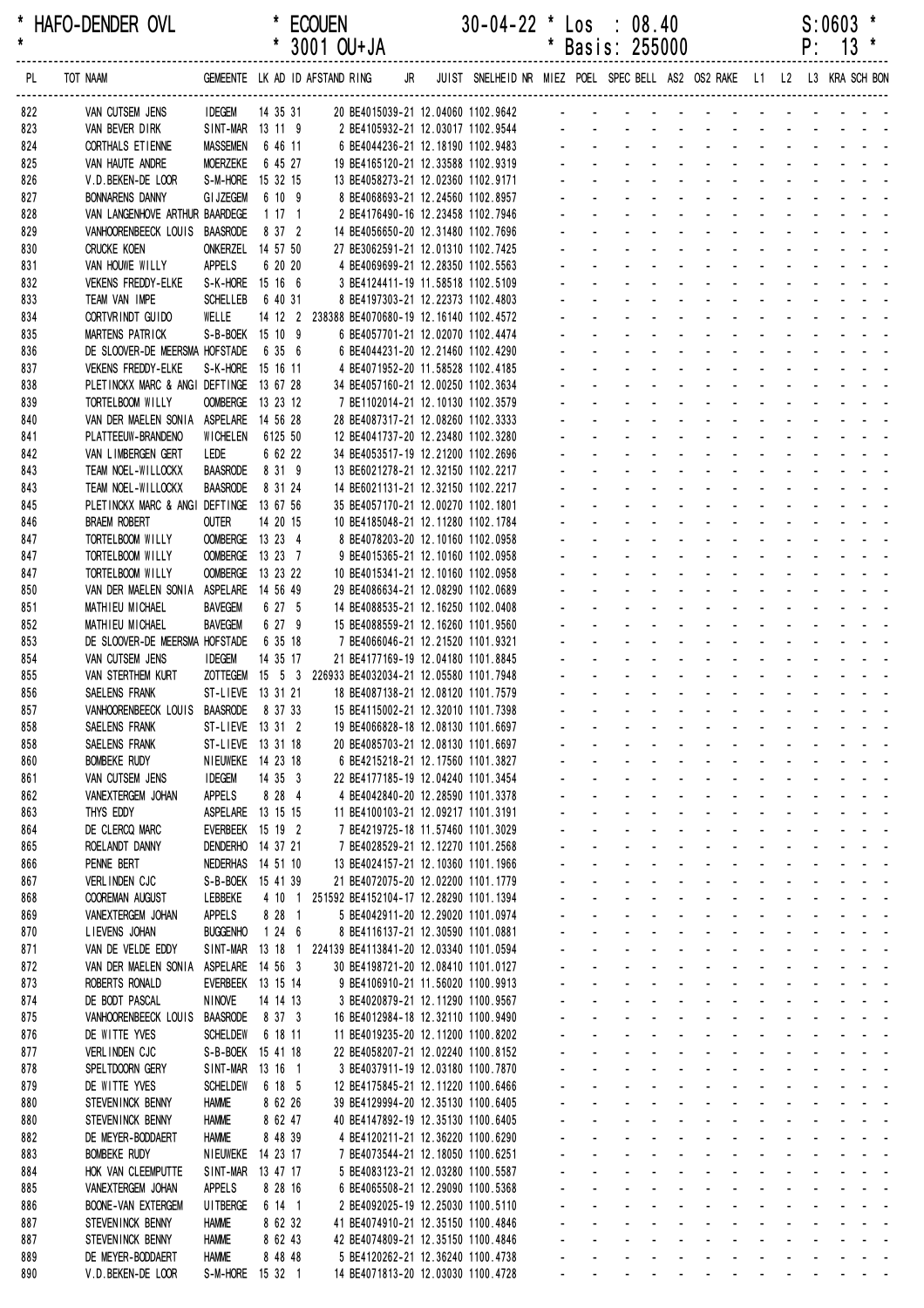| *<br>$\star$ | HAFO-DENDER OVL                                           |                                     |                     | <b>ECOUEN</b><br>* 3001 OU+JA                                                                             |  | $30-04-22$ * Los : 08.40           |                             |                                                              | * Basis: 255000                                                                                                                                                                                                                |                                                                |                                                                      |                                                                                                 |                                                           |                                                 |                             | S:0603<br>$P: 14$ *                                                                                                                                                                                                                                                                                                                                                                                                               | $\star$             |
|--------------|-----------------------------------------------------------|-------------------------------------|---------------------|-----------------------------------------------------------------------------------------------------------|--|------------------------------------|-----------------------------|--------------------------------------------------------------|--------------------------------------------------------------------------------------------------------------------------------------------------------------------------------------------------------------------------------|----------------------------------------------------------------|----------------------------------------------------------------------|-------------------------------------------------------------------------------------------------|-----------------------------------------------------------|-------------------------------------------------|-----------------------------|-----------------------------------------------------------------------------------------------------------------------------------------------------------------------------------------------------------------------------------------------------------------------------------------------------------------------------------------------------------------------------------------------------------------------------------|---------------------|
| PL           | TOT NAAM                                                  |                                     |                     | GEMEENTE LK AD ID AFSTAND RING JR JUIST SNELHEID NR MIEZ POEL SPEC BELL AS2 OS2 RAKE L1 L2 L3 KRA SCH BON |  |                                    |                             |                                                              |                                                                                                                                                                                                                                |                                                                |                                                                      |                                                                                                 |                                                           |                                                 |                             |                                                                                                                                                                                                                                                                                                                                                                                                                                   |                     |
| 891          | ERAUW JOSE                                                | <b>BERLARE</b>                      | 6 23 22             | 11 BE4064568-21 12.27048 1100.4184                                                                        |  |                                    |                             |                                                              |                                                                                                                                                                                                                                |                                                                |                                                                      |                                                                                                 |                                                           |                                                 |                             |                                                                                                                                                                                                                                                                                                                                                                                                                                   |                     |
| 892          | DE MOYE BART                                              | APPELTER 13 52 34                   |                     |                                                                                                           |  | 15 BE4075342-20 12.07380 1100.3098 |                             |                                                              |                                                                                                                                                                                                                                |                                                                |                                                                      |                                                                                                 |                                                           |                                                 |                             |                                                                                                                                                                                                                                                                                                                                                                                                                                   |                     |
| 893          | VANEXTERGEM JOHAN                                         | <b>APPELS</b>                       | 8 28 3              | 7 BE4042820-20 12.29120 1100.2967                                                                         |  |                                    |                             |                                                              |                                                                                                                                                                                                                                |                                                                |                                                                      |                                                                                                 |                                                           |                                                 |                             |                                                                                                                                                                                                                                                                                                                                                                                                                                   |                     |
| 894<br>895   | BROOTCOORENS E.-DE LE ONKERZEL 13 29 5<br>VAN CUTSEM JENS | <b>IDEGEM</b>                       | 14 35 15            | 12 BE4012320-19 12.03080 1100.1050<br>23 BE4079410-20 12.04380 1100.0896                                  |  |                                    |                             |                                                              |                                                                                                                                                                                                                                |                                                                |                                                                      |                                                                                                 |                                                           |                                                 |                             |                                                                                                                                                                                                                                                                                                                                                                                                                                   |                     |
| 896          | LIEVENS JOHAN                                             | <b>BUGGENHO</b>                     | 1244                |                                                                                                           |  | 9 BE4018566-18 12.31120 1100.0562  |                             |                                                              |                                                                                                                                                                                                                                | $\omega_{\rm{max}}$                                            |                                                                      |                                                                                                 | $\sim$                                                    |                                                 | $\mathbf{L} = \mathbf{L}$   |                                                                                                                                                                                                                                                                                                                                                                                                                                   |                     |
| 897          | STEVENINCK BENNY                                          | <b>HAMME</b>                        | 8 62 21             | 43 BE4074861-21 12.35220 1099.9391                                                                        |  |                                    |                             |                                                              |                                                                                                                                                                                                                                |                                                                |                                                                      |                                                                                                 |                                                           |                                                 |                             |                                                                                                                                                                                                                                                                                                                                                                                                                                   |                     |
| 898          | STEVENINCK BENNY                                          | <b>HAMME</b>                        | 8 62 49             | 44 BE4147838-19 12.35230 1099.8612                                                                        |  |                                    |                             |                                                              |                                                                                                                                                                                                                                |                                                                |                                                                      |                                                                                                 |                                                           |                                                 |                             |                                                                                                                                                                                                                                                                                                                                                                                                                                   |                     |
| 899          | <b>BUYLE ETIENNE</b>                                      | <b>BERLARE</b>                      | 6 6 2               |                                                                                                           |  | 3 BE4141889-20 12.27040 1099.8312  |                             |                                                              |                                                                                                                                                                                                                                |                                                                |                                                                      |                                                                                                 |                                                           |                                                 |                             |                                                                                                                                                                                                                                                                                                                                                                                                                                   |                     |
| 900          | STEVENINCK BENNY                                          | <b>HAMME</b>                        | 8 62 39             | 45 BE4074906-21 12.35240 1099.7833                                                                        |  |                                    |                             |                                                              | and the second contract of the second second second second second second second second second second second second second second second second second second second second second second second second second second second se |                                                                |                                                                      |                                                                                                 |                                                           |                                                 |                             |                                                                                                                                                                                                                                                                                                                                                                                                                                   |                     |
| 901<br>902   | TEAM VAN IMPE<br>VANEXTERGEM JOHAN                        | <b>SCHELLEB</b><br><b>APPELS</b>    | 6 40 14<br>8 28 14  | 9 BE4091649-20 12.23103 1099.7633<br>8 BE4065510-21 12.29190 1099.7369                                    |  |                                    |                             |                                                              |                                                                                                                                                                                                                                |                                                                |                                                                      |                                                                                                 |                                                           |                                                 |                             | $\mathbf{r} = \mathbf{r} + \mathbf{r} + \mathbf{r} + \mathbf{r} + \mathbf{r} + \mathbf{r}$                                                                                                                                                                                                                                                                                                                                        |                     |
| 903          | TUYPENS DANNY                                             | ZARLARDI 13 7 6                     |                     | 6 BE4015894-21 11.58190 1099.6302                                                                         |  |                                    |                             |                                                              |                                                                                                                                                                                                                                |                                                                |                                                                      |                                                                                                 |                                                           |                                                 |                             | <u>.</u>                                                                                                                                                                                                                                                                                                                                                                                                                          |                     |
| 904          | DE CLERCQ MARC                                            | EVERBEEK 15 19 13                   |                     | 8 BE4204468-16 11.58060 1099.4498                                                                         |  |                                    |                             |                                                              |                                                                                                                                                                                                                                |                                                                |                                                                      |                                                                                                 |                                                           |                                                 |                             | and a straight and a straight                                                                                                                                                                                                                                                                                                                                                                                                     |                     |
| 905          | WAUTERS NADINE                                            | APPELTER 14 28 18                   |                     | 13 BE4185311-21 12.08020 1099.4488                                                                        |  |                                    |                             |                                                              |                                                                                                                                                                                                                                |                                                                |                                                                      |                                                                                                 |                                                           |                                                 |                             |                                                                                                                                                                                                                                                                                                                                                                                                                                   |                     |
| 906          | DE MOYE BART                                              | APPELTER 13 52 15                   |                     | 16 BE4011460-19 12.07480 1099.4273                                                                        |  |                                    |                             |                                                              |                                                                                                                                                                                                                                |                                                                |                                                                      |                                                                                                 |                                                           |                                                 |                             |                                                                                                                                                                                                                                                                                                                                                                                                                                   |                     |
| 907          | MAES WILLY                                                | <b>ROBORST</b>                      | 15 30 23            | 12 BE4059143-21 12.05320 1099.3399                                                                        |  |                                    |                             |                                                              |                                                                                                                                                                                                                                |                                                                |                                                                      |                                                                                                 |                                                           |                                                 |                             |                                                                                                                                                                                                                                                                                                                                                                                                                                   |                     |
| 908          | PLETINCKX MARC & ANGI DEFTINGE 13 67 54                   |                                     |                     | 36 BE4057197-21 12.00590 1099.2553                                                                        |  |                                    |                             |                                                              |                                                                                                                                                                                                                                |                                                                |                                                                      |                                                                                                 |                                                           | $\mathbf{r}$ and $\mathbf{r}$                   |                             |                                                                                                                                                                                                                                                                                                                                                                                                                                   |                     |
| 909<br>910   | TEAM NOEL-WILLOCKX<br>VAN HOUWE WILLY                     | <b>BAASRODE</b><br><b>APPELS</b>    | 8 31 25<br>6 20 14  | 15 BE6021266-21 12.32530 1099.2242                                                                        |  | 5 BE4064669-21 12.29170 1099.1902  |                             |                                                              |                                                                                                                                                                                                                                |                                                                |                                                                      |                                                                                                 |                                                           |                                                 |                             |                                                                                                                                                                                                                                                                                                                                                                                                                                   |                     |
| 911          | MAES WILLY                                                | <b>ROBORST</b>                      | 15 30 21            | 13 BE4059173-21 12.05350 1099.0726                                                                        |  |                                    |                             |                                                              |                                                                                                                                                                                                                                |                                                                |                                                                      |                                                                                                 |                                                           |                                                 |                             |                                                                                                                                                                                                                                                                                                                                                                                                                                   |                     |
| 912          | TEAM VAN IMPE                                             | <b>SCHELLEB</b>                     | 6 40 19             | 10 BE4002119-18 12.23193 1099.0246                                                                        |  |                                    |                             |                                                              |                                                                                                                                                                                                                                |                                                                |                                                                      |                                                                                                 |                                                           |                                                 |                             |                                                                                                                                                                                                                                                                                                                                                                                                                                   |                     |
| 913          | TEAM NOEL-WILLOCKX                                        | <b>BAASRODE</b>                     | 8 31 19             | 16 BE6021075-21 12.32560 1098.9883                                                                        |  |                                    |                             |                                                              |                                                                                                                                                                                                                                |                                                                |                                                                      |                                                                                                 |                                                           |                                                 |                             | and a state of the state of the state of the state of the state of the state of the state of the state of the                                                                                                                                                                                                                                                                                                                     |                     |
| 914          | STEVENINCK BENNY                                          | <b>HAMME</b>                        | 8 62 46             | 46 BE4074985-21 12.35360 1098.8497                                                                        |  |                                    |                             |                                                              |                                                                                                                                                                                                                                |                                                                |                                                                      |                                                                                                 |                                                           |                                                 |                             | $\mathbf{r} = \mathbf{r} + \mathbf{r} + \mathbf{r} + \mathbf{r} + \mathbf{r} + \mathbf{r}$                                                                                                                                                                                                                                                                                                                                        |                     |
| 915          | DE MOYE BART                                              | APPELTER 13 52 3                    |                     | 17 BE4075319-20 12.07550 1098.8104                                                                        |  |                                    |                             |                                                              |                                                                                                                                                                                                                                |                                                                |                                                                      |                                                                                                 |                                                           |                                                 |                             | and a straight and a straight                                                                                                                                                                                                                                                                                                                                                                                                     |                     |
| 916          | BOEYKENS FRANCOIS                                         | LEBBEKE                             | 4 13 5              | 3 BE4122880-20 12.29320 1098.6683                                                                         |  |                                    |                             |                                                              |                                                                                                                                                                                                                                |                                                                |                                                                      |                                                                                                 |                                                           |                                                 |                             | and a straight                                                                                                                                                                                                                                                                                                                                                                                                                    |                     |
| 917          | WAUTERS NAD INE                                           | APPELTER 14 28 28<br><b>MOEBEKE</b> | 14 23 15            | 14 BE4185205-21 12.08110 1098.6566<br>13 BE4014955-21 12.01540 1098.5587                                  |  |                                    |                             |                                                              |                                                                                                                                                                                                                                |                                                                |                                                                      |                                                                                                 |                                                           |                                                 |                             |                                                                                                                                                                                                                                                                                                                                                                                                                                   |                     |
| 918<br>919   | DEMEDTS B-STEENHOUDT<br>VAN HAUTE ANDRE                   | MOERZEKE                            | 6 45 6              | 20 BE4026809-18 12.34548 1098.5498                                                                        |  |                                    |                             |                                                              |                                                                                                                                                                                                                                |                                                                |                                                                      |                                                                                                 |                                                           |                                                 |                             |                                                                                                                                                                                                                                                                                                                                                                                                                                   |                     |
| 920          | DE MOYE BART                                              | APPELTER 13 52 4                    |                     | 18 BE4075363-20 12.07580 1098.5462                                                                        |  |                                    |                             |                                                              |                                                                                                                                                                                                                                | $\sim$                                                         |                                                                      |                                                                                                 |                                                           | ÷.                                              |                             |                                                                                                                                                                                                                                                                                                                                                                                                                                   |                     |
| 921          | <b>MAES WILLY</b>                                         | <b>ROBORST</b>                      | 15 30 9             | 14 BE4004068-19 12.05410 1098.5382                                                                        |  |                                    |                             |                                                              |                                                                                                                                                                                                                                |                                                                |                                                                      |                                                                                                 |                                                           | $\Delta \sim 10^{-1}$                           |                             |                                                                                                                                                                                                                                                                                                                                                                                                                                   |                     |
| 922          | BOEYKENS FRANCOIS                                         | LEBBEKE                             | 4 13 6              |                                                                                                           |  | 4 BE4110545-21 12.29340 1098.5088  |                             |                                                              |                                                                                                                                                                                                                                |                                                                | $\mathbf{r}$                                                         | $\mathbf{r}$                                                                                    |                                                           | $\omega_{\rm{max}}$                             |                             |                                                                                                                                                                                                                                                                                                                                                                                                                                   |                     |
| 923          | VAN LIMBERGEN GERT                                        | LEDE                                | 6 62 23             | 35 BE4040236-20 12.22060 1098.4647                                                                        |  |                                    |                             |                                                              |                                                                                                                                                                                                                                |                                                                | $\Delta \sim 100$                                                    |                                                                                                 | $\mathcal{L}^{\text{max}}$ and $\mathcal{L}^{\text{max}}$ |                                                 |                             | and the contract of the contract of                                                                                                                                                                                                                                                                                                                                                                                               |                     |
| 924          | PLATTEEUW-BRANDENO                                        | <b>WICHELEN</b>                     | 6125 22             | 13 BE3119600-19 12.24360 1098.4016                                                                        |  |                                    |                             |                                                              |                                                                                                                                                                                                                                |                                                                |                                                                      |                                                                                                 |                                                           |                                                 |                             |                                                                                                                                                                                                                                                                                                                                                                                                                                   |                     |
| 925          | WAUTERS NADINE                                            | APPELTER 14 28 11                   |                     | 15 BE4146949-19 12.08140 1098.3928                                                                        |  |                                    |                             |                                                              |                                                                                                                                                                                                                                |                                                                |                                                                      |                                                                                                 |                                                           |                                                 |                             |                                                                                                                                                                                                                                                                                                                                                                                                                                   |                     |
| 926<br>927   | DE MOYE BART<br>VAN DER MAELEN SONIA ASPELARE 14 56 1     | APPELTER 13 52 8                    |                     | 19 BE4124288-18 12.08000 1098.3702<br>31 BE4002650-20 12.09140 1098.1185                                  |  |                                    |                             |                                                              |                                                                                                                                                                                                                                |                                                                | and the company of the company of                                    |                                                                                                 |                                                           |                                                 |                             |                                                                                                                                                                                                                                                                                                                                                                                                                                   |                     |
| 928          | <b>MAES WILLY</b>                                         | <b>ROBORST</b>                      | 15 30 5             | 15 BE4036065-20 12.05460 1098.0933                                                                        |  |                                    |                             |                                                              | $\mathbf{L}^{\text{max}}$<br>$\Delta \sim 100$                                                                                                                                                                                 |                                                                | and a straight and a straight                                        |                                                                                                 |                                                           |                                                 |                             |                                                                                                                                                                                                                                                                                                                                                                                                                                   |                     |
| 929          | <b>DUBOIS MICHEL</b>                                      |                                     |                     | STRIJPEN 15 7 4 227172 BE4125783-19 12.06530 1098.0682                                                    |  |                                    |                             |                                                              | $\mathbf{u} = \mathbf{u}$ , $\mathbf{u} = \mathbf{u}$<br>$\sim 100$                                                                                                                                                            | <b>Service Control</b>                                         |                                                                      | $\mathbf{a}^{\prime}$ , $\mathbf{a}^{\prime}$ , $\mathbf{a}^{\prime}$ , $\mathbf{a}^{\prime}$ , |                                                           |                                                 |                             |                                                                                                                                                                                                                                                                                                                                                                                                                                   |                     |
| 930          | MATHIEU MICHAEL                                           | <b>BAVEGEM</b>                      | 6 27 10             | 16 BE4088520-21 12.17130 1097.9820                                                                        |  |                                    |                             |                                                              |                                                                                                                                                                                                                                |                                                                |                                                                      |                                                                                                 |                                                           |                                                 |                             |                                                                                                                                                                                                                                                                                                                                                                                                                                   |                     |
| 931          | CORTHALS ET IENNE                                         | <b>MASSEMEN</b>                     | 6 46 42             | 7 BE4123576-20 12.19200 1097.8359                                                                         |  |                                    |                             |                                                              |                                                                                                                                                                                                                                | $\mathbf{r}$<br>$\mathbf{r}$                                   | $\omega$                                                             | $\mathbf{L}^{\text{max}}$                                                                       |                                                           | $\mathbf{r}$                                    |                             | $\label{eq:2.1} \begin{array}{cccccccccc} \mathbf{1} & \mathbf{1} & \mathbf{1} & \mathbf{1} & \mathbf{1} & \mathbf{1} & \mathbf{1} & \mathbf{1} & \mathbf{1} & \mathbf{1} & \mathbf{1} & \mathbf{1} & \mathbf{1} & \mathbf{1} & \mathbf{1} & \mathbf{1} & \mathbf{1} & \mathbf{1} & \mathbf{1} & \mathbf{1} & \mathbf{1} & \mathbf{1} & \mathbf{1} & \mathbf{1} & \mathbf{1} & \mathbf{1} & \mathbf{1} & \mathbf{1} & \mathbf{1}$ |                     |
| 932          | MATHIEU MICHAEL                                           | <b>BAVEGEM</b>                      | 6 27 7              | 17 BE4088465-21 12.17150 1097.8136                                                                        |  |                                    |                             | $\mathbf{r}$                                                 | $\sim$                                                                                                                                                                                                                         | $\mathcal{L}^{\mathcal{A}}$<br>$\mathbf{L}^{\text{max}}$       | $\mathcal{L}^{\mathcal{A}}$                                          |                                                                                                 | $\mathbf{L} = \mathbf{L}$                                 | $\mathbf{r}$ and $\mathbf{r}$                   |                             | $\begin{array}{cccccccccccccc} \bullet & \bullet & \bullet & \bullet & \bullet & \bullet & \bullet \end{array}$                                                                                                                                                                                                                                                                                                                   |                     |
| 933          | PAREZ-VAN DE WALLE                                        | ST.KORNE                            | 13 33 22            | 9 BE4017080-21 12.00140 1097.6944                                                                         |  |                                    | a.                          | L.<br>$\mathcal{L}^{\mathcal{L}}$                            | $\Delta \sim 10^{-1}$<br>$\Delta \sim 10^{-11}$                                                                                                                                                                                | $\Delta \sim 100$<br>$\Delta \sim 10^4$<br>$\omega_{\rm{max}}$ | $\Delta \sim 10^4$<br>$\Delta \sim 10^{-1}$<br>$\Delta \sim 10^{-1}$ |                                                                                                 | and a state<br>and a state                                |                                                 |                             | and a straight and<br>and a strain and a                                                                                                                                                                                                                                                                                                                                                                                          |                     |
| 934<br>935   | V.D. BEKEN-DE LOOR<br><b>TORCK WERNER</b>                 | S-M-HORE<br>PARIKE                  | 15 32 24<br>13 21 2 | 15 BE4059668-21 12.03340 1097.6797<br>11 BE4117318-18 12.00100 1097.6453                                  |  |                                    |                             | $\mathbf{r}$                                                 | $\sim 100$                                                                                                                                                                                                                     | $\omega_{\rm{max}}$<br>$\mathbf{r}$                            | $\sim$                                                               | $\mathbf{r}$                                                                                    |                                                           |                                                 |                             | and a strain and a                                                                                                                                                                                                                                                                                                                                                                                                                |                     |
| 936          | VAN VAERENBERGH CHRIS HAALTERT 14 19 14                   |                                     |                     | 10 BE4090792-21 12.15220 1097.5933                                                                        |  |                                    |                             |                                                              |                                                                                                                                                                                                                                | $\omega_{\rm{max}}$                                            |                                                                      |                                                                                                 |                                                           |                                                 |                             |                                                                                                                                                                                                                                                                                                                                                                                                                                   |                     |
| 937          | CORTHALS ETIENNE                                          | <b>MASSEMEN</b>                     | 6 46 1              | 8 BE4117683-17 12.19230 1097.5857                                                                         |  |                                    |                             | ÷.                                                           |                                                                                                                                                                                                                                | $\Delta \phi = 0.01$ and                                       | $\sim$                                                               | $\sim$                                                                                          |                                                           | $\mathbf{r}$                                    |                             | $\mathcal{L} = \mathcal{L} \times \mathcal{L}$                                                                                                                                                                                                                                                                                                                                                                                    |                     |
| 938          | VAN DER MAELEN SONIA ASPELARE 14 56 2                     |                                     |                     | 32 BE4002518-20 12.09210 1097.5066                                                                        |  |                                    | $\mathbf{r}$                | $\mathbf{r}$                                                 | $\Delta \sim 100$                                                                                                                                                                                                              | $\Delta \phi = 0.01$ and                                       | $\Delta \sim 100$                                                    |                                                                                                 | $\Delta \phi = \Delta \phi$                               | $\sim$                                          | $\mathcal{L}^{\mathcal{A}}$ | and the state of the                                                                                                                                                                                                                                                                                                                                                                                                              |                     |
| 939          | <b>BRAEM ROBERT</b>                                       | <b>OUTER</b>                        | 14 20 6             | 11 BE4172953-20 12.12230 1097.4213                                                                        |  |                                    | $\mathcal{L}^{\pm}$         | ÷.                                                           | $\Delta \sim 100$                                                                                                                                                                                                              |                                                                | and a straight and a straight                                        |                                                                                                 |                                                           | ä,                                              |                             |                                                                                                                                                                                                                                                                                                                                                                                                                                   |                     |
| 940          | VAN BEVER DIRK                                            | SINT-MAR 13 11 4                    |                     | 3 BE4013011-19 12.04037 1097.3693                                                                         |  |                                    |                             | $\omega_{\rm{max}}$                                          | $\mathbf{L}^{\text{max}}$<br>$\Delta \sim 10^{-1}$                                                                                                                                                                             |                                                                | and a straight                                                       | $\sim 100$                                                                                      | $\sim$                                                    | $\mathcal{L}^{\text{max}}$                      |                             | $\Delta \phi = \Delta \phi = 0.1$                                                                                                                                                                                                                                                                                                                                                                                                 |                     |
| 941          | SAEYS WILLY                                               | ST.GILLI                            | 8 20 10             | 5 BE4058567-20 12.31130 1097.3214                                                                         |  |                                    |                             |                                                              | $\Delta \sim 100$<br>$\sim 100$                                                                                                                                                                                                | <b>All Cards</b>                                               |                                                                      | <b>All States</b>                                                                               |                                                           |                                                 |                             |                                                                                                                                                                                                                                                                                                                                                                                                                                   |                     |
| 942<br>943   | VAN WIELENDAELE PAUL<br>V.D.BEKEN-DE LOOR                 | S-M-HORE 15 32 31                   |                     | GERAARDS 13 27 19 217604 BE4077655-20 11.58190 1097.2552<br>16 BE4059642-21 12.03400 1097.1408            |  |                                    |                             | ÷.<br>a.                                                     |                                                                                                                                                                                                                                | $\Delta \phi = 0.01$<br>$\sim$<br>$\omega_{\rm{max}}$          | $\sim$ $-$                                                           | $\Delta \phi = 0.000$ .                                                                         | $\omega_{\rm{max}}$ and $\omega_{\rm{max}}$               | $\omega_{\rm{max}}$                             |                             | $\mathbf{1}^{\prime}$ , $\mathbf{1}^{\prime}$ , $\mathbf{1}^{\prime}$ , $\mathbf{1}^{\prime}$ , $\mathbf{1}^{\prime}$                                                                                                                                                                                                                                                                                                             |                     |
| 944          | VANEXTERGEM JOHAN                                         | APPELS                              | 8 28 26             | 9 BE4065535-21 12.29520 1097.1056                                                                         |  |                                    |                             | $\mathbf{r}$                                                 | $\Delta \sim 100$                                                                                                                                                                                                              | $\omega_{\rm{max}}$ and $\omega_{\rm{max}}$                    | $\Delta \sim 100$                                                    |                                                                                                 | and a state                                               |                                                 |                             | $\mathbf{L} = \mathbf{L} \mathbf{L} + \mathbf{L} \mathbf{L} + \mathbf{L} \mathbf{L}$                                                                                                                                                                                                                                                                                                                                              |                     |
| 945          | <b>BERT LESLY</b>                                         | ST-GILLI                            | 8 68 4              | 253994 BE6029202-21 12.31320 1097.0084                                                                    |  |                                    | $\mathcal{L}_{\mathcal{A}}$ | L.                                                           | $\Delta \sim 100$                                                                                                                                                                                                              | and a state                                                    |                                                                      | $\omega_{\rm{eff}}=2.00\pm0.001$                                                                |                                                           |                                                 |                             | and a state of                                                                                                                                                                                                                                                                                                                                                                                                                    |                     |
| 946          | VERLINDEN CJC                                             | S-B-BOEK 15 41 28                   |                     | 23 BE4058165-21 12.03070 1096.9312                                                                        |  |                                    |                             | $\omega_{\rm{max}}$                                          | $\omega_{\rm{max}}$<br>$\Delta \sim 10^{-11}$                                                                                                                                                                                  | $\Delta \sim 10^{-1}$<br>$\omega_{\rm{max}}$                   | $\Delta \sim 10^4$                                                   |                                                                                                 | and a state                                               | $\omega_{\rm{max}}$                             |                             | $\omega_{\rm{max}}$ , and $\omega_{\rm{max}}$                                                                                                                                                                                                                                                                                                                                                                                     |                     |
| 947          | LEVEQUE JACKI & EDDY                                      | EVERBEEK 13 20 9                    |                     | 15 BE4157265-21 11.57390 1096.9188                                                                        |  |                                    |                             | $\mathbf{r}$                                                 | $\sim$                                                                                                                                                                                                                         | $\mathbf{a} = \mathbf{0}$<br>$\mathbf{r}$                      | $\omega$                                                             | $\mathbf{r}$                                                                                    |                                                           | $\omega_{\rm{max}}$                             |                             | $\mathbf{u} = \mathbf{u} + \mathbf{u} + \mathbf{u} + \mathbf{u}$                                                                                                                                                                                                                                                                                                                                                                  |                     |
| 948          | VAN WIELENDAELE PAUL                                      | GERAARDS 13 27 8                    |                     | 2 BE4016875-21 11.58250 1096.7022                                                                         |  |                                    |                             |                                                              |                                                                                                                                                                                                                                | $\mathcal{L}^{\text{max}}$ and $\mathcal{L}^{\text{max}}$      |                                                                      |                                                                                                 | and a state                                               |                                                 |                             | and a strain and                                                                                                                                                                                                                                                                                                                                                                                                                  |                     |
| 949          | <b>BOMBEKE RUDY</b>                                       | NIEUWEKE 14 23 1                    |                     | 8 BE4188159-20 12.18520 1096.6860                                                                         |  |                                    |                             | $\blacksquare$                                               |                                                                                                                                                                                                                                | $\omega_{\rm{max}}$ and                                        | $\omega$                                                             | $\sim 100$                                                                                      |                                                           | $\mathcal{L}^{\mathcal{L}}$                     |                             | $\mathcal{L}^{\text{max}}$ , and $\mathcal{L}^{\text{max}}$                                                                                                                                                                                                                                                                                                                                                                       |                     |
| 950          | DE BLANDER WILLIAM<br><b>MENSCHAERT-KIEKENS</b>           | <b>OUTER</b><br>STEENHUI 14 18 7    | 14 7 7              | 5 BE4172168-20 12.09460 1096.5803<br>9 BE4172819-20 12.07150 1096.5597                                    |  |                                    | $\sim$                      | $\mathbf{r}$<br>÷.<br>$\Delta \sim 100$                      | $\Delta \sim 100$<br>$\Delta \sim 100$                                                                                                                                                                                         | $\Delta \phi = 0.01$ and                                       | $\Delta \sim 100$<br>and a straight and a straight and               |                                                                                                 | $\Delta \phi = \Delta \phi$                               | $\mathcal{L}^{\mathcal{A}}$<br>ä,               | $\mathcal{L}^{\mathcal{A}}$ | and the state of the                                                                                                                                                                                                                                                                                                                                                                                                              |                     |
| 951<br>952   | SCHUDD INCK BENNY                                         | MELDERT                             | 6 28 23             | 14 BE4108683-21 12.24130 1096.5465                                                                        |  |                                    |                             | $\omega_{\rm{max}}$                                          | $\Delta \sim 100$<br>$\Delta \sim 100$                                                                                                                                                                                         | $\omega_{\rm{eff}}=0.01$ and $\omega_{\rm{eff}}=0.01$          | $\Delta \sim 10^4$                                                   | $\Delta \sim 10^4$                                                                              |                                                           | $\mathcal{L}^{\text{max}}$                      |                             | $\mathbf{a} = \mathbf{a} + \mathbf{a}$ . Then                                                                                                                                                                                                                                                                                                                                                                                     |                     |
| 953          | SAEYS WILLY                                               | ST.GILLI                            | 8 20 12             | 6 BE4058582-20 12.31250 1096.3731                                                                         |  |                                    |                             |                                                              | $\sim 100$<br>$\sim 100$                                                                                                                                                                                                       | <b>All States</b>                                              | $\Delta \sim 100$                                                    | $\Delta \sim 10^4$                                                                              |                                                           |                                                 |                             |                                                                                                                                                                                                                                                                                                                                                                                                                                   |                     |
| 954          | PRINZ JONAS                                               | <b>SCHELDEW</b>                     | 6 18 6              | 12 BE4179606-21 12.12200 1096.1303                                                                        |  |                                    |                             | ÷.                                                           |                                                                                                                                                                                                                                | $\omega_{\rm{max}}$<br>$\mathbf{u}$                            | $\Delta \sim 100$                                                    | $\Delta \sim 10^4$                                                                              |                                                           |                                                 |                             |                                                                                                                                                                                                                                                                                                                                                                                                                                   |                     |
| 955          | VAN HAUTE ANDRE                                           | <b>MOERZEKE</b>                     | 6 45 8              | 21 BE4134064-20 12.35278 1095.9838                                                                        |  |                                    |                             | ÷.                                                           |                                                                                                                                                                                                                                | $\mathbf{r}$<br>$\mathcal{L}_{\rm{max}}$                       | $\omega$                                                             | $\mathbf{L}^{\text{max}}$                                                                       |                                                           | $\mathcal{L}^{\text{max}}$                      |                             | $\label{eq:2.1} \begin{array}{cccccccccc} \mathbf{1} & \mathbf{1} & \mathbf{1} & \mathbf{1} & \mathbf{1} & \mathbf{1} & \mathbf{1} & \mathbf{1} & \mathbf{1} & \mathbf{1} & \mathbf{1} & \mathbf{1} & \mathbf{1} & \mathbf{1} & \mathbf{1} & \mathbf{1} & \mathbf{1} & \mathbf{1} & \mathbf{1} & \mathbf{1} & \mathbf{1} & \mathbf{1} & \mathbf{1} & \mathbf{1} & \mathbf{1} & \mathbf{1} & \mathbf{1} & \mathbf{1} & \mathbf{1}$ |                     |
| 956          | DOUCHAMPS ALAIN                                           | ASPELARE                            | 13 20 14            | 7 BE2028765-21 12.10090 1095.9505                                                                         |  |                                    |                             | $\mathbf{r}$                                                 | $\Delta \sim 100$                                                                                                                                                                                                              | $\Delta \sim 100$<br>$\sim$                                    | $\mathcal{L}^{\mathcal{A}}$                                          |                                                                                                 | $\mathbf{L} = \mathbf{L}$                                 | $\Delta \sim 100$                               |                             | $\omega_{\rm{max}}$ , and $\omega_{\rm{max}}$                                                                                                                                                                                                                                                                                                                                                                                     |                     |
| 957          | SCHUDD INCK BENNY                                         | MELDERT                             | 6 28 25             | 15 BE6144703-21 12.24210 1095.8948                                                                        |  |                                    | $\mathcal{L}_{\mathcal{A}}$ | ä,                                                           | $\omega_{\rm{max}}$                                                                                                                                                                                                            | $\mathbf{L}^{\text{max}}$<br>$\mathcal{L}^{\mathcal{A}}$       | ÷.                                                                   |                                                                                                 | and a strip                                               | $\Delta \sim 10^{-1}$                           |                             | $\omega_{\rm{eff}}=2.0\pm0.02$                                                                                                                                                                                                                                                                                                                                                                                                    |                     |
| 958<br>959   | PLATTEEUW-BRANDENO<br>DE CLERCQ-VAN PUYVELD SMETLEDE      | <b>WICHELEN</b>                     | 6125 46<br>6 37 15  | 14 BE4052560-19 12.25070 1095.8807<br>12 BE4069420-21 12.19520 1095.8005                                  |  |                                    |                             | $\omega_{\rm{max}}$<br>$\blacksquare$<br>$\omega_{\rm{max}}$ | $\sim$<br>$\sim 100$<br>$\sim 100$                                                                                                                                                                                             | ä,<br>$\mathcal{L}_{\mathcal{A}}$<br>$\mathbf{a} = \mathbf{0}$ | $\mathbf{u}$<br>$\Delta \sim 100$<br>$\Delta \sim 100$               | $\mathbf{L}^{\text{max}}$<br>$\Delta \sim 100$                                                  | $\Delta \sim 100$<br>$\Delta \sim 100$                    | $\mathcal{L}^{\text{max}}$<br>$\Delta \sim 100$ | $\sim 100$                  | $\omega_{\rm{max}}$ and $\omega_{\rm{max}}$                                                                                                                                                                                                                                                                                                                                                                                       | $\omega_{\rm{max}}$ |
|              |                                                           |                                     |                     |                                                                                                           |  |                                    |                             |                                                              |                                                                                                                                                                                                                                |                                                                |                                                                      |                                                                                                 |                                                           |                                                 |                             |                                                                                                                                                                                                                                                                                                                                                                                                                                   |                     |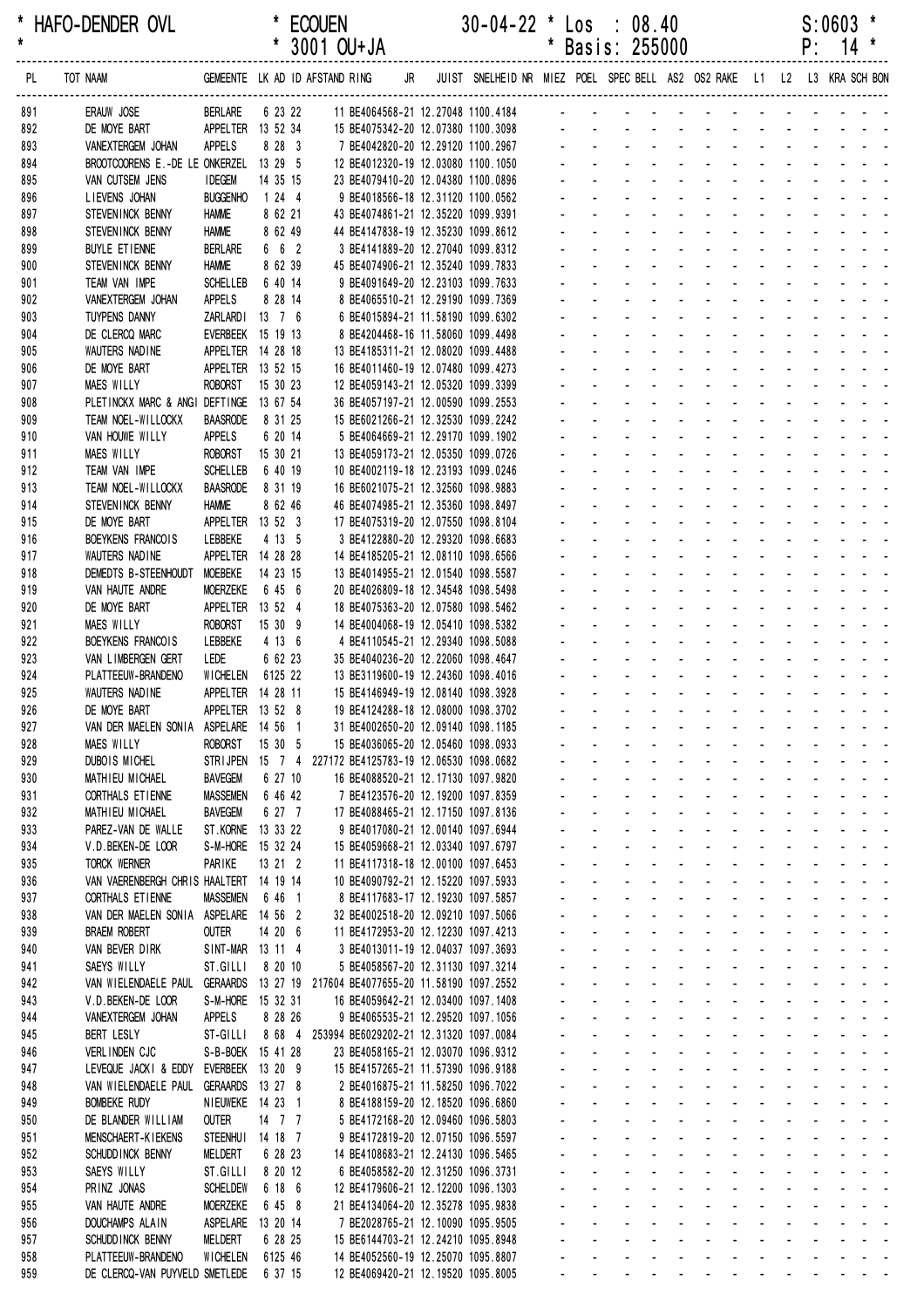| *<br>$\star$ | HAFO-DENDER OVL                        |                   |                      | <b>ECOUEN</b><br>* 3001 OU+JA                 |    |  | $30-04-22$ * Los : 08.40                                                | $^\ast$ | Basis: 255000 |  |  |  | S:0603<br>$P: 15$ * |  |
|--------------|----------------------------------------|-------------------|----------------------|-----------------------------------------------|----|--|-------------------------------------------------------------------------|---------|---------------|--|--|--|---------------------|--|
| PL           | TOT NAAM                               |                   |                      | GEMEENTE LK AD ID AFSTAND RING                | JR |  | JUIST SNELHEID NR MIEZ POEL SPEC BELL AS2 OS2 RAKE L1 L2 L3 KRA SCH BON |         |               |  |  |  |                     |  |
| 960          | COPPENS CHRIS                          | <b>VOORDE</b>     | $14 \quad 7 \quad 2$ |                                               |    |  | 2 BE4087675-21 12.08090 1095.7915                                       |         |               |  |  |  |                     |  |
| 961          | DE WOLF FREDERIK                       | <b>OUDEGEM</b>    | 6 51 44              | 26 BE4042335-20 12.26530 1095.7746            |    |  |                                                                         |         |               |  |  |  |                     |  |
| 962          | ROELANDT DANNY                         | <b>DENDERHO</b>   | 14 37 7              |                                               |    |  | 8 BE4028508-21 12.13310 1095.7552                                       |         |               |  |  |  |                     |  |
| 963          | VAN DE KEERE JAN                       | <b>ZONNEGEM</b>   | 6 45 16              | 19 BE4098937-21 12.16320 1095.7251            |    |  |                                                                         |         |               |  |  |  |                     |  |
| 964          | PLATTEEUW-BRANDENO                     | <b>WICHELEN</b>   | 6125 39              | 15 BE3119061-19 12.25090 1095.7184            |    |  |                                                                         |         |               |  |  |  |                     |  |
| 965          | DE CLERCQ-VAN PUYVELD SMETLEDE         |                   | 6 37 37              | 13 BE4069402-21 12.19530 1095.7174            |    |  |                                                                         |         |               |  |  |  |                     |  |
| 966          | DE WOLF FREDERIK                       | <b>OUDEGEM</b>    | 6 51 17              | 27 BE3024443-21 12.26550 1095.6137            |    |  |                                                                         |         |               |  |  |  |                     |  |
| 967          | VAN DE VELDE EDDY                      | SINT-MAR          | 13 18 2              |                                               |    |  | 2 BE4113820-20 12.04350 1095.5878                                       |         |               |  |  |  |                     |  |
| 968          | PLATTEEUW-BRANDENO                     | <b>WICHELEN</b>   | 6125 80              | 16 BE4064854-21 12.25120 1095.4751            |    |  |                                                                         |         |               |  |  |  |                     |  |
| 969          | PENNE BERT                             | NEDERHAS 14 51 40 |                      | 14 BE4098533-20 12.11420 1095.4747            |    |  |                                                                         |         |               |  |  |  |                     |  |
| 970          | VAN HOUWE WILLY                        | <b>APPELS</b>     | 6 20 2               |                                               |    |  | 6 BE4123141-17 12.30040 1095.4477                                       |         |               |  |  |  |                     |  |
| 971          | VAN DER MAELEN SONIA                   | ASPELARE 14 56 56 |                      | 33 BE4087346-21 12.09450 1095.4136            |    |  |                                                                         |         |               |  |  |  |                     |  |
| 972          | <b>BOEYKENS KRIS</b>                   | <b>BUGGENHO</b>   | 1 42 23              | 13 BE4006531-21 12.31050 1095.3927            |    |  |                                                                         |         |               |  |  |  |                     |  |
| 972          | <b>BOEYKENS KRIS</b>                   | <b>BUGGENHO</b>   | 1 42 28              | 14 BE4006641-21 12.31050 1095.3927            |    |  |                                                                         |         |               |  |  |  |                     |  |
| 974          | PENNE BERT                             | NEDERHAS          | 14 51 44             | 15 BE4024101-21 12.11430 1095.3885            |    |  |                                                                         |         |               |  |  |  |                     |  |
| 975          | CORTHALS ET IENNE                      | <b>MASSEMEN</b>   | 6 46 22              | 9 BE4044205-21 12.19500 1095.3389             |    |  |                                                                         |         |               |  |  |  |                     |  |
| 976          | <b>BOEYKENS ROGER</b>                  | <b>VOORDE</b>     | 13 18 6              |                                               |    |  | 3 BE4036316-17 12.08180 1095.1416                                       |         |               |  |  |  |                     |  |
| 977          | VAN LIMBERGEN GERT                     | LEDE              | 6 62 46              | 36 BE4053519-19 12.22480 1095.0135            |    |  |                                                                         |         |               |  |  |  |                     |  |
| 978          | PLATTEEUW-BRANDENO                     | <b>WICHELEN</b>   | 6125 64              | 17 BE4064781-21 12.25180 1094.9889            |    |  |                                                                         |         |               |  |  |  |                     |  |
| 979          | STEVENINCK BENNY                       | <b>HAMME</b>      | 8 62 1               | 47 BE4129995-20 12.36270 1094.8996            |    |  |                                                                         |         |               |  |  |  |                     |  |
| 980          | TORTELBOOM WILLY                       | <b>OOMBERGE</b>   | 13 23 8              | 11 BE4015322-21 12.11390 1094.8925            |    |  |                                                                         |         |               |  |  |  |                     |  |
| 981          | TORTELBOOM WILLY                       | <b>OOMBERGE</b>   | 13 23 19             | 12 BE4015353-21 12.11400 1094.8063            |    |  |                                                                         |         |               |  |  |  |                     |  |
| 982          | SCHOKKAERT DANNY                       | <b>OORDEGEM</b>   | 6 54 36              | 32 BE4088315-21 12.17430 1094.6291            |    |  |                                                                         |         |               |  |  |  |                     |  |
| 983          | DE MEYER-BODDAERT                      | <b>HAMME</b>      | 8 48 8               | 6 BE4177995-20 12.37400 1094.6087             |    |  |                                                                         |         |               |  |  |  |                     |  |
| 984          | VAN HAUTE ANDRE                        | <b>MOERZEKE</b>   | 6 45 43              | 22 BE4211436-21 12.35458 1094.5892            |    |  |                                                                         |         |               |  |  |  |                     |  |
| 985          | PRINZ JONAS                            | <b>SCHELDEW</b>   | 6 18 10              | 13 BE4013402-20 12.12380 1094.5838            |    |  |                                                                         |         |               |  |  |  |                     |  |
| 986          | DE WOLF FREDERIK                       | <b>OUDEGEM</b>    | 6 51 29              | 28 BE3015578-20 12.27080 1094.5685            |    |  |                                                                         |         |               |  |  |  |                     |  |
| 987          | VAN LANGENHOVE ARTHUR BAARDEGE         |                   | 1 17 13              | 3 BE4026711-19 12.25278 1094.4795             |    |  |                                                                         |         |               |  |  |  |                     |  |
| 988          | SCHUDD INCK BENNY                      | MELDERT           | 6 28 27              | 16 BE4108621-21 12.24400 1094.3501            |    |  |                                                                         |         |               |  |  |  |                     |  |
| 989          | DE WOLF FREDERIK                       | <b>OUDEGEM</b>    | 6 51 23              | 29 BE4065030-21 12.27110 1094.3276            |    |  |                                                                         |         |               |  |  |  |                     |  |
| 990          | SCHOKKAERT DANNY                       | <b>OORDEGEM</b>   | 6 54 52              | 33 BE4031094-21 12.17480 1094.2103            |    |  |                                                                         |         |               |  |  |  |                     |  |
| 991          | VANDERROOST - ULIN                     | <b>APPELTER</b>   | $14$ 11 2            | 228393 BE4146762-19 12.08459 1094.0196        |    |  |                                                                         |         |               |  |  |  |                     |  |
| 992          | PLATTEEUW-BRANDENO                     | <b>WICHELEN</b>   | 6125 18              | 18 BE3059594-18 12.25300 1094.0177            |    |  |                                                                         |         |               |  |  |  |                     |  |
| 993          | DE COCKER VICKTORIN                    | <b>HOFSTADE</b>   |                      | 6 6 6 243543 BE4097470-21 12.22370 1094.0016  |    |  |                                                                         |         |               |  |  |  |                     |  |
| 994          | VAN DER MAELEN SONIA ASPELARE 14 56 15 |                   |                      | 34 BE4087499-21 12.10020 1093.9359            |    |  |                                                                         |         |               |  |  |  |                     |  |
| 995          | TEAM VAN IMPE                          | <b>SCHELLEB</b>   | 6 40 12              | 11 BE4091639-20 12.24223 1093.8814            |    |  |                                                                         |         |               |  |  |  |                     |  |
| 996          | <b>MENSCHAERT-KIEKENS</b>              | STEENHUI 14 18 5  |                      | 10 BE4172859-20 12.07460 1093.8328            |    |  |                                                                         |         |               |  |  |  |                     |  |
| 997          | CALLEBAUT GUY&ALFONS                   | HERDERSE          |                      | 6 18 3 246274 BE4045947-20 12.25100 1093.7409 |    |  |                                                                         |         |               |  |  |  |                     |  |
| 998          | VAN DE KEERE JAN                       | <b>ZONNEGEM</b>   | 6 45 37              | 20 BE4219803-21 12.16560 1093.7047            |    |  |                                                                         |         |               |  |  |  |                     |  |
| 998          | VAN DE KEERE JAN                       | <b>ZONNEGEM</b>   | 6 45 43              | 21 BE4213815-21 12.16560 1093.7047            |    |  |                                                                         |         |               |  |  |  |                     |  |
| 1000         | VAN DEN DRIESSCHE NIE AALST            |                   | 6 31 20              | 17 BE4064296-21 12.21410 1093.6681            |    |  |                                                                         |         |               |  |  |  |                     |  |
| 1001         | SCHUDD INCK BENNY                      | <b>MELDERT</b>    | 6 28 6               | 17 BE6056410-19 12.24490 1093.6200            |    |  |                                                                         |         |               |  |  |  |                     |  |
|              |                                        |                   |                      |                                               |    |  |                                                                         |         |               |  |  |  |                     |  |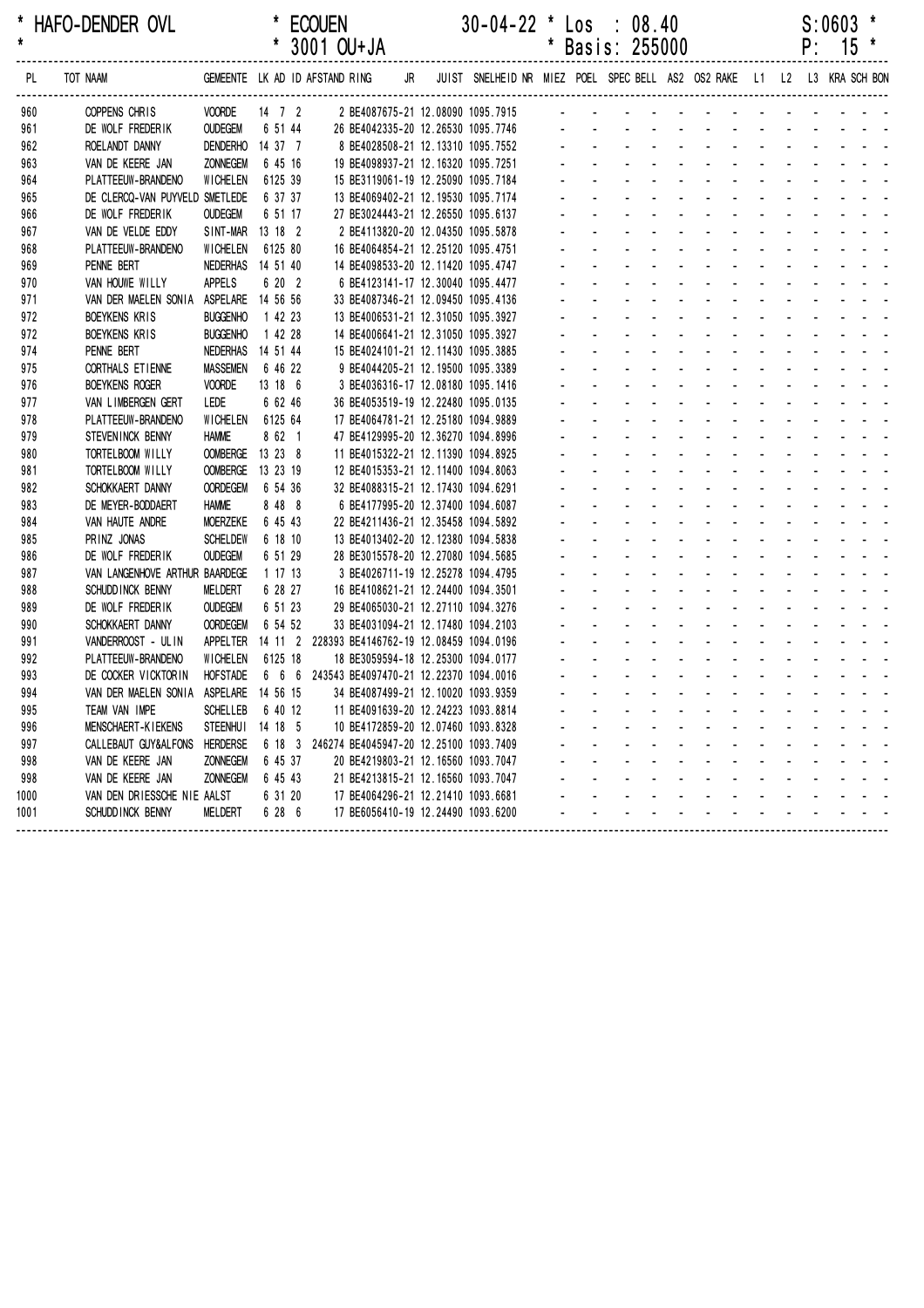| $\star$             |                                  |                                  | HAFO-DENDER OVL                                                                                         |                                                                                                           |             |                      |                | * ECOUEN                                                                                                  |              |                                                                             |  | $30-04-22$ * Los : 08.40 | * Basis: 255000                                                                                                                                                                                                               |                                                             |                                                 |                                    |              |                   |                     |                   | $S:0603$ *<br>$P: 1*$ |                                                                                                                                                                                                                                                     |
|---------------------|----------------------------------|----------------------------------|---------------------------------------------------------------------------------------------------------|-----------------------------------------------------------------------------------------------------------|-------------|----------------------|----------------|-----------------------------------------------------------------------------------------------------------|--------------|-----------------------------------------------------------------------------|--|--------------------------|-------------------------------------------------------------------------------------------------------------------------------------------------------------------------------------------------------------------------------|-------------------------------------------------------------|-------------------------------------------------|------------------------------------|--------------|-------------------|---------------------|-------------------|-----------------------|-----------------------------------------------------------------------------------------------------------------------------------------------------------------------------------------------------------------------------------------------------|
|                     |                                  |                                  | 1 2 3 4 5 0.25 0.50 0.75 1.00 1.50 2.00 4.00 8.00 12.00 20.00 KRA SCH BON<br>$0.25$ 0.50 0.75           |                                                                                                           |             |                      |                |                                                                                                           |              |                                                                             |  |                          |                                                                                                                                                                                                                               |                                                             |                                                 |                                    |              |                   |                     |                   |                       |                                                                                                                                                                                                                                                     |
|                     |                                  | 0                                |                                                                                                         |                                                                                                           |             |                      |                |                                                                                                           |              |                                                                             |  |                          |                                                                                                                                                                                                                               |                                                             |                                                 |                                    |              |                   |                     | $\mathbf 0$       | 1 DIVERS              |                                                                                                                                                                                                                                                     |
|                     | 4                                | $\overline{4}$                   | 4 AS2                                                                                                   | $\begin{matrix} 0 & 0 & 0 \end{matrix}$                                                                   |             |                      | $\overline{0}$ | 0 <sub>l</sub>                                                                                            |              | 1 1 0 0 0 POELEN                                                            |  |                          |                                                                                                                                                                                                                               |                                                             |                                                 |                                    |              |                   |                     |                   |                       |                                                                                                                                                                                                                                                     |
|                     | $\overline{4}$<br>$\overline{4}$ | $\overline{4}$<br>$\overline{4}$ | 4 OS2                                                                                                   | $\mathbf{0}$<br>$\mathbf{0}$                                                                              | $\mathbf 0$ |                      | $\mathbf{0}$   | 0 <sub>l</sub> 3                                                                                          | $\sim$ 1.000 | $\begin{matrix} 0 & 0 & 0 \end{matrix}$                                     |  | 0 SPECIA                 |                                                                                                                                                                                                                               |                                                             |                                                 |                                    |              |                   |                     |                   |                       |                                                                                                                                                                                                                                                     |
|                     |                                  |                                  | 4 RAKEND * (C)2022w Data Technology Deerlijk * 123 Deelnemers * KLACHTEN IN HET LOKAAL TOT DONDERDAG    |                                                                                                           |             |                      |                |                                                                                                           |              |                                                                             |  |                          |                                                                                                                                                                                                                               |                                                             |                                                 |                                    |              |                   |                     |                   |                       |                                                                                                                                                                                                                                                     |
| PL                  |                                  | TOT NAAM                         |                                                                                                         | GEMEENTE LK AD ID AFSTAND RING JR JUIST SNELHEID NR MIEZ POEL SPEC BELL AS2 OS2 RAKE L1 L2 L3 KRA SCH BON |             |                      |                |                                                                                                           |              |                                                                             |  |                          |                                                                                                                                                                                                                               |                                                             |                                                 |                                    |              |                   |                     |                   |                       |                                                                                                                                                                                                                                                     |
| 1                   |                                  |                                  | DE BLANDER WILLIAM                                                                                      | outer                                                                                                     |             |                      |                |                                                                                                           |              |                                                                             |  |                          |                                                                                                                                                                                                                               |                                                             |                                                 |                                    |              |                   |                     |                   |                       |                                                                                                                                                                                                                                                     |
| $\overline{2}$<br>3 |                                  |                                  | VAN MALDEREN LUC<br>PLETINCKX MARC & ANGI DEFTINGE 13 22 1 220932 BE5010405-19 11.43570 1201.0438       |                                                                                                           |             |                      |                | BERLARE 6 6 4 248474 BE4044892-20 12.06338 1202.8950 - - - - - - - - - - - - - - - - -                    |              |                                                                             |  |                          |                                                                                                                                                                                                                               |                                                             |                                                 |                                    |              |                   |                     |                   |                       |                                                                                                                                                                                                                                                     |
|                     |                                  |                                  | VAN HAUTE ANDRE                                                                                         | <b>MOERZEKE</b>                                                                                           |             |                      |                | 6 22 4 258064 BE4134020-20 12.15308 1197.4387                                                             |              |                                                                             |  |                          |                                                                                                                                                                                                                               |                                                             |                                                 |                                    |              |                   |                     |                   |                       |                                                                                                                                                                                                                                                     |
|                     |                                  |                                  | WAUTERS NADINE                                                                                          |                                                                                                           |             |                      |                | APPELTER 14 17 2 228722 004183651-20 11.51390 1193.4360                                                   |              |                                                                             |  |                          |                                                                                                                                                                                                                               |                                                             |                                                 |                                    |              |                   |                     |                   |                       |                                                                                                                                                                                                                                                     |
|                     |                                  |                                  | DOUCHAMPS ALAIN                                                                                         |                                                                                                           |             |                      |                | ASPELARE  13  4  3  230314 BE4200461-20  11.53270  1190.5609                                              |              |                                                                             |  |                          | de la provincia de la provincia de la provincia de                                                                                                                                                                            |                                                             |                                                 |                                    |              |                   |                     |                   |                       |                                                                                                                                                                                                                                                     |
| 8                   |                                  |                                  | DE MOYE BART<br>VAN CUTSEM JENS                                                                         | <b>IDEGEM</b>                                                                                             |             |                      |                | APPELTER 13 20 1 228461 BE4011492-19 11.51590 1190.0043<br>14 18 2 225115 BE4177166-19 11.49510 1185.7519 |              |                                                                             |  |                          | and a series of the series of the series of the                                                                                                                                                                               |                                                             |                                                 |                                    |              |                   |                     |                   |                       |                                                                                                                                                                                                                                                     |
| 9                   |                                  |                                  | VAN CUTSEM JENS                                                                                         | <b>IDEGEM</b>                                                                                             |             |                      | 14 18 14       |                                                                                                           |              | 2 BE4177167-19 11.49540 1185.4397                                           |  |                          |                                                                                                                                                                                                                               |                                                             |                                                 |                                    |              |                   |                     |                   |                       |                                                                                                                                                                                                                                                     |
| 10                  |                                  |                                  | MATHIEU MICHAEL                                                                                         | <b>BAVEGEM</b>                                                                                            |             |                      |                | 6 6 3 238500 BE4006917-20 12.01190 1184.7007                                                              |              |                                                                             |  |                          | <u>.</u>                                                                                                                                                                                                                      |                                                             |                                                 |                                    |              |                   |                     |                   |                       |                                                                                                                                                                                                                                                     |
| 11                  |                                  |                                  | VAN LIMBERGEN GERT                                                                                      | LEDE                                                                                                      |             |                      |                | 6 48 15 243969 BE4053507-19 12.06020 1184.1239                                                            |              |                                                                             |  |                          | <u>.</u>                                                                                                                                                                                                                      |                                                             |                                                 |                                    |              |                   |                     |                   |                       | .                                                                                                                                                                                                                                                   |
| 12<br>13            |                                  |                                  | VAN CUTSEM JENS<br>ROBERTS RONALD                                                                       | <b>IDEGEM</b>                                                                                             |             |                      |                | 14 18 6<br>EVERBEEK 13 3 1 215831 BE4113183-20 11.42230 1183.3921                                         |              | 3 BE4079387-20 11.50090 1183.8811                                           |  |                          |                                                                                                                                                                                                                               |                                                             |                                                 |                                    |              |                   |                     |                   |                       |                                                                                                                                                                                                                                                     |
| 14                  |                                  |                                  | DEMEDTS B-STEENHOUDT MOEBEKE                                                                            |                                                                                                           |             |                      |                | 14 13 10 221799 BE4013639-19 11.47270 1183.2435                                                           |              |                                                                             |  |                          |                                                                                                                                                                                                                               |                                                             |                                                 |                                    |              |                   |                     |                   |                       |                                                                                                                                                                                                                                                     |
| 15                  |                                  |                                  | VERLINDEN CJC                                                                                           |                                                                                                           |             |                      |                | S-B-BOEK 15 13 9 222805 BE4014971-19 11.48210 1182.9307                                                   |              |                                                                             |  |                          |                                                                                                                                                                                                                               |                                                             |                                                 |                                    |              |                   |                     |                   |                       |                                                                                                                                                                                                                                                     |
| 16                  |                                  |                                  | FOSSELLE RUDY EN STIJ VOORDE                                                                            |                                                                                                           |             |                      |                | 14 2 2 228004 BE4079932-20 11.52579 1181.5822                                                             |              |                                                                             |  |                          |                                                                                                                                                                                                                               |                                                             |                                                 |                                    |              |                   |                     |                   |                       |                                                                                                                                                                                                                                                     |
| 17<br>18            |                                  |                                  | PLETINCKX MARC & ANGI DEFTINGE 13 22 15<br>DE WITTE YVES                                                |                                                                                                           |             |                      |                | SCHELDEW   6  10  2  232640 BE4019271-20  11.57090  1180.0152                                             |              | 2 BE5042404-20 11.47020 1181.2440                                           |  |                          | <u>.</u>                                                                                                                                                                                                                      |                                                             |                                                 |                                    |              |                   |                     |                   |                       | .                                                                                                                                                                                                                                                   |
| 19                  |                                  |                                  | VAN LIMBERGEN GERT                                                                                      | LEDE                                                                                                      |             |                      | 6 48 18        |                                                                                                           |              | 2 BE4040223-20 12.06510 1179.4489                                           |  |                          | <u>.</u>                                                                                                                                                                                                                      |                                                             |                                                 |                                    |              |                   |                     |                   |                       |                                                                                                                                                                                                                                                     |
| 20                  |                                  |                                  | VANHOORENBEECK LOUIS BAASRODE 8 14 11 255622 BE4056665-20 12.16500 1178.8870                            |                                                                                                           |             |                      |                |                                                                                                           |              |                                                                             |  |                          | a construction of the construction of the construction of the construction of the construction of the construction of the construction of the construction of the construction of the construction of the construction of the |                                                             |                                                 |                                    |              |                   |                     |                   |                       |                                                                                                                                                                                                                                                     |
| 21                  |                                  |                                  | <b>MENSCHAERT-KIEKENS</b>                                                                               |                                                                                                           |             |                      |                | STEENHUI 14 9 9 227262 BE4172814-20 11.52550 1178.0320                                                    |              |                                                                             |  |                          |                                                                                                                                                                                                                               |                                                             |                                                 |                                    |              |                   |                     |                   |                       |                                                                                                                                                                                                                                                     |
| 22<br>23            |                                  |                                  | 13.25 VAN LIMBERGEN GERT<br>LEVEQUE JACKI & EDDY EVERBEEK 13 6 5 216806 BE4153845-19 11.44200 1176.1627 | LEDE                                                                                                      |             |                      | 6 48 1         |                                                                                                           |              | 3 BE4053547-19 12.07100 1177.6460 8                                         |  |                          | 450 225                                                                                                                                                                                                                       |                                                             | 075 075<br>$\mathbf{L} = \mathbf{L} \mathbf{L}$ |                                    |              |                   |                     |                   |                       | $        -$ 500<br>and the company of the second service                                                                                                                                                                                            |
| 24                  |                                  |                                  | THYS EDDY                                                                                               |                                                                                                           |             |                      |                | ASPELARE 13 9 1 230574 BE4120945-19 11.56067 1175.7281 -                                                  |              |                                                                             |  |                          |                                                                                                                                                                                                                               |                                                             |                                                 |                                    |              |                   |                     |                   |                       | in the state of the state of the state of the state of the state of the state of the state of the state of the                                                                                                                                      |
| 25                  |                                  |                                  | <b>CRUCKE KOEN</b>                                                                                      | ONKERZEL 14 8 4 222221 BE4004435-20 11.49020 1175.5652 - - - - - - - - - - - - - - - - - -                |             |                      |                |                                                                                                           |              |                                                                             |  |                          |                                                                                                                                                                                                                               |                                                             |                                                 |                                    |              |                   |                     |                   |                       |                                                                                                                                                                                                                                                     |
| 26                  |                                  |                                  |                                                                                                         |                                                                                                           |             |                      |                |                                                                                                           |              |                                                                             |  |                          |                                                                                                                                                                                                                               |                                                             |                                                 |                                    |              |                   |                     |                   |                       |                                                                                                                                                                                                                                                     |
| 27                  |                                  |                                  | DEMEDTS B-STEENHOUDT MOEBEKE 14 13 12                                                                   |                                                                                                           |             |                      |                |                                                                                                           |              | 2 BE4072729-20 11.48520 1174.3682                                           |  |                          |                                                                                                                                                                                                                               |                                                             |                                                 |                                    |              |                   |                     |                   |                       |                                                                                                                                                                                                                                                     |
| 28<br>29            |                                  |                                  | <b>BONNARENS DANNY</b><br>BRAEM ROBERT OUTER 14 11 4 233074 BE4172524-20 11.58360 1173.5851             | GIJZEGEM 6 5 4 248078 BE4040478-20 12.11150 1174.3337                                                     |             |                      |                |                                                                                                           |              |                                                                             |  |                          |                                                                                                                                                                                                                               |                                                             |                                                 |                                    |              |                   |                     |                   |                       |                                                                                                                                                                                                                                                     |
| 30                  |                                  |                                  | <b>TORCK WERNER</b>                                                                                     | PARIKE                                                                                                    |             |                      |                | 13 11 10 219712 BE4113202-20 11.47130 1173.5707                                                           |              |                                                                             |  |                          | والمتعاون والمتعاون والمتعاون والمتعاون والمتعاون والمتعاون                                                                                                                                                                   |                                                             |                                                 |                                    |              |                   |                     |                   |                       |                                                                                                                                                                                                                                                     |
| 31                  |                                  |                                  | V.D. BEKEN-DE LOOR                                                                                      |                                                                                                           |             |                      |                | S-M-HORE 15 6 5 223451 BE4125437-19 11.50260 1173.3818                                                    |              |                                                                             |  |                          | a construction of the construction of the construction of the construction of the construction of the construction of the construction of the construction of the construction of the construction of the construction of the |                                                             |                                                 |                                    |              |                   |                     |                   |                       |                                                                                                                                                                                                                                                     |
| 32                  |                                  |                                  | VAN CUTSEM JENS                                                                                         | <b>IDEGEM</b>                                                                                             |             |                      | 14 18 5        |                                                                                                           |              | 4 BE4079376-20 11.51580 1172.6775                                           |  |                          | والمتعاون والمتعاون والمتعاون والمتعاون والمتعاون والمتعاون                                                                                                                                                                   |                                                             |                                                 |                                    |              |                   |                     |                   |                       |                                                                                                                                                                                                                                                     |
| 33<br>34            |                                  |                                  | CANSIER JACKI<br>WAUTERS NADINE                                                                         | APPELTER 14 17 1                                                                                          |             |                      |                | GERAARDS 13 7 7 220125 BE4078289-20 11.47430 1172.6449                                                    |              | 2 BE4051301-17 11.55050 1172.4323                                           |  |                          |                                                                                                                                                                                                                               | and the company of the company of                           |                                                 | and a straight and                 |              |                   |                     |                   |                       | and the state of the state of the                                                                                                                                                                                                                   |
| 35                  |                                  |                                  | DE BLANDER WILLIAM                                                                                      | <b>OUTER</b>                                                                                              |             |                      | 14 7 5         |                                                                                                           |              | 2 BE4154512-19 11.56260 1171.0131                                           |  |                          |                                                                                                                                                                                                                               | $\Delta \sim 100$                                           |                                                 |                                    |              |                   |                     |                   |                       | and a state of the state of the state of                                                                                                                                                                                                            |
| 36                  |                                  |                                  | BROOTCOORENS E.-DE LE ONKERZEL 13 17 13                                                                 |                                                                                                           |             |                      |                |                                                                                                           |              | 2 BE4012317-19 11.50530 1170.7046                                           |  |                          |                                                                                                                                                                                                                               | $\mathbf{L}^{\text{max}}$                                   |                                                 |                                    |              |                   |                     |                   |                       | a construction of the construction of the construction of the construction of the construction of the construction of the construction of the construction of the construction of the construction of the construction of the                       |
| 37                  |                                  |                                  | LEVEQUE JACKI & EDDY EVERBEEK 13 6 2                                                                    |                                                                                                           |             |                      |                |                                                                                                           |              | 2 BE4153807-19 11.45140 1170.4481                                           |  |                          |                                                                                                                                                                                                                               | $\mathbf{L}^{\text{max}}$                                   |                                                 |                                    |              |                   |                     |                   |                       | والمناور والمناور والمناور والمناور والمناور                                                                                                                                                                                                        |
| 38<br>39            |                                  |                                  | <b>CRUCKE KOEN</b><br>DE WOLF FREDERIK                                                                  | ONKERZEL 14 8 2<br><b>OUDEGEM</b>                                                                         |             |                      |                | 6 25 2 248613 BE3015572-20 12.12320 1169.7600                                                             |              | 2 BE4004428-20 11.49530 1170.3028                                           |  |                          |                                                                                                                                                                                                                               | $\mathbf{L}^{\text{max}}$<br>$\mathbf{L}^{\text{max}}$      | <b>Service</b> State<br><b>Service</b> State    | $\omega$                           | All Carolina |                   | $\omega_{\rm{max}}$ |                   |                       | and a straight and<br>and the contract of                                                                                                                                                                                                           |
| 40                  |                                  |                                  | DEMEDTS B-STEENHOUDT MOEBEKE                                                                            |                                                                                                           |             | 14 13 3              |                |                                                                                                           |              | 3 BE4074168-20 11.49370 1169.7231                                           |  |                          |                                                                                                                                                                                                                               | $\Delta \sim 100$                                           |                                                 | and a straight and                 |              | <b>Contractor</b> |                     |                   |                       | and the state of                                                                                                                                                                                                                                    |
| 41                  |                                  |                                  | VAN CAUWENBERG CHRIST IDEGEM                                                                            |                                                                                                           |             |                      |                | 13 21 4 225370 BE4124803-18 11.52520 1168.5275                                                            |              |                                                                             |  |                          |                                                                                                                                                                                                                               | $\Delta \sim 100$                                           |                                                 | design and a state of the state of |              |                   |                     |                   |                       | and a strain and a                                                                                                                                                                                                                                  |
| 42                  |                                  |                                  | CAMPHIJN ERIC                                                                                           | <b>NINOVE</b>                                                                                             |             |                      |                | 14 14 4 231586 BE4014351-19 11.58140 1168.2495                                                            |              |                                                                             |  |                          | $\mathbf{L}^{\text{max}}$                                                                                                                                                                                                     |                                                             |                                                 |                                    |              |                   |                     |                   |                       | a construction of the construction of the construction of the construction of the construction of the construction of the construction of the construction of the construction of the construction of the construction of the                       |
| 43<br>44            |                                  |                                  | CAMPHIJN ERIC<br><b>MENSCHAERT-KIEKENS</b>                                                              | <b>NINOVE</b><br>STEENHUI 14 9 2                                                                          |             |                      | 14 14 7        |                                                                                                           |              | 2 BE4075530-20 11.58160 1168.0531<br>2 BE4172848-20 11.54440 1167.0421      |  |                          | $\mathcal{L}^{\text{max}}$                                                                                                                                                                                                    | and the company of the company                              |                                                 |                                    |              |                   |                     |                   |                       | a construction of the construction of the construction of the construction of the construction of the construction of the construction of the construction of the construction of the construction of the construction of the<br>and a straight and |
| 45                  |                                  |                                  | PLETINCKX MARC & ANGI DEFTINGE 13 22 6                                                                  |                                                                                                           |             |                      |                |                                                                                                           |              | 3 BE4070967-20 11.49220 1166.6890                                           |  |                          |                                                                                                                                                                                                                               | and the company of the company of                           |                                                 |                                    |              |                   |                     |                   |                       | فالمستحدث والمستنقص                                                                                                                                                                                                                                 |
| 46                  |                                  |                                  | BROOTCOORENS E.-DE LE ONKERZEL 13 17 1                                                                  |                                                                                                           |             |                      |                |                                                                                                           |              | 3 BE4077940-20 11.51330 1166.6301                                           |  |                          |                                                                                                                                                                                                                               |                                                             |                                                 |                                    |              |                   |                     |                   |                       | a construction of the construction of the construction of the construction of the construction of the construction of the construction of the construction of the construction of the construction of the construction of the                       |
| 47                  |                                  |                                  | BROOTCOORENS E.-DE LE ONKERZEL 13 17 9                                                                  |                                                                                                           |             |                      |                |                                                                                                           |              | 4 BE4211496-20 11.51360 1166.3257                                           |  |                          |                                                                                                                                                                                                                               | $\Delta \sim 100$                                           |                                                 |                                    |              |                   |                     |                   |                       | design and a state of the state of the                                                                                                                                                                                                              |
| 48                  |                                  |                                  | MATHIEU MICHAEL                                                                                         | <b>BAVEGEM</b><br>S-B-BOEK 15 13 10                                                                       |             |                      | 6 6 1          |                                                                                                           |              | 2 BE4006869-20 12.04340 1165.8791                                           |  |                          | $\mathcal{L}^{\pm}$<br>and the                                                                                                                                                                                                | $\mathbf{L}^{\text{max}}$                                   | $\omega_{\rm{max}}$ and $\omega_{\rm{max}}$     |                                    |              |                   |                     |                   |                       | .<br>and a state of the state of the                                                                                                                                                                                                                |
| 49<br>50            |                                  |                                  | VERLINDEN CJC<br>EVERAERT JO                                                                            | <b>HOFSTADE</b>                                                                                           |             |                      | 6 6 1          |                                                                                                           |              | 2 BE4072125-20 11.51080 1165.7046<br>245537 BE4054345-19 12.10402 1165.5053 |  |                          |                                                                                                                                                                                                                               | $\mathbf{L}^{\text{max}}$                                   | <b>Service</b> State                            |                                    | All Carolina |                   | $\Delta \sim 100$   |                   |                       | والوالو الواردون والوالي                                                                                                                                                                                                                            |
| 51                  |                                  |                                  | ERAUW JOSE                                                                                              | <b>BERLARE</b>                                                                                            |             |                      | 676            |                                                                                                           |              | 249883 BE4043329-20 12.14268 1165.2454                                      |  |                          |                                                                                                                                                                                                                               | and the state of                                            |                                                 |                                    |              |                   |                     |                   |                       | والوالو الوالو الوالو الوالو والمراج                                                                                                                                                                                                                |
| 52                  |                                  |                                  | VAN DEN DRIESSCHE NIE AALST                                                                             |                                                                                                           |             |                      |                | 6 7 7 242448 BE4040570-20 12.08100 1164.6821                                                              |              |                                                                             |  |                          |                                                                                                                                                                                                                               | $\Delta \sim 100$                                           |                                                 |                                    |              |                   |                     |                   |                       | a construction of the construction of the construction of the construction of the construction of the construction of the construction of the construction of the construction of the construction of the construction of the                       |
| 53                  |                                  |                                  | CANSIER JACKI                                                                                           | GERAARDS 13 7 1                                                                                           |             |                      |                |                                                                                                           |              | 2 BE4015648-19 11.49010 1164.5798                                           |  |                          |                                                                                                                                                                                                                               | $\mathcal{L}^{\text{max}}$<br>and a straight and a straight |                                                 |                                    |              |                   |                     |                   |                       | design and a state of the state of the<br>and a strain and                                                                                                                                                                                          |
| 54<br>55            |                                  |                                  | DEMEDTS B-STEENHOUDT MOEBEKE<br>TORCK WERNER                                                            | PARIKE                                                                                                    |             | 14 13 6              | 13 11 11       |                                                                                                           |              | 4 BE4033179-17 11.50300 1164.2992<br>2 BE4113238-20 11.48430 1164.2427      |  |                          | $\mathbf{L}^{\text{max}}$<br>$\mathcal{L}^{\text{max}}$                                                                                                                                                                       | and a straightful control of the straight                   |                                                 |                                    |              |                   |                     | $\Delta \sim 100$ |                       |                                                                                                                                                                                                                                                     |
| 56                  |                                  |                                  | DE BLANDER WILLIAM                                                                                      | <b>OUTER</b>                                                                                              |             | $14 \quad 7 \quad 6$ |                |                                                                                                           |              | 3 004172169-20 11.57350 1164.1974                                           |  |                          |                                                                                                                                                                                                                               | and the company of the company                              |                                                 |                                    |              | $\sim 100$        |                     |                   |                       | and a straight and                                                                                                                                                                                                                                  |
| 57                  |                                  |                                  | STEVENINCK BENNY                                                                                        | <b>HAMME</b>                                                                                              |             |                      |                | 8 30 5 258889 BE4129979-20 12.22270 1163.8076                                                             |              |                                                                             |  |                          |                                                                                                                                                                                                                               | and the company of the company of                           |                                                 |                                    |              |                   |                     |                   |                       | and a straightful and a                                                                                                                                                                                                                             |
| 58                  |                                  |                                  | SCHOKKAERT DANNY                                                                                        | <b>OORDEGEM</b>                                                                                           |             |                      | 6 14 6         |                                                                                                           |              | 238319 BE4006782-20 12.04490 1163.5723                                      |  |                          |                                                                                                                                                                                                                               | $\Delta \sim 100$                                           |                                                 |                                    |              |                   |                     |                   |                       | and a series of the contract of the                                                                                                                                                                                                                 |
| 58<br>60            |                                  |                                  | SCHOKKAERT DANNY<br>STEVENINCK BENNY                                                                    | <b>OORDEGEM</b><br><b>HAMME</b>                                                                           |             | 6 14 10<br>8 30 6    |                |                                                                                                           |              | 2 BE4030645-19 12.04490 1163.5723<br>2 BE4147935-19 12.22300 1163.5461      |  |                          | $\mathcal{L}^{\pm}$                                                                                                                                                                                                           | $\Delta \sim 100$<br>$\Delta \sim 100$                      | $\mathbf{r}$                                    | $\Delta \sim 100$                  |              |                   |                     |                   |                       | and a state of the state of the state of<br>design and a state of the state                                                                                                                                                                         |
| 61                  |                                  |                                  | <b>BOEYKENS FRANCOIS</b>                                                                                | LEBBEKE                                                                                                   |             |                      |                | 4 6 2 252181 BE4024288-19 12.16450 1163.4648                                                              |              |                                                                             |  |                          | $\omega_{\rm{max}}$<br>÷.                                                                                                                                                                                                     |                                                             |                                                 | $\mathcal{L}^{\text{max}}$         |              |                   |                     |                   |                       | a na manana na manana                                                                                                                                                                                                                               |
| 62                  |                                  |                                  | 36.00 VAN LIMBERGEN GERT                                                                                | LEDE                                                                                                      |             |                      | 6 48 2         |                                                                                                           |              | 4 BE4040213-20 12.09420 1163.4192                                           |  |                          | $\omega_{\rm{max}}$                                                                                                                                                                                                           | $\mathbf{z} = \mathbf{z}$                                   | $\mathbf{r}$                                    | - 1200 1200 1200                   |              |                   |                     |                   |                       | والوالو الوارثون والوار                                                                                                                                                                                                                             |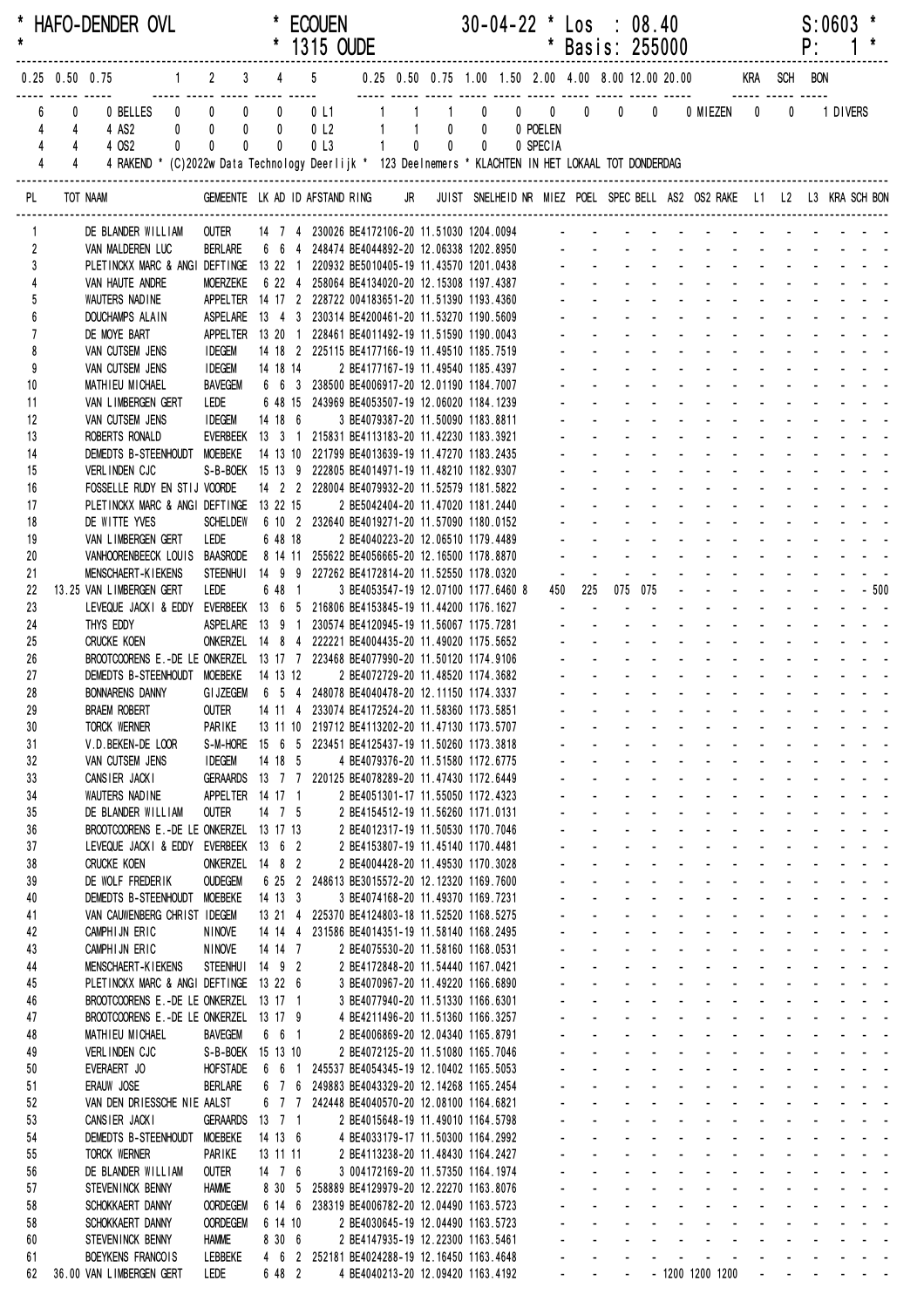|            |                                                                                  |                                     |                     | 1315 OUDE |                                                                                                               |  |                                                                                                   |                     |                             | Basis: 255000                                     |                              |                                                                      |                                                  |                                                                                                                |                          | ۲.                            |                        |                                |  |
|------------|----------------------------------------------------------------------------------|-------------------------------------|---------------------|-----------|---------------------------------------------------------------------------------------------------------------|--|---------------------------------------------------------------------------------------------------|---------------------|-----------------------------|---------------------------------------------------|------------------------------|----------------------------------------------------------------------|--------------------------------------------------|----------------------------------------------------------------------------------------------------------------|--------------------------|-------------------------------|------------------------|--------------------------------|--|
| PL         | TOT NAAM                                                                         |                                     |                     |           |                                                                                                               |  | GEMEENTE LKAD IDAFSTANDRING JR JUIST SNELHEIDNR MIEZ POEL SPECBELL AS2 OS2RAKE L1 L2 L3 KRASCHBON |                     |                             |                                                   |                              |                                                                      |                                                  |                                                                                                                |                          |                               |                        |                                |  |
| 63         | THYS EDDY                                                                        |                                     |                     |           |                                                                                                               |  | ASPELARE 13 9 9 2 BE4199015-20 11.58117 1163.3694 - - - - - - -                                   |                     |                             |                                                   |                              |                                                                      |                                                  |                                                                                                                |                          |                               |                        |                                |  |
| 64         | VAN DEN DRIESSCHE NIE AALST                                                      |                                     | 6 7 2               |           | 2 BE4040588-20 12.08260 1163.1921                                                                             |  |                                                                                                   |                     |                             |                                                   |                              |                                                                      |                                                  |                                                                                                                |                          |                               |                        |                                |  |
| 65         | <b>MAES WILLY</b>                                                                |                                     |                     |           | ROBORST 15 10 2 225951 BE4036739-17 11.54230 1162.3990                                                        |  |                                                                                                   |                     |                             |                                                   |                              |                                                                      |                                                  |                                                                                                                |                          |                               |                        |                                |  |
| 66<br>67   | DE BLANDER WILLIAM<br>DEMEDTS B-STEENHOUDT MOEBEKE                               | OUTER                               | $14$ 7 1<br>14 13 1 |           | 4 BE4172213-20 11.57540 1162.3345<br>5 BE4017886-19 11.50520 1162.0625                                        |  |                                                                                                   |                     |                             |                                                   |                              |                                                                      |                                                  |                                                                                                                |                          |                               |                        |                                |  |
| 68         | <b>CRUCKE KOEN</b>                                                               | ONKERZEL 14 8 1                     |                     |           | 3 BE4004433-20 11.51170 1161.7374                                                                             |  |                                                                                                   |                     |                             |                                                   |                              |                                                                      |                                                  |                                                                                                                |                          |                               |                        |                                |  |
| 69         | BROOTCOORENS E.-DE LE ONKERZEL 13 17 11                                          |                                     |                     |           | 5 BE4012319-19 11.52220 1161.6774                                                                             |  |                                                                                                   |                     |                             |                                                   |                              |                                                                      |                                                  |                                                                                                                |                          |                               |                        |                                |  |
| 70         | LIEVENS JOHAN                                                                    | <b>BUGGENHO</b>                     |                     |           | 1 12 1 254333 BE4059003-20 12.18580 1161.5147                                                                 |  |                                                                                                   |                     |                             |                                                   |                              |                                                                      |                                                  |                                                                                                                |                          |                               |                        |                                |  |
| 71         | SAELENS FRANK                                                                    |                                     |                     |           | ST-LIEVE 13 11 4 229386 BE4031958-19 11.57330 1161.1541                                                       |  |                                                                                                   |                     |                             |                                                   |                              |                                                                      |                                                  |                                                                                                                |                          |                               |                        |                                |  |
| 72         | <b>BRAEM ROBERT</b>                                                              | <b>OUTER</b>                        | 14 11 7             |           | 2 BE4187909-20 12.00450 1161.0162                                                                             |  |                                                                                                   |                     |                             |                                                   |                              |                                                                      |                                                  |                                                                                                                |                          |                               |                        |                                |  |
| 73<br>74   | STEVENINCK BENNY<br>VAN CUTSEM JENS                                              | <b>HAMME</b><br><b>IDEGEM</b>       | 8 30 9<br>14 18 9   |           | 3 BE4129917-20 12.23020 1160.7637<br>5 BE4079390-20 11.53590 1160.4863                                        |  |                                                                                                   |                     |                             |                                                   |                              |                                                                      |                                                  |                                                                                                                |                          |                               |                        |                                |  |
| 75         | THYS EDDY                                                                        | ASPELARE 13 9 6                     |                     |           | 3 BE4199058-20 11.58447 1160.1499                                                                             |  |                                                                                                   |                     |                             |                                                   |                              |                                                                      |                                                  |                                                                                                                |                          |                               |                        |                                |  |
| 76         | DE WOLF FREDERIK                                                                 | <b>OUDEGEM</b>                      | 6 25 17             |           | 2 BE3015579-20 12.14180 1160.1167                                                                             |  |                                                                                                   |                     |                             |                                                   |                              |                                                                      |                                                  |                                                                                                                |                          |                               |                        |                                |  |
| 77         | STEVENINCK BENNY                                                                 | <b>HAMME</b>                        | 8 30 25             |           | 4 BE4147928-19 12.23150 1159.6372                                                                             |  |                                                                                                   |                     |                             |                                                   |                              |                                                                      |                                                  |                                                                                                                |                          |                               |                        |                                |  |
| 78         | STEENHOUDTST-DEMEDTS                                                             |                                     |                     |           | MOERBEKE  14  6  3  220882 BE4221159-20  11.50340  1159.0799                                                  |  |                                                                                                   |                     |                             |                                                   |                              |                                                                      |                                                  |                                                                                                                |                          |                               |                        |                                |  |
| 79         | SCHUDD INCK BENNY                                                                | MELDERT                             |                     |           | 6 10 8 245864 BE6224205-20 12.12080 1159.0069                                                                 |  |                                                                                                   |                     |                             |                                                   |                              |                                                                      |                                                  |                                                                                                                |                          |                               |                        |                                |  |
| 80<br>81   | <b>CRUCKE KOEN</b><br>DEMEDTS B-STEENHOUDT                                       | ONKERZEL 14 8 6<br><b>MOEBEKE</b>   | 14 13 11            |           | 4 BE4032309-19 11.51490 1158.5073<br>6 BE4074194-20 11.51280 1158.4210                                        |  |                                                                                                   |                     |                             |                                                   |                              |                                                                      |                                                  |                                                                                                                |                          |                               |                        |                                |  |
| 82         | TEAM NOEL-WILLOCKX                                                               | <b>BAASRODE</b>                     | 894                 |           | 255991 BE6045727-20 12.21020 1158.1556                                                                        |  |                                                                                                   |                     |                             |                                                   |                              |                                                                      |                                                  |                                                                                                                |                          |                               |                        |                                |  |
| 83         | CAMPHIJN ERIC                                                                    | <b>NINOVE</b>                       | 14 14 5             |           | 3 BE4075517-20 11.59580 1158.1230                                                                             |  |                                                                                                   |                     |                             |                                                   |                              |                                                                      |                                                  |                                                                                                                |                          |                               |                        |                                |  |
| 84         | DE WOLF FREDERIK                                                                 | <b>OUDEGEM</b>                      | 6 25 1              |           | 3 BE3015596-20 12.14410 1158.0452                                                                             |  |                                                                                                   |                     |                             |                                                   |                              |                                                                      |                                                  |                                                                                                                |                          |                               |                        |                                |  |
| 85         | VANHOORENBEECK LOUIS                                                             | <b>BAASRODE</b>                     | 8 14 8              |           | 2 BE4056626-20 12.20480 1157.7083                                                                             |  |                                                                                                   |                     |                             |                                                   |                              |                                                                      |                                                  |                                                                                                                |                          |                               |                        |                                |  |
| 86         | DEMEDTS B-STEENHOUDT                                                             | MOEBEKE                             | 14 13 5             |           | 7 BE4121231-18 11.51360 1157.6148                                                                             |  |                                                                                                   |                     |                             |                                                   |                              |                                                                      |                                                  |                                                                                                                |                          |                               |                        |                                |  |
| 87<br>88   | VAN CUTSEM JENS<br>ERAUW JOSE                                                    | <b>IDEGEM</b><br><b>BERLARE</b>     | 14 18 7<br>6 7 1    |           | 6 BE4079403-20 11.54280 1157.6020<br>2 BE4043361-20 12.15518 1157.5982                                        |  |                                                                                                   |                     |                             |                                                   |                              |                                                                      |                                                  |                                                                                                                |                          |                               |                        |                                |  |
| 89         | SAELENS FRANK                                                                    | ST-LIEVE 13 11 10                   |                     |           | 2 BE4031932-19 11.58150 1157.0542                                                                             |  |                                                                                                   |                     |                             |                                                   |                              |                                                                      |                                                  |                                                                                                                |                          |                               |                        |                                |  |
| 90         | LIEVENS JOHAN                                                                    | <b>BUGGENHO</b>                     | 1128                |           | 2 004059028-20 12.20010 1155.9715                                                                             |  |                                                                                                   |                     |                             |                                                   |                              |                                                                      |                                                  |                                                                                                                |                          |                               |                        |                                |  |
| 91         | VAN LIMBERGEN GERT                                                               | LEDE                                | 6 48 5              |           | 5 BE4040114-20 12.11120 1155.1563                                                                             |  |                                                                                                   |                     |                             |                                                   |                              |                                                                      |                                                  |                                                                                                                |                          |                               |                        |                                |  |
| 92         | SCHOKKAERT DANNY                                                                 | <b>OORDEGEM</b>                     | 6 14 3              |           | 3 BE4030619-19 12.06230 1154.7396                                                                             |  |                                                                                                   |                     |                             |                                                   |                              |                                                                      |                                                  |                                                                                                                |                          |                               |                        |                                |  |
| 93<br>94   | CORTHALS ET IENNE<br>WAUTERS NADINE                                              | <b>MASSEMEN</b><br>APPELTER 14 17 8 |                     |           | 6 27 2 240792 BE4123575-20 12.08340 1154.5086<br>3 BE4183551-20 11.58130 1153.8989                            |  |                                                                                                   |                     |                             |                                                   |                              |                                                                      |                                                  |                                                                                                                |                          |                               |                        |                                |  |
| 95         | VANHOORENBEECK LOUIS                                                             | <b>BAASRODE</b>                     | 8 14 12             |           | 3 BE4056628-20 12.21330 1153.7892                                                                             |  |                                                                                                   |                     |                             |                                                   |                              |                                                                      |                                                  |                                                                                                                |                          |                               |                        |                                |  |
| 96         | SCHOKKAERT DANNY                                                                 | <b>OORDEGEM</b>                     | 6 14 1              |           | 4 BE4064378-18 12.06390 1153.2495                                                                             |  |                                                                                                   |                     |                             |                                                   |                              | $\sim$                                                               | $\mathbf{r}$                                     | $\sim$                                                                                                         | <b>Contract Contract</b> |                               |                        |                                |  |
| 97         | VAN LIMBERGEN GERT                                                               | LEDE                                | 6 48 30             |           | 6 BE4040045-20 12.11340 1153.1542                                                                             |  |                                                                                                   |                     |                             |                                                   |                              |                                                                      |                                                  |                                                                                                                |                          |                               |                        |                                |  |
| 98         | <b>CRUCKE KOEN</b>                                                               | ONKERZEL 14 8 7                     |                     |           | 5 BE4004560-20 11.52460 1152.7979                                                                             |  |                                                                                                   |                     |                             |                                                   |                              |                                                                      |                                                  |                                                                                                                | $\Delta \sim 10^4$       |                               |                        |                                |  |
| 99         | VERLINDEN CJC                                                                    | S-B-BOEK 15 13 4                    |                     |           | 3 BE4014921-19 11.53190 1152.5390                                                                             |  |                                                                                                   | $\blacksquare$      |                             |                                                   |                              |                                                                      |                                                  |                                                                                                                |                          | $\omega_{\rm{max}}$           |                        |                                |  |
| 100<br>101 | ERAUW JOSE<br>VAN CUTSEM JENS                                                    | <b>BERLARE</b><br><b>IDEGEM</b>     | 6 7 2<br>14 18 1    |           | 3 BE4043362-20 12.16598 1151.5523<br>7 BE4079363-20 11.55340 1151.0908                                        |  |                                                                                                   |                     |                             |                                                   |                              | $\mathcal{L}_{\text{max}}$ , and $\mathcal{L}_{\text{max}}$          |                                                  | <b>Service</b> State                                                                                           |                          |                               |                        |                                |  |
| 102        | BROOTCOORENS E.-DE LE ONKERZEL 13 17 8                                           |                                     |                     |           | 6 BE4077928-20 11.54090 1151.0070                                                                             |  |                                                                                                   |                     | $\overline{\phantom{a}}$    | $\mathbf{r}$                                      | $\mathbf{r}$                 | $\mathbf{r}$                                                         | <b>Contract Contract</b>                         | in the second control of the second second the second second the second second the second second second second |                          |                               |                        |                                |  |
| 103        | BLONDEEL JOERI                                                                   | LEDE                                |                     |           | 6 29 3 241918 BE4088916-19 12.10120 1150.8944                                                                 |  |                                                                                                   | ÷.                  | ä,                          | ÷.                                                | ÷.                           | and a strain and a strain and a                                      |                                                  |                                                                                                                |                          |                               |                        |                                |  |
| 104        | <b>BOEYKENS KRIS</b>                                                             | <b>BUGGENHO</b>                     |                     |           | 1 17 3 253127 BE4017614-18 12.19570 1150.8388                                                                 |  |                                                                                                   |                     |                             | $\omega_{\rm{max}}$<br>$\mathcal{L}^{\text{max}}$ | $\sim 100$                   | $\omega_{\rm{max}}$                                                  | $\Delta \sim 100$                                | <b>All Cards</b>                                                                                               | $\Delta \sim 100$        |                               | $\Delta \phi = 0.0000$ |                                |  |
| 105<br>105 | PLETINCKX MARC & ANGI DEFTINGE 13 22 2<br>PLETINCKX MARC & ANGI DEFTINGE 13 22 4 |                                     |                     |           | 4 BE5025468-18 11.51590 1150.7874<br>5 BE4070934-20 11.51590 1150.7874                                        |  |                                                                                                   | $\mathbf{r}$        | $\mathbf{r}$                | ¥.                                                | $\sim$<br>$\sim$<br>$\omega$ | $\sim$                                                               |                                                  | <b>All States</b>                                                                                              | $\Delta \sim 100$        |                               |                        |                                |  |
| 107        | TEAM NOEL-WILLOCKX                                                               | <b>BAASRODE</b>                     | 898                 |           | 2 006045755-20 12.22270 1150.7800                                                                             |  |                                                                                                   |                     | ¥.                          | $\sim$                                            | $\sim$                       | $\sim$                                                               | $\omega$                                         |                                                                                                                |                          | and a straight and a straight |                        |                                |  |
| 108        | VAN HAUTE ANDRE                                                                  | <b>MOERZEKE</b>                     | 6 22 16             |           | 2 BE4134104-20 12.24248 1149.9495                                                                             |  |                                                                                                   | $\sim$              | $\mathbf{r}$                | $\mathbf{r}$                                      | $\sim$<br>$\mathbf{r}$       | $\sim 100$                                                           | $\mathcal{L}$                                    | and the contract of the contract of                                                                            |                          |                               |                        |                                |  |
| 109        | VERLINDEN CJC                                                                    | S-B-BOEK 15 13 5                    |                     |           | 4 BE4072050-20 11.53480 1149.6646                                                                             |  |                                                                                                   | ÷.                  | ÷.                          | $\Delta \sim 10^{-1}$                             |                              | and a strain and a strain and a                                      |                                                  |                                                                                                                |                          |                               |                        |                                |  |
| 110        | PELEMAN FELIX                                                                    | <b>BUGGENHO</b>                     | 1 6 2               |           | 255543 BE4116223-19 12.22180 1149.5412                                                                        |  |                                                                                                   | $\omega_{\rm{max}}$ |                             | $\omega_{\rm{max}}$<br>$\mathbf{L}^{\text{max}}$  | $\Delta \sim 100$            | $\Delta \phi = \Delta \phi = 0.01$                                   |                                                  | and a straight and a straight                                                                                  |                          |                               |                        |                                |  |
| 111<br>112 | <b>KERRE RUDY</b><br>LEVEQUE JACKI & EDDY                                        | <b>BERLARE</b><br>EVERBEEK 13 6 3   | 6 9 1               |           | 249657 BE4221217-17 12.17170 1148.9929<br>3 BE4052397-17 11.48450 1148.6411                                   |  |                                                                                                   | ¥.                  | $\mathcal{L}^{\mathcal{A}}$ | $\mathcal{L}^{\text{max}}$                        | $\sim 100$<br>$\omega$       | $\sim$<br>$\Delta \sim 10^4$<br>$\sim$                               |                                                  | المنابذ المنابذ المنابذ المنابذ                                                                                |                          |                               |                        |                                |  |
| 113        | <b>BRAEM ROBERT</b>                                                              | <b>OUTER</b>                        | 14 11 9             |           | 3 BE4172540-20 12.02580 1148.3363                                                                             |  |                                                                                                   |                     | $\mathbf{r}$                |                                                   |                              | $\sim$<br>$\mathcal{L}_{\mathcal{A}}$                                | $\mathbf{u}$                                     |                                                                                                                |                          | and the state of the state of |                        |                                |  |
| 114        | WAUTERS NADINE                                                                   | APPELTER 14 17 10                   |                     |           | 4 BE4154310-19 11.59170 1147.7227                                                                             |  |                                                                                                   |                     | $\omega$                    | ÷.                                                | $\mathcal{L}^{\mathcal{A}}$  | $\mathcal{L}^{\mathcal{A}}$                                          | $\Delta \sim 100$<br>$\mathcal{L}^{\mathcal{A}}$ | $\mathbb{Z}^2$                                                                                                 |                          | and a strain and a            |                        |                                |  |
| 115        | VAN LIMBERGEN GERT                                                               | LEDE                                | 6 48 40             |           | 7 BE4040154-20 12.12400 1147.1897                                                                             |  |                                                                                                   | $\mathbf{r}$        | $\omega$                    | ÷.                                                | ÷.                           | $\mathcal{L}^{\mathcal{L}}$<br><b>Contractor</b>                     | ÷.                                               | <b>Contract Contract</b>                                                                                       | $\Delta \sim 100$        |                               |                        |                                |  |
| 116        | PLETINCKX MARC & ANGI DEFTINGE 13 22 20                                          |                                     |                     |           | 6 BE4070949-20 11.52360 1147.1028                                                                             |  |                                                                                                   |                     | $\omega_{\rm{max}}$         | $\omega_{\rm{max}}$<br>$\mathbf{L}^{\text{max}}$  | $\mathcal{L}^{\text{max}}$   | $\Delta \phi = 0.000$ and $\Delta \phi = 0.000$                      |                                                  | <b>All Cards</b>                                                                                               | $\Delta \sim 100$        |                               |                        | and a strain and               |  |
| 117        | VAN LIMBERGEN GERT                                                               | LEDE                                | 6 48 24             |           | 8 BE4214507-20 12.12420 1147.0099                                                                             |  |                                                                                                   | $\mathcal{L}^{\pm}$ |                             | $\omega_{\rm{max}}$<br>$\mathbf{L}^{\text{max}}$  | $\sim 100$                   | $\sim$<br>$\Delta \sim 100$                                          | $\mathbf{z} = \mathbf{z}$                        |                                                                                                                |                          |                               |                        |                                |  |
| 118<br>118 | THYS EDDY<br>THYS EDDY                                                           | ASPELARE 13 9 3<br>ASPELARE 13 9 5  |                     |           | 4 BE4081814-18 12.01017 1146.9726<br>5 BE4120920-19 12.01017 1146.9726                                        |  |                                                                                                   |                     | $\mathcal{L}^{\mathcal{A}}$ | $\omega_{\rm{max}}$                               | $\sim$                       | $\Delta \sim 100$<br>$\sim$<br>$\mathcal{L}_{\mathcal{A}}$<br>$\sim$ | $\mathbf{r}$                                     |                                                                                                                |                          | and a straight and a straight |                        |                                |  |
| 120        | VAN LIMBERGEN GERT                                                               | LEDE                                | 6 48 3              |           | 9 BE4040079-20 12.12440 1146.8301                                                                             |  |                                                                                                   |                     |                             | $\mathcal{L}^{\pm}$<br>$\Delta \sim 100$          | $\sim$                       | and a state                                                          | ÷.                                               | and the state of the state of the state of                                                                     |                          |                               |                        |                                |  |
| 121        | <b>BRAEM ROBERT</b>                                                              | <b>OUTER</b>                        | 14 11 2             |           | 4 BE4173564-20 12.03150 1146.7355                                                                             |  |                                                                                                   | $\mathbf{r}$        | ÷.                          | ÷.                                                | $\mathcal{L}^{\mathcal{A}}$  | and a state                                                          | ÷.                                               | and the state of the state of the state of                                                                     |                          |                               |                        |                                |  |
| 122        | VAN DE KEERE JAN                                                                 | <b>ZONNEGEM</b>                     | 6 7 1               |           | 237261 BE4123331-19 12.06560 1146.5577                                                                        |  |                                                                                                   | $\omega_{\rm{max}}$ |                             | $\omega_{\rm{max}}$<br>$\mathbf{L}^{\text{max}}$  | $\mathcal{L}^{\text{max}}$   | <b>All Cards</b>                                                     |                                                  | and a strain and a strain and                                                                                  |                          |                               |                        |                                |  |
| 123        | DEMEDTS B-STEENHOUDT                                                             | <b>MOEBEKE</b>                      | 14 13 4             |           | 8 BE4074110-20 11.53270 1146.5443                                                                             |  |                                                                                                   | $\mathcal{L}^{\pm}$ | $\mathcal{L}^{\mathcal{A}}$ | $\mathcal{L}^{\text{max}}$                        | $\sim$                       | $\sim$<br>$\Delta \sim 100$                                          |                                                  | <b>All Service</b>                                                                                             |                          | and a straight and            |                        |                                |  |
| 124<br>125 | SAELENS FRANK<br><b>BOMBEKE RUDY</b>                                             | ST-LIEVE 13 11 11                   |                     |           | 3 BE4066843-18 12.00050 1146.4523<br>NIEUWEKE 14 11 7 240028 BE4139211-19 12.09220 1146.4480                  |  |                                                                                                   |                     | $\mathbf{r}$                |                                                   | $\mathcal{L}$                | $\mathbf{u}$<br>$\sim$<br>$\sim$                                     | $\omega$<br>$\omega$                             |                                                                                                                |                          | and a strain and a            |                        |                                |  |
| 126        | PLETINCKX MARC & ANGI DEFTINGE 13 22 13                                          |                                     |                     |           | 7 BE4211589-20 11.52430 1146.4084                                                                             |  |                                                                                                   |                     | $\omega$                    | ÷.                                                | $\mathbf{r}$                 | $\sim$                                                               | $\mathcal{L}$                                    | $\mathbf{r}$                                                                                                   | $\Delta \sim 100$        |                               |                        | $\omega_{\rm{eff}}=2.5\pm0.02$ |  |
| 127        | VAN CUTSEM JENS                                                                  | <b>IDEGEM</b>                       | 14 18 4             |           | 8 BE4079393-20 11.56220 1146.4013                                                                             |  |                                                                                                   | $\mathbf{r}$        | $\omega$                    | ÷.                                                | $\mathbf{r}$                 | $\mathbf{r}$<br><b>Contractor</b>                                    | $\mathcal{L}$                                    | $\mathcal{L}^{\mathcal{A}}$                                                                                    | $\Delta \sim 10^4$       |                               |                        |                                |  |
| 128        | SCHUDD INCK BENNY                                                                | MELDERT                             | 6 10 2              |           | 2 BE4020973-18 12.14280 1146.3973                                                                             |  |                                                                                                   |                     | $\omega_{\rm{max}}$         | $\omega_{\rm{max}}$<br>$\omega_{\rm{max}}$        | $\mathcal{L}^{\text{max}}$   | All Card                                                             |                                                  | <b>All Cards</b>                                                                                               | $\Delta \sim 100$        |                               |                        | and a strain and               |  |
| 129        | VAN LIMBERGEN GERT                                                               | LEDE                                | 6 48 16             |           | 10 BE4053578-19 12.12490 1146.3811                                                                            |  |                                                                                                   |                     | $\mathbf{L}^{\text{max}}$   | $\mathbf{L}^{\text{max}}$<br>$\omega_{\rm{max}}$  | $\Delta \sim 100$            | <b>All Cards</b>                                                     |                                                  | <b>All States</b>                                                                                              | $\Delta \sim 100$        |                               |                        |                                |  |
| 130<br>131 | VAN DER MAELEN SONIA<br><b>BOONE-VAN EXTERGEM</b>                                | UI TBERGE                           |                     |           | ASPELARE  14  7  6  229763  BE2090100-19  12.00260  1146.3313<br>6 5 2 247670 BE4213505-20 12.16040 1146.2666 |  |                                                                                                   |                     |                             | $\omega_{\rm{max}}$                               |                              | and a series of the contract of the series                           |                                                  |                                                                                                                |                          |                               |                        |                                |  |
|            |                                                                                  |                                     |                     |           |                                                                                                               |  |                                                                                                   |                     |                             |                                                   |                              |                                                                      |                                                  |                                                                                                                |                          |                               |                        |                                |  |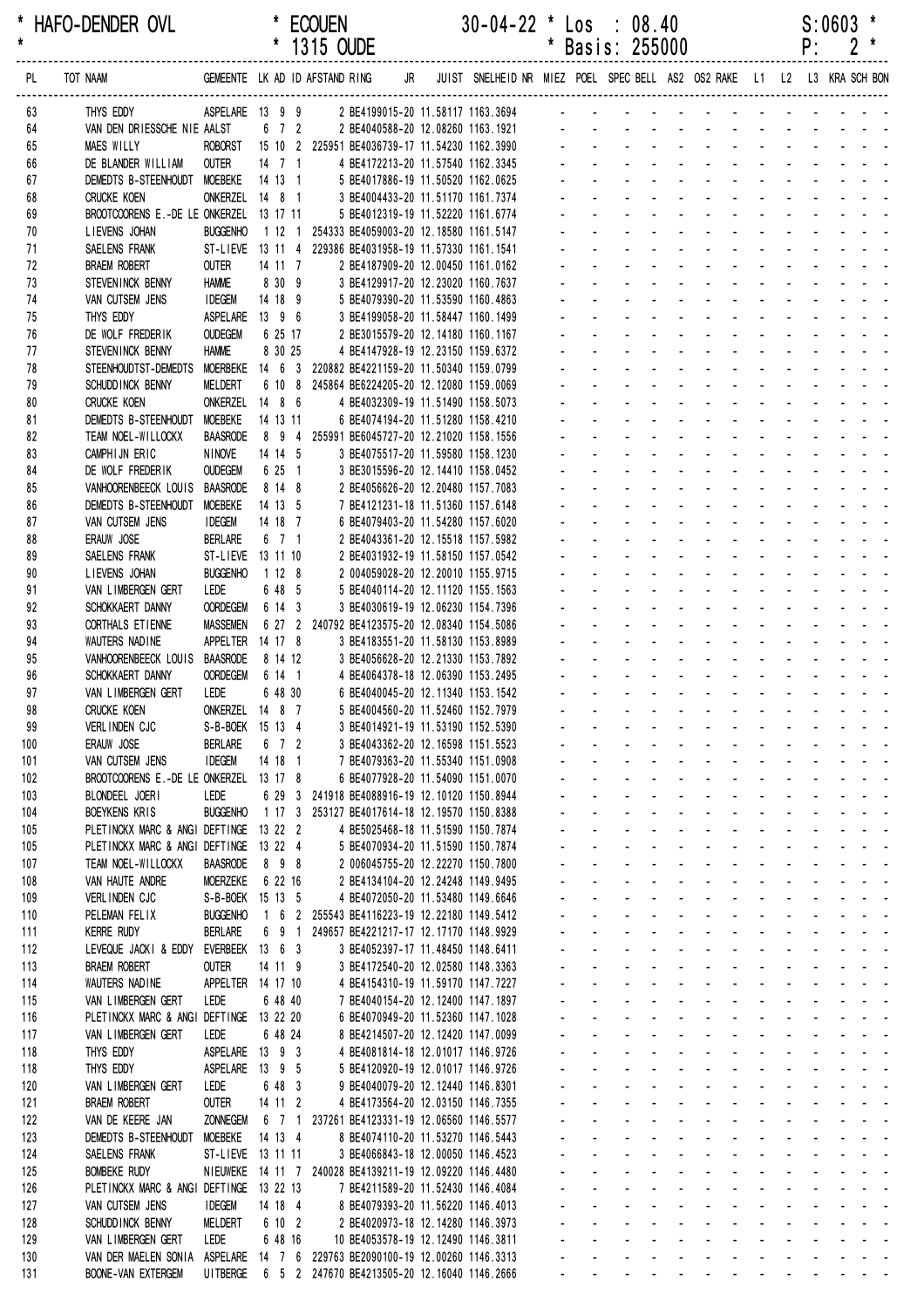|            |                                                                                 |                                    |                        | 1315 OUDE                                                                                    |    |                                                                         |              |                              | Basis: 255000                                          |                              |                                                                           |                                                      |                                       | ۲:                                                                                                             | 3                                                                |  |
|------------|---------------------------------------------------------------------------------|------------------------------------|------------------------|----------------------------------------------------------------------------------------------|----|-------------------------------------------------------------------------|--------------|------------------------------|--------------------------------------------------------|------------------------------|---------------------------------------------------------------------------|------------------------------------------------------|---------------------------------------|----------------------------------------------------------------------------------------------------------------|------------------------------------------------------------------|--|
| PL.        | TOT NAAM                                                                        |                                    |                        | GEMEENTE LK AD ID AFSTAND RING                                                               | JR | JUIST SNELHEID NR MIEZ POEL SPEC BELL AS2 OS2 RAKE L1 L2 L3 KRA SCH BON |              |                              |                                                        |                              |                                                                           |                                                      |                                       |                                                                                                                |                                                                  |  |
| 132        | CAMPHIJN ERIC                                                                   | NINOVE                             | 14 14 6                |                                                                                              |    | 4 BE4075623-20 12.02050 1145.9926 -                                     |              |                              |                                                        |                              |                                                                           |                                                      |                                       |                                                                                                                |                                                                  |  |
| 133        | DE SLOOVER-DE MEERSMA HOFSTADE                                                  |                                    |                        | 6 16 1 244482 BE4044208-20 12.13210 1145.9199                                                |    |                                                                         |              |                              |                                                        |                              |                                                                           |                                                      |                                       |                                                                                                                |                                                                  |  |
| 134        | DE MOYE BART                                                                    | APPELTER 13 20 8                   |                        | 2 BE4011568-19 11.59230 1145.8380                                                            |    |                                                                         |              |                              |                                                        |                              |                                                                           |                                                      |                                       |                                                                                                                |                                                                  |  |
| 135        | VERLINDEN CJC                                                                   | S-B-BOEK 15 13 7                   |                        | 5 BE4072053-20 11.54270 1145.8215                                                            |    |                                                                         |              |                              |                                                        |                              |                                                                           |                                                      |                                       |                                                                                                                |                                                                  |  |
| 136<br>137 | STEVENINCK BENNY<br>CAMPHIJN ERIC                                               | <b>HAMME</b><br><b>NINOVE</b>      | 8 30 14<br>14 14 12    | 5 BE4129959-20 12.26010 1145.4421<br>5 BE4033028-17 12.02120 1145.3314                       |    |                                                                         |              |                              |                                                        |                              |                                                                           |                                                      |                                       |                                                                                                                |                                                                  |  |
| 138        | CANSIER JACKI                                                                   | <b>GERAARDS</b>                    | $13$ 7 6               | 3 BE4078288-20 11.52150 1144.9935                                                            |    |                                                                         |              |                              |                                                        |                              |                                                                           |                                                      |                                       |                                                                                                                |                                                                  |  |
| 139        | DE WOLF FREDERIK                                                                | <b>OUDEGEM</b>                     | 6 25 24                | 4 BE3089497-19 12.17130 1144.5392                                                            |    |                                                                         |              |                              |                                                        |                              |                                                                           |                                                      |                                       |                                                                                                                |                                                                  |  |
| 140        | SCHOKKAERT DANNY                                                                | <b>OORDEGEM</b>                    | 6 14 12                | 5 BE4006779-20 12.08160 1144.2974                                                            |    |                                                                         |              |                              |                                                        |                              |                                                                           |                                                      |                                       |                                                                                                                |                                                                  |  |
| 141        | VAN LIMBERGEN GERT                                                              | LEDE                               | 6 48 37                | 11 BE4040133-20 12.13190 1143.6940                                                           |    |                                                                         |              |                              |                                                        |                              |                                                                           |                                                      |                                       |                                                                                                                |                                                                  |  |
| 142        | CAMPHIJN ERIC                                                                   | <b>NINOVE</b>                      | 14 14 3                | 6 BE4014305-19 12.02320 1143.4463                                                            |    |                                                                         |              |                              |                                                        |                              |                                                                           |                                                      |                                       |                                                                                                                |                                                                  |  |
| 143<br>144 | MATHIEU MICHAEL<br><b>TORCK WERNER</b>                                          | <b>BAVEGEM</b><br>PARIKE           | 6 6 5<br>$13 \t11 \t3$ | 3 BE4006882-20 12.08420 1142.7887<br>3 BE4158033-19 11.52160 1142.7462                       |    |                                                                         |              |                              |                                                        |                              |                                                                           |                                                      |                                       |                                                                                                                |                                                                  |  |
| 145        | VAN CUTSEM JENS                                                                 | <b>IDEGEM</b>                      | 14 18 8                | 9 BE4079374-20 11.57010 1142.6191                                                            |    |                                                                         |              |                              |                                                        |                              |                                                                           |                                                      |                                       |                                                                                                                |                                                                  |  |
| 146        | BOEYKENS FRANCOIS                                                               | LEBBEKE                            | 461                    | 2 BE4122892-20 12.20460 1142.2965                                                            |    |                                                                         |              |                              |                                                        |                              |                                                                           |                                                      |                                       |                                                                                                                |                                                                  |  |
| 147        | <b>VEKENS FREDDY-ELKE</b>                                                       |                                    |                        | S-K-HORE 15 14 1 219249 BE4119002-18 11.51568 1142.2392                                      |    |                                                                         |              |                              |                                                        |                              |                                                                           |                                                      |                                       |                                                                                                                |                                                                  |  |
| 148        | <b>CRUCKE KOEN</b>                                                              | ONKERZEL 14 8 5                    |                        | 6 BE4032215-19 11.54330 1142.2308                                                            |    |                                                                         |              |                              |                                                        |                              |                                                                           |                                                      |                                       |                                                                                                                |                                                                  |  |
| 149        | STEENHOUDTST-DEMEDTS                                                            | MOERBEKE 14 6 2<br><b>BAVEGEM</b>  | 6 6 2                  | 2 BE4074140-20 11.53230 1142.1977                                                            |    |                                                                         |              |                              |                                                        |                              |                                                                           |                                                      |                                       |                                                                                                                |                                                                  |  |
| 150<br>151 | MATHIEU MICHAEL<br>PAREZ-VAN DE WALLE                                           |                                    |                        | 4 BE4006909-20 12.08540 1141.6946<br>ST.KORNE 13 18 1 219795 BE4070823-20 11.52310 1141.6934 |    |                                                                         |              |                              |                                                        |                              |                                                                           |                                                      |                                       |                                                                                                                |                                                                  |  |
| 152        | DE WOLF DORINDA                                                                 | <b>WICHELEN</b>                    |                        | 6 11 11 246756 BE4041514-20 12.16130 1141.2441                                               |    |                                                                         |              |                              |                                                        |                              |                                                                           |                                                      |                                       |                                                                                                                |                                                                  |  |
| 153        | <b>KERRE RUDY</b>                                                               | <b>BERLARE</b>                     | 6 9 3                  | 2 BE4052861-19 12.18470 1141.1153                                                            |    |                                                                         |              |                              |                                                        |                              |                                                                           |                                                      |                                       |                                                                                                                |                                                                  |  |
| 154        | DOUCHAMPS ALAIN                                                                 | ASPELARE 13 4 2                    |                        | 2 BE2009045-19 12.01520 1140.9214                                                            |    |                                                                         |              |                              |                                                        |                              |                                                                           |                                                      |                                       |                                                                                                                |                                                                  |  |
| 155        | <b>CRUCKE KOEN</b>                                                              | ONKERZEL 14 8 8                    |                        | 7 BE4032310-19 11.54490 1140.6673                                                            |    |                                                                         |              |                              |                                                        |                              |                                                                           |                                                      |                                       |                                                                                                                |                                                                  |  |
| 156<br>157 | DE MEYER-BODDAERT<br><b>BONNARENS DANNY</b>                                     | <b>HAMME</b><br><b>GI JZEGEM</b>   | 6 5 1                  | 8 19 1 260152 BE4177351-20 12.28060 1140.5173<br>2 BE4136398-18 12.17310 1140.5011           |    |                                                                         |              |                              |                                                        |                              |                                                                           |                                                      |                                       |                                                                                                                |                                                                  |  |
| 158        | PLETINCKX MARC & ANGI DEFTINGE 13 22 14                                         |                                    |                        | 8 BE4070915-20 11.53440 1140.3923                                                            |    |                                                                         |              |                              |                                                        |                              |                                                                           |                                                      |                                       |                                                                                                                |                                                                  |  |
| 159        | PLATTEEUW-BRANDENO                                                              | <b>WICHELEN</b>                    |                        | 6 69 20 246701 BE4041800-20 12.16210 1140.2866                                               |    |                                                                         |              |                              |                                                        |                              |                                                                           |                                                      |                                       |                                                                                                                |                                                                  |  |
| 160        | PENNE BERT                                                                      |                                    |                        | NEDERHAS  14  13  2  231912  BE4073769-19  12.03270  1139.8968                               |    |                                                                         |              |                              |                                                        |                              |                                                                           |                                                      |                                       |                                                                                                                |                                                                  |  |
| 161        | VAN DEN DRIESSCHE NIE AALST                                                     |                                    | $6$ 7 3                | 3 BE4045762-20 12.12420 1139.8590                                                            |    |                                                                         |              |                              |                                                        |                              |                                                                           |                                                      |                                       |                                                                                                                |                                                                  |  |
| 162        | DE SLOOVER-DE MEERSMA HOFSTADE                                                  |                                    | 6 16 7                 | 2 BE4044224-20 12.14350 1139.3336                                                            |    |                                                                         |              |                              |                                                        |                              |                                                                           |                                                      |                                       |                                                                                                                |                                                                  |  |
| 163<br>164 | STEVENINCK BENNY<br>THYS EDDY                                                   | <b>HAMME</b><br>ASPELARE 13 9 4    | 8 30 10                | 6 BE4129928-20 12.27190 1138.8914<br>6 BE4081819-18 12.02277 1138.8526                       |    |                                                                         |              |                              |                                                        |                              |                                                                           |                                                      |                                       |                                                                                                                |                                                                  |  |
| 165        | MEERSCHAUT GERDY                                                                | <b>ROBORST</b>                     |                        | 15 3 3 226480 BE4072900-20 11.58540 1138.6626                                                |    |                                                                         |              |                              |                                                        |                              |                                                                           |                                                      | $\omega$ .                            |                                                                                                                |                                                                  |  |
| 166        | SAELENS FRANK                                                                   | ST-LIEVE 13 11 3                   |                        | 4 BE4031922-19 12.01280 1138.5804                                                            |    |                                                                         |              |                              |                                                        |                              |                                                                           |                                                      |                                       |                                                                                                                |                                                                  |  |
| 167        | DEMEDTS B-STEENHOUDT                                                            | <b>MOEBEKE</b>                     | $14 \t13 \t2$          | 9 BE4074141-20 11.54530 1138.1117                                                            |    |                                                                         |              |                              |                                                        |                              |                                                                           |                                                      |                                       |                                                                                                                |                                                                  |  |
| 168        | SCHUDD INCK BENNY                                                               | <b>MELDERT</b>                     | 6 10 4                 | 3 BE4082291-20 12.16020 1138.0836                                                            |    |                                                                         |              |                              |                                                        |                              |                                                                           |                                                      |                                       |                                                                                                                |                                                                  |  |
| 169<br>170 | DE WOLF FREDERIK<br>DE WITTE YVES                                               | <b>OUDEGEM</b><br><b>SCHELDEW</b>  | 6 25 7<br>6 10 9       | 5 BE3015585-20 12.18270 1138.0774<br>2 BE4013427-20 12.04270 1137.8821                       |    |                                                                         |              |                              |                                                        |                              | $\mathcal{L}_{\text{max}}$ , and $\mathcal{L}_{\text{max}}$<br>$\sim$ $-$ | <b>Contract Contract</b>                             |                                       |                                                                                                                |                                                                  |  |
| 171        | CAMPHIJN ERIC                                                                   | <b>NINOVE</b>                      | 14 14 9                | 7 BE4075659-20 12.03330 1137.7352                                                            |    |                                                                         |              |                              |                                                        | $\mathbf{r}$                 | <b>Contract</b>                                                           | $\mathbf{r}$<br>$\sim 100$                           |                                       | $\mathbf{L} = \mathbf{L}$                                                                                      |                                                                  |  |
| 172        | PENNE BERT                                                                      | NEDERHAS                           | 14 13 3                | 2 BE4098577-20 12.03520 1137.5670                                                            |    |                                                                         |              |                              |                                                        | $\mathbf{r}$                 | <b>Contact Contact</b>                                                    | $\mathbf{r}$<br>$\mathcal{L}^{\text{max}}$           |                                       | $\Delta \sim 100$<br>$\sim$                                                                                    |                                                                  |  |
| 173        | DE CLERCQ MARC                                                                  | <b>EVERBEEK</b>                    |                        | 15 13 6 217801 BE4018761-19 11.51320 1137.1441                                               |    |                                                                         |              | $\mathbf{r}$                 | $\mathbf{r}$<br>$\mathbf{r}$                           | $\mathcal{L}_{\mathcal{A}}$  | $\sim 100$                                                                | $\omega_{\rm{max}}$<br>$\mathbf{L}^{\text{max}}$     | $\mathcal{L}^{\text{max}}$            | $\mathbf{r}$                                                                                                   |                                                                  |  |
| 174        | VAN LIMBERGEN GERT                                                              | LEDE                               | 6 48 4                 | 12 BE4053613-19 12.14330 1137.1196                                                           |    |                                                                         |              | $\blacksquare$               | $\mathbf{r}$                                           | $\blacksquare$               | $\sim$                                                                    | $\blacksquare$<br>$\sim$                             |                                       |                                                                                                                |                                                                  |  |
| 175        | STEVENINCK BENNY<br>VAN LIMBERGEN GERT                                          | <b>HAMME</b><br>LEDE               | 8 30 15<br>6 48 28     | 7 BE4129807-20 12.27420 1136.9741                                                            |    |                                                                         |              | $\Delta$                     |                                                        | $\mathcal{L}$                |                                                                           |                                                      | $\sim$                                |                                                                                                                |                                                                  |  |
| 176<br>177 | VAN LIMBERGEN GERT                                                              | LEDE                               | 6 48 9                 | 13 BE4214513-20 12.14360 1136.8546<br>14 BE4040069-20 12.14370 1136.7663                     |    |                                                                         |              | $\overline{\phantom{a}}$     | $\mathbf{r}$<br>$\mathbf{r}$                           |                              | $\sim$                                                                    | $\mathbf{r}$<br>$\mathbf{r}$                         |                                       | $\Delta \phi = 0.025$                                                                                          |                                                                  |  |
| 178        | BLONDEEL JOERI                                                                  | LEDE                               | 6 29 18                | 2 BE4141902-20 12.12502 1136.6369                                                            |    |                                                                         |              |                              | ÷.                                                     | $\mathcal{L}^{\mathcal{A}}$  | <b>Contractor</b>                                                         | ÷.                                                   |                                       | in the state of the state of the state of the state of the state of the state of the state of the state of the |                                                                  |  |
| 179        | DE SLOOVER-DE MEERSMA HOFSTADE                                                  |                                    | 6 16 2                 | 3 BE4044259-20 12.15070 1136.5089                                                            |    |                                                                         | ÷.           | $\mathbf{r}$                 | $\mathcal{L}^{\text{max}}$                             | $\Delta \sim 10^{-1}$        | $\Delta \sim 100$<br>$\Delta \sim 10^4$                                   | $\omega_{\rm{max}}$<br>$\mathbf{z}$ and $\mathbf{z}$ |                                       | $\omega_{\rm{max}}$                                                                                            | and a strain and                                                 |  |
| 180        | VAN HAUTE ANDRE                                                                 | <b>MOERZEKE</b>                    | 6 22 2                 | 3 BE4163962-19 12.27098 1136.0284                                                            |    |                                                                         | $\mathbf{r}$ | $\omega$                     | $\mathbf{r}$<br>$\sim$                                 | $\mathcal{L}$                | $\sim$                                                                    | $\omega$                                             | $\Delta \sim 100$                     |                                                                                                                | and a state of the                                               |  |
| 181        | <b>BONNARENS DANNY</b>                                                          | <b>GI JZEGEM</b>                   | $6\quad 5\quad 3$      | 3 BE4040496-20 12.18230 1135.9750                                                            |    |                                                                         |              |                              |                                                        | $\mathcal{L}$                |                                                                           |                                                      |                                       |                                                                                                                |                                                                  |  |
| 182<br>183 | VAN VAERENBERGH CHRIS HAALTERT 14 7 5<br>PLETINCKX MARC & ANGI DEFTINGE 13 22 5 |                                    |                        | 236385 BE4139393-19 12.08070 1135.8293<br>9 BE4125740-19 11.54330 1135.6052                  |    |                                                                         |              |                              |                                                        |                              | $\sim$                                                                    | $\blacksquare$<br>$\mathbf{r}$                       | $\sim$                                | $\Delta \sim 100$<br>$\sim$                                                                                    |                                                                  |  |
| 184        | VAN HAUTE ANDRE                                                                 | <b>MOERZEKE</b>                    | 6 22 1                 | 4 BE4163995-19 12.27158 1135.5285                                                            |    |                                                                         |              |                              | $\mathbf{r}$                                           | $\omega$                     | $\sim$ $-$                                                                | $\mathcal{L}$                                        |                                       | $\Delta \sim 100$                                                                                              |                                                                  |  |
| 185        | VAN HAUTE ANDRE                                                                 | <b>MOERZEKE</b>                    | 6 22 5                 | 5 BE4134016-20 12.27168 1135.4453                                                            |    |                                                                         |              | $\mathbf{r}$                 | $\mathcal{L}^{\text{max}}$<br>$\mathbf{r}$             |                              | $\omega_{\rm{max}}$<br>$\sim 100$                                         | $\omega_{\rm{max}}$<br>$\mathbf{L}^{\text{max}}$     | $\Delta \sim 10^{-1}$                 | $\sim$                                                                                                         |                                                                  |  |
| 186        | <b>MAES WILLY</b>                                                               | <b>ROBORST</b>                     | 15 10 4                | 2 BE4004070-19 11.59010 1135.3371                                                            |    |                                                                         |              | $\mathbf{r}$                 | $\sim$                                                 | $\blacksquare$               | $\sim$                                                                    | $\blacksquare$                                       |                                       |                                                                                                                |                                                                  |  |
| 187        | VAN HAUTE ANDRE                                                                 | <b>MOERZEKE</b>                    | 6 22 22                | 6 BE4134075-20 12.27188 1135.2788                                                            |    |                                                                         |              |                              |                                                        | $\mathcal{L}$                |                                                                           |                                                      |                                       |                                                                                                                |                                                                  |  |
| 188<br>189 | BOEYKENS KRIS<br>DE WITTE YVES                                                  | <b>BUGGENHO</b><br><b>SCHELDEW</b> | 1 17 9<br>6 10 1       | 2 BE4056481-20 12.23010 1135.0138<br>3 BE4013419-20 12.05020 1134.6448                       |    |                                                                         |              | $\mathbf{r}$<br>$\mathbf{r}$ | ÷.                                                     |                              | $\sim$                                                                    | $\overline{a}$                                       | $\sim$                                | and a strain and a strain and                                                                                  |                                                                  |  |
| 190        | <b>TORCK WERNER</b>                                                             | PARIKE                             | $13$ 11 1              | 4 BE4117359-18 11.53390 1134.5830                                                            |    |                                                                         |              |                              |                                                        |                              | $\sim$                                                                    | $\mathcal{L}$                                        |                                       |                                                                                                                |                                                                  |  |
| 191        | VAN CAUWENBERG CHRIST IDEGEM                                                    |                                    | 13 21 14               | 2 BE4078053-20 11.58390 1134.5079                                                            |    |                                                                         |              | ¥.                           | $\mathcal{L}^{\text{max}}$                             | $\Delta \sim 10^{-1}$        | $\Delta \sim 10^4$<br>$\Delta \sim 100$                                   | $\omega_{\rm{max}}$<br>$\mathbf{z}$ and $\mathbf{z}$ |                                       | $\omega_{\rm{max}}$                                                                                            | and a strain and                                                 |  |
| 192        | DE WOLF FREDERIK                                                                | <b>OUDEGEM</b>                     | 6 25 9                 | 6 BE4042320-20 12.19090 1134.4422                                                            |    |                                                                         | $\mathbf{r}$ | $\omega$                     | $\mathbf{r}$<br>$\mathbf{r}$                           | $\blacksquare$               | $\sim$                                                                    | $\omega$                                             | $\Delta \sim 100$                     |                                                                                                                | $\mathbf{z} = \mathbf{z} + \mathbf{z} + \mathbf{z} + \mathbf{z}$ |  |
| 193        | <b>TUYPENS DANNY</b>                                                            | <b>ZARLARDI</b>                    |                        | 13 4 2 218075 BE4114701-20 11.52150 1134.3303                                                |    |                                                                         |              |                              |                                                        | $\mathcal{L}$                |                                                                           |                                                      |                                       |                                                                                                                |                                                                  |  |
| 194        | VAN LIMBERGEN GERT                                                              | LEDE                               | 6 48 31                | 15 BE4214333-20 12.15060 1134.2120                                                           |    |                                                                         |              |                              |                                                        |                              |                                                                           | $\blacksquare$                                       | $\sim$                                | $\mathbf{r}$                                                                                                   |                                                                  |  |
| 195<br>196 | LEVEQUE JACKI & EDDY<br>PLATTEEUW-BRANDENO                                      | EVERBEEK<br><b>WICHELEN</b>        | 13 6 4<br>6 69 47      | 4 BE4153838-19 11.51110 1134.0214<br>2 BE4041673-20 12.17340 1133.9099                       |    |                                                                         |              |                              | $\mathbf{r}$                                           | $\blacksquare$               | $\sim$<br>$\sim$                                                          | $\mathbf{r}$<br>$\omega$                             | $\sim$<br>$\mathcal{L}^{\mathcal{A}}$ |                                                                                                                |                                                                  |  |
| 197        | BLONDEEL JOERI                                                                  | LEDE                               | 6 29 13                | 3 BE4008067-18 12.13222 1133.7958                                                            |    |                                                                         |              | ÷.                           | $\mathcal{L}^{\pm}$<br>$\mathbf{r}$                    | $\mathcal{L}_{\mathcal{A}}$  | $\sim 100$                                                                | $\blacksquare$<br>$\mathbf{L}^{\text{max}}$          | $\mathcal{L}^{\text{max}}$            | $\mathbf{L}^{\text{max}}$                                                                                      |                                                                  |  |
| 198        | SCHOKKAERT DANNY                                                                | <b>OORDEGEM</b>                    | 6 14 8                 | 6 BE4006811-20 12.10160 1133.4131                                                            |    |                                                                         |              |                              | $\mathbf{L}^{\text{max}}$<br>$\mathbf{L}^{\text{max}}$ | $\sim 100$<br>$\blacksquare$ | $\sim$                                                                    | $\omega_{\rm{max}}$<br>$\sim 100$                    |                                       |                                                                                                                |                                                                  |  |
| 199        | DE WOLF FREDERIK                                                                | <b>OUDEGEM</b>                     | 6 25 6                 | 7 BE4214172-20 12.19230 1133.2356                                                            |    |                                                                         |              |                              |                                                        |                              |                                                                           |                                                      |                                       |                                                                                                                |                                                                  |  |
| 200        | PRINZ JONAS                                                                     | <b>SCHELDEW</b>                    |                        | 6 3 1 232745 BE4019381-20 12.05280 1132.7628                                                 |    |                                                                         |              |                              |                                                        |                              | design and a state of the state of                                        |                                                      |                                       |                                                                                                                |                                                                  |  |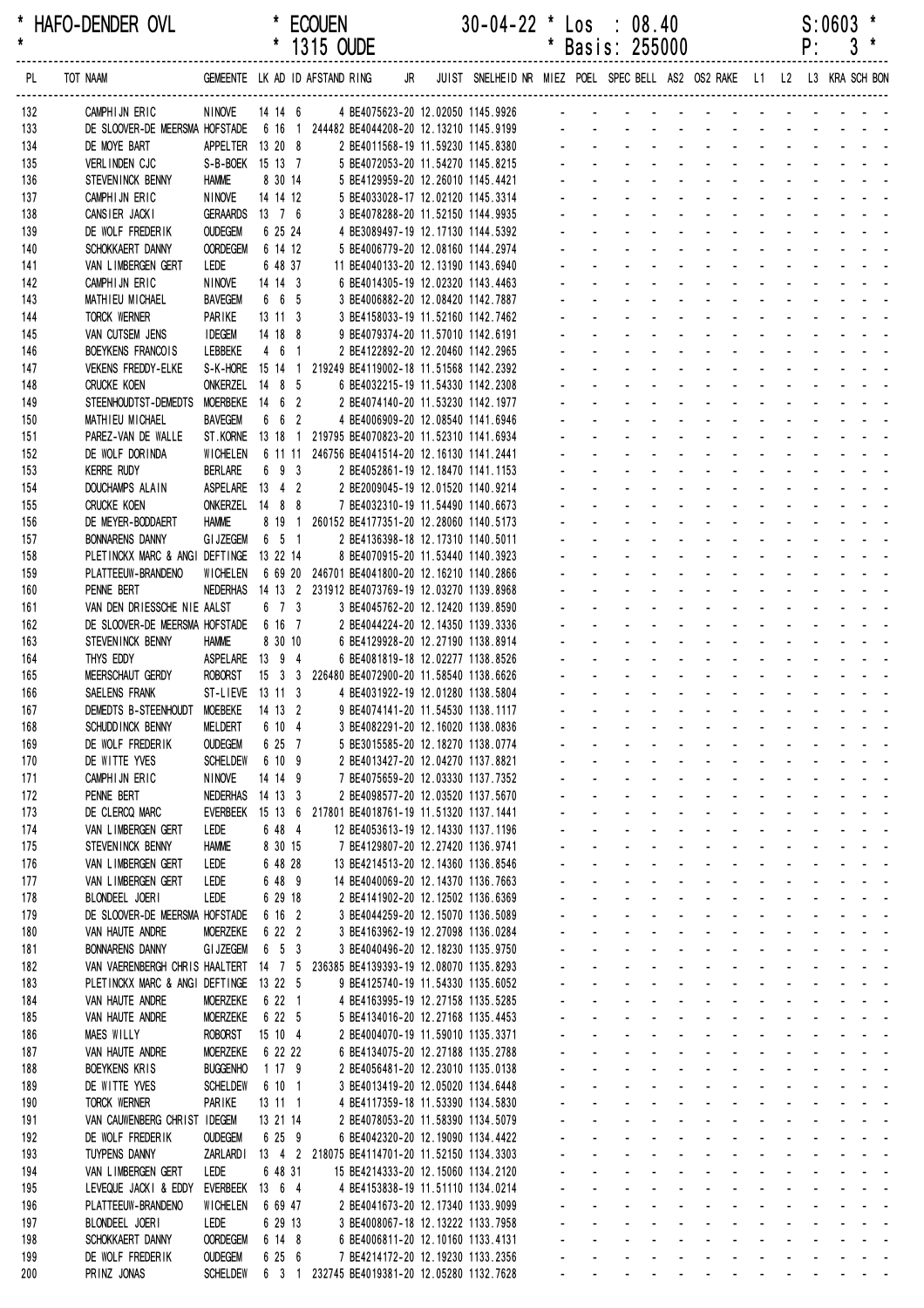\* HAFO-DENDER OVL \* ECOUEN 30-04-22 \* Los : 08.40 S:0603 \*

|            |                                                                                 |                                    |                   | 1315 OUDE |                                                                                             |  |                                                                                                     |                    |                                                  | Basis: 255000                                                         |                                 |                                                              |                                                                                                                                                                                                                                |                                                |                   | ۲:                                                                                   |                                                          |  |
|------------|---------------------------------------------------------------------------------|------------------------------------|-------------------|-----------|---------------------------------------------------------------------------------------------|--|-----------------------------------------------------------------------------------------------------|--------------------|--------------------------------------------------|-----------------------------------------------------------------------|---------------------------------|--------------------------------------------------------------|--------------------------------------------------------------------------------------------------------------------------------------------------------------------------------------------------------------------------------|------------------------------------------------|-------------------|--------------------------------------------------------------------------------------|----------------------------------------------------------|--|
| PL         | TOT NAAM                                                                        |                                    |                   |           |                                                                                             |  | GEMEENTE LKAD IDAFSTANDRING JR JUIST SNELHEIDNR MIEZ POEL SPECBELL AS2 OS2 RAKE L1 L2 L3 KRA SCHBON |                    |                                                  |                                                                       |                                 |                                                              |                                                                                                                                                                                                                                |                                                |                   |                                                                                      |                                                          |  |
| 201        | DE CLERCQ MARC                                                                  |                                    |                   |           |                                                                                             |  | EVERBEEK 15 13 3 2 BE4230686-18 11.52180 1132.6105 -                                                |                    |                                                  |                                                                       |                                 |                                                              |                                                                                                                                                                                                                                |                                                |                   |                                                                                      |                                                          |  |
| 202        | SAELENS FRANK                                                                   | ST-LIEVE 13 11 6                   |                   |           | 5 BE4006363-20 12.02320 1132.5839                                                           |  |                                                                                                     |                    |                                                  |                                                                       |                                 |                                                              |                                                                                                                                                                                                                                |                                                |                   |                                                                                      |                                                          |  |
| 203        | TORTELBOOM WILLY                                                                |                                    |                   |           | OOMBERGE 13 6 3 231734 BE4013406-19 12.04370 1132.5275                                      |  |                                                                                                     |                    |                                                  |                                                                       |                                 |                                                              | design and a state of the state of the state of the state of the state of the state of the state of the state of the state of the state of the state of the state of the state of the state of the state of the state of the s |                                                |                   |                                                                                      |                                                          |  |
| 204<br>205 | WAUTERS NADINE                                                                  | APPELTER 14 17 4                   |                   |           | 5 BE4134645-18 12.01580 1132.4740<br>SINT-MAR 13 6 5 223927 BE5025512-20 11.57480 1132.0880 |  |                                                                                                     |                    |                                                  |                                                                       |                                 |                                                              |                                                                                                                                                                                                                                | $\Delta \sim 10^{-11}$                         |                   | $\mathbf{L} = \mathbf{L} \mathbf{L} + \mathbf{L} \mathbf{L} + \mathbf{L} \mathbf{L}$ |                                                          |  |
| 206        | HOK VAN CLEEMPUTTE<br>CAMPHIJN ERIC                                             | <b>NINOVE</b>                      | 14 14 8           |           | 8 BE4014365-19 12.04340 1132.0808                                                           |  |                                                                                                     |                    |                                                  |                                                                       |                                 |                                                              |                                                                                                                                                                                                                                |                                                |                   |                                                                                      |                                                          |  |
| 207        | SCHOKKAERT DANNY                                                                | <b>OORDEGEM</b>                    | 6 14 7            |           | 7 BE4030716-19 12.10340 1131.7983                                                           |  |                                                                                                     |                    |                                                  |                                                                       |                                 |                                                              |                                                                                                                                                                                                                                |                                                |                   |                                                                                      |                                                          |  |
| 208        | TEAM NOEL-WILLOCKX                                                              | <b>BAASRODE</b>                    | 8 9 2             |           | 3 BE6045606-20 12.26110 1131.7854                                                           |  |                                                                                                     |                    |                                                  |                                                                       |                                 |                                                              |                                                                                                                                                                                                                                |                                                |                   |                                                                                      |                                                          |  |
| 209        | DE WITTE YVES                                                                   | <b>SCHELDEW</b>                    | 6 10 10           |           | 4 BE4019223-20 12.05340 1131.7010                                                           |  |                                                                                                     |                    |                                                  |                                                                       |                                 |                                                              |                                                                                                                                                                                                                                |                                                |                   |                                                                                      |                                                          |  |
| 210        | SAEYS WILLY                                                                     | ST.GILLI                           |                   |           | 8 12 1 253719 BE4113527-19 12.24140 1131.4955                                               |  |                                                                                                     |                    |                                                  |                                                                       |                                 |                                                              |                                                                                                                                                                                                                                |                                                |                   |                                                                                      |                                                          |  |
| 211        | DE WITTE YVES                                                                   | <b>SCHELDEW</b>                    | 6 10 4            |           | 5 BE4013423-20 12.05370 1131.4258                                                           |  |                                                                                                     |                    |                                                  |                                                                       |                                 |                                                              |                                                                                                                                                                                                                                |                                                |                   |                                                                                      |                                                          |  |
| 212<br>213 | STEENHOUDTST-DEMEDTS MOERBEKE 14 6 6<br>PLETINCKX MARC & ANGI DEFTINGE 13 22 21 |                                    |                   |           | 3 BE4074133-20 11.55150 1131.2778<br>10 BE4211582-20 11.55230 1130.7618                     |  |                                                                                                     |                    |                                                  |                                                                       |                                 |                                                              |                                                                                                                                                                                                                                |                                                |                   |                                                                                      |                                                          |  |
| 214        | STEVEN INCK BENNY                                                               | <b>HAMME</b>                       | 8 30 4            |           | 8 BE4129821-20 12.28580 1130.6842                                                           |  |                                                                                                     |                    |                                                  |                                                                       |                                 |                                                              |                                                                                                                                                                                                                                |                                                |                   |                                                                                      |                                                          |  |
| 215        | VAN DER MAELEN SONIA ASPELARE 14 7 4                                            |                                    |                   |           | 2 BE4065104-18 12.03130 1130.6307                                                           |  |                                                                                                     |                    |                                                  |                                                                       |                                 |                                                              |                                                                                                                                                                                                                                |                                                |                   |                                                                                      |                                                          |  |
| 216        | VERLINDEN CJC                                                                   | S-B-BOEK 15 13 1                   |                   |           | 6 BE4072119-20 11.57040 1130.6072                                                           |  |                                                                                                     |                    |                                                  |                                                                       |                                 |                                                              | $\mathbf{r}$                                                                                                                                                                                                                   |                                                |                   | and the state of the state                                                           |                                                          |  |
| 216        | VERLINDEN CJC                                                                   | S-B-BOEK 15 13 13                  |                   |           | 7 BE4014902-19 11.57040 1130.6072                                                           |  |                                                                                                     |                    |                                                  |                                                                       |                                 |                                                              |                                                                                                                                                                                                                                |                                                |                   |                                                                                      |                                                          |  |
| 218<br>219 | DE WITTE YVES<br>PLETINCKX MARC & ANGI DEFTINGE 13 22 17                        | <b>SCHELDEW</b>                    | 6 10 5            |           | 6 BE4019270-20 12.05470 1130.5094<br>11 BE4070969-20 11.55260 1130.4725                     |  |                                                                                                     |                    |                                                  |                                                                       |                                 |                                                              |                                                                                                                                                                                                                                |                                                |                   |                                                                                      |                                                          |  |
| 220        | STEVENINCK BENNY                                                                | <b>HAMME</b>                       | 8 30 20           |           | 9 BE4129876-20 12.29020 1130.3551                                                           |  |                                                                                                     |                    |                                                  |                                                                       |                                 |                                                              |                                                                                                                                                                                                                                |                                                |                   |                                                                                      |                                                          |  |
| 221        | TUYPENS DANNY                                                                   | ZARLARDI 13 4 4                    |                   |           | 2 BE4158669-19 11.52560 1130.3127                                                           |  |                                                                                                     |                    |                                                  |                                                                       |                                 |                                                              |                                                                                                                                                                                                                                |                                                |                   |                                                                                      |                                                          |  |
| 222        | PLETINCKX MARC & ANGI DEFTINGE 13 22 11                                         |                                    |                   |           | 12 BE5010402-19 11.55290 1130.1833                                                          |  |                                                                                                     |                    |                                                  |                                                                       |                                 |                                                              | $\overline{a}$                                                                                                                                                                                                                 |                                                |                   |                                                                                      |                                                          |  |
| 223        | <b>BRAEM ROBERT</b>                                                             | OUTER                              | 14 11 11          |           | 5 BE4172560-20 12.06160 1129.9644                                                           |  |                                                                                                     |                    |                                                  |                                                                       |                                 |                                                              |                                                                                                                                                                                                                                |                                                |                   |                                                                                      |                                                          |  |
| 224        | SCHOKKAERT DANNY                                                                | <b>OORDEGEM</b>                    | 6 14 11           |           | 8 BE4006707-20 12.10570 1129.7416                                                           |  |                                                                                                     |                    |                                                  |                                                                       |                                 |                                                              |                                                                                                                                                                                                                                |                                                |                   |                                                                                      |                                                          |  |
| 225        | VAN HAUTE ANDRE                                                                 | <b>MOERZEKE</b><br><b>ZONNEGEM</b> | 6 22 15<br>6 7 4  |           | 7 BE4026811-18 12.28258 1129.7290<br>2 BE4046112-20 12.10020 1129.6350                      |  |                                                                                                     |                    |                                                  |                                                                       |                                 |                                                              |                                                                                                                                                                                                                                |                                                |                   |                                                                                      |                                                          |  |
| 226<br>227 | VAN DE KEERE JAN<br>DE SLOOVER-DE MEERSMA HOFSTADE                              |                                    | 6 16 11           |           | 4 BE4052224-19 12.16260 1129.5949                                                           |  |                                                                                                     |                    |                                                  |                                                                       |                                 |                                                              |                                                                                                                                                                                                                                |                                                |                   |                                                                                      |                                                          |  |
| 228        | SAELENS FRANK                                                                   | ST-LIEVE 13 11 8                   |                   |           | 6 BE4031931-19 12.03100 1129.0533                                                           |  |                                                                                                     |                    |                                                  |                                                                       |                                 |                                                              |                                                                                                                                                                                                                                |                                                |                   |                                                                                      |                                                          |  |
| 229        | DE WOLF FREDERIK                                                                | <b>OUDEGEM</b>                     | 6 25 3            |           | 8 BE3015588-20 12.20120 1129.0327                                                           |  |                                                                                                     |                    |                                                  |                                                                       |                                 |                                                              |                                                                                                                                                                                                                                |                                                |                   |                                                                                      |                                                          |  |
| 230        | <b>BONNARENS DANNY</b>                                                          | <b>GI JZEGEM</b>                   | $6\quad 5\quad 2$ |           | 4 BE4040483-20 12.19450 1128.9101                                                           |  |                                                                                                     |                    |                                                  |                                                                       |                                 |                                                              |                                                                                                                                                                                                                                |                                                |                   |                                                                                      |                                                          |  |
| 231        | CANSIER JACKI                                                                   | <b>GERAARDS</b>                    | $13 \t7 \t2$      |           | 4 BE4078278-20 11.55020 1128.6532                                                           |  |                                                                                                     |                    |                                                  |                                                                       |                                 |                                                              |                                                                                                                                                                                                                                |                                                |                   |                                                                                      |                                                          |  |
| 232<br>233 | VANHOORENBEECK LOUIS<br>VAN LIMBERGEN GERT                                      | <b>BAASRODE</b><br>LEDE            | 8 14 1<br>6 48 10 |           | 4 BE4056616-20 12.26330 1128.3249<br>16 BE4040101-20 12.16150 1128.1803                     |  |                                                                                                     |                    |                                                  |                                                                       |                                 |                                                              |                                                                                                                                                                                                                                |                                                |                   |                                                                                      |                                                          |  |
| 234        | DE WOLF DORINDA                                                                 | WICHELEN 6 11 7                    |                   |           | 2 BE4041504-20 12.18490 1127.6838                                                           |  |                                                                                                     |                    |                                                  |                                                                       |                                 | $\sim$                                                       | $\overline{a}$                                                                                                                                                                                                                 | $\sim$                                         |                   | <b>Carl Carl Carl</b>                                                                |                                                          |  |
| 235        | VANHOORENBEECK LOUIS BAASRODE                                                   |                                    | 8 14 5            |           | 5 BE4148130-17 12.26430 1127.4954                                                           |  |                                                                                                     |                    |                                                  |                                                                       |                                 |                                                              |                                                                                                                                                                                                                                |                                                |                   |                                                                                      |                                                          |  |
| 236        | VAN VAERENBERGH CHRIS HAALTERT 14 7 3                                           |                                    |                   |           | 2 BE4139371-19 12.09400 1127.4324                                                           |  |                                                                                                     |                    |                                                  |                                                                       |                                 |                                                              | $\Delta \sim 100$                                                                                                                                                                                                              |                                                |                   |                                                                                      |                                                          |  |
| 237        | STEVENINCK BENNY                                                                | <b>HAMME</b>                       | 8 30 18           |           | 10 BE4147918-19 12.29380 1127.4017                                                          |  |                                                                                                     |                    |                                                  |                                                                       |                                 | $\mathbf{z}$ and                                             |                                                                                                                                                                                                                                | and the state of the state of the state of     |                   |                                                                                      |                                                          |  |
| 238        | ROBERTS RONALD                                                                  | EVERBEEK 13 3 2                    |                   |           | 2 BE4113179-20 11.51270 1127.3492                                                           |  |                                                                                                     |                    |                                                  |                                                                       |                                 |                                                              | and a series of the series of the series                                                                                                                                                                                       |                                                |                   |                                                                                      |                                                          |  |
| 239<br>240 | VAN HAUTE ANDRE<br><b>KERRE RUDY</b>                                            | <b>MOERZEKE</b><br><b>BERLARE</b>  | 6 22 13<br>6 9 6  |           | 8 BE4163901-19 12.28548 1127.3437<br>3 BE4044134-20 12.21290 1127.2045                      |  |                                                                                                     |                    |                                                  |                                                                       | $\Delta \sim 100$               |                                                              | and the company's<br>and a series of the series of the                                                                                                                                                                         |                                                |                   |                                                                                      | and a straightful and a straight                         |  |
| 241        | VAN HOUWE WILLY                                                                 | APPELS                             | 6 10 7            |           | 252026 BE4044675-20 12.23360 1127.1288                                                      |  |                                                                                                     |                    |                                                  | $\omega_{\rm{max}}$<br>$\omega_{\rm{max}}$                            |                                 |                                                              | and a state of the state of the state                                                                                                                                                                                          |                                                |                   |                                                                                      |                                                          |  |
| 242        | VAN CAUWENBERG CHRIST IDEGEM                                                    |                                    | 13 21 8           |           | 3 BE4078042-20 12.00000 1126.8500                                                           |  |                                                                                                     |                    |                                                  | $\omega_{\rm{max}}$<br>$\omega_{\rm{max}}$                            | $\sim 100$                      |                                                              | and a straight                                                                                                                                                                                                                 |                                                | <b>All States</b> |                                                                                      | and a state of                                           |  |
| 243        | STEVENINCK BENNY                                                                | <b>HAMME</b>                       | 8 30 8            |           | 11 BE4147818-19 12.29540 1126.0940                                                          |  |                                                                                                     |                    | $\sim$                                           | $\mathbf{L}^{\text{max}}$                                             | $\sim 100$                      |                                                              | and the company of the company of                                                                                                                                                                                              |                                                |                   |                                                                                      | $\mathbf{z} = \mathbf{z} + \mathbf{z} + \mathbf{z}$      |  |
| 244        | <b>BOEYKENS KRIS</b>                                                            | <b>BUGGENHO</b>                    | 1 17 7            |           | 3 BE4017730-18 12.24470 1126.0933                                                           |  |                                                                                                     |                    |                                                  |                                                                       |                                 |                                                              | المنافذ والمستنقذ والمستنقذ والمستنقذ والمستنقذ والمستنقذ                                                                                                                                                                      |                                                |                   |                                                                                      |                                                          |  |
| 245        | THYS EDDY<br>VANHOORENBEECK LOUIS BAASRODE                                      | ASPELARE 13 9 7                    | 8 14 13           |           | 7 BE4050630-16 12.04497 1125.6939<br>6 BE4056666-20 12.27050 1125.6749                      |  |                                                                                                     |                    | $\sim$                                           | $\mathbf{r}$                                                          | <b>Contract Contract</b>        | $\Delta \phi = \Delta \phi$ and $\Delta \phi$<br>and a state | $\mathcal{L}_{\mathrm{max}}$                                                                                                                                                                                                   | $\Delta \sim 100$                              |                   |                                                                                      | and a straightful and a<br>and a straight and a straight |  |
| 246<br>247 | PENNE BERT                                                                      | NEDERHAS 14 13 8                   |                   |           | 3 BE4098517-20 12.06030 1125.5132                                                           |  |                                                                                                     | ÷.                 |                                                  | $\omega_{\rm{max}}$                                                   |                                 |                                                              | and a state of the state of the state of                                                                                                                                                                                       |                                                |                   |                                                                                      |                                                          |  |
| 248        | TORCK WERNER                                                                    | PARIKE                             | 13 11 8           |           | 5 BE4113219-20 11.55150 1125.2855                                                           |  |                                                                                                     | $\omega$           |                                                  | $\omega_{\rm{max}}$<br>and a state                                    |                                 |                                                              | design and a state of the state of                                                                                                                                                                                             |                                                |                   |                                                                                      |                                                          |  |
| 249        | BROOTCOORENS E.-DE LE ONKERZEL 13 17 10                                         |                                    |                   |           | 7 BE4200689-20 11.58380 1125.0277                                                           |  |                                                                                                     | $\blacksquare$     |                                                  | $\mathcal{L}^{\text{max}}$<br>and a state                             |                                 |                                                              | and a series of the series of the series                                                                                                                                                                                       |                                                |                   |                                                                                      |                                                          |  |
| 250        | CORTHALS ET IENNE                                                               | <b>MASSEMEN</b>                    | 6 27 20           |           | 2 BE4123597-20 12.14040 1124.8458                                                           |  |                                                                                                     |                    |                                                  |                                                                       |                                 |                                                              | and a straightful contract and a straight                                                                                                                                                                                      |                                                |                   |                                                                                      |                                                          |  |
| 251        | VAN CAUWENBERG CHRIST IDEGEM                                                    |                                    | 13 21 7           |           | 4 BE4078048-20 12.00220 1124.7879                                                           |  |                                                                                                     |                    |                                                  |                                                                       |                                 |                                                              | design and a state of the state of                                                                                                                                                                                             |                                                |                   |                                                                                      |                                                          |  |
| 252        | PLETINCKX MARC & ANGI DEFTINGE 13 22 12                                         | <b>HAMME</b>                       | 8 30 16           |           | 13 BE4125732-19 11.56260 1124.7175                                                          |  |                                                                                                     |                    | $\sim$                                           | $\Delta \sim 10^4$<br>$\Delta \sim 10^{-1}$<br>$\Delta \sim 10^{-1}$  | $\Delta \sim 100$               |                                                              | and a strain and a strain and<br>and a state of the state of the state of the state of the state of the state of the state of the state of the                                                                                 |                                                |                   |                                                                                      |                                                          |  |
| 253<br>254 | STEVENINCK BENNY<br>VANHOORENBEECK LOUIS BAASRODE                               |                                    | 8 14 9            |           | 12 BE4129985-20 12.30120 1124.6264<br>7 BE4056653-20 12.27200 1124.4370                     |  |                                                                                                     |                    | $\omega_{\rm{max}}$                              | $\omega_{\rm{max}}$<br>$\omega_{\rm{max}}$                            |                                 |                                                              | and a series of the series of the series                                                                                                                                                                                       |                                                |                   |                                                                                      |                                                          |  |
| 255        | TUYPENS DANNY                                                                   | ZARLARDI 13 4 3                    |                   |           | 3 BE4114724-20 11.53570 1124.3877                                                           |  |                                                                                                     | $\sim$             |                                                  | $\mathbf{L}^{\text{max}}$<br><b>All Service</b>                       |                                 |                                                              | and a series of the series of the series                                                                                                                                                                                       |                                                |                   |                                                                                      |                                                          |  |
| 256        | VERLINDEN CJC                                                                   | S-B-BOEK 15 13 3                   |                   |           | 8 BE4072069-20 11.58100 1124.3314                                                           |  |                                                                                                     |                    |                                                  | $\omega_{\rm{max}}$<br>$\omega_{\rm{max}}$                            | <b>All Carl Carl</b>            |                                                              |                                                                                                                                                                                                                                | المنابعة والمستنقذ والمستنقذ والمستنقذ         |                   |                                                                                      |                                                          |  |
| 257        | VAN CUTSEM JENS                                                                 | <b>IDEGEM</b>                      | 14 18 16          |           | 10 BE4079384-20 12.00140 1124.2634                                                          |  |                                                                                                     |                    |                                                  |                                                                       |                                 | $\Delta \phi = \Delta \phi$ and $\Delta \phi$                | $\mathcal{L}_{\mathrm{max}}$                                                                                                                                                                                                   |                                                |                   |                                                                                      | and a straight and a                                     |  |
| 258        | VAN HAUTE ANDRE                                                                 | <b>MOERZEKE</b>                    | 6 22 9            |           | 9 BE4163987-19 12.29338 1124.1517                                                           |  |                                                                                                     | $\mathbf{r}$       | $\sim$                                           | $\Delta \sim 10^{-1}$<br>$\Delta \sim 10^{-1}$                        | $\sim 100$<br>$\Delta \sim 100$ | and a state<br>$\omega_{\rm{max}}$ and $\omega_{\rm{max}}$   |                                                                                                                                                                                                                                | $\Delta \sim 10^{-1}$<br>$\Delta \sim 10^{-1}$ |                   |                                                                                      | and a straight and a straight<br>and a strain and a      |  |
| 259<br>260 | BLONDEEL JOERI<br>STEVENINCK BENNY                                              | LEDE<br><b>HAMME</b>               | 6 29 7<br>8 30 2  |           | 4 BE4141952-20 12.15122 1124.1369<br>13 BE4129847-20 12.30200 1123.9754                     |  |                                                                                                     | $\mathbf{r}$<br>÷. | $\mathbf{r}$ .                                   | $\omega_{\rm{max}}$<br>and a state                                    |                                 |                                                              | and a state of                                                                                                                                                                                                                 |                                                |                   |                                                                                      | and a straight and a                                     |  |
| 261        | VERLEYEN WILFRIED                                                               | ST.GILLI                           |                   |           | 8 6 3 253519 BE4056214-20 12.25340 1123.9205                                                |  |                                                                                                     | $\blacksquare$     | $\mathcal{L}^{\pm}$                              | $\omega_{\rm{max}}$                                                   | $\sim 100$                      | $\Delta \sim 100$                                            | $\sim 100$                                                                                                                                                                                                                     | $\Delta \sim 100$                              |                   |                                                                                      | and a straightful and a straight                         |  |
| 262        | <b>BOEYKENS KRIS</b>                                                            | <b>BUGGENHO</b>                    | 1 17 16           |           | 4 BE4056446-20 12.25140 1123.8434                                                           |  |                                                                                                     |                    |                                                  |                                                                       |                                 | <b>All States</b>                                            |                                                                                                                                                                                                                                | and a straightful and a straight               |                   |                                                                                      |                                                          |  |
| 263        | <b>MAES WILLY</b>                                                               | ROBORST                            | 15106             |           | 3 BE4004058-19 12.01040 1123.7616                                                           |  |                                                                                                     |                    |                                                  |                                                                       |                                 |                                                              | design and a state of the state of                                                                                                                                                                                             |                                                |                   |                                                                                      |                                                          |  |
| 264        | TORTELBOOM WILLY                                                                | OOMBERGE 13 6 2                    |                   |           | 2 BE4013409-19 12.06130 1123.7404                                                           |  |                                                                                                     |                    | $\sim$                                           | $\Delta \sim 10^4$                                                    | $\Delta \sim 100$               |                                                              | and a straight                                                                                                                                                                                                                 |                                                |                   |                                                                                      | and a straight and a straight                            |  |
| 265        | SCHOKKAERT DANNY                                                                | <b>OORDEGEM</b>                    | 6 14 2            |           | 9 BE4064323-18 12.12060 1123.6162                                                           |  |                                                                                                     |                    |                                                  | $\Delta \sim 10^{-1}$<br>$\Delta \sim 10^{-1}$<br>$\omega_{\rm{max}}$ | $\sim 100$                      |                                                              | and a strain and a strain and a                                                                                                                                                                                                |                                                |                   |                                                                                      |                                                          |  |
| 266<br>267 | CAMPHIJN ERIC<br>V.CAUWENBERGH F.                                               | NINOVE<br>LEBBEKE                  | 14 14 14          |           | 9 BE4075502-20 12.06110 1123.2043<br>4 3 2 252482 BE4168968-20 12.24480 1123.1406           |  |                                                                                                     |                    | $\omega_{\rm{max}}$<br>$\mathbf{r} = \mathbf{r}$ | $\mathbf{L}^{\text{max}}$                                             |                                 |                                                              | and a series of the series of the series of<br>and a series of the series of the series of                                                                                                                                     |                                                |                   |                                                                                      |                                                          |  |
| 268        | VANHOORENBEECK LOUIS                                                            | <b>BAASRODE</b>                    | 8 14 4            |           | 8 BE4056643-20 12.27400 1122.7906                                                           |  |                                                                                                     |                    |                                                  |                                                                       |                                 |                                                              |                                                                                                                                                                                                                                |                                                |                   |                                                                                      |                                                          |  |
| 269        | DE WOLF FREDERIK                                                                | <b>OUDEGEM</b>                     | 6 25 22           |           | 9 BE3015589-20 12.21270 1122.6597                                                           |  |                                                                                                     |                    |                                                  | and the contract of the contract of the contract of                   |                                 |                                                              |                                                                                                                                                                                                                                |                                                |                   |                                                                                      |                                                          |  |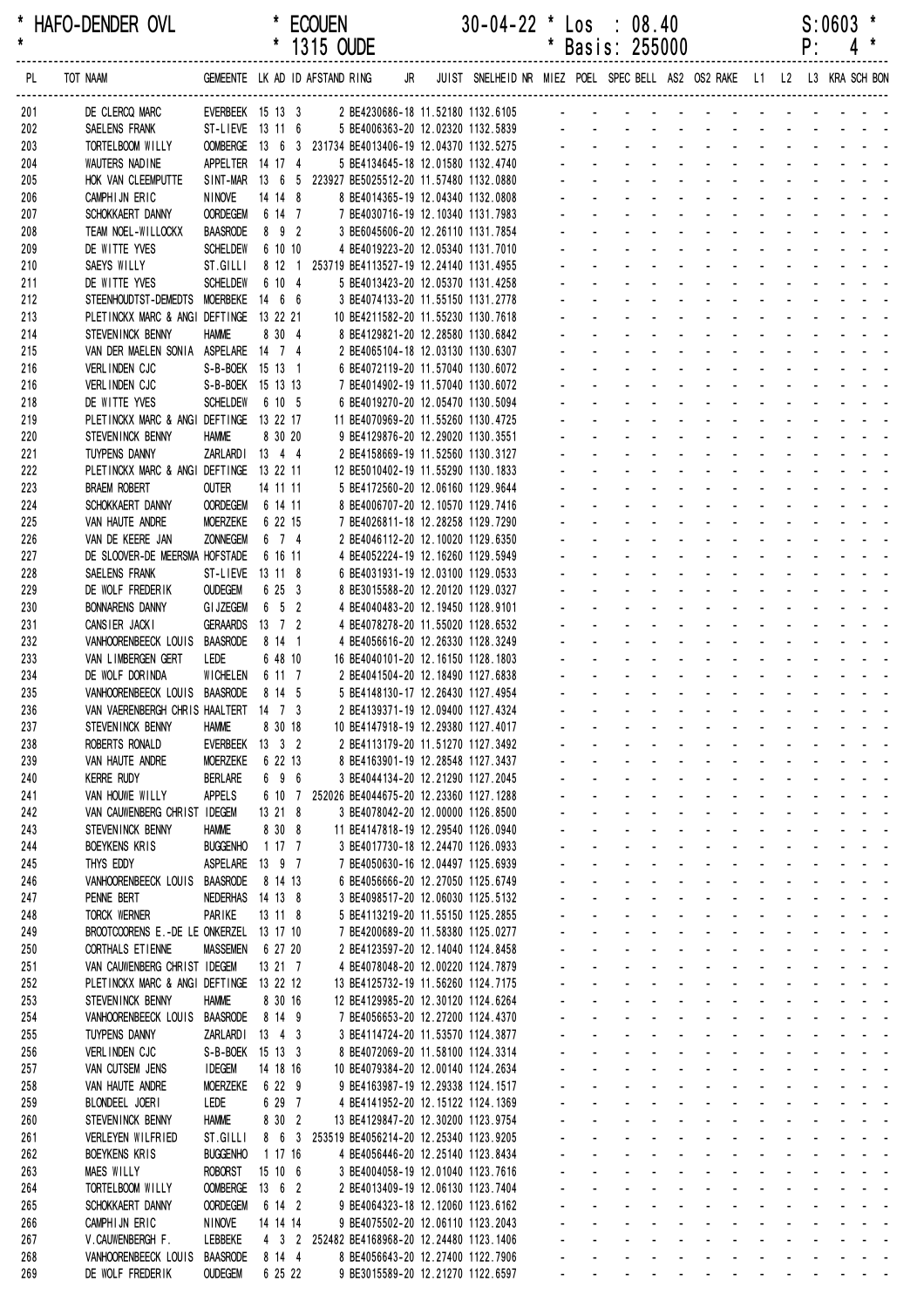|            |                                            |                                      |                     |                   | 1315 OUDE                                                               |    |                                                                         |              |                          | Basis: 255000                                                     |                                                  |                                                                                                                                                                                                                               |                                           |                                                         | ۲:                                                                          |                               | C |                                               |
|------------|--------------------------------------------|--------------------------------------|---------------------|-------------------|-------------------------------------------------------------------------|----|-------------------------------------------------------------------------|--------------|--------------------------|-------------------------------------------------------------------|--------------------------------------------------|-------------------------------------------------------------------------------------------------------------------------------------------------------------------------------------------------------------------------------|-------------------------------------------|---------------------------------------------------------|-----------------------------------------------------------------------------|-------------------------------|---|-----------------------------------------------|
| PL         | TOT NAAM                                   |                                      |                     |                   | GEMEENTE LK AD ID AFSTAND RING                                          | JR | JUIST SNELHEID NR MIEZ POEL SPEC BELL AS2 OS2 RAKE L1 L2 L3 KRA SCH BON |              |                          |                                                                   |                                                  |                                                                                                                                                                                                                               |                                           |                                                         |                                                                             |                               |   |                                               |
| 270        | DE WITTE YVES                              | SCHELDEW 6 10 3                      |                     |                   | 7 BE4019218-20 12.07150 1122.5090                                       |    |                                                                         |              |                          |                                                                   |                                                  |                                                                                                                                                                                                                               |                                           |                                                         |                                                                             |                               |   |                                               |
| 271        | <b>BOMBEKE RUDY</b>                        | NIEUWEKE 14 11 6                     |                     |                   | 2 BE4139231-19 12.13500 1122.5004                                       |    |                                                                         |              |                          |                                                                   |                                                  |                                                                                                                                                                                                                               |                                           |                                                         |                                                                             |                               |   |                                               |
| 272        | PLATTEEUW-BRANDENO                         | WICHELEN                             | 6 69 10             |                   | 3 BE4041835-20 12.19470 1122.4736                                       |    |                                                                         |              |                          |                                                                   |                                                  |                                                                                                                                                                                                                               |                                           |                                                         |                                                                             |                               |   |                                               |
| 273        | <b>VEKENS FREDDY-ELKE</b>                  | S-K-HORE 15 14 2                     |                     |                   | 2 BE4043023-17 11.55198 1122.4543                                       |    |                                                                         |              |                          |                                                                   |                                                  |                                                                                                                                                                                                                               |                                           |                                                         |                                                                             |                               |   |                                               |
| 274        | WAUTERS NADINE                             | APPELTER 14 17 7                     |                     |                   | 6 BE4134679-18 12.03480 1122.2866                                       |    |                                                                         |              |                          |                                                                   |                                                  |                                                                                                                                                                                                                               |                                           |                                                         |                                                                             |                               |   |                                               |
| 275        | VAN DE KEERE JAN<br>PLATTEEUW-BRANDENO     | <b>ZONNEGEM</b><br><b>WICHELEN</b>   |                     | 6 7 2<br>6 69 40  | 3 BE4209787-20 12.11250 1122.2436<br>4 BE4001407-18 12.19500 1122.2183  |    |                                                                         |              |                          |                                                                   |                                                  |                                                                                                                                                                                                                               |                                           |                                                         |                                                                             |                               |   |                                               |
| 276<br>277 | BLONDEEL JOERI                             | LEDE                                 |                     | 6 29 11           | 5 BE4141924-20 12.15352 1122.1380                                       |    |                                                                         |              |                          |                                                                   |                                                  |                                                                                                                                                                                                                               |                                           |                                                         |                                                                             |                               |   |                                               |
| 278        | VAN DEN DRIESSCHE NIE AALST                |                                      |                     | 6 7 1             | 4 BE4040587-20 12.16070 1121.8385                                       |    |                                                                         |              |                          |                                                                   |                                                  |                                                                                                                                                                                                                               |                                           |                                                         |                                                                             |                               |   |                                               |
| 279        | DE SLOOVER-DE MEERSMA HOFSTADE 6 16 3      |                                      |                     |                   | 5 BE4052267-19 12.17570 1121.7343                                       |    |                                                                         |              |                          |                                                                   |                                                  |                                                                                                                                                                                                                               |                                           |                                                         |                                                                             |                               |   |                                               |
| 280        | STEVENINCK BENNY                           | <b>HAMME</b>                         |                     | 8 30 28           | 14 BE4129930-20 12.30490 1121.6218                                      |    |                                                                         |              |                          |                                                                   |                                                  |                                                                                                                                                                                                                               |                                           |                                                         |                                                                             |                               |   |                                               |
| 281        | TEAM VAN IMPE                              | <b>SCHELLEB</b>                      |                     |                   | 6 19 9 245436 BE4173274-19 12.18503 1121.5403                           |    |                                                                         |              |                          |                                                                   |                                                  |                                                                                                                                                                                                                               |                                           |                                                         |                                                                             |                               |   |                                               |
| 282        | VAN CAUWENBERG CHRIST IDEGEM               |                                      |                     | 13 21 12          | 5 BE4078028-20 12.00580 1121.4298                                       |    |                                                                         |              |                          |                                                                   |                                                  |                                                                                                                                                                                                                               |                                           |                                                         |                                                                             |                               |   |                                               |
| 283        | VERLINDEN CJC                              | S-B-BOEK 15 13 2                     |                     |                   | 9 BE4072066-20 11.58410 1121.4076                                       |    |                                                                         |              |                          |                                                                   |                                                  |                                                                                                                                                                                                                               |                                           |                                                         |                                                                             |                               |   |                                               |
| 284<br>285 | PAREZ-VAN DE WALLE<br>VAN DER MAELEN SONIA | ST.KORNE 13 18 16<br>ASPELARE 14 7 7 |                     |                   | 2 BE4070866-20 11.56000 1121.4031<br>3 BE4033251-19 12.04550 1121.2509  |    |                                                                         |              |                          |                                                                   |                                                  |                                                                                                                                                                                                                               |                                           |                                                         |                                                                             |                               |   |                                               |
| 286        | VAN LIMBERGEN GERT                         | <b>LEDE</b>                          |                     | 6 48 38           | 17 BE4002513-18 12.17390 1120.9235                                      |    |                                                                         |              |                          |                                                                   |                                                  |                                                                                                                                                                                                                               |                                           |                                                         |                                                                             |                               |   |                                               |
| 287        | <b>MAES WILLY</b>                          | ROBORST 15 10 1                      |                     |                   | 4 BE4036024-20 12.01350 1120.8814                                       |    |                                                                         |              |                          |                                                                   |                                                  |                                                                                                                                                                                                                               |                                           |                                                         |                                                                             |                               |   |                                               |
| 288        | DE BODT PASCAL                             | <b>NINOVE</b>                        |                     | $14 \t6 \t1$      | 232834 BE4095502-20 12.07440 1120.8312                                  |    |                                                                         |              |                          |                                                                   |                                                  |                                                                                                                                                                                                                               |                                           |                                                         |                                                                             |                               |   |                                               |
| 289        | <b>BORREMANS ANDRE</b>                     |                                      |                     |                   | MOERBEKE 13 5 2 220711 BE4074661-20 11.56570 1120.6448                  |    |                                                                         |              |                          |                                                                   |                                                  |                                                                                                                                                                                                                               |                                           |                                                         |                                                                             |                               |   |                                               |
| 290        | LEVEQUE JACKI & EDDY EVERBEEK 13 6 1       |                                      |                     |                   | 5 BE4230452-17 11.53310 1120.3479                                       |    |                                                                         |              |                          |                                                                   |                                                  |                                                                                                                                                                                                                               |                                           |                                                         |                                                                             |                               |   |                                               |
| 291        | <b>BOEYKENS ROGER</b>                      | <b>VOORDE</b>                        |                     |                   | 13 18 15 228118 BE4075183-20 12.03380 1120.2390                         |    |                                                                         |              |                          |                                                                   |                                                  |                                                                                                                                                                                                                               |                                           |                                                         |                                                                             |                               |   |                                               |
| 292        | VAN DER MAELEN SONIA ASPELARE 14 7 5       |                                      |                     |                   | 4 BE4033520-19 12.05100 1119.8846                                       |    |                                                                         |              |                          |                                                                   |                                                  |                                                                                                                                                                                                                               |                                           |                                                         |                                                                             |                               |   |                                               |
| 293<br>294 | PAREZ-VAN DE WALLE<br>ERAUW JOSE           | ST.KORNE 13 18 6<br><b>BERLARE</b>   |                     | $6$ 7 3           | 3 BE4070831-20 11.56180 1119.6893<br>4 BE4043304-20 12.23118 1119.5642  |    |                                                                         |              |                          |                                                                   |                                                  |                                                                                                                                                                                                                               |                                           |                                                         |                                                                             |                               |   |                                               |
| 295        | VAN LIMBERGEN GERT                         | LEDE                                 |                     | 6 48 8            | 18 BE4040243-20 12.17550 1119.5518                                      |    |                                                                         |              |                          |                                                                   |                                                  |                                                                                                                                                                                                                               |                                           |                                                         |                                                                             |                               |   |                                               |
| 296        | PLATTEEUW-BRANDENO                         | <b>WICHELEN</b>                      |                     | 6 69 2            | 5 BE4041767-20 12.20260 1119.1638                                       |    |                                                                         |              |                          |                                                                   |                                                  |                                                                                                                                                                                                                               |                                           |                                                         |                                                                             |                               |   |                                               |
| 297        | PENNE BERT                                 | NEDERHAS 14 13 5                     |                     |                   | 4 BE4098516-20 12.07140 1119.0864                                       |    |                                                                         |              |                          |                                                                   |                                                  |                                                                                                                                                                                                                               |                                           |                                                         |                                                                             |                               |   |                                               |
| 298        | PLATTEEUW-BRANDENO                         | WICHELEN                             |                     | 6 69 26           | 6 BE4001439-18 12.20290 1118.9100                                       |    |                                                                         |              |                          |                                                                   |                                                  |                                                                                                                                                                                                                               |                                           |                                                         |                                                                             |                               |   |                                               |
| 299        | COOREMAN STEFAAN                           | <b>BUGGENHO</b>                      |                     |                   | 10 10 2 254294 BE4018139-18 12.27182 1118.7429                          |    |                                                                         |              |                          |                                                                   |                                                  |                                                                                                                                                                                                                               |                                           |                                                         |                                                                             |                               |   |                                               |
| 300        | SCHOKKAERT DANNY                           | <b>OORDEGEM</b>                      |                     | 6 14 4            | 10 BE4006805-20 12.13020 1118.6935                                      |    |                                                                         |              |                          |                                                                   |                                                  |                                                                                                                                                                                                                               |                                           |                                                         |                                                                             |                               |   |                                               |
| 301<br>302 | PLATTEEUW-BRANDENO<br>STEVENINCK BENNY     | <b>WICHELEN</b><br><b>HAMME</b>      |                     | 6 69 64<br>8 30 3 | 7 BE4041987-20 12.20340 1118.4872<br>15 BE4129986-20 12.31290 1118.3915 |    |                                                                         |              |                          |                                                                   |                                                  |                                                                                                                                                                                                                               |                                           |                                                         |                                                                             |                               |   |                                               |
| 303        | STEENHOUDTST-DEMEDTS                       | MOERBEKE 14 6 4                      |                     |                   | 4 BE4074113-20 11.57300 1118.3899                                       |    |                                                                         |              |                          |                                                                   |                                                  |                                                                                                                                                                                                                               | $\mathbf{r}$<br>$\sim$                    |                                                         | and the state of the state                                                  |                               |   |                                               |
| 304        | V.D. BEKEN-DE LOOR                         | S-M-HORE 15 6 3                      |                     |                   | 2 BE4071816-20 11.59490 1118.2801                                       |    |                                                                         |              |                          |                                                                   |                                                  |                                                                                                                                                                                                                               |                                           |                                                         |                                                                             |                               |   |                                               |
| 305        | VAN LIMBERGEN GERT                         | LEDE                                 |                     | 6 48 44           | 19 BE4040206-20 12.18100 1118.2689                                      |    |                                                                         |              |                          |                                                                   |                                                  |                                                                                                                                                                                                                               | $\mathcal{L}^{\mathcal{A}}$               | $\Delta \sim 10^4$                                      |                                                                             |                               |   |                                               |
| 306        | MATHIEU MICHAEL                            | <b>BAVEGEM</b>                       |                     | 6 6 6             | 5 BE4006930-20 12.13170 1118.2308                                       |    |                                                                         |              |                          |                                                                   | $\sim$                                           |                                                                                                                                                                                                                               | $\mathbf{u}$<br><b>Contractor</b>         |                                                         | and a strain and                                                            |                               |   |                                               |
| 307        | STEVENINCK BENNY                           | <b>HAMME</b>                         |                     | 8 30 23           | 16 BE4129862-20 12.31310 1118.2305                                      |    |                                                                         |              |                          |                                                                   |                                                  | $\mathcal{L}_{\text{max}}$ , and $\mathcal{L}_{\text{max}}$                                                                                                                                                                   | $\sim$ $\sim$<br><b>Contract Contract</b> |                                                         |                                                                             |                               |   |                                               |
| 308<br>309 | VAN OPDENBOSCH BENNY<br>WAUTERS NADINE     | <b>GI JZEGEM</b><br>APPELTER         | 14 17 3             | 6 3 1             | 247724 BE4042120-20 12.21320 1118.2245                                  |    |                                                                         |              |                          | $\sim$                                                            | $\blacksquare$                                   | <b>Contractor</b>                                                                                                                                                                                                             | $\sim$<br><b>Contract Contract</b>        |                                                         | $\Delta \phi = 0.025$                                                       |                               |   |                                               |
| 310        | TEAM VAN IMPE                              | <b>SCHELLEB</b>                      |                     | 6 19 4            | 7 BE4154307-19 12.04350 1117.9894<br>2 BE4091634-20 12.19323 1117.9642  |    |                                                                         |              |                          | ÷.<br>$\mathbf{r}$                                                | ÷.                                               | <b>Contact Contact</b>                                                                                                                                                                                                        | $\mathbf{r}$<br><b>Contractor</b>         |                                                         | $\Delta \sim 100$                                                           | <b>Service</b>                |   |                                               |
| 311        | PRINZ JONAS                                | <b>SCHELDEW</b>                      |                     | 6 3 2             | 2 BE4016499-20 12.08140 1117.7125                                       |    |                                                                         |              | $\mathbf{r}$             | ä.<br>$\mathbf{r}$                                                | $\mathcal{L}_{\mathcal{A}}$                      | $\sim 100$                                                                                                                                                                                                                    | $\mathcal{L}^{\text{max}}$                | $\omega_{\rm{max}}$<br>$\mathbf{L}^{\text{max}}$        | $\omega_{\rm{max}}$                                                         |                               |   |                                               |
| 312        | VAN LIMBERGEN GERT                         | LEDE                                 |                     | 6 48 43           | 20 BE4040116-20 12.18220 1117.2447                                      |    |                                                                         |              | $\Delta$                 | $\blacksquare$                                                    | $\blacksquare$                                   | $\sim$                                                                                                                                                                                                                        | $\blacksquare$<br>$\sim 100$              |                                                         |                                                                             |                               |   |                                               |
| 313        | VERLINDEN CJC                              | S-B-BOEK                             | 15 13 8             |                   | 10 BE4072088-20 11.59260 1117.1904                                      |    |                                                                         |              |                          |                                                                   | $\mathcal{L}_{\mathcal{A}}$                      |                                                                                                                                                                                                                               |                                           |                                                         |                                                                             |                               |   |                                               |
| 314        | SCHUDD INCK BENNY                          | <b>MELDERT</b>                       |                     | 6 10 3            | 4 BE4082223-20 12.20050 1117.1405                                       |    |                                                                         |              | $\mathbf{r}$             |                                                                   |                                                  |                                                                                                                                                                                                                               | $\blacksquare$                            | $\sim 10$                                               |                                                                             |                               |   |                                               |
| 315        | VAN HAUTE ANDRE                            | <b>MOERZEKE</b>                      |                     | 6 22 3            | 10 BE4137757-17 12.31008 1117.0957                                      |    |                                                                         |              | $\overline{\phantom{a}}$ | $\mathbf{r}$<br>$\mathbf{r}$                                      |                                                  | $\sim$                                                                                                                                                                                                                        | $\mathcal{L}$<br>$\sim$                   |                                                         | and the state of the state of<br>and the state of the state of the state of |                               |   |                                               |
| 316<br>317 | VAN LIMBERGEN GERT<br>PAREZ-VAN DE WALLE   | LEDE<br>ST.KORNE                     | 13 18 8             | 6 48 20           | 21 BE4053506-19 12.18240 1117.0742<br>4 BE4070873-20 11.56460 1117.0337 |    |                                                                         | ÷.           | ä,                       | ÷.<br>$\sim$<br>$\omega_{\rm{max}}$<br>$\mathcal{L}^{\text{max}}$ | $\Delta \sim 100$<br>$\Delta \sim 100$           | and the con-<br>$\Delta \sim 10^{-1}$                                                                                                                                                                                         | ÷.<br>$\omega_{\rm{max}}$                 | $\sim 100$                                              | $\Delta \sim 100$                                                           |                               |   | and a state of                                |
| 318        | VAN VAERENBERGH CHRIS HAALTERT             |                                      | 14 7 7              |                   | 3 BE4004394-18 12.11380 1116.9554                                       |    |                                                                         | $\mathbf{r}$ | $\mathbf{r}$             | ¥.<br>$\sim$                                                      | $\mathcal{L}_{\mathcal{A}}$                      | $\sim$                                                                                                                                                                                                                        | $\blacksquare$                            | $\omega_{\rm{max}}$                                     | $\omega_{\rm{max}}$                                                         |                               |   | $\omega_{\rm{eff}}=2.0\pm0.00$ km $^{-1}$ and |
| 319        | VAN CUTSEM JENS                            | <b>IDEGEM</b>                        |                     | 14 18 10          | 11 BE4133161-18 12.01330 1116.9189                                      |    |                                                                         |              |                          |                                                                   | $\mathcal{L}$                                    | $\sim$                                                                                                                                                                                                                        |                                           |                                                         |                                                                             |                               |   |                                               |
| 320        | <b>KERRE RUDY</b>                          | <b>BERLARE</b>                       |                     | 6 9 9             | 4 BE4214308-20 12.23340 1116.7005                                       |    |                                                                         |              |                          |                                                                   |                                                  | $\sim$                                                                                                                                                                                                                        | $\blacksquare$                            | $\sim$                                                  |                                                                             |                               |   |                                               |
| 321        | <b>BOMBEKE RUDY</b>                        | NIEUWEKE 14 11 8                     |                     |                   | 3 BE4188122-20 12.14570 1116.6690                                       |    |                                                                         |              | $\overline{\phantom{a}}$ | ÷.<br>$\sim$                                                      |                                                  | $\sim$                                                                                                                                                                                                                        | $\mathcal{L}$                             |                                                         | $\Delta \sim 100$                                                           | $\Delta \phi = \Delta \phi$ . |   |                                               |
| 322        | <b>BOEYKENS KRIS</b>                       | <b>BUGGENHO</b>                      |                     | 1 17 5            | 5 BE4017616-18 12.26410 1116.6547                                       |    |                                                                         |              | L.                       | ÷.<br>$\mathbf{r}$                                                | $\mathbf{r}$                                     | $\Delta \sim 100$                                                                                                                                                                                                             | $\mathbf{r}$<br>÷.                        |                                                         | $\Delta \sim 10^4$<br>$\sim$                                                |                               |   |                                               |
| 323        | BROOTCOORENS E.-DE LE ONKERZEL             |                                      | 13 17 16            |                   | 8 BE4018362-19 12.00100 1116.4097                                       |    |                                                                         |              |                          | $\omega_{\rm{max}}$<br>$\mathcal{L}^{\text{max}}$                 | $\Delta \sim 10^{-1}$<br>$\Delta \sim 100$       | $\Delta \sim 10^{-1}$                                                                                                                                                                                                         | $\omega_{\rm{max}}$                       | $\mathbf{z}$ and $\mathbf{z}$                           | $\omega_{\rm{max}}$<br>$\mathcal{L}^{\text{max}}$                           |                               |   |                                               |
| 324<br>325 | <b>BOEYKENS KRIS</b><br>BLONDEEL JOERI     | <b>BUGGENHO</b><br>LEDE              |                     | 1176<br>6 29 16   | 6 BE4116023-19 12.26450 1116.3264<br>6 BE4165037-20 12.16432 1116.2698  |    |                                                                         |              | $\sim$                   | $\mathcal{L}^{\text{max}}$<br>$\sim$                              | $\Delta \sim 100$<br>$\sim$                      | $\sim$                                                                                                                                                                                                                        | $\blacksquare$                            |                                                         |                                                                             |                               |   |                                               |
| 326        | CAMPHIJN ERIC                              | <b>NINOVE</b>                        |                     | 14 14 2           | 10 BE4127065-18 12.07320 1115.8978                                      |    |                                                                         |              | $\mathbf{r}$             |                                                                   |                                                  |                                                                                                                                                                                                                               | $\blacksquare$                            | $\sim 100$                                              |                                                                             |                               |   |                                               |
| 327        | VAN MALDEREN LUC                           | <b>BERLARE</b>                       |                     | 6 6 3             | 2 BE4044897-20 12.22518 1114.9165                                       |    |                                                                         |              | $\omega$                 | $\mathbf{r}$<br>$\sim$                                            |                                                  | $\sim$                                                                                                                                                                                                                        | $\mathcal{L}$                             |                                                         | and a straight and                                                          |                               |   |                                               |
| 328        | <b>BONNARENS DANNY</b>                     | <b>GI JZEGEM</b>                     |                     | $6\quad 5\quad 5$ | 5 BE4040489-20 12.22310 1114.8738                                       |    |                                                                         |              |                          | ÷.                                                                | $\mathcal{L}^{\mathcal{A}}$                      | <b>Contract Contract</b>                                                                                                                                                                                                      | ÷.                                        |                                                         |                                                                             |                               |   |                                               |
| 329        | PLATTEEUW-BRANDENO                         | <b>WICHELEN</b>                      |                     | 6 69 9            | 8 BE4041705-20 12.21210 1114.5290                                       |    |                                                                         | ÷.           |                          | $\omega_{\rm{max}}$<br>$\mathcal{L}^{\text{max}}$                 | $\Delta \sim 100$                                | $\omega_{\rm{max}}$<br>$\Delta \sim 10^{-1}$                                                                                                                                                                                  | $\omega_{\rm{max}}$                       | $\mathbf{L}^{\text{max}}$                               | $\Delta \sim 100$                                                           |                               |   | and a strain and                              |
| 330        | VAN HAUTE ANDRE                            | <b>MOERZEKE</b>                      |                     | 6 22 10           | 11 BE4134001-20 12.31328 1114.5226                                      |    |                                                                         | $\mathbf{r}$ | $\mathbf{r}$             | $\mathbf{r}$<br>$\sim$                                            | $\mathcal{L}_{\mathcal{A}}$                      | $\sim$                                                                                                                                                                                                                        | $\blacksquare$                            | $\omega_{\rm{max}}$                                     | $\omega_{\rm{max}}$                                                         |                               |   | $\omega_{\rm{eff}}=2.0\pm0.00$ km $^{-1}$     |
| 331<br>332 | DE MOYE BART<br><b>BOEYKENS ROGER</b>      | APPELTER<br><b>VOORDE</b>            | 13 20 20<br>13 18 1 |                   | 3 BE4075374-20 12.05000 1114.4439<br>2 BE4062385-20 12.04420 1114.4016  |    |                                                                         |              | L.                       |                                                                   | $\blacksquare$<br>$\mathbf{r}$                   | $\sim$<br>$\sim$                                                                                                                                                                                                              | $\blacksquare$<br>$\blacksquare$          | $\sim$                                                  |                                                                             |                               |   |                                               |
| 333        | <b>TORCK WERNER</b>                        | PARIKE                               | 13 11 9             |                   | 6 BE4113215-20 11.57100 1114.3466                                       |    |                                                                         |              |                          | ÷.                                                                |                                                  | $\sim$                                                                                                                                                                                                                        | $\mathbf{r}$                              |                                                         | $\Delta \sim 100$<br>$\sim$                                                 |                               |   |                                               |
| 334        | HOK VAN CLEEMPUTTE                         | SINT-MAR 13 6 1                      |                     |                   | 2 NL1634404-20 12.00570 1114.3419                                       |    |                                                                         |              | L.                       | ÷.                                                                | ÷.                                               | $\sim$                                                                                                                                                                                                                        | ä,<br>$\mathbf{r}$                        |                                                         | $\Delta \sim 10^4$<br>÷.                                                    |                               |   |                                               |
| 335        | LIEVENS JOHAN                              | <b>BUGGENHO</b>                      |                     | 1 12 5            | 3 BE4059629-20 12.28150 1114.2738                                       |    |                                                                         |              |                          | $\omega_{\rm{max}}$<br>$\mathcal{L}^{\text{max}}$<br>$\mathbf{r}$ | $\omega_{\rm{max}}$                              | $\sim 100$                                                                                                                                                                                                                    | $\mathbf{u}$                              | $\mathcal{L}^{\text{max}}$<br>$\mathbf{L}^{\text{max}}$ |                                                                             | $\omega_{\rm{max}}$           |   |                                               |
| 336        | ERAUW JOSE                                 | <b>BERLARE</b>                       |                     | 6 7 5             | 5 BE4004788-18 12.24218 1113.7426                                       |    |                                                                         |              |                          | $\mathbf{L}^{\text{max}}$<br>$\omega_{\rm{max}}$                  | $\mathcal{L}^{\text{max}}$<br>$\Delta \sim 10^4$ | $\sim$                                                                                                                                                                                                                        | <b>All Service</b>                        | $\sim 10$                                               |                                                                             |                               |   |                                               |
| 337        | DE MOYE BART                               | APPELTER                             | 13 20 6             |                   | 4 BE4011467-19 12.05100 1113.5386                                       |    |                                                                         |              |                          |                                                                   |                                                  |                                                                                                                                                                                                                               |                                           |                                                         |                                                                             |                               |   |                                               |
| 338        | BLONDEEL JOERI                             | LEDE                                 |                     | 6 29 2            | 7 BE4141908-20 12.17212 1113.0172                                       |    |                                                                         |              |                          | $\omega_{\rm{max}}$                                               |                                                  | a construction of the construction of the construction of the construction of the construction of the construction of the construction of the construction of the construction of the construction of the construction of the |                                           |                                                         |                                                                             |                               |   |                                               |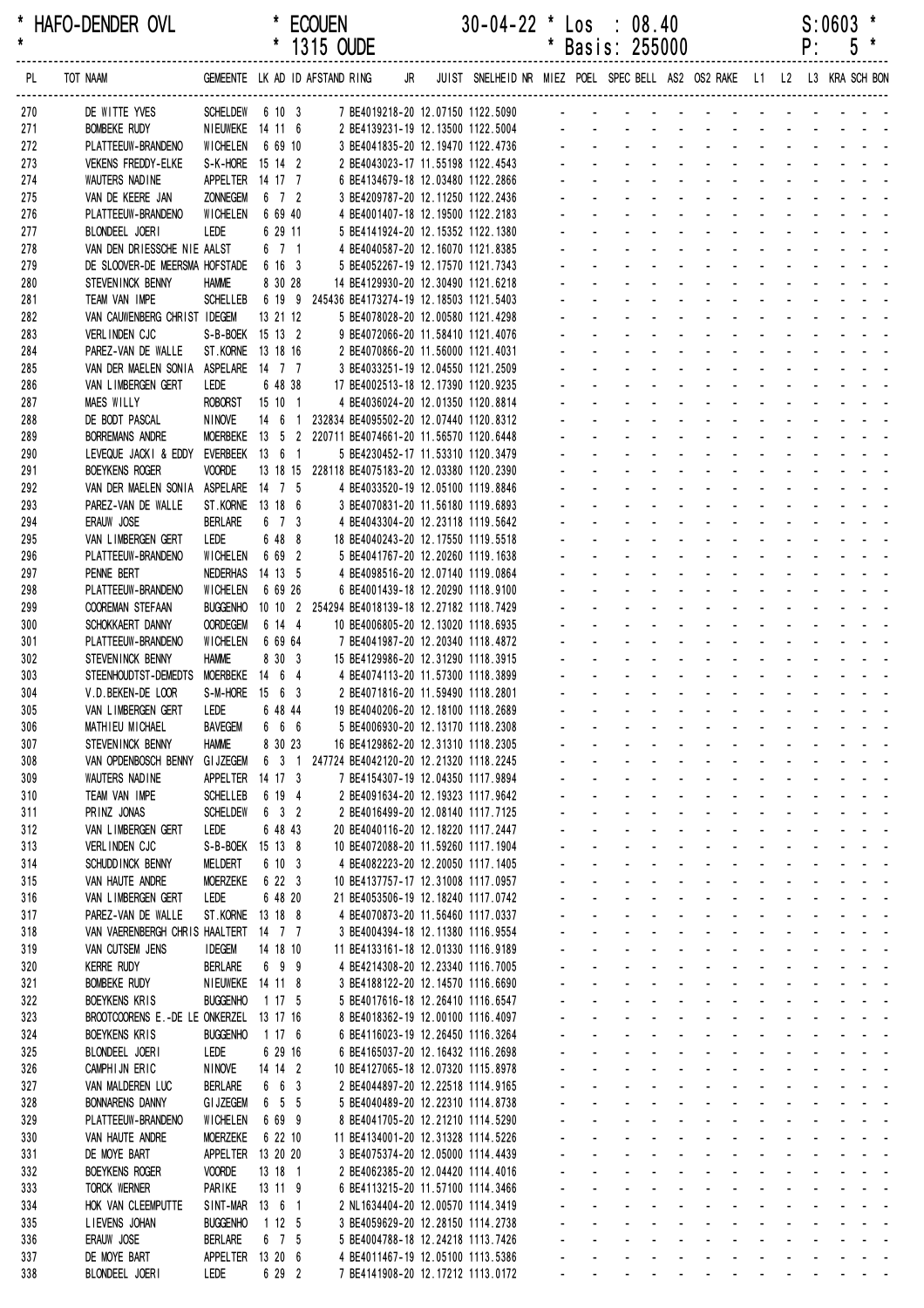|            |                                                      |                                   |                        | 1315 OUDE                                                                         |                                                                            |              |                               | Basis: 255000                                       |                                              |                                                              |                                                  |                                         | ۲.                       | 0                                                     |  |
|------------|------------------------------------------------------|-----------------------------------|------------------------|-----------------------------------------------------------------------------------|----------------------------------------------------------------------------|--------------|-------------------------------|-----------------------------------------------------|----------------------------------------------|--------------------------------------------------------------|--------------------------------------------------|-----------------------------------------|--------------------------|-------------------------------------------------------|--|
| PL         | TOT NAAM                                             |                                   |                        | GEMEENTE LK AD ID AFSTAND RING                                                    | JR JUIST SNELHEID NR MIEZ POEL SPEC BELL AS2 OS2 RAKE L1 L2 L3 KRA SCH BON |              |                               |                                                     |                                              |                                                              |                                                  |                                         |                          |                                                       |  |
| 339        | SAELENS FRANK                                        |                                   |                        | ST-LIEVE 13 11 7 7 BE4006335-20 12.06110 1112.5342 - - - - - - - -                |                                                                            |              |                               |                                                     |                                              |                                                              |                                                  |                                         |                          |                                                       |  |
| 340        | SCHUDD INCK BENNY                                    | MELDERT                           | 6 10 10                | 5 BE4082295-20 12.21000 1112.5068                                                 |                                                                            |              |                               |                                                     |                                              |                                                              |                                                  |                                         |                          |                                                       |  |
| 341        | PAREZ-VAN DE WALLE                                   | ST. KORNE 13 18 5                 |                        | 5 BE4070827-20 11.57350 1112.4167                                                 |                                                                            |              |                               |                                                     |                                              |                                                              |                                                  |                                         |                          |                                                       |  |
| 342<br>343 | TEAM NOEL-WILLOCKX<br>STEVENINCK BENNY               | <b>BAASRODE</b><br><b>HAMME</b>   | 891<br>8 30 26         | 4 BE6045629-20 12.30080 1112.3595                                                 |                                                                            |              |                               |                                                     |                                              |                                                              |                                                  |                                         |                          |                                                       |  |
| 344        | LIEVENS JOHAN                                        | <b>BUGGENHO</b>                   | 1124                   | 17 BE4129804-20 12.32460 1112.2254<br>4 BE4059029-20 12.28420 1112.0813           |                                                                            |              |                               |                                                     |                                              |                                                              |                                                  |                                         |                          |                                                       |  |
| 345        | VAN HAUTE ANDRE                                      | <b>MOERZEKE</b>                   | 6 22 7                 | 12 BE4134021-20 12.32048 1111.9614                                                |                                                                            |              |                               |                                                     |                                              |                                                              |                                                  |                                         |                          |                                                       |  |
| 346        | TORCK WERNER                                         | PARIKE                            | 13 11 5                | 7 BE4117351-18 11.57380 1111.7153                                                 |                                                                            |              |                               |                                                     |                                              |                                                              |                                                  |                                         |                          |                                                       |  |
| 347        | BOEYKENS KRIS                                        | <b>BUGGENHO</b>                   | 1178                   | 7 BE4116017-19 12.27420 1111.6689                                                 |                                                                            |              |                               |                                                     |                                              |                                                              |                                                  |                                         |                          |                                                       |  |
| 348        | STEVENINCK BENNY                                     | <b>HAMME</b>                      | 8 30 29                | 18 BE4129975-20 12.32530 1111.6682                                                |                                                                            |              |                               |                                                     |                                              |                                                              |                                                  |                                         |                          |                                                       |  |
| 349        | SCHOKKAERT DANNY<br>DE WOLF FREDERIK                 | <b>OORDEGEM</b><br><b>OUDEGEM</b> | 6 14 5<br>6 25 11      | 11 BE4006784-20 12.14260 1111.3897<br>10 BE3015592-20 12.23420 1111.3679          |                                                                            |              |                               |                                                     |                                              | $\mathbf{r}$                                                 |                                                  |                                         |                          |                                                       |  |
| 350<br>351 | STEVENINCK BENNY                                     | <b>HAMME</b>                      | 8 30 7                 | 19 BE4147997-19 12.32580 1111.2706                                                |                                                                            |              |                               |                                                     |                                              |                                                              |                                                  |                                         |                          |                                                       |  |
| 352        | <b>TOMME ANDRE</b>                                   |                                   |                        | SINT-LIE 13 6 2 230010 BE4100035-20 12.07020 1110.9805                            |                                                                            |              |                               |                                                     |                                              |                                                              |                                                  |                                         |                          |                                                       |  |
| 353        | BOEYKENS KRIS                                        | <b>BUGGENHO</b>                   | 1172                   | 8 BE4116079-19 12.27520 1110.8558                                                 |                                                                            |              |                               |                                                     |                                              |                                                              |                                                  |                                         |                          |                                                       |  |
| 354        | VAN HOUWE WILLY                                      | <b>APPELS</b>                     | 6 10 3                 | 2 BE4055342-19 12.26560 1110.5729                                                 |                                                                            |              |                               |                                                     |                                              |                                                              |                                                  |                                         |                          |                                                       |  |
| 355        | BLONDEEL JOERI                                       | <b>LEDE</b>                       | 6 29 10                | 8 BE4141953-20 12.17530 1110.3098                                                 |                                                                            |              |                               |                                                     |                                              |                                                              |                                                  |                                         |                          |                                                       |  |
| 356<br>357 | BROOTCOORENS E.-DE LE ONKERZEL<br>TEAM NOEL-WILLOCKX | <b>BAASRODE</b>                   | 13 17 17<br>8 9 7      | 9 BE4074068-20 12.01160 1110.3080<br>5 BE6045753-20 12.30440 1109.4669            |                                                                            |              |                               |                                                     |                                              |                                                              |                                                  |                                         |                          |                                                       |  |
| 358        | VAN LIMBERGEN GERT                                   | LEDE                              | 6 48 35                | 22 BE4214306-20 12.19540 1109.4543                                                |                                                                            |              |                               |                                                     |                                              |                                                              |                                                  |                                         |                          |                                                       |  |
| 359        | STEVENINCK BENNY                                     | <b>HAMME</b>                      | 8 30 21                | 20 BE4129983-20 12.33220 1109.3658                                                |                                                                            |              |                               |                                                     |                                              |                                                              |                                                  |                                         |                          |                                                       |  |
| 360        | VAN BEVER DIRK                                       | SINT-MAR                          |                        | 13 4 3 223931 BE4122635-18 12.01527 1109.2374                                     |                                                                            |              |                               |                                                     |                                              |                                                              |                                                  |                                         |                          |                                                       |  |
| 361        | PELEMAN FELIX                                        | <b>BUGGENHO</b>                   | $1\quad 6\quad 1$      | 2 BE6154123-19 12.30230 1109.2078                                                 |                                                                            |              |                               |                                                     |                                              |                                                              |                                                  |                                         |                          |                                                       |  |
| 362        | CALLEBAUT FRANCOIS                                   | <b>MELDERT</b>                    |                        | 6 21 14 247232 BE4026259-19 12.22540 1109.1611                                    |                                                                            |              |                               |                                                     |                                              |                                                              |                                                  |                                         |                          |                                                       |  |
| 363<br>364 | DE GRAUWE ERWIN<br>VAN MALDEREN LUC                  | <b>BERLARE</b><br><b>BERLARE</b>  | 6 6 5                  | 6 4 2 249740 BE4043620-20 12.25100 1109.1340<br>3 BE4044751-20 12.24018 1109.1104 |                                                                            |              |                               |                                                     |                                              |                                                              |                                                  |                                         |                          |                                                       |  |
| 365        | VAN MALDEREN LUC                                     | <b>BERLARE</b>                    | $6\quad 6\quad 2$      | 4 BE4044894-20 12.24028 1109.0279                                                 |                                                                            |              |                               |                                                     |                                              |                                                              |                                                  |                                         |                          |                                                       |  |
| 366        | BLONDEEL JOERI                                       | LEDE                              | 6 29 23                | 9 BE4206336-20 12.18082 1109.0203                                                 |                                                                            |              |                               |                                                     |                                              |                                                              |                                                  |                                         |                          |                                                       |  |
| 367        | PLATTEEUW-BRANDENO                                   | WICHELEN                          | 6 69 19                | 9 BE4041721-20 12.22270 1109.0178                                                 |                                                                            |              |                               |                                                     |                                              |                                                              |                                                  |                                         |                          |                                                       |  |
| 368        | PAREZ-VAN DE WALLE                                   | ST.KORNE                          | 13 18 3                | 6 BE4010691-19 11.58150 1108.6759                                                 |                                                                            |              |                               |                                                     |                                              |                                                              |                                                  |                                         |                          |                                                       |  |
| 369        | MENSCHAERT-KIEKENS                                   | STEENHUI 14 9 3                   |                        | 3 BE4172828-20 12.05060 1108.0546                                                 |                                                                            |              |                               |                                                     |                                              |                                                              |                                                  |                                         |                          |                                                       |  |
| 370<br>371 | MAES WILLY<br>VAN DE KEERE JAN                       | <b>ROBORST</b><br><b>ZONNEGEM</b> | $15 \t10 \t8$<br>6 7 5 | 5 BE4126826-18 12.03560 1107.9650<br>4 BE4046149-20 12.14090 1107.9197            |                                                                            |              |                               |                                                     |                                              |                                                              |                                                  |                                         |                          |                                                       |  |
| 372        | <b>KERRE RUDY</b>                                    | <b>BERLARE</b>                    | 6 9 2                  | 5 BE4044122-20 12.25230 1107.6995                                                 |                                                                            |              |                               |                                                     |                                              | $\mathcal{L}$                                                | $\sim 100$                                       |                                         | <b>Contract Contract</b> |                                                       |  |
| 373        | VAN CAUWENBERG CHRIST IDEGEM                         |                                   | 13 21 1                | 6 BE4013935-19 12.03300 1107.4693                                                 |                                                                            |              |                               |                                                     |                                              |                                                              |                                                  |                                         |                          |                                                       |  |
| 374        | VAN CAUWENBERG CHRIST IDEGEM                         |                                   | 13 21 21               | 7 BE4078110-20 12.03310 1107.3786                                                 |                                                                            |              |                               |                                                     |                                              | $\mathcal{L}^{\mathcal{A}}$                                  |                                                  | $\Delta \sim 10^4$                      |                          |                                                       |  |
| 375        | SCHUDD INCK BENNY                                    | <b>MELDERT</b>                    | 6 10 5                 | 6 BE6056403-19 12.22020 1107.3292                                                 |                                                                            | $\mathbf{r}$ |                               |                                                     | $\sim$                                       | $\sim$<br>$\sim$                                             | and the state of the state of the                |                                         |                          |                                                       |  |
| 376<br>377 | STEVENINCK BENNY<br><b>MORREN SARAH</b>              | <b>HAMME</b><br><b>DEFTINGE</b>   | 8 30 30<br>13 6 1      | 21 BE4129832-20 12.33480 1107.3097<br>220295 BE4121416-18 11.58580 1107.1955      |                                                                            |              |                               |                                                     |                                              | the company of the company of                                |                                                  |                                         |                          |                                                       |  |
| 378        | DE MOYE BART                                         | APPELTER 13 20 16                 |                        | 5 BE4075388-20 12.06210 1107.1529                                                 |                                                                            |              |                               | $\mathbf{r}$                                        | $\mathbf{r}$                                 | <b>Contract Contract</b>                                     |                                                  |                                         |                          | and the state of the state of the state of            |  |
| 379        | <b>MAES WILLY</b>                                    | <b>ROBORST</b>                    | 15 10 3                | 6 BE4036025-20 12.04060 1107.0603                                                 |                                                                            |              |                               | $\mathbf{r}$<br>÷.                                  |                                              | and a strain and a strain and                                |                                                  |                                         |                          |                                                       |  |
| 380        | VAN CAUWENBERG CHRIST IDEGEM                         |                                   | 13 21 6                | 8 BE4013910-19 12.03350 1107.0160                                                 |                                                                            |              | $\mathcal{L}^{\pm}$           | $\mathcal{L}^{\text{max}}$                          | $\omega_{\rm{max}}$                          | $\omega_{\rm{max}}$<br>$\Delta \sim 100$                     | and a state                                      | $\Delta \sim 10^{-1}$                   |                          |                                                       |  |
| 381        | DE BLOCK ROGER&CELINE LETTERHO                       |                                   | 6 1 1                  | 236638 BE4205566-17 12.13480 1106.8195                                            |                                                                            |              | $\mathbf{r}$                  | $\sim$                                              |                                              | $\sim 100$<br>$\blacksquare$<br>$\sim 100$                   | <b>Contract Contract</b>                         |                                         |                          |                                                       |  |
| 382<br>383 | DE CLERCQ MARC<br>SAEYS WILLY                        | EVERBEEK 15 13 4                  | 8 12 3                 | 3 BE4220943-20 11.56490 1106.6187                                                 |                                                                            |              | ÷.                            |                                                     | $\omega$                                     | $\blacksquare$                                               |                                                  |                                         |                          |                                                       |  |
| 384        | CALLEBAUT FRANCOIS                                   | ST.GILLI<br>MELDERT               | 6 21 2                 | 2 BE4058575-20 12.29170 1106.5741<br>2 BE4028869-18 12.23260 1106.5135            |                                                                            |              | $\mathbf{r}$                  | $\sim$<br>$\sim$                                    |                                              | <b>College</b><br>$\mathcal{L}$                              | $\sim$                                           |                                         |                          | and the contract of the contract of                   |  |
| 385        | EVERAERT JO                                          | <b>HOFSTADE</b>                   | 6 6 2                  | 2 BE4003748-18 12.21542 1106.5043                                                 |                                                                            |              |                               | a.                                                  | $\Delta \sim 100$                            | design and a state of the state of                           |                                                  |                                         |                          |                                                       |  |
| 386        | DE WOLF FREDERIK                                     | <b>OUDEGEM</b>                    | 6 25 5                 | 11 BE4214171-20 12.24410 1106.5040                                                |                                                                            |              | $\omega_{\rm{max}}$           | $\omega_{\rm{max}}$<br>$\mathbf{L}^{\text{max}}$    | $\mathcal{L}^{\text{max}}$                   | <b>All Cards</b>                                             | and a state                                      | $\Delta \sim 100$                       |                          | and a state of                                        |  |
| 387        | THYS EDDY                                            | ASPELARE                          | 13 9 8                 | 8 BE4199006-20 12.08237 1106.4277                                                 |                                                                            | $\mathbf{r}$ | ¥.                            | $\mathcal{L}^{\text{max}}$                          | $\sim 100$                                   | $\sim$<br>$\Delta \sim 100$                                  | and a state                                      | $\Delta \sim 100$                       |                          |                                                       |  |
| 388        | BLONDEEL JOERI                                       | LEDE<br><b>WICHELEN</b>           | 6 29 24<br>6 11 4      | 10 BE4206462-19 12.18392 1106.3998                                                |                                                                            |              | $\mathbf{r}$                  |                                                     | $\mathcal{L}_{\mathcal{A}}$<br>$\mathcal{L}$ | $\sim$<br>$\sim$<br>$\blacksquare$                           |                                                  |                                         | and the company          |                                                       |  |
| 389<br>390 | DE WOLF DORINDA<br>VAN LIMBERGEN GERT                | LEDE                              | 6 48 25                | 3 BE4024042-17 12.23020 1106.3638<br>23 BE4053599-19 12.20310 1106.3517           |                                                                            |              | $\omega$                      | ÷.<br>$\mathbf{r}$                                  |                                              | $\Delta \sim 100$<br>$\mathcal{L}^{\mathcal{A}}$             | $\sim$                                           |                                         | and a straight           |                                                       |  |
| 391        | EVERAERT JO                                          | <b>HOFSTADE</b>                   | 6 6 6                  | 3 BE4043263-20 12.21582 1106.1720                                                 |                                                                            |              | $\omega$                      | ÷.<br>$\mathcal{L}^{\mathcal{A}}$                   | $\mathbf{r}$                                 | $\mathcal{L}$<br><b>Contact Contact</b>                      | <b>Contract Contract</b>                         | $\Delta \sim 100$                       |                          |                                                       |  |
| 392        | <b>MENSCHAERT-KIEKENS</b>                            | <b>STEENHUI</b>                   | 14 9 6                 | 4 BE4172817-20 12.05270 1106.1670                                                 |                                                                            |              |                               | $\omega_{\rm{max}}$<br>$\mathcal{L}^{\text{max}}$   | $\mathcal{L}^{\text{max}}$                   | All Card                                                     | $\omega_{\rm{max}}$<br>$\sim 100$                | $\omega_{\rm{max}}$                     | $\sim 100$               |                                                       |  |
| 393        | VAN LIMBERGEN GERT                                   | LEDE                              | 6 48 13                | 24 BE4176359-20 12.20350 1106.0174                                                |                                                                            |              |                               | $\omega_{\rm{max}}$<br>$\mathbf{L}^{\text{max}}$    | $\mathcal{L}^{\text{max}}$                   | $\Delta \sim 100$<br>$\Delta \sim 10^4$                      | $\omega_{\rm{max}}$                              |                                         |                          |                                                       |  |
| 393        | VAN LIMBERGEN GERT                                   | LEDE                              | 6 48 27                | 25 BE4040153-20 12.20350 1106.0174                                                |                                                                            |              |                               |                                                     |                                              | $\Delta \sim 100$<br>$\sim$                                  |                                                  |                                         |                          |                                                       |  |
| 395<br>396 | V.D. BEKEN-DE LOOR<br>BLONDEEL JOERI                 | S-M-HORE<br>LEDE                  | 15 6 4<br>6 29 28      | 3 BE4071856-20 12.02030 1105.9193<br>11 BE4141933-20 12.18460 1105.8266           |                                                                            |              | $\mathcal{L}^{\pm}$<br>$\sim$ | $\mathbf{r}$<br>$\sim$                              |                                              | $\blacksquare$<br>and a state<br>$\mathcal{L}$               |                                                  |                                         |                          | and the state of the state of the                     |  |
| 397        | VAN CAUWENBERG CHRIST IDEGEM                         |                                   | 13 21 5                | 9 BE4078057-20 12.03510 1105.5678                                                 |                                                                            | $\mathbf{r}$ |                               | ÷.                                                  |                                              | and the con-<br>÷.                                           |                                                  |                                         |                          |                                                       |  |
| 398        | DE CLERCQ MARC                                       | <b>EVERBEEK</b>                   | 15 13 5                | 4 BE4220959-20 11.57050 1105.1214                                                 |                                                                            |              | $\omega_{\rm{max}}$           | $\omega_{\rm{max}}$<br>$\mathbf{L}^{\text{max}}$    | $\mathcal{L}^{\text{max}}$                   | <b>All Cards</b>                                             | and a state                                      | $\Delta \sim 100$                       |                          | and a state of                                        |  |
| 399        | BLONDEEL JOERI                                       | LEDE                              | 6 29 20                | 12 BE4206353-20 12.18562 1104.9680                                                |                                                                            | $\mathbf{r}$ | ¥.                            | $\mathcal{L}^{\text{max}}$<br>$\sim 10$             |                                              | $\Delta \sim 100$<br>$\sim$ $-$                              | $\omega_{\rm{max}}$<br>$\sim 100$                | $\Delta \sim 100$                       |                          | $\omega_{\rm{eff}}=2.0\pm0.00$ km $^{-1}$ and         |  |
| 400        | <b>COOREMAN STEFAAN</b>                              | <b>BUGGENHO</b>                   | 10105                  | 2 BE4058107-20 12.30092 1104.8895                                                 |                                                                            |              |                               |                                                     | $\blacksquare$                               | $\omega$<br>$\sim$                                           |                                                  |                                         |                          |                                                       |  |
| 401        | PLETINCKX MARC & ANGI DEFTINGE                       |                                   | 13 22 7                | 14 BE6025129-20 12.00040 1104.2919                                                |                                                                            |              | $\mathbf{r}$                  |                                                     | $\mathcal{L}$                                | $\sim$<br>$\blacksquare$                                     |                                                  | $\mathcal{L}^{\text{max}}$              |                          |                                                       |  |
| 402<br>403 | <b>BOEYKENS KRIS</b><br>CALLEBAUT FRANCOIS           | <b>BUGGENHO</b><br>MELDERT        | 1 17 10<br>6 21 12     | 9 BE4017613-18 12.29150 1104.1527<br>3 BE4214430-20 12.23560 1104.0429            |                                                                            |              | L.<br>$\omega$                | ÷.<br>$\mathbf{r}$<br>÷.<br>$\mathbf{r}$            | $\mathbf{r}$                                 | $\sim$<br>$\mathcal{L}$<br><b>Contractor</b><br>$\mathbf{r}$ | $\sim$                                           | $\Delta \sim 100$<br>$\Delta \sim 10^4$ | $\sim$                   |                                                       |  |
| 404        | DE WOLF FREDERIK                                     | <b>OUDEGEM</b>                    | 6 25 16                | 12 BE4044250-20 12.25120 1103.9654                                                |                                                                            |              |                               | $\omega_{\rm{max}}$<br>$\omega_{\rm{max}}$          | $\Delta \sim 100$                            | $\Delta \phi = 0.000$ .                                      | $\omega_{\rm{max}}$<br>$\mathbf{L}^{\text{max}}$ | $\Delta \sim 10^4$                      |                          | $\mathbf{z} = \mathbf{z} + \mathbf{z} + \mathbf{z}$ . |  |
| 405        | VAN LANGENHOVE ARTHUR BAARDEGE                       |                                   |                        | 1 15 6 246765 BE4026736-19 12.23318 1103.9458                                     |                                                                            |              |                               | $\mathbf{z}$ and $\mathbf{z}$<br><b>All Service</b> |                                              | $\Delta \sim 100$<br>$\sim$                                  | $\omega_{\rm{max}}$                              |                                         |                          |                                                       |  |
| 406        | DE WOLF FREDERIK                                     | <b>OUDEGEM</b>                    | 6 25 25                | 13 BE4214173-20 12.25140 1103.8020                                                |                                                                            |              |                               |                                                     |                                              |                                                              |                                                  |                                         |                          |                                                       |  |
| 407        | PLATTEEUW-BRANDENO                                   | WICHELEN                          | 6 69 11                | 10 BE4041622-20 12.23330 1103.5607                                                |                                                                            |              |                               | and the company of the company of the company of    |                                              |                                                              |                                                  |                                         |                          |                                                       |  |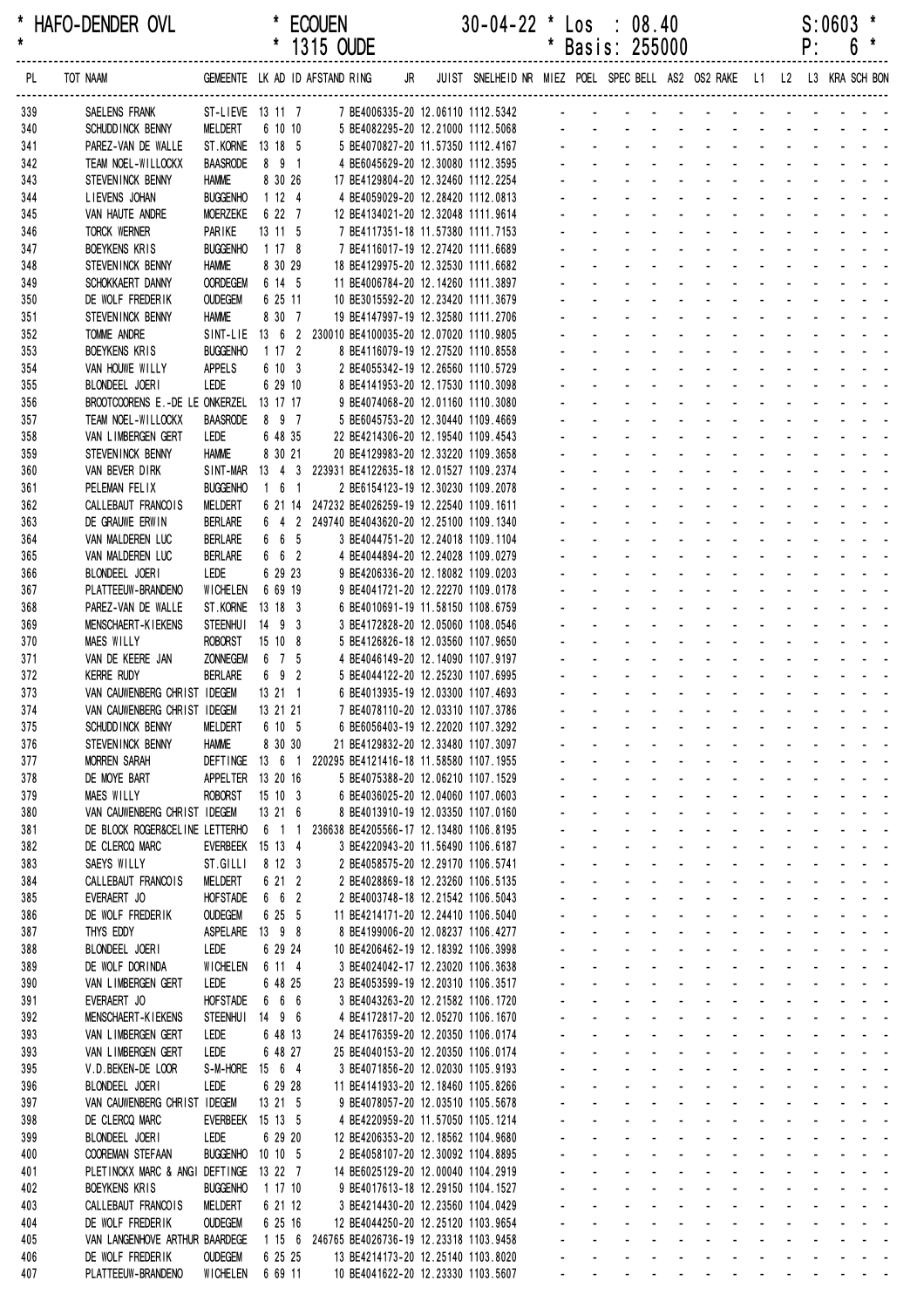| HAFO-DENDER OVL | <b>ECOUEN</b>     | $30-04-22$ * Los : 08.40 | $S:0603$ * |
|-----------------|-------------------|--------------------------|------------|
|                 | $101E$ $\cap$ IDF | * DAA!A, OEEAAA          |            |

|     |                                                                                                                    |                   |           |         | * 1315 OUDE |  |  |                                                                   |  | * Basis: 255000                                                                                                                                                                                                                |  |                                    |  | P: | 7 * |  |
|-----|--------------------------------------------------------------------------------------------------------------------|-------------------|-----------|---------|-------------|--|--|-------------------------------------------------------------------|--|--------------------------------------------------------------------------------------------------------------------------------------------------------------------------------------------------------------------------------|--|------------------------------------|--|----|-----|--|
| PL  | TOT NAAM GEMEENTE LK AD ID AFSTAND RING JR JUIST SNELHEID NR MIEZ POEL SPEC BELL AS2 OS2 RAKE L1 L2 L3 KRA SCH BON |                   |           |         |             |  |  |                                                                   |  |                                                                                                                                                                                                                                |  |                                    |  |    |     |  |
| 408 | VAN CAUWENBERG CHRIST IDEGEM 13 21 20                                                                              |                   |           |         |             |  |  | 10 004013916-19 12.04140 1103.4927                                |  |                                                                                                                                                                                                                                |  |                                    |  |    |     |  |
| 409 | STEENHOUDTST-DEMEDTS MOERBEKE 14 6 5                                                                               |                   |           |         |             |  |  | 5 BE4074135-20 12.00100 1103.4904 - - - - - - - - - - - - - - - - |  |                                                                                                                                                                                                                                |  |                                    |  |    |     |  |
| 410 | CORTHALS ET IENNE                                                                                                  | <b>MASSEMEN</b>   |           | 6 27 3  |             |  |  | 3 BE4123561-20 12.18130 1103.4538                                 |  | and the state of the state of the state                                                                                                                                                                                        |  |                                    |  |    |     |  |
| 411 | <b>OPDECAM STEPHAN</b>                                                                                             |                   |           |         |             |  |  | GODVEERD 15 6 6 227776 BE4031880-19 12.06270 1103.2986            |  | and a straightful and a straight and                                                                                                                                                                                           |  |                                    |  |    |     |  |
| 412 | DE MEYER-BODDAERT                                                                                                  | <b>HAMME</b>      |           | 8 19 16 |             |  |  | 2 BE4238317-17 12.35480 1103.2740                                 |  | design and a state of the state of the                                                                                                                                                                                         |  |                                    |  |    |     |  |
| 413 | VAN LIMBERGEN GERT                                                                                                 | LEDE              |           | 6 48 6  |             |  |  | 26 BE4040219-20 12.21090 1103.1834                                |  | design and a state of the state of the                                                                                                                                                                                         |  |                                    |  |    |     |  |
| 414 | VAN LIMBERGEN GERT                                                                                                 | LEDE              |           | 6 48 7  |             |  |  | 27 BE4214342-20 12.21100 1103.1002                                |  | and a straightful and a straight and                                                                                                                                                                                           |  |                                    |  |    |     |  |
| 415 | PAREZ-VAN DE WALLE                                                                                                 | ST.KORNE 13 18 18 |           |         |             |  |  | 7 BE4070865-20 11.59160 1103.0194                                 |  | design and a state of the state of the state                                                                                                                                                                                   |  |                                    |  |    |     |  |
| 416 | VAN LIMBERGEN GERT                                                                                                 | LEDE              |           | 6 48 21 |             |  |  | 28 BE4002569-18 12.21110 1103.0171                                |  | design and the state of the state of the state of the state of the state of the state of the state of the state of the state of the state of the state of the state of the state of the state of the state of the state of the |  |                                    |  |    |     |  |
| 417 | PLETINCKX MARC & ANGI DEFTINGE 13 22 8                                                                             |                   |           |         |             |  |  | 15 BE4125739-19 12.00180 1103.0055                                |  | and a series of the series of the series of                                                                                                                                                                                    |  |                                    |  |    |     |  |
| 418 | VAN LANGENHOVE ARTHUR BAARDEGE                                                                                     |                   |           | 1 15 1  |             |  |  | 2 BE4176490-16 12.23458 1102.7946                                 |  | and a series of the contract of the series of                                                                                                                                                                                  |  |                                    |  |    |     |  |
| 419 | VANHOORENBEECK LOUIS BAASRODE                                                                                      |                   | 8 14 2    |         |             |  |  | 9 BE4056650-20 12.31480 1102.7696                                 |  | and a series of the contract of the series of                                                                                                                                                                                  |  |                                    |  |    |     |  |
| 420 | <b>VEKENS FREDDY-ELKE</b>                                                                                          | S-K-HORE 15 14 6  |           |         |             |  |  | 3 BE4124411-19 11.58518 1102.5109                                 |  | and a series of the contract of the series of                                                                                                                                                                                  |  |                                    |  |    |     |  |
| 421 | CORTVRINDT GUIDO                                                                                                   | WELLE             |           |         |             |  |  | 14 9 2 238388 BE4070680-19 12.16140 1102.4572                     |  | design and a state of the state of the state                                                                                                                                                                                   |  |                                    |  |    |     |  |
| 422 | DE SLOOVER-DE MEERSMA HOFSTADE                                                                                     |                   | 6 16 6    |         |             |  |  | 6 BE4044231-20 12.21460 1102.4290                                 |  | and a series of the contract of the contract of                                                                                                                                                                                |  |                                    |  |    |     |  |
| 423 | <b>VEKENS FREDDY-ELKE</b>                                                                                          | S-K-HORE 15 14 11 |           |         |             |  |  | 4 BE4071952-20 11.58528 1102.4185                                 |  | and a series of the contract of the series of                                                                                                                                                                                  |  |                                    |  |    |     |  |
| 424 | PLATTEEUW-BRANDENO                                                                                                 | WICHELEN 6 69 50  |           |         |             |  |  | 11 BE4041737-20 12.23480 1102.3280                                |  | and a series of the contract of the series of                                                                                                                                                                                  |  |                                    |  |    |     |  |
| 425 | VAN LIMBERGEN GERT                                                                                                 | LEDE              |           | 6 48 22 |             |  |  | 29 BE4053517-19 12.21200 1102.2696                                |  |                                                                                                                                                                                                                                |  | design and a state of the state of |  |    |     |  |
| 426 | TORTELBOOM WILLY                                                                                                   | OOMBERGE 13 6 4   |           |         |             |  |  | 3 BE4078203-20 12.10160 1102.0958                                 |  | and a series of the contract of the series of                                                                                                                                                                                  |  |                                    |  |    |     |  |
| 427 | VAN CUTSEM JENS                                                                                                    | <b>IDEGEM</b>     | 14 18 17  |         |             |  |  | 12 BE4177169-19 12.04180 1101.8845                                |  | design and a state of the state of the                                                                                                                                                                                         |  |                                    |  |    |     |  |
| 428 | SAELENS FRANK                                                                                                      | ST-LIEVE 13 11 2  |           |         |             |  |  | 8 BE4066828-18 12.08130 1101.6697                                 |  | design and a state of the state of the state                                                                                                                                                                                   |  |                                    |  |    |     |  |
| 429 | VAN CUTSEM JENS                                                                                                    | <b>IDEGEM</b>     | $14$ 18 3 |         |             |  |  | 13 BE4177185-19 12.04240 1101.3454                                |  | and a straightful and a straight and                                                                                                                                                                                           |  |                                    |  |    |     |  |
| 430 | VANEXTERGEM JOHAN                                                                                                  | APPELS            |           | 8 8 4   |             |  |  | 252188 BE4042840-20 12.28590 1101.3378                            |  | design and a state of the state of the state                                                                                                                                                                                   |  |                                    |  |    |     |  |
| 431 | DE CLERCQ MARC                                                                                                     | EVERBEEK 15 13 2  |           |         |             |  |  | 5 BE4219725-18 11.57460 1101.3029                                 |  | a construction of the construction of the construction of the construction of the construction of the construction of the construction of the construction of the construction of the construction of the construction of the  |  |                                    |  |    |     |  |
| 432 | VERLINDEN CJC                                                                                                      | S-B-BOEK 15 13 12 |           |         |             |  |  | 11 BE4072075-20 12.02200 1101.1779                                |  | die staat die kanaal van die kanaal van die kanaal van die kanaal van die kanaal van die kanaal van die kanaal                                                                                                                 |  |                                    |  |    |     |  |
| 433 | <b>COOREMAN AUGUST</b>                                                                                             | LEBBEKE           |           |         |             |  |  | 4 5 1 251592 BE4152104-17 12.28290 1101.1394                      |  | de la provincia de la provincia de la provincia de                                                                                                                                                                             |  |                                    |  |    |     |  |
| 434 | VANEXTERGEM JOHAN                                                                                                  | APPELS            |           | 8 8 1   |             |  |  | 2 BE4042911-20 12.29020 1101.0974                                 |  | and a series of the series of the series of the                                                                                                                                                                                |  |                                    |  |    |     |  |
| 435 | VAN DE VELDE EDDY                                                                                                  |                   |           |         |             |  |  | SINT-MAR 13 12 1 224139 BE4113841-20 12.03340 1101.0594           |  | and a series of the contract of the contract of                                                                                                                                                                                |  |                                    |  |    |     |  |
| 436 | VAN DER MAELEN SONIA ASPELARE 14 7 3                                                                               |                   |           |         |             |  |  | 5 BE4198721-20 12.08410 1101.0127                                 |  | design and a state of the state of the state                                                                                                                                                                                   |  |                                    |  |    |     |  |
| 437 | VANHOORENBEECK LOUIS BAASRODE                                                                                      |                   | 8 14 3    |         |             |  |  | 10 BE4012984-18 12.32110 1100.9490                                |  | and a series of the contract of the series of                                                                                                                                                                                  |  |                                    |  |    |     |  |
| 438 | DE WITTE YVES                                                                                                      | SCHELDEW 6 10 7   |           |         |             |  |  |                                                                   |  |                                                                                                                                                                                                                                |  |                                    |  |    |     |  |
| 439 | SPELTDOORN GERY                                                                                                    |                   |           |         |             |  |  | SINT-MAR 13 4 1 223790 BE4037911-19 12.03180 1100.7870            |  | والمتعاط والمتعاط والمتعاط والمتاريخ                                                                                                                                                                                           |  |                                    |  |    |     |  |
|     | Geld terug : BELLES 0.25 0.75 /<br>DE COCKER VICKTORIN 0.60 / VAN DYCK JULIEN 0.15 /                               |                   |           |         |             |  |  |                                                                   |  |                                                                                                                                                                                                                                |  |                                    |  |    |     |  |

------------------------------------------------------------------------------------------------------------------------------------------------------------------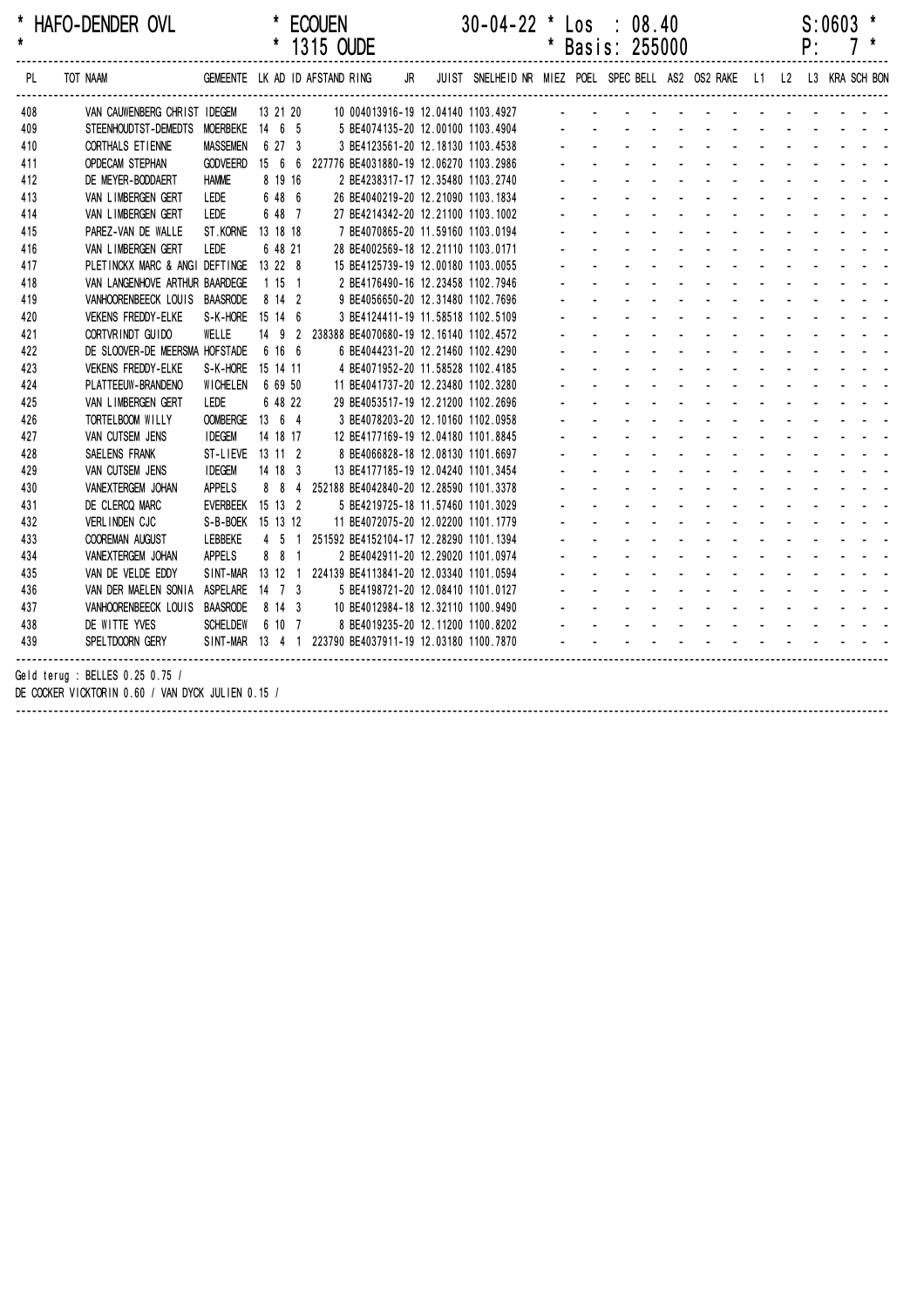| $\star$  |                                  |                            | * HAFO-DENDER OVL                                                                                                             |                                                                              |           |                               | <b>ECOUEN</b><br>* 1686 JAARSE                                                                         |                                                                        |       |                |       | $30-04-22$ * Los : 08.40                                    | * Basis: 255000                                  |                                                   |                      |                                                                                                                                                                                                                                                                         |                   | P: | S:0603                                                           |           |  |
|----------|----------------------------------|----------------------------|-------------------------------------------------------------------------------------------------------------------------------|------------------------------------------------------------------------------|-----------|-------------------------------|--------------------------------------------------------------------------------------------------------|------------------------------------------------------------------------|-------|----------------|-------|-------------------------------------------------------------|--------------------------------------------------|---------------------------------------------------|----------------------|-------------------------------------------------------------------------------------------------------------------------------------------------------------------------------------------------------------------------------------------------------------------------|-------------------|----|------------------------------------------------------------------|-----------|--|
|          |                                  |                            | $0.25$ 0.50 0.75                                                                                                              |                                                                              |           |                               |                                                                                                        |                                                                        |       |                |       |                                                             |                                                  |                                                   |                      | 1 2 3 4 5 0.25 0.50 0.75 1.00 1.50 2.00 4.00 8.00 12.00 20.00 KRA SCH BON                                                                                                                                                                                               |                   |    |                                                                  |           |  |
|          | 3<br>$\overline{2}$              | 0<br>$\overline{2}$        | 0 BELLES 0 0 0<br>2 AS2                                                                                                       | $0$ 0                                                                        | $\pmb{0}$ | $\overline{0}$<br>$\mathbf 0$ | 0 <sub>l</sub>                                                                                         | 0 L1 1 1                                                               |       | $\sim$ 1       |       | $\begin{matrix} 0 & 0 & 0 & 0 & 0 \end{matrix}$<br>0 POELEN |                                                  |                                                   | $\mathbf{0}$         | 0 MIEZEN 0                                                                                                                                                                                                                                                              | $\bm{0}$          |    | 1 DIVERS                                                         |           |  |
|          | $\overline{2}$<br>$\overline{2}$ | $2^{\circ}$<br>$2^{\circ}$ | 2 OS2<br>$\mathbf{0}$<br>2 RAKEND * (C)2022w Data Technology Deerlijk * 115 Deelnemers * KLACHTEN IN HET LOKAAL TOT DONDERDAG | 0<br>$\mathbf{0}$                                                            |           | $\mathbf{0}$                  | 0 <sub>l</sub>                                                                                         |                                                                        | $1 -$ | $\overline{0}$ | $0$ 0 | 0 SPECIA                                                    |                                                  |                                                   |                      |                                                                                                                                                                                                                                                                         |                   |    |                                                                  |           |  |
| PL       |                                  |                            | TOT NAAM                                                                                                                      |                                                                              |           |                               |                                                                                                        |                                                                        |       |                |       |                                                             |                                                  |                                                   |                      | GEMEENTE LK AD ID AFSTAND RING JR JUIST SNELHEID NR MIEZ POEL SPEC BELL AS2 OS2 RAKE L1 L2 L3 KRA SCH BON                                                                                                                                                               |                   |    |                                                                  |           |  |
| 1        |                                  |                            | <b>CRUCKE KOEN</b>                                                                                                            | ONKERZEL  14 49  9  222221 BE4090660-21 11.43180 1212.3350                   |           |                               |                                                                                                        |                                                                        |       |                |       |                                                             |                                                  |                                                   |                      |                                                                                                                                                                                                                                                                         |                   |    |                                                                  |           |  |
| 2<br>3   |                                  |                            | CAMPHIJN ERIC<br>DE BODT PASCAL                                                                                               | NINOVE<br><b>NINOVE</b>                                                      |           |                               | 14 23 13 231586 BE4011113-21 11.52310 1202.9400<br>14 8 2 232834 BE4020886-21 11.53430 1201.9307 - - - |                                                                        |       |                |       |                                                             |                                                  |                                                   |                      |                                                                                                                                                                                                                                                                         |                   |    |                                                                  |           |  |
|          |                                  |                            | SCHOKKAERT DANNY                                                                                                              | <b>OORDEGEM</b>                                                              |           |                               | 6 40 34 238319 BE4031095-21 11.58540 1198.1850                                                         |                                                                        |       |                |       |                                                             |                                                  |                                                   |                      |                                                                                                                                                                                                                                                                         |                   |    |                                                                  |           |  |
| 5        |                                  |                            | SAELENS FRANK                                                                                                                 | ST-LIEVE 13 20 6 229386 BE5070492-21 11.51510 1195.6529                      |           |                               |                                                                                                        |                                                                        |       |                |       |                                                             |                                                  |                                                   |                      |                                                                                                                                                                                                                                                                         |                   |    |                                                                  |           |  |
| 6<br>7   |                                  |                            | CAMPHIJN ERIC<br>VAN DER MAELEN SONIA ASPELARE 14 49 19 229763 BE4087473-21 11.52310 1193.4707                                | NINOVE                                                                       |           |                               | 14 23 1                                                                                                | 2 BE4011199-21 11.53500 1194.7687                                      |       |                |       |                                                             |                                                  |                                                   |                      |                                                                                                                                                                                                                                                                         |                   |    |                                                                  |           |  |
| 8        |                                  |                            | CAMPHIJN ERIC                                                                                                                 | <b>NINOVE</b>                                                                |           | 14233                         |                                                                                                        | 3 BE4011198-21 11.54100 1192.7176                                      |       |                |       |                                                             |                                                  |                                                   |                      |                                                                                                                                                                                                                                                                         |                   |    |                                                                  |           |  |
| 9<br>10  |                                  |                            | LEVEQUE JACKI & EDDY EVERBEEK 13 14 2 216806 BE4157261-21 11.41470 1192.6616<br>STEVENINCK BENNY                              | <b>HAMME</b>                                                                 |           |                               | 8 32 19 258889 BE4074977-21 12.17080 1192.3043                                                         |                                                                        |       |                |       |                                                             |                                                  |                                                   |                      |                                                                                                                                                                                                                                                                         |                   |    |                                                                  |           |  |
| 11       |                                  |                            | DEMEDTS B-STEENHOUDT MOEBEKE                                                                                                  |                                                                              |           |                               | 14 10 3 221799 BE4014973-21 11.46030 1192.1473                                                         |                                                                        |       |                |       |                                                             |                                                  |                                                   |                      |                                                                                                                                                                                                                                                                         |                   |    |                                                                  |           |  |
| 12       |                                  |                            | VAN DER MAELEN SONIA ASPELARE 14 49 12                                                                                        |                                                                              |           |                               |                                                                                                        | 2 BE4087388-21 11.53300 1187.4057                                      |       |                |       |                                                             |                                                  |                                                   |                      |                                                                                                                                                                                                                                                                         |                   |    |                                                                  |           |  |
| 13<br>14 |                                  |                            | DE WITTE YVES<br>TORTELBOOM WILLY                                                                                             | <b>SCHELDEW</b><br>OOMBERGE 13 17 8 231734 BE4015343-21 11.55250 1185.8456   |           |                               | 6 8 6 232640 BE4182253-21 11.56070 1186.2327                                                           |                                                                        |       |                |       |                                                             |                                                  |                                                   |                      |                                                                                                                                                                                                                                                                         |                   |    |                                                                  |           |  |
| 15       |                                  |                            | VAN DE KEERE JAN                                                                                                              | <b>ZONNEGEM</b>                                                              |           |                               | 6 38 5 237261 BE4219808-21 12.00080 1185.5147                                                          |                                                                        |       |                |       |                                                             |                                                  |                                                   |                      |                                                                                                                                                                                                                                                                         |                   |    |                                                                  |           |  |
| 16       |                                  |                            | 13.25 VAN LIMBERGEN GERT                                                                                                      | LEDE                                                                         |           |                               | 6 14 1 243969 BE6056747-21 12.06030 1184.0281 8                                                        |                                                                        |       |                |       |                                                             | 225<br>450                                       |                                                   | 075 075              |                                                                                                                                                                                                                                                                         |                   |    |                                                                  | $- - 500$ |  |
| 17<br>18 |                                  |                            | STEVENINCK BENNY<br>STEENHOUDTST-DEMEDTS MOERBEKE 14 10 5 220882 BE4014941-21 11.46460 1182.6629                              | <b>HAMME</b>                                                                 |           | 8 32 15                       |                                                                                                        | 2 BE4074940-21 12.18500 1183.0419                                      |       |                |       |                                                             |                                                  |                                                   |                      |                                                                                                                                                                                                                                                                         |                   |    |                                                                  |           |  |
| 19       |                                  |                            | SCHUDD INCK BENNY                                                                                                             | <b>MELDERT</b>                                                               |           |                               | 6 18 4 245864 BE4108633-21 12.07570 1182.3227                                                          |                                                                        |       |                |       |                                                             |                                                  |                                                   |                      |                                                                                                                                                                                                                                                                         |                   |    |                                                                  |           |  |
| 20       |                                  |                            | SCHOKKAERT DANNY                                                                                                              | <b>OORDEGEM</b>                                                              |           | 6 40 32                       |                                                                                                        | 2 BE4088358-21 12.01460 1181.1614                                      |       |                |       |                                                             |                                                  |                                                   |                      |                                                                                                                                                                                                                                                                         |                   |    |                                                                  |           |  |
| 21<br>22 |                                  |                            | VAN VAERENBERGH CHRIS HAALTERT<br>VAN LIMBERGEN GERT                                                                          | LEDE                                                                         |           | 6 14 7                        | 14 12 2 236385 BE4090716-21 12.00180 1180.1548                                                         | 2 BE4065867-21 12.06480 1179.7340                                      |       |                |       |                                                             |                                                  |                                                   |                      |                                                                                                                                                                                                                                                                         |                   |    |                                                                  |           |  |
| 23       |                                  |                            | <b>MENSCHAERT-KIEKENS</b>                                                                                                     | STEENHUI 14 9 1 227262 BE4186137-21 11.52490 1178.6429                       |           |                               |                                                                                                        |                                                                        |       |                |       |                                                             |                                                  |                                                   |                      |                                                                                                                                                                                                                                                                         |                   |    |                                                                  |           |  |
| 24       |                                  |                            | CAMPHIJN ERIC                                                                                                                 | <b>NINOVE</b>                                                                |           | 14 23 16                      |                                                                                                        | 4 BE4011105-21 11.56370 1177.8554                                      |       |                |       |                                                             |                                                  |                                                   |                      |                                                                                                                                                                                                                                                                         |                   |    |                                                                  |           |  |
| 25<br>26 |                                  |                            | CAMPHIJN ERIC<br>FOSSELLE RUDY EN STIJ VOORDE                                                                                 | NINOVE                                                                       |           | 14 23 5                       | 14 18 9 228004 BE4017640-21 11.53369 1177.6154                                                         | 5 BE4011123-21 11.56390 1177.6557                                      |       |                |       |                                                             |                                                  |                                                   |                      |                                                                                                                                                                                                                                                                         |                   |    |                                                                  |           |  |
| 27       |                                  |                            | LEVEQUE JACKI & EDDY EVERBEEK 13 14 1 2 BE4157260-21 11.44090 1177.3337                                                       |                                                                              |           |                               |                                                                                                        |                                                                        |       |                |       |                                                             |                                                  |                                                   |                      |                                                                                                                                                                                                                                                                         |                   |    |                                                                  |           |  |
| 28       |                                  |                            | STEVENINCK BENNY                                                                                                              | Hamme                                                                        |           | 8 32 18                       |                                                                                                        | 3 BE4074820-21 12.20090 1175.9664                                      |       |                |       |                                                             |                                                  |                                                   |                      |                                                                                                                                                                                                                                                                         |                   |    |                                                                  |           |  |
| 29<br>30 |                                  |                            | VAN CUTSEM JENS   IDEGEM   14 17 5 225115 BE4015013-21 11.51290 1175.6376<br>VAN CUTSEM JENS                                  | <b>IDEGEM</b>                                                                |           | 14 17 2                       |                                                                                                        | 2 BE4015043-21 11.51340 1175.1262                                      |       |                |       |                                                             |                                                  |                                                   |                      | and the company of the company<br>design and a state of the state of the state of the state of the state of the state of the state of the state of the state of the state of the state of the state of the state of the state of the state of the state of the s        |                   |    | .                                                                |           |  |
| 31       |                                  |                            | <b>CRUCKE KOEN</b>                                                                                                            | ONKERZEL 14 49 17                                                            |           |                               |                                                                                                        | 2 BE3062588-21 11.49110 1174.6331                                      |       |                |       |                                                             |                                                  | $\mathbf{L}^{\text{max}}$                         |                      | design and a state of the state of                                                                                                                                                                                                                                      |                   |    | and a strain and a                                               |           |  |
| 32       |                                  |                            | PLETINCKX MARC & ANGI DEFTINGE 13 45 18 220932 BE5071531-21 11.48120 1173.9214                                                |                                                                              |           |                               |                                                                                                        | 2 BE5070500-21 11.55260 1173.7302                                      |       |                |       |                                                             |                                                  |                                                   |                      | and the company of the company of<br>designed the state of the state of                                                                                                                                                                                                 |                   |    | and a strain and a                                               |           |  |
| 33<br>34 |                                  |                            | SAELENS FRANK<br><b>TUYPENS DANNY</b>                                                                                         | ST-LIEVE 13 20 8                                                             |           |                               | ZARLARDI 13 3 3 218075 BE4015884-21 11.45540 1173.0769                                                 |                                                                        |       |                |       |                                                             |                                                  | $\mathbf{r} = \mathbf{r}$                         |                      | and a straightful and state                                                                                                                                                                                                                                             |                   |    | and a strain and                                                 |           |  |
| 35       |                                  |                            | VAN VAERENBERGH CHRIS HAALTERT 14 12 11                                                                                       |                                                                              |           |                               |                                                                                                        | 2 BE4090717-21 12.01310 1173.0295                                      |       |                |       |                                                             |                                                  | $\mathbf{L}^{\text{max}}$                         |                      | and a state of the state of the state of                                                                                                                                                                                                                                |                   |    |                                                                  |           |  |
| 36       |                                  |                            | SCHOKKAERT DANNY<br>LEVEQUE JACKI & EDDY EVERBEEK 13 14 11                                                                    | <b>OORDEGEM</b>                                                              |           | 6 40 40                       |                                                                                                        | 3 BE4088346-21 12.03170 1172.3489<br>3 BE4157210-21 11.44560 1172.3468 |       |                |       |                                                             | ÷.<br>ä.                                         | $\Delta \sim 100$<br>$\mathbf{L}^{\text{max}}$    |                      | design and a state of the state of the<br>and a state of the state of the state                                                                                                                                                                                         |                   |    |                                                                  |           |  |
| 37<br>38 |                                  |                            | STEVENINCK BENNY                                                                                                              | <b>HAMME</b>                                                                 |           | 8 32 1                        |                                                                                                        | 4 BE4074917-21 12.21020 1171.2668                                      |       |                |       |                                                             | a.                                               | $\mathcal{L}^{\text{max}}$                        |                      | design and a state of the state of the                                                                                                                                                                                                                                  |                   |    |                                                                  |           |  |
| 39       |                                  |                            | VERLINDEN CJC                                                                                                                 | S-B-BOEK 15 28 10 222805 BE4058219-21 11.50140 1171.2196                     |           |                               |                                                                                                        |                                                                        |       |                |       |                                                             |                                                  | $\mathbf{L}^{\text{max}}$                         |                      | design and a state of the state of the                                                                                                                                                                                                                                  |                   |    |                                                                  |           |  |
| 40       |                                  |                            | PRINZ JONAS<br>MENSCHAERT-KIEKENS                                                                                             | <b>SCHELDEW</b><br>STEENHUI 14 9 3                                           |           |                               | 6 15 1 232745 BE4201722-21 11.58500 1170.5532                                                          |                                                                        |       |                |       |                                                             |                                                  | $\mathcal{L}^{\text{max}}$<br>$\omega_{\rm{max}}$ |                      | and a state of the state of the state of<br>and a series of the contract of the                                                                                                                                                                                         |                   |    |                                                                  |           |  |
| 41<br>42 |                                  |                            | DEMEDTS B-STEENHOUDT MOEBEKE                                                                                                  |                                                                              | 14 10 8   |                               |                                                                                                        | 2 BE4186118-21 11.54110 1170.3476<br>2 BE4014956-21 11.49410 1169.3120 |       |                |       |                                                             |                                                  | $\Delta \sim 100$                                 |                      | design and a state of the state of the                                                                                                                                                                                                                                  |                   |    |                                                                  |           |  |
| 43       |                                  |                            | FOSSELLE RUDY EN STIJ VOORDE                                                                                                  |                                                                              |           | 14 18 18                      |                                                                                                        | 2 BE4013104-21 11.55149 1167.7641                                      |       |                |       |                                                             | $\mathbf{L}^{\text{max}}$                        | $\mathbf{L}^{\text{max}}$                         |                      | designed to the control of the state of                                                                                                                                                                                                                                 |                   |    |                                                                  |           |  |
| 44<br>45 |                                  |                            | SCHOKKAERT DANNY<br>VAN DEN DRIESSCHE NIE AALST                                                                               | <b>OORDEGEM</b>                                                              | 6 40 24   |                               | 6 24 1 242448 BE4064295-21 12.07480 1166.7372                                                          | 4 BE4088415-21 12.04050 1167.7534                                      |       |                |       |                                                             | $\mathbf{L}^{\text{max}}$<br>$\omega_{\rm{max}}$ |                                                   |                      | and the company of the company of<br>and a straightful control of the state of                                                                                                                                                                                          |                   |    | and a strain and a                                               |           |  |
| 46       |                                  |                            | PLETINCKX MARC & ANGI DEFTINGE 13 45 7                                                                                        |                                                                              |           |                               |                                                                                                        | 2 BE4057163-21 11.49260 1166.2784                                      |       |                |       |                                                             |                                                  |                                                   |                      | and a series of the contract of the series of                                                                                                                                                                                                                           |                   |    |                                                                  |           |  |
| 47       |                                  |                            | STEENHOUDTST-DEMEDTS MOERBEKE 14 10 7                                                                                         |                                                                              |           |                               |                                                                                                        | 2 BE4017581-21 11.49260 1166.0144                                      |       |                |       |                                                             |                                                  | $\Delta \sim 100$                                 |                      | design and a state of the state of the                                                                                                                                                                                                                                  |                   |    |                                                                  |           |  |
| 48<br>49 |                                  |                            | ROELANDT DANNY<br><b>BONNARENS DANNY</b>                                                                                      | DENDERHO 14 37 20 233962 BE4219032-21 12.00520 1164.7627<br><b>GI JZEGEM</b> |           |                               | 6 5 3 248078 BE4068694-21 12.13020 1164.5032                                                           |                                                                        |       |                |       |                                                             | $\Delta \sim 100$<br>$\Delta \sim 100$           | $\Delta \sim 100$<br>$\mathbf{L}^{\text{max}}$    | $\Delta \sim 100$    | design and a state of the state of the state of the state of the state of the state of the state of the state of the state of the state of the state of the state of the state of the state of the state of the state of the s<br>and a series and a series and         |                   |    |                                                                  |           |  |
| 50       |                                  |                            | VAN LIMBERGEN GERT                                                                                                            | LEDE                                                                         |           | 6 14 3                        |                                                                                                        | 3 BE4065713-21 12.09310 1164.4372                                      |       |                |       |                                                             | $\omega_{\rm{max}}$                              | $\omega_{\rm{max}}$                               | $\Delta \sim 10^4$   | and a state of the state of the state                                                                                                                                                                                                                                   |                   |    |                                                                  |           |  |
| 51       |                                  |                            | 36.00 VAN LIMBERGEN GERT                                                                                                      | LEDE                                                                         |           | 6 14 2                        |                                                                                                        | 4 BE4065806-21 12.09330 1164.2520                                      |       |                |       |                                                             | $\mathcal{L}_{\mathcal{A}}$                      | $\Delta \sim 100$<br>$\sim$                       |                      | - 1200 1200 1200                                                                                                                                                                                                                                                        |                   |    | فالقارب والقارب والمتارين                                        |           |  |
| 52<br>53 |                                  |                            | <b>CRUCKE KOEN</b><br>PLATTEEUW-BRANDENO                                                                                      | ONKERZEL 14 49 37<br><b>WICHELEN</b>                                         |           |                               | 6 56 48 246701 BE4089757-21 12.11570 1163.9585                                                         | 3 BE4090628-21 11.50530 1164.1718                                      |       |                |       |                                                             |                                                  | $\Delta \sim 100$                                 | <b>Service</b> State | and a series of the contract of the series                                                                                                                                                                                                                              |                   |    | and the company of the company                                   |           |  |
| 54       |                                  |                            | STEVENINCK BENNY                                                                                                              | <b>HAMME</b>                                                                 |           | 8 32 5                        |                                                                                                        | 5 BE4074963-21 12.22290 1163.6332                                      |       |                |       |                                                             |                                                  | $\Delta \sim 100$                                 |                      | design and a state of the state of the                                                                                                                                                                                                                                  |                   |    |                                                                  |           |  |
| 55       |                                  |                            | SCHOKKAERT DANNY                                                                                                              | <b>OORDEGEM</b>                                                              |           | 6 40 21                       |                                                                                                        | 5 BE4088342-21 12.04520 1163.2883                                      |       |                |       |                                                             | $\mathbf{L}^{\text{max}}$                        | $\Delta \sim 100$                                 |                      | design and a state of the state                                                                                                                                                                                                                                         |                   |    | and a strain and a                                               |           |  |
| 56<br>57 |                                  |                            | V.D. BEKEN-DE LOOR<br>LEVEQUE JACKI & EDDY                                                                                    | EVERBEEK 13 14 10                                                            |           |                               | S-M-HORE 15 26 11 223451 BE4058240-21 11.52060 1163.2015                                               | 4 BE4157225-21 11.46280 1162.7065                                      |       |                |       |                                                             | $\mathbf{L}^{\text{max}}$<br>$\omega_{\rm{max}}$ | $\mathbf{L}^{\text{max}}$                         |                      | and a straightful contract and<br>designed to the control of the state                                                                                                                                                                                                  | $\Delta \sim 100$ |    | $\mathbf{u} = \mathbf{u} + \mathbf{u} + \mathbf{u} + \mathbf{u}$ |           |  |
| 58       |                                  |                            | ROBERTS RONALD                                                                                                                |                                                                              |           |                               | EVERBEEK 13 12 7 215831 BE4035508-21 11.45380 1162.6737                                                |                                                                        |       |                |       |                                                             |                                                  |                                                   |                      | and a series of the contract of the series of                                                                                                                                                                                                                           |                   |    |                                                                  |           |  |
| 59       |                                  |                            | ROELANDT DANNY                                                                                                                | DENDERHO 14 37 2                                                             |           |                               |                                                                                                        | 2 BE4219027-21 12.01160 1162.4478                                      |       |                |       |                                                             |                                                  | $\mathbf{L}^{\text{max}}$                         |                      | design and a state of the state of the                                                                                                                                                                                                                                  |                   |    |                                                                  |           |  |
| 60<br>61 |                                  |                            | PRINZ JONAS<br>SCHOKKAERT DANNY                                                                                               | <b>SCHELDEW</b><br><b>OORDEGEM</b>                                           |           | 6 15 2<br>6 40 2              |                                                                                                        | 2 BE4201713-21 12.00140 1162.3689<br>6 BE4088384-21 12.05020 1162.3427 |       |                |       |                                                             | $\Delta \sim 10^{-11}$                           |                                                   |                      | a construction of the construction of the construction of the construction of the construction of the construction of the construction of the construction of the construction of the construction of the construction of the<br>and a series and a series and a series |                   |    |                                                                  |           |  |
| 62       |                                  |                            | BOEYKENS KRIS                                                                                                                 | BUGGENHO 1 25 7 253127 BE4006559-21 12.17510 1161.9325                       |           |                               |                                                                                                        |                                                                        |       |                |       |                                                             |                                                  |                                                   |                      | and a series of the series of the series of the                                                                                                                                                                                                                         |                   |    |                                                                  |           |  |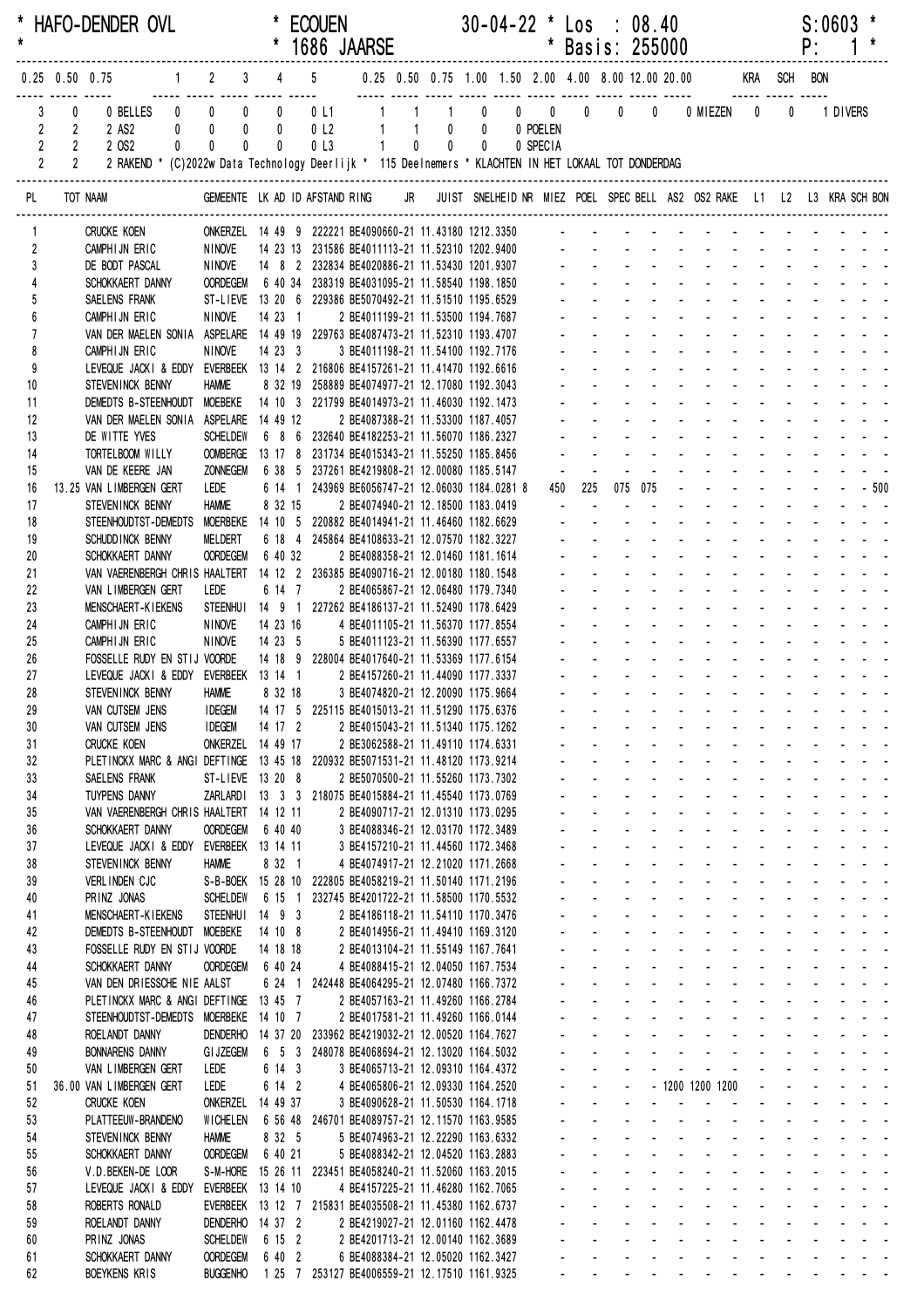\* HAFO-DENDER OVL \* ECOUEN 30-04-22 \* Los : 08.40 S:0603 \*

|            |                                                                                 |                                      |                   |  | 1686 JAARSE                                                                                       |  |                                                                                                           |                |                | Basis: 255000  |                                  |                |                               |                           |                       | ۲.                        |                        |                |  |
|------------|---------------------------------------------------------------------------------|--------------------------------------|-------------------|--|---------------------------------------------------------------------------------------------------|--|-----------------------------------------------------------------------------------------------------------|----------------|----------------|----------------|----------------------------------|----------------|-------------------------------|---------------------------|-----------------------|---------------------------|------------------------|----------------|--|
| PL         | TOT NAAM                                                                        |                                      |                   |  |                                                                                                   |  | GEMEENTE LK AD ID AFSTAND RING JR JUIST SNELHEID NR MIEZ POEL SPEC BELL AS2 OS2 RAKE L1 L2 L3 KRA SCH BON |                |                |                |                                  |                |                               |                           |                       |                           |                        |                |  |
| 63         | <b>CRUCKE KOEN</b>                                                              |                                      |                   |  |                                                                                                   |  | ONKERZEL 14 49 32 4 BE3062800-21 11.51160 1161.8386 - - - - - - - - - - - - - -                           |                |                |                |                                  |                |                               |                           |                       |                           |                        |                |  |
| 64         | VAN DER MAELEN SONIA ASPELARE 14 49 45 3 BE4087353-21 11.57480 1161.5925        |                                      |                   |  |                                                                                                   |  |                                                                                                           |                |                |                |                                  |                |                               |                           |                       |                           |                        |                |  |
| 65         | PLETINCKX MARC & ANGI DEFTINGE 13 45 21                                         |                                      |                   |  | 3 BE4057219-21 11.50120 1161.5773                                                                 |  |                                                                                                           |                |                |                |                                  |                |                               |                           |                       |                           |                        |                |  |
| 66         | <b>MAES WILLY</b>                                                               | ROBORST                              |                   |  | 15 20 17 225951 BE4059128-21 11.54320 1161.5027                                                   |  |                                                                                                           |                |                |                |                                  |                |                               |                           |                       |                           |                        |                |  |
| 67         | VAN HAUTE ANDRE                                                                 | <b>MOERZEKE</b>                      |                   |  | 6 23 2 258064 BE4165133-21 12.22118 1161.4216                                                     |  |                                                                                                           |                |                |                |                                  |                |                               |                           |                       |                           |                        |                |  |
| 68         | VAN CUTSEM JENS                                                                 | <b>IDEGEM</b>                        | 14 17 3           |  | 3 BE4015045-21 11.53530 1161.0848                                                                 |  |                                                                                                           |                |                |                |                                  |                |                               |                           |                       |                           |                        |                |  |
| 69         | PLETINCKX MARC & ANGI DEFTINGE 13 45 19                                         |                                      |                   |  | 4 BE4057237-21 11.50270 1160.0525                                                                 |  |                                                                                                           |                |                |                |                                  |                |                               |                           |                       |                           |                        |                |  |
| 70         | VERLINDEN CJC                                                                   | S-B-BOEK 15 28 20                    |                   |  | 2 BE4059498-21 11.52060 1159.8386                                                                 |  |                                                                                                           |                |                |                |                                  |                |                               |                           |                       |                           |                        |                |  |
| 71<br>72   | <b>CRUCKE KOEN</b><br>SCHOKKAERT DANNY                                          | ONKERZEL 14 49 22<br><b>OORDEGEM</b> | 6 40 5            |  | 5 BE4090664-21 11.51380 1159.6156                                                                 |  |                                                                                                           |                |                |                |                                  |                | $\mathbf{r}$                  |                           |                       |                           |                        |                |  |
| 73         | <b>BOEYKENS KRIS</b>                                                            | <b>BUGGENHO</b>                      | 1253              |  | 7 BE4088322-21 12.05320 1159.5151<br>2 BE4006509-21 12.18210 1159.2718                            |  |                                                                                                           |                |                |                |                                  |                |                               |                           |                       |                           |                        |                |  |
| 74         | VAN DE KEERE JAN                                                                | <b>ZONNEGEM</b>                      | 6 38 12           |  | 2 004098976-21 12.04420 1159.0669                                                                 |  |                                                                                                           |                |                |                |                                  |                |                               |                           |                       |                           |                        |                |  |
| 74         | VAN DE KEERE JAN                                                                | <b>ZONNEGEM</b>                      | 6 38 14           |  | 3 BE4098927-21 12.04420 1159.0669                                                                 |  |                                                                                                           |                |                |                |                                  |                |                               |                           |                       |                           |                        |                |  |
| 76         | PLETINCKX MARC & ANGI DEFTINGE 13 45 17                                         |                                      |                   |  | 5 BE5035059-21 11.50400 1158.7343                                                                 |  |                                                                                                           |                |                |                |                                  |                |                               |                           |                       |                           |                        |                |  |
| 77         | STEVENINCK BENNY                                                                | <b>HAMME</b>                         | 8 32 32           |  | 6 BE4074887-21 12.23270 1158.5992                                                                 |  |                                                                                                           |                |                |                |                                  |                |                               |                           |                       |                           |                        |                |  |
| 78         | PLETINCKX MARC & ANGI DEFTINGE 13 45 28                                         |                                      |                   |  | 6 BE4057266-21 11.50440 1158.3293                                                                 |  |                                                                                                           |                |                |                |                                  |                | $\overline{a}$                |                           |                       |                           |                        |                |  |
| 79         | CAMPHIJN ERIC                                                                   | NINOVE                               | 14236             |  | 6 BE4011159-21 11.59580 1158.1230                                                                 |  |                                                                                                           |                |                |                |                                  |                |                               |                           |                       |                           |                        |                |  |
| 80         | VAN MALDEREN LUC                                                                | <b>BERLARE</b>                       |                   |  | 6 3 2 248474 BE4067539-21 12.14338 1158.0450                                                      |  |                                                                                                           |                |                |                |                                  |                |                               |                           |                       |                           |                        |                |  |
| 81         | PELEMAN FELIX                                                                   | <b>BUGGENHO</b>                      |                   |  | 1 16 2 255543 BE4115466-21 12.20430 1157.7875                                                     |  |                                                                                                           |                |                |                |                                  |                |                               |                           |                       |                           |                        |                |  |
| 82         | SAELENS FRANK                                                                   | ST-LIEVE 13 20 3                     |                   |  | 3 BE4087108-21 11.58120 1157.3461                                                                 |  |                                                                                                           |                |                |                |                                  |                |                               |                           |                       |                           |                        |                |  |
| 83         | PLETINCKX MARC & ANGI DEFTINGE 13 45 25                                         |                                      |                   |  | 7 BE4059613-21 11.50550 1157.2169                                                                 |  |                                                                                                           |                |                |                |                                  |                |                               |                           |                       |                           |                        |                |  |
| 84<br>85   | VAN DER MAELEN SONIA ASPELARE 14 49 7<br>VAN VAERENBERGH CHRIS HAALTERT 14 12 1 |                                      |                   |  | 4 BE2060578-21 11.58420 1156.3312<br>3 BE4090703-21 12.04260 1156.2938                            |  |                                                                                                           |                |                |                |                                  |                |                               |                           |                       |                           |                        |                |  |
| 86         | LEVEQUE JACKI & EDDY EVERBEEK 13 14 6                                           |                                      |                   |  | 5 BE4157233-21 11.47310 1156.1959                                                                 |  |                                                                                                           |                |                |                |                                  |                |                               |                           |                       |                           |                        |                |  |
| 87         | DE CLERCQ-VAN PUYVELD SMETLEDE 6 37 12 240930 BE4069423-21 12.08290 1155.6319   |                                      |                   |  |                                                                                                   |  |                                                                                                           |                |                |                |                                  |                |                               |                           |                       |                           |                        |                |  |
| 88         | MARTENS PATRICK                                                                 |                                      |                   |  | S-B-BOEK 15 10 4 222823 BE4057738-21 11.52510 1155.4213                                           |  |                                                                                                           |                |                |                |                                  |                |                               |                           |                       |                           |                        |                |  |
| 89         | MARTENS PATRICK                                                                 | S-B-BOEK 15 10 7                     |                   |  | 2 BE4057706-21 11.52520 1155.3215                                                                 |  |                                                                                                           |                |                |                |                                  |                |                               |                           |                       |                           |                        |                |  |
| 90         | DOUCHAMPS ALAIN                                                                 |                                      |                   |  | ASPELARE 13 16 2 230314 BE4012256-21 11.59230 1155.1317                                           |  |                                                                                                           |                |                |                |                                  |                | $\mathbf{r}$                  |                           |                       |                           |                        |                |  |
| 91         | V.D. BEKEN-DE LOOR                                                              | S-M-HORE 15 26 1                     |                   |  | 2 BE4058231-21 11.53270 1155.0840                                                                 |  |                                                                                                           |                |                |                |                                  |                |                               |                           |                       |                           |                        |                |  |
| 92         | <b>TORCK WERNER</b>                                                             | PARIKE                               |                   |  | 13 10 5 219712 BE4034815-21 11.50200 1154.3538                                                    |  |                                                                                                           |                |                |                |                                  |                |                               |                           |                       |                           |                        |                |  |
| 93         | VAN DER MAELEN SONIA ASPELARE 14 49 44                                          |                                      |                   |  | 5 BE4087542-21 11.59030 1154.2979                                                                 |  |                                                                                                           |                |                |                |                                  |                |                               |                           |                       |                           |                        |                |  |
| 94         | VAN VAERENBERGH CHRIS HAALTERT 14 12 6                                          |                                      |                   |  | 4 BE4090773-21 12.04550 1153.5665                                                                 |  |                                                                                                           |                |                |                |                                  |                |                               |                           |                       |                           |                        |                |  |
| 95<br>96   | VAN VAERENBERGH CHRIS HAALTERT 14 12 4<br>MATHIEU MICHAEL                       | BAVEGEM                              |                   |  | 5 BE4090741-21 12.04570 1153.3789<br>6 21 18 238500 BE4088511-21 12.06480 1153.2882               |  |                                                                                                           |                |                |                |                                  | $\sim 100$     | $\mathbf{r}$                  | $\sim$                    | and the state of the  |                           |                        |                |  |
| 97         | VAN DEN DRIESSCHE NIE AALST                                                     |                                      | 6 24 11           |  | 2 BE4064304-21 12.10150 1153.1415                                                                 |  |                                                                                                           |                |                |                |                                  |                |                               |                           |                       |                           |                        |                |  |
| 98         | BUYLE ETIENNE                                                                   | Berlare                              |                   |  | 6 4 2 249735 BE4062245-21 12.16350 1153.0666                                                      |  |                                                                                                           |                |                |                |                                  |                | $\Delta \sim 100$             |                           | $\Delta \sim 10^4$    |                           |                        |                |  |
| 99         | LEVEQUE JACKI & EDDY EVERBEEK 13 14 8                                           |                                      |                   |  | 6 BE4157203-21 11.48040 1152.8146                                                                 |  |                                                                                                           | $\mathbf{r}$   | $\sim$         |                | $\sim$                           |                | the company of the company of |                           |                       |                           |                        |                |  |
| 100        | DE WOLF FREDERIK                                                                | <b>OUDEGEM</b>                       |                   |  | 6 26 3 248613 BE3024431-21 12.15400 1152.7651                                                     |  |                                                                                                           |                |                |                | $\blacksquare$                   | $\sim$         |                               |                           |                       |                           |                        |                |  |
| 101        | <b>CRUCKE KOEN</b>                                                              | ONKERZEL                             | 14 49 23          |  | 6 BE4082680-21 11.52470 1152.6982                                                                 |  |                                                                                                           |                |                |                |                                  |                |                               |                           |                       |                           |                        |                |  |
| 102        | <b>BUYLE ETIENNE</b>                                                            | <b>BERLARE</b>                       | 643               |  | 2 BE4062206-21 12.16400 1152.6231                                                                 |  |                                                                                                           |                |                |                |                                  | $\sim$         | $\sim$                        | $\sim$                    | $\sim$                | $\sim$                    |                        |                |  |
| 103        | VAN DER MAELEN SONIA ASPELARE 14 49 26                                          |                                      |                   |  | 6 BE4087355-21 11.59210 1152.5608                                                                 |  |                                                                                                           |                |                |                | $\blacksquare$                   | $\sim$         | ÷,                            |                           | $\Delta \sim 10^4$    |                           |                        |                |  |
| 104        | PRINZ JONAS                                                                     | <b>SCHELDEW</b>                      | 6 15 3            |  | 3 BE4174867-21 12.01570 1152.4882                                                                 |  |                                                                                                           |                | $\blacksquare$ |                | $\blacksquare$                   | $\sim$         | $\blacksquare$                |                           | $\sim$                |                           |                        |                |  |
| 105        | MATHIEU MICHAEL                                                                 | <b>BAVEGEM</b>                       | 6 21 1            |  | 2 BE4088507-21 12.06570 1152.4523                                                                 |  |                                                                                                           |                | $\blacksquare$ |                |                                  |                |                               |                           |                       |                           |                        |                |  |
| 106        | VERLINDEN CJC                                                                   | S-B-BOEK 15 28 7<br><b>HAMME</b>     | 8 32 26           |  | 3 BE4058189-21 11.53250 1151.9431                                                                 |  |                                                                                                           |                |                |                |                                  |                |                               |                           |                       |                           |                        |                |  |
| 107<br>108 | STEVEN INCK BENNY<br><b>BRAEM ROBERT</b>                                        | <b>OUTER</b>                         | 14 9 7            |  | 7 BE4074835-21 12.24500 1151.4707<br>233074 BE4185033-21 12.02250 1151.4566                       |  |                                                                                                           |                | $\sim$         |                |                                  | $\mathbf{r}$   |                               |                           | $\sim$                |                           |                        |                |  |
| 109        | SAELENS FRANK                                                                   | ST-LIEVE 13 20 4                     |                   |  | 4 BE4211208-21 11.59160 1151.1509                                                                 |  |                                                                                                           |                |                |                | $\mathcal{L}$                    | $\sim$         | $\mathbf{r}$                  |                           | $\Delta \sim 100$     |                           |                        | and a state of |  |
| 110        | TEAM NOEL-WILLOCKX                                                              | <b>BAASRODE</b>                      | 8 22 6            |  | 255991 BE6021156-21 12.22250 1150.9524                                                            |  |                                                                                                           |                | $\blacksquare$ | ÷.             | $\mathbf{r}$<br>$\blacksquare$   | $\sim$         | $\mathbf{r}$                  |                           | $\Delta \sim 10^{-1}$ | $\Delta \sim 100$         |                        |                |  |
| 111        | PLETINCKX MARC & ANGI DEFTINGE                                                  |                                      | 13 45 4           |  | 8 BE4057243-21 11.51590 1150.7874                                                                 |  |                                                                                                           | $\blacksquare$ | $\blacksquare$ |                | $\mathbf{r}$<br>$\blacksquare$   | $\blacksquare$ |                               |                           |                       | $\mathbf{z} = \mathbf{z}$ |                        |                |  |
| 112        | DE WOLF FREDERIK                                                                | <b>OUDEGEM</b>                       | 6 26 2            |  | 2 BE4065029-21 12.16070 1150.3648                                                                 |  |                                                                                                           |                |                |                | $\blacksquare$                   |                |                               |                           |                       |                           |                        |                |  |
| 113        | SCHUDD INCK BENNY                                                               | MELDERT                              | 6 18 7            |  | 2 BE4108643-21 12.13450 1150.2409                                                                 |  |                                                                                                           |                |                |                |                                  |                |                               |                           |                       |                           |                        |                |  |
| 114        | VAN DER MAELEN SONIA ASPELARE                                                   |                                      | 14 49 41          |  | 7 BE4087451-21 11.59460 1150.1568                                                                 |  |                                                                                                           |                |                |                |                                  |                |                               |                           | $\sim$                |                           |                        |                |  |
| 115        | VAN HAUTE ANDRE                                                                 | MOERZEKE                             | 6 23 11           |  | 2 BE4165147-21 12.24248 1149.9495                                                                 |  |                                                                                                           |                |                |                |                                  | $\sim$         | $\sim$                        |                           |                       |                           |                        |                |  |
| 116        | MARTENS PATRICK                                                                 | S-B-BOEK 15 10 2                     |                   |  | 3 BE4057742-21 11.53500 1149.5598                                                                 |  |                                                                                                           |                | $\mathbf{r}$   | $\mathbf{r}$   | $\mathbf{r}$<br>$\mathbf{r}$     | $\sim$         | $\blacksquare$                | $\mathbf{L}^{\text{max}}$ | $\sim$                |                           |                        |                |  |
| 117        | VAN CUTSEM JENS                                                                 | <b>IDEGEM</b>                        | 14 17 1           |  | 4 BE4015047-21 11.55540 1149.1322                                                                 |  |                                                                                                           | ÷.             | $\Delta$       |                | $\mathbf{r}$<br>$\blacksquare$   | $\mathbf{r}$   |                               |                           |                       |                           |                        |                |  |
| 118<br>119 | FOSSELLE RUDY EN STIJ VOORDE<br>PENNE BERT                                      |                                      | 14 18 15          |  | 3 BE4034545-21 11.58259 1149.0303<br>NEDERHAS  14 38  6  231912 BE4024113-21  12.01510  1148.9324 |  |                                                                                                           |                |                |                |                                  |                |                               |                           |                       |                           |                        |                |  |
| 120        | STEENHOUDTST-DEMEDTS                                                            | MOERBEKE 14 10 1                     |                   |  | 3 BE4014944-21 11.52150 1148.9311                                                                 |  |                                                                                                           |                |                |                |                                  |                |                               |                           | $\Delta \sim 100$     | $\sim$                    |                        |                |  |
| 121        | SAELENS FRANK                                                                   | ST-LIEVE 13 20 9                     |                   |  | 5 BE4211207-21 11.59410 1148.7489                                                                 |  |                                                                                                           |                |                |                |                                  | $\sim$         | L.                            |                           |                       |                           |                        |                |  |
| 122        | PENNE BERT                                                                      | NEDERHAS 14 38 12                    |                   |  | 2 BE5014493-21 12.01540 1148.6478                                                                 |  |                                                                                                           |                | $\blacksquare$ | $\mathbf{r}$   | $\mathbf{r}$<br>$\blacksquare$   | $\sim$         | $\blacksquare$                |                           | $\omega_{\rm{max}}$   |                           | $\Delta \phi = 0.0000$ |                |  |
| 123        | VANHOORENBEECK LOUIS                                                            | <b>BAASRODE</b>                      | 8 23 5            |  | 255622 BE4115043-21 12.22330 1148.6048                                                            |  |                                                                                                           | $\blacksquare$ | $\blacksquare$ |                | $\mathbf{r}$<br>$\blacksquare$   |                |                               |                           |                       |                           |                        |                |  |
| 124        | DE MOYE BART                                                                    |                                      |                   |  | APPELTER 13 32 16 228461 BE4011916-21 11.58550 1148.5262                                          |  |                                                                                                           |                |                |                |                                  |                |                               |                           |                       |                           |                        |                |  |
| 125        | ROELANDT DANNY                                                                  | DENDERHO 14 37 11                    |                   |  | 3 BE4028410-21 12.03480 1147.9980                                                                 |  |                                                                                                           |                |                |                |                                  |                |                               |                           | $\mathbf{r}$          |                           |                        |                |  |
| 126        | SAELENS FRANK                                                                   | ST-LIEVE 13 20 15                    |                   |  | 6 BE4087101-21 11.59500 1147.8866                                                                 |  |                                                                                                           |                |                |                |                                  |                |                               |                           | $\sim$                |                           |                        |                |  |
| 127        | VAN DE KEERE JAN                                                                | <b>ZONNEGEM</b>                      | 6 38 22           |  | 4 BE4219804-21 12.06540 1146.7424                                                                 |  |                                                                                                           |                |                |                |                                  | $\omega$       | $\sim$                        |                           |                       |                           |                        |                |  |
| 128        | PLETINCKX MARC & ANGI DEFTINGE 13 45 5                                          |                                      |                   |  | 9 BE4057175-21 11.52430 1146.4084                                                                 |  |                                                                                                           |                | ÷.             | $\mathbf{r}$   | $\blacksquare$<br>$\blacksquare$ | $\mathbf{r}$   | $\blacksquare$                |                           | $\sim$                | $\mathbf{r}$              |                        |                |  |
| 129<br>130 | VAN DE KEERE JAN<br><b>BRAEM ROBERT</b>                                         | <b>ZONNEGEM</b><br><b>OUTER</b>      | 6 38 24<br>14 9 1 |  | 5 BE4098942-21 12.06590 1146.2807<br>2 BE4185010-21 12.03200 1146.2656                            |  |                                                                                                           |                | $\Delta$       | $\blacksquare$ | $\blacksquare$<br>$\blacksquare$ | $\blacksquare$ |                               |                           |                       |                           |                        |                |  |
| 131        | SCHUDD INCK BENNY                                                               | <b>MELDERT</b>                       | 6 18 1            |  | 3 BE4108616-21 12.14300 1146.2191                                                                 |  |                                                                                                           |                |                |                |                                  |                |                               |                           |                       |                           |                        |                |  |
|            |                                                                                 |                                      |                   |  |                                                                                                   |  |                                                                                                           |                |                |                |                                  |                |                               |                           |                       |                           |                        |                |  |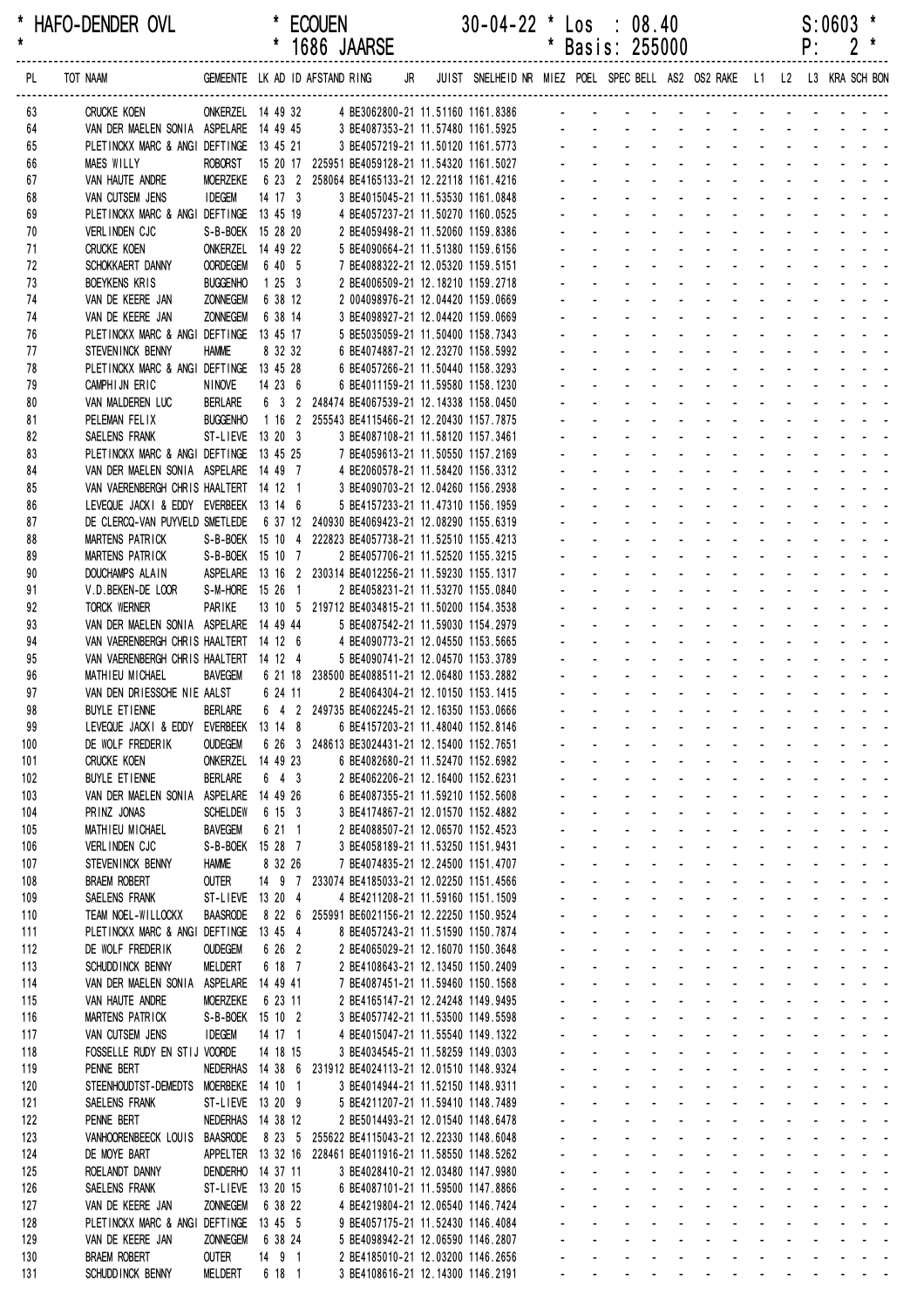|            |                                                                                          |                                     |                    |  | 1686 JAARSE                                                                                 |                                                                         |                | Basis: 255000                                                                         |                                               |                                                      |                                          |                                                      | ۲:                                                        |                                                                                      | კ                |
|------------|------------------------------------------------------------------------------------------|-------------------------------------|--------------------|--|---------------------------------------------------------------------------------------------|-------------------------------------------------------------------------|----------------|---------------------------------------------------------------------------------------|-----------------------------------------------|------------------------------------------------------|------------------------------------------|------------------------------------------------------|-----------------------------------------------------------|--------------------------------------------------------------------------------------|------------------|
| PL         | TOT NAAM                                                                                 |                                     |                    |  | GEMEENTE LK AD ID AFSTAND RING JR                                                           | JUIST SNELHEID NR MIEZ POEL SPEC BELL AS2 OS2 RAKE L1 L2 L3 KRA SCH BON |                |                                                                                       |                                               |                                                      |                                          |                                                      |                                                           |                                                                                      |                  |
| 132        | VAN DER MAELEN SONIA ASPELARE 14 49 32 8 BE4087509-21 12.00290 1146.0454 - - - - - - - - |                                     |                    |  |                                                                                             |                                                                         |                |                                                                                       |                                               |                                                      |                                          |                                                      |                                                           |                                                                                      |                  |
| 133        | DE WOLF FREDERIK                                                                         | <b>OUDEGEM</b>                      | 6 26 9             |  | 3 BE4065069-21 12.17050 1145.2422                                                           |                                                                         |                |                                                                                       |                                               |                                                      |                                          |                                                      |                                                           |                                                                                      |                  |
| 134        | <b>MAES WILLY</b>                                                                        | <b>ROBORST</b>                      | 15 20 4            |  | 2 BE4059135-21 11.57180 1145.2154                                                           |                                                                         |                |                                                                                       |                                               |                                                      |                                          |                                                      |                                                           |                                                                                      |                  |
| 135<br>136 | STEENHOUDTST-DEMEDTS MOERBEKE 14 10 2<br>DE CLERCQ MARC                                  |                                     |                    |  | 4 BE4014969-21 11.52530 1145.1586<br>EVERBEEK 15 6 2 217801 BE4218703-21 11.50120 1145.1157 |                                                                         |                |                                                                                       |                                               |                                                      |                                          |                                                      |                                                           |                                                                                      |                  |
| 137        | VAN HAUTE ANDRE                                                                          | <b>MOERZEKE</b>                     | 6 23 3             |  | 3 BE4165172-21 12.25268 1144.6787                                                           |                                                                         |                |                                                                                       |                                               |                                                      |                                          |                                                      |                                                           |                                                                                      |                  |
| 138        | DE CLERCQ-VAN PUYVELD SMETLEDE                                                           |                                     | 6 37 4             |  | 2 BE4069401-21 12.10330 1144.2888                                                           |                                                                         |                |                                                                                       |                                               |                                                      |                                          |                                                      |                                                           |                                                                                      |                  |
| 139        | MATHIEU MICHAEL                                                                          | <b>BAVEGEM</b>                      | 6 21 10            |  | 3 BE4088457-21 12.08300 1143.8849                                                           |                                                                         |                |                                                                                       |                                               |                                                      |                                          |                                                      |                                                           |                                                                                      |                  |
| 140        | TORTELBOOM WILLY                                                                         | OOMBERGE 13 17 17                   |                    |  | 2 BE4015352-21 12.02380 1143.6124                                                           |                                                                         |                |                                                                                       |                                               |                                                      |                                          |                                                      |                                                           |                                                                                      |                  |
| 141<br>142 | MATHIEU MICHAEL<br>FOSSELLE RUDY EN STIJ VOORDE                                          | <b>BAVEGEM</b>                      | 6 21 8<br>14 18 11 |  | 4 BE4088456-21 12.08340 1143.5193<br>4 BE4013072-21 11.59239 1143.4599                      |                                                                         |                |                                                                                       |                                               |                                                      |                                          |                                                      |                                                           |                                                                                      |                  |
| 143        | VAN CUTSEM JENS                                                                          | <b>IDEGEM</b>                       | 14 17 4            |  | 5 BE4015054-21 11.56530 1143.3929                                                           |                                                                         |                |                                                                                       |                                               |                                                      |                                          |                                                      |                                                           |                                                                                      |                  |
| 144        | VAN VAERENBERGH CHRIS HAALTERT 14 12 3                                                   |                                     |                    |  | 6 BE4090758-21 12.06470 1143.1531                                                           |                                                                         |                |                                                                                       |                                               |                                                      |                                          |                                                      |                                                           |                                                                                      |                  |
| 145        | <b>BOMBEKE RUDY</b>                                                                      | NIEUWEKE 14 12 9                    |                    |  | 240028 BE4215220-21 12.10070 1142.3558                                                      |                                                                         |                |                                                                                       |                                               |                                                      |                                          |                                                      |                                                           |                                                                                      |                  |
| 146        | VANEXTERGEM JOHAN                                                                        | APPELS                              |                    |  | 8 20 9 252188 BE4065559-21 12.20470 1142.2420                                               |                                                                         |                |                                                                                       |                                               |                                                      |                                          |                                                      |                                                           |                                                                                      |                  |
| 147<br>148 | TEAM NOEL-WILLOCKX<br>TEAM NOEL-WILLOCKX                                                 | <b>BAASRODE</b><br><b>BAASRODE</b>  | 8 22 1<br>8 22 21  |  | 2 BE6021224-21 12.24080 1142.1371<br>3 BE6021267-21 12.24100 1141.9673                      |                                                                         |                |                                                                                       |                                               |                                                      |                                          |                                                      |                                                           |                                                                                      |                  |
| 149        | VANEXTERGEM JOHAN                                                                        | <b>APPELS</b>                       | 8 20 2             |  | 2 BE4065607-21 12.20530 1141.7249                                                           |                                                                         |                |                                                                                       |                                               |                                                      |                                          |                                                      |                                                           |                                                                                      |                  |
| 150        | SCHOKKAERT DANNY                                                                         | <b>OORDEGEM</b>                     | 6 40 37            |  | 8 BE4088409-21 12.08470 1141.4656                                                           |                                                                         |                |                                                                                       |                                               |                                                      |                                          |                                                      |                                                           |                                                                                      |                  |
| 151        | ERAUW JOSE                                                                               | <b>BERLARE</b>                      |                    |  | 6 16 5 249883 BE4064523-21 12.18568 1141.2962                                               |                                                                         |                |                                                                                       |                                               |                                                      |                                          |                                                      |                                                           |                                                                                      |                  |
| 152        | <b>CRUCKE KOEN</b>                                                                       | ONKERZEL 14 49 48                   |                    |  | 7 BE4082666-21 11.54430 1141.2531                                                           |                                                                         |                |                                                                                       |                                               |                                                      |                                          |                                                      |                                                           |                                                                                      |                  |
| 153<br>154 | VAN DER MAELEN SONIA ASPELARE 14 49 25<br>VAN DER MAELEN SONIA ASPELARE 14 49 38         |                                     |                    |  | 9 BE4087339-21 12.01270 1140.5460<br>10 BE4087311-21 12.01280 1140.4517                     |                                                                         |                |                                                                                       |                                               |                                                      |                                          |                                                      |                                                           |                                                                                      |                  |
| 155        | STEVENINCK BENNY                                                                         | <b>HAMME</b>                        | 8 32 24            |  | 8 BE4074980-21 12.27120 1139.4762                                                           |                                                                         |                |                                                                                       |                                               |                                                      |                                          |                                                      |                                                           |                                                                                      |                  |
| 156        | <b>CRUCKE KOEN</b>                                                                       | ONKERZEL 14 49 47                   |                    |  | 8 BE4090667-21 11.55040 1139.2054                                                           |                                                                         |                |                                                                                       |                                               |                                                      |                                          |                                                      |                                                           |                                                                                      |                  |
| 157        | THYS EDDY                                                                                |                                     |                    |  | ASPELARE  13 6 2 230574 BE4100110-21 12.02267 1138.9464                                     |                                                                         |                |                                                                                       |                                               |                                                      |                                          |                                                      |                                                           |                                                                                      |                  |
| 158        | <b>BRAEM ROBERT</b>                                                                      | <b>OUTER</b>                        | 14 9 5             |  | 3 BE4185029-21 12.04390 1138.8908                                                           |                                                                         |                |                                                                                       |                                               |                                                      |                                          |                                                      |                                                           |                                                                                      |                  |
| 159        | TUYPENS DANNY                                                                            | ZARLARDI 13 3 1                     |                    |  | 2 BE4015874-21 11.51290 1138.8720                                                           |                                                                         |                |                                                                                       |                                               |                                                      |                                          |                                                      |                                                           |                                                                                      |                  |
| 160<br>161 | PLETINCKX MARC & ANGI DEFTINGE 13 45 1<br>SAELENS FRANK                                  | ST-LIEVE 13 20 5                    |                    |  | 10 BE4057212-21 11.54040 1138.4335<br>7 BE4087156-21 12.01300 1138.3921                     |                                                                         |                |                                                                                       |                                               |                                                      |                                          |                                                      |                                                           |                                                                                      |                  |
| 162        | THYS EDDY                                                                                | ASPELARE 13 6 3                     |                    |  | 2 BE4012226-21 12.02337 1138.2904                                                           |                                                                         |                |                                                                                       |                                               |                                                      |                                          |                                                      |                                                           |                                                                                      |                  |
| 163        | LEVEQUE JACKI & EDDY                                                                     | EVERBEEK 13 14 3                    |                    |  | 7 BE4157259-21 11.50280 1138.2884                                                           |                                                                         |                |                                                                                       |                                               |                                                      |                                          |                                                      |                                                           |                                                                                      |                  |
| 164        | PLETINCKX MARC & ANGI DEFTINGE 13 45 20                                                  |                                     |                    |  | 11 BE5071506-21 11.54060 1138.2380                                                          |                                                                         |                |                                                                                       |                                               |                                                      |                                          |                                                      |                                                           |                                                                                      |                  |
| 165        | V.D.BEKEN-DE LOOR                                                                        | S-M-HORE 15 26 17                   |                    |  | 3 BE4058252-21 11.56190 1138.2172                                                           |                                                                         |                |                                                                                       |                                               |                                                      | $\sim$                                   |                                                      |                                                           |                                                                                      |                  |
| 166<br>167 | STEVENINCK BENNY                                                                         | <b>HAMME</b><br>ST-LIEVE 13 20 20   | 8 32 16            |  | 9 BE4074904-21 12.27280 1138.1404<br>8 BE4087110-21 12.01330 1138.1097                      |                                                                         |                |                                                                                       |                                               |                                                      |                                          |                                                      |                                                           |                                                                                      |                  |
| 168        | SAELENS FRANK<br>SCHOKKAERT DANNY                                                        | OORDEGEM 6 40 13                    |                    |  | 9 BE4088436-21 12.09250 1138.0135                                                           |                                                                         |                |                                                                                       |                                               |                                                      |                                          |                                                      |                                                           |                                                                                      |                  |
| 169        | MARTENS PATRICK                                                                          | S-B-BOEK 15 10 3                    |                    |  | 4 BE4057720-21 11.55480 1138.0133                                                           |                                                                         |                |                                                                                       | $\sim$                                        | $\sim$<br>$\blacksquare$                             | <b>Contract Contract</b>                 |                                                      |                                                           |                                                                                      |                  |
| 170        | V.D. BEKEN-DE LOOR                                                                       | S-M-HORE 15 26 2                    |                    |  | 4 BE4058272-21 11.56240 1137.7342                                                           |                                                                         |                |                                                                                       |                                               |                                                      |                                          |                                                      |                                                           |                                                                                      |                  |
| 170        | V.D. BEKEN-DE LOOR                                                                       | S-M-HORE 15 26 5                    |                    |  | 5 BE4058250-21 11.56240 1137.7342                                                           |                                                                         |                | $\overline{\phantom{a}}$                                                              |                                               | $\sim$<br>$\sim$                                     |                                          |                                                      | $\sim$ $\sim$                                             |                                                                                      |                  |
| 172        | CAMPHIJN ERIC                                                                            | NINOVE                              | 14 23 22           |  | 7 BE4011134-21 12.03350 1137.5489                                                           |                                                                         |                |                                                                                       | $\blacksquare$                                | $\Delta \sim 100$                                    | $\omega$<br>$\sim$                       |                                                      | $\omega_{\rm{max}}=0.1$                                   |                                                                                      |                  |
| 173<br>174 | PENNE BERT<br>VAN DER MAELEN SONIA ASPELARE 14 49 48                                     | NEDERHAS 14 38 1                    |                    |  | 3 BE4024134-21 12.03540 1137.3811<br>11 BE4087344-21 12.02010 1137.3468                     |                                                                         | $\blacksquare$ | $\blacksquare$                                                                        |                                               | $\sim$<br>$\sim$                                     | $\omega$<br>$\blacksquare$<br>$\sim$     | $\sim 100$                                           |                                                           |                                                                                      |                  |
| 175        | VAN DEN DRIESSCHE NIE AALST                                                              |                                     | 6 24 2             |  | 3 BE4064341-21 12.13120 1137.1857                                                           |                                                                         |                |                                                                                       |                                               |                                                      |                                          |                                                      |                                                           |                                                                                      |                  |
| 176        | PENNE BERT                                                                               | NEDERHAS 14 38 5                    |                    |  | 4 BE4024135-21 12.03580 1137.0093                                                           |                                                                         |                |                                                                                       |                                               |                                                      |                                          | $\mathcal{L}^{\text{max}}$                           |                                                           |                                                                                      |                  |
| 177        | VAN DER MAELEN SONIA ASPELARE 14 49 27                                                   |                                     |                    |  | 12 BE4087481-21 12.02070 1136.7840                                                          |                                                                         |                | $\mathbf{r}$<br>$\overline{a}$                                                        |                                               |                                                      | $\sim$                                   |                                                      | $\mathbf{L}^{\text{max}}$ , and $\mathbf{L}^{\text{max}}$ |                                                                                      |                  |
| 178        | SCHOKKAERT DANNY                                                                         | <b>OORDEGEM</b>                     | 6 40 3             |  | 10 BE4088443-21 12.09460 1136.1147                                                          |                                                                         |                | $\mathcal{L}_{\mathcal{A}}$                                                           |                                               | $\Delta \sim 100$<br>$\sim$<br>$\Delta \sim 10^{-1}$ | $\sim$<br>÷.                             |                                                      |                                                           | $\mathbf{L} = \mathbf{L} \mathbf{L} + \mathbf{L} \mathbf{L} + \mathbf{L} \mathbf{L}$ |                  |
| 179<br>180 | VAN DER MAELEN SONIA ASPELARE 14 49 24<br>SAEYS WILLY                                    | ST.GILLI                            | 8 8 1              |  | 13 BE4087413-21 12.02150 1136.0346<br>253719 BE4115817-21 12.23230 1135.8009                |                                                                         | $\blacksquare$ | $\mathbf{L}^{\text{max}}$<br>$\mathbf{r}$<br>$\mathbb{Z}^+$                           | $\mathcal{L}_{\mathcal{A}}$<br>$\blacksquare$ | $\sim$                                               | $\blacksquare$<br>$\blacksquare$         | $\mathbf{z}$ and $\mathbf{z}$<br>$\omega_{\rm{max}}$ | $\mathbf{L}^{\text{max}}$                                 | and a state                                                                          |                  |
| 181        | PLETINCKX MARC & ANGI DEFTINGE 13 45 16                                                  |                                     |                    |  | 12 BE5071525-21 11.54330 1135.6052                                                          |                                                                         |                |                                                                                       |                                               | $\sim$                                               |                                          |                                                      |                                                           |                                                                                      |                  |
| 182        | <b>BRAEM ROBERT</b>                                                                      | <b>OUTER</b>                        | 14 9 6             |  | 4 BE4185017-21 12.05150 1135.5615                                                           |                                                                         |                |                                                                                       |                                               |                                                      | $\blacksquare$                           | $\mathcal{L}^{\text{max}}$                           |                                                           |                                                                                      |                  |
| 183        | SEGHERS JOHAN                                                                            |                                     |                    |  | DEFTINGE 13 8 2 221331 BE4035124-21 11.54557 1135.4481                                      |                                                                         |                |                                                                                       |                                               |                                                      | $\mathbf{r}$                             |                                                      | $\omega_{\rm{max}}=0.1$                                   |                                                                                      |                  |
| 184        | LIEVENS JOHAN                                                                            | <b>BUGGENHO</b>                     |                    |  | 1 12 8 254333 BE4116144-21 12.24020 1135.2462                                               |                                                                         |                |                                                                                       |                                               | $\sim$                                               | $\omega$                                 |                                                      |                                                           |                                                                                      |                  |
| 185<br>186 | MAES WILLY<br>V.D. BEKEN-DE LOOR                                                         | <b>ROBORST</b><br>S-M-HORE 15 26 13 | 15 20 1            |  | 3 BE4059103-21 11.59040 1135.0519<br>6 BE4059635-21 11.56520 1135.0373                      |                                                                         | ÷.             | $\mathbf{L}^{\text{max}}$<br>$\mathcal{L}^{\text{max}}$<br>$\omega$<br>$\blacksquare$ | $\mathbf{r}$                                  | $\Delta \sim 100$<br>$\sim$                          | $\mathbf{r}$<br>$\blacksquare$<br>$\sim$ | $\omega_{\rm{max}}$<br>$\sim$                        | $\mathbf{r}$                                              |                                                                                      |                  |
| 187        | VAN MALDEREN LUC                                                                         | <b>BERLARE</b>                      | 6 3 1              |  | 2 BE4067566-21 12.18558 1134.9472                                                           |                                                                         |                |                                                                                       |                                               |                                                      |                                          |                                                      |                                                           |                                                                                      |                  |
| 188        | BOEYKENS KRIS                                                                            | <b>BUGGENHO</b>                     | 1252               |  | 3 BE4006619-21 12.23060 1134.5899                                                           |                                                                         |                |                                                                                       |                                               |                                                      |                                          |                                                      |                                                           |                                                                                      |                  |
| 189        | DE CLERCQ-VAN PUYVELD SMETLEDE                                                           |                                     | 6 37 2             |  | 3 BE4069431-21 12.12210 1134.5891                                                           |                                                                         |                | $\sim$                                                                                |                                               | $\sim$                                               | ä,                                       |                                                      | $\omega_{\rm{max}}=2.5$                                   |                                                                                      |                  |
| 190        | CAMPHIJN ERIC                                                                            | <b>NINOVE</b>                       | 14 23 17           |  | 8 BE4011166-21 12.04120 1134.1136                                                           |                                                                         |                |                                                                                       |                                               | $\sim$                                               | ä,                                       |                                                      |                                                           |                                                                                      |                  |
| 191        | MARTENS PATRICK<br>STEVENINCK BENNY                                                      | S-B-BOEK 15 10 1<br><b>HAMME</b>    | 8 32 7             |  | 5 BE4057746-21 11.56300 1133.9593<br>10 BE4074944-21 12.28190 1133.9032                     |                                                                         | $\blacksquare$ | $\mathbf{L}^{\text{max}}$<br>$\mathbf{r}$<br>$\mathbf{r}$                             | $\mathcal{L}^{\pm}$                           | $\Delta \sim 10^{-1}$                                | $\mathbf{r}$<br>$\omega$<br>$\mathbf{r}$ | $\mathbf{z}$ and $\mathbf{z}$                        | $\mathbf{L}^{\text{max}}$                                 |                                                                                      |                  |
| 192<br>193 | VAN DE KEERE JAN                                                                         | <b>ZONNEGEM</b>                     | 6 38 28            |  | 6 BE4098984-21 12.09150 1133.8638                                                           |                                                                         |                |                                                                                       |                                               | $\sim$                                               |                                          | $\mathcal{L}_{\rm{max}}$                             |                                                           |                                                                                      |                  |
| 194        | ROELANDT DANNY                                                                           | DENDERHO                            | 14 37 15           |  | 4 BE4028548-21 12.06240 1133.5368                                                           |                                                                         |                | $\mathbf{r}$                                                                          |                                               | $\sim$                                               | $\blacksquare$                           | $\sim 100$                                           |                                                           |                                                                                      |                  |
| 195        | DE WOLF FREDERIK                                                                         | <b>OUDEGEM</b>                      | 6 26 13            |  | 4 BE4065020-21 12.19210 1133.4078                                                           |                                                                         |                |                                                                                       |                                               | $\sim$                                               | $\mathbf{r}$                             |                                                      | $\mathcal{L}^{\mathcal{L}}$<br>$\omega_{\rm{max}}$        |                                                                                      |                  |
| 196        | PRINZ JONAS                                                                              | <b>SCHELDEW</b>                     | 6 15 5             |  | 4 BE4179592-21 12.05210 1133.4064                                                           |                                                                         |                | $\mathbf{r}$                                                                          |                                               | $\sim$                                               | $\omega$                                 |                                                      | $\mathbf{r}$                                              |                                                                                      |                  |
| 197        | DOUCHAMPS ALAIN                                                                          | ASPELARE                            | 13 16 13           |  | 2 BE4012230-21 12.03130 1133.3421                                                           |                                                                         | $\blacksquare$ | $\mathcal{L}^{\text{max}}$<br>$\mathbf{r}$                                            | $\blacksquare$                                | $\sim$                                               | $\blacksquare$                           | $\mathbf{a}$                                         | $\sim$                                                    |                                                                                      |                  |
| 198<br>199 | MATHIEU MICHAEL<br>SAELENS FRANK                                                         | <b>BAVEGEM</b><br>ST-LIEVE 13 20 11 | 6 21 17            |  | 5 BE4088558-21 12.10290 1133.1063<br>9 BE4087102-21 12.02280 1132.9569                      |                                                                         |                | $\sim 10$                                                                             |                                               | $\sim$                                               | $\blacksquare$<br>$\blacksquare$         | $\sim 100$                                           |                                                           |                                                                                      |                  |
| 200        | FOSSELLE RUDY EN STIJ VOORDE                                                             |                                     | 14 18 16           |  | 5 BE4013060-21 12.01149 1132.9485                                                           |                                                                         |                |                                                                                       | $\sim 100$                                    | $\sim$<br>$\sim$ 100 $\pm$                           |                                          |                                                      |                                                           |                                                                                      | and a strain and |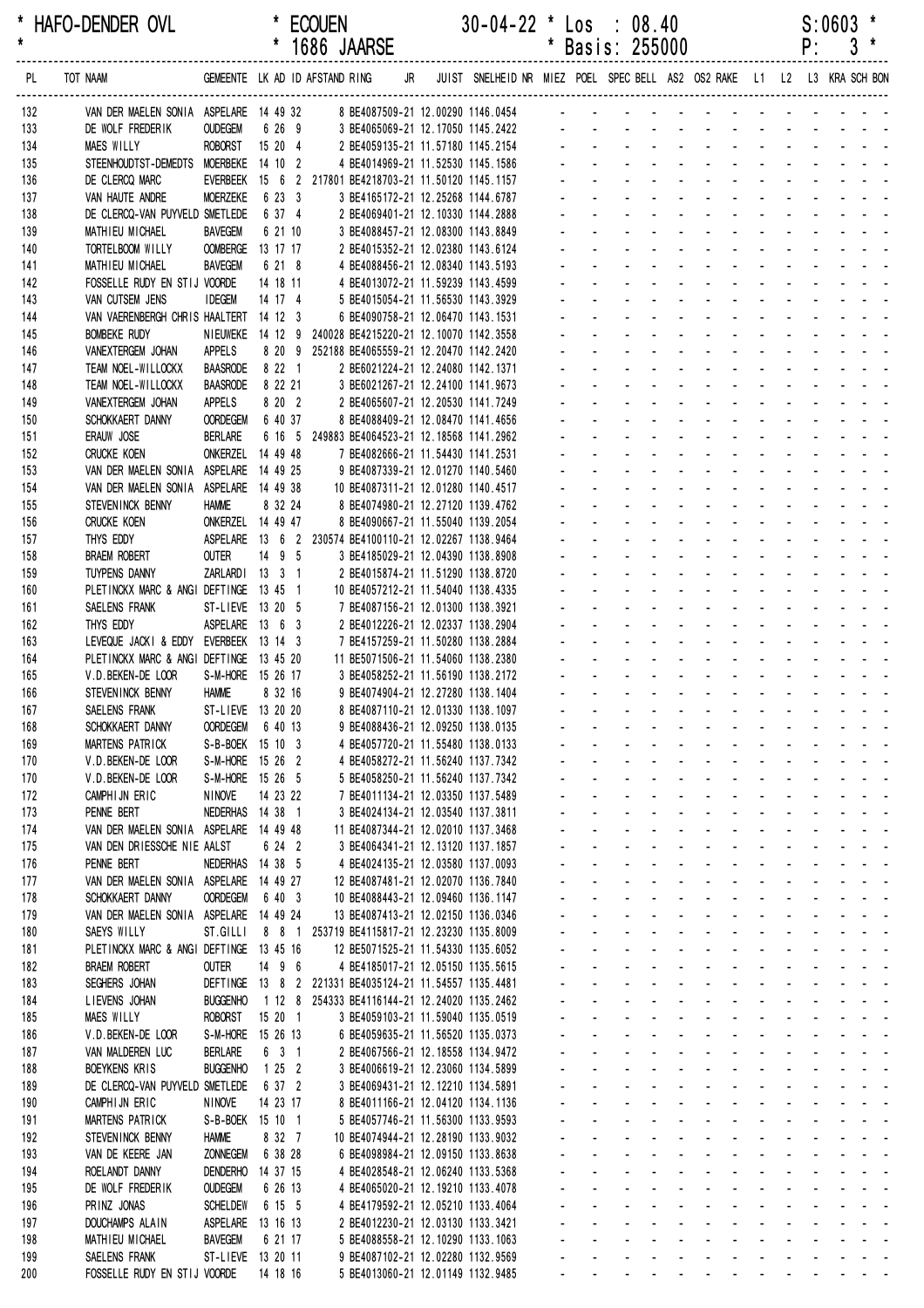\* HAFO-DENDER OVL \* ECOUEN 30-04-22 \* Los : 08.40 S:0603 \*

|            |                                                                                                                    |                                      |                    | 1686 JAARSE                                                                                  |  |                     |                           | Basis: 255000                                                                                        |                                                         |                                                             |                                            |                       | ۲.                                        |                                           |                                                                                                                                                                                                                                                                    |  |
|------------|--------------------------------------------------------------------------------------------------------------------|--------------------------------------|--------------------|----------------------------------------------------------------------------------------------|--|---------------------|---------------------------|------------------------------------------------------------------------------------------------------|---------------------------------------------------------|-------------------------------------------------------------|--------------------------------------------|-----------------------|-------------------------------------------|-------------------------------------------|--------------------------------------------------------------------------------------------------------------------------------------------------------------------------------------------------------------------------------------------------------------------|--|
| PL         | TOT NAAM GEMEENTE LK AD ID AFSTAND RING JR JUIST SNELHEID NR MIEZ POEL SPEC BELL AS2 OS2 RAKE L1 L2 L3 KRA SCH BON |                                      |                    |                                                                                              |  |                     |                           |                                                                                                      |                                                         |                                                             |                                            |                       |                                           |                                           |                                                                                                                                                                                                                                                                    |  |
| 201        | PRINZ JONAS                                                                                                        |                                      |                    | SCHELDEW 6 15 12 5 BE4179583-21 12.05260 1132.9466 - - - - - - - - -                         |  |                     |                           |                                                                                                      |                                                         |                                                             |                                            |                       |                                           |                                           |                                                                                                                                                                                                                                                                    |  |
| 202        | VERLINDEN CJC                                                                                                      | S-B-BOEK 15 28 14                    |                    | 4 BE4058178-21 11.56410 1132.8108                                                            |  |                     |                           |                                                                                                      |                                                         |                                                             |                                            |                       |                                           |                                           |                                                                                                                                                                                                                                                                    |  |
| 203        | VAN DER MAELEN SONIA ASPELARE 14 49 2                                                                              |                                      |                    | 14 BE4087508-21 12.02500 1132.7675                                                           |  |                     |                           |                                                                                                      |                                                         |                                                             |                                            |                       |                                           |                                           |                                                                                                                                                                                                                                                                    |  |
| 204        | ROELANDT DANNY                                                                                                     | DENDERHO 14 37 9                     |                    | 5 BE4219031-21 12.06330 1132.7136                                                            |  |                     |                           |                                                                                                      |                                                         |                                                             |                                            |                       |                                           |                                           |                                                                                                                                                                                                                                                                    |  |
| 205        | ROBERTS RONALD                                                                                                     | EVERBEEK 13 12 4                     |                    | 2 BE4035527-21 11.50330 1132.6738                                                            |  |                     |                           |                                                                                                      |                                                         |                                                             |                                            |                       |                                           |                                           |                                                                                                                                                                                                                                                                    |  |
| 206        | VANEXTERGEM JOHAN                                                                                                  | <b>APPELS</b>                        | 8 20 7             | 3 BE4065608-21 12.22400 1132.5808                                                            |  |                     |                           |                                                                                                      |                                                         |                                                             |                                            |                       |                                           |                                           |                                                                                                                                                                                                                                                                    |  |
| 207<br>208 | TEAM VAN IMPE<br>LEVEQUE JACKI & EDDY                                                                              | <b>SCHELLEB</b><br>EVERBEEK 13 14 12 |                    | 6 21 4 245436 BE4197301-21 12.16493 1131.9717<br>8 BE4157231-21 11.51320 1131.9492           |  |                     |                           |                                                                                                      |                                                         |                                                             |                                            |                       |                                           |                                           |                                                                                                                                                                                                                                                                    |  |
| 209        | TEAM NOEL-WILLOCKX                                                                                                 | <b>BAASRODE</b>                      | 8 22 3             | 4 BE6021164-21 12.26100 1131.8688                                                            |  |                     |                           |                                                                                                      |                                                         |                                                             |                                            |                       |                                           |                                           |                                                                                                                                                                                                                                                                    |  |
| 210        | VAN DER MAELEN SONIA ASPELARE 14 49 39                                                                             |                                      |                    | 15 BE4087420-21 12.03010 1131.7445                                                           |  |                     |                           |                                                                                                      |                                                         |                                                             |                                            |                       |                                           |                                           |                                                                                                                                                                                                                                                                    |  |
| 211        | CAMPHIJN ERIC                                                                                                      | <b>NINOVE</b>                        | 14 23 23           | 9 BE4011205-21 12.04380 1131.7120                                                            |  |                     |                           |                                                                                                      |                                                         |                                                             |                                            |                       |                                           |                                           |                                                                                                                                                                                                                                                                    |  |
| 212        | STEVENINCK BENNY                                                                                                   | <b>HAMME</b>                         | 8 32 14            | 11 BE4074935-21 12.29010 1130.4374                                                           |  |                     |                           |                                                                                                      |                                                         |                                                             |                                            |                       |                                           |                                           |                                                                                                                                                                                                                                                                    |  |
| 212        | STEVENINCK BENNY                                                                                                   | <b>HAMME</b>                         | 8 32 31            | 12 BE4074868-21 12.29010 1130.4374                                                           |  |                     |                           |                                                                                                      |                                                         |                                                             |                                            |                       |                                           |                                           |                                                                                                                                                                                                                                                                    |  |
| 214        | VAN DEN DRIESSCHE NIE AALST                                                                                        |                                      | 6 24 12            | 4 BE4064207-21 12.14290 1130.3815                                                            |  |                     |                           |                                                                                                      |                                                         |                                                             |                                            |                       |                                           |                                           |                                                                                                                                                                                                                                                                    |  |
| 215        | PLETINCKX MARC & ANGI DEFTINGE 13 45 22                                                                            |                                      |                    | 13 BE4059610-21 11.55280 1130.2797                                                           |  |                     |                           |                                                                                                      |                                                         |                                                             |                                            |                       |                                           |                                           |                                                                                                                                                                                                                                                                    |  |
| 216        | SCHOKKAERT DANNY                                                                                                   | <b>OORDEGEM</b>                      | 6 40 8             | 11 BE4088407-21 12.10530 1130.0988                                                           |  |                     |                           |                                                                                                      |                                                         |                                                             |                                            |                       |                                           |                                           |                                                                                                                                                                                                                                                                    |  |
| 217<br>218 | VAN DEN DRIESSCHE NIE AALST<br>VERLINDEN CJC                                                                       | S-B-BOEK 15 28 8                     | 6 24 5             | 5 BE4064282-21 12.14330 1130.0303<br>5 BE4058104-21 11.57150 1129.5564                       |  |                     |                           |                                                                                                      |                                                         |                                                             |                                            |                       |                                           |                                           |                                                                                                                                                                                                                                                                    |  |
| 219        | SCHOKKAERT DANNY                                                                                                   | <b>OORDEGEM</b>                      | 6 40 12            | 12 BE4088396-21 12.11000 1129.4739                                                           |  |                     |                           |                                                                                                      |                                                         |                                                             |                                            |                       |                                           |                                           |                                                                                                                                                                                                                                                                    |  |
| 220        | SCHUDD INCK BENNY                                                                                                  | MELDERT                              | 6 18 8             | 4 BE4108637-21 12.17410 1129.4572                                                            |  |                     |                           |                                                                                                      |                                                         |                                                             |                                            |                       |                                           |                                           |                                                                                                                                                                                                                                                                    |  |
| 221        | <b>CRUCKE KOEN</b>                                                                                                 | ONKERZEL 14 49 15                    |                    | 9 BE3062797-21 11.56480 1129.1717                                                            |  |                     |                           |                                                                                                      |                                                         |                                                             |                                            |                       |                                           |                                           |                                                                                                                                                                                                                                                                    |  |
| 222        | WAUTERS NADINE                                                                                                     | APPELTER 14 11 6                     |                    | 228722 BE4185228-21 12.02400 1128.5625                                                       |  |                     |                           |                                                                                                      |                                                         |                                                             |                                            |                       |                                           |                                           |                                                                                                                                                                                                                                                                    |  |
| 223        | <b>CRUCKE KOEN</b>                                                                                                 | ONKERZEL 14 49 6                     |                    | 10 BE3062787-21 11.56550 1128.5028                                                           |  |                     |                           |                                                                                                      |                                                         |                                                             |                                            |                       |                                           |                                           |                                                                                                                                                                                                                                                                    |  |
| 224        | DE MOYE BART                                                                                                       | APPELTER 13 32 7                     |                    | 2 BE4011919-21 12.02270 1128.4811                                                            |  |                     |                           |                                                                                                      |                                                         |                                                             |                                            |                       |                                           |                                           |                                                                                                                                                                                                                                                                    |  |
| 225        | VERLINDEN CJC                                                                                                      | S-B-BOEK 15 28 12                    |                    | 6 BE4058179-21 11.57300 1128.1266                                                            |  |                     |                           |                                                                                                      |                                                         |                                                             |                                            |                       |                                           |                                           |                                                                                                                                                                                                                                                                    |  |
| 226        | VAN LIMBERGEN GERT                                                                                                 | LEDE                                 | 6 14 8             | 5 BE4065704-21 12.16160 1128.0934                                                            |  |                     |                           |                                                                                                      |                                                         |                                                             |                                            |                       |                                           |                                           |                                                                                                                                                                                                                                                                    |  |
| 227<br>228 | SCHOKKAERT DANNY<br>SCHOKKAERT DANNY                                                                               | <b>OORDEGEM</b><br><b>OORDEGEM</b>   | 6 40 9<br>6 40 4   | 13 BE4088368-21 12.11200 1127.6924<br>14 BE4088323-21 12.11210 1127.6035                     |  |                     |                           |                                                                                                      |                                                         |                                                             |                                            |                       |                                           |                                           |                                                                                                                                                                                                                                                                    |  |
| 229        | <b>TORCK WERNER</b>                                                                                                | PARIKE                               | 13 10 3            | 2 BE4034802-21 11.54530 1127.4027                                                            |  |                     |                           |                                                                                                      |                                                         |                                                             |                                            |                       |                                           |                                           |                                                                                                                                                                                                                                                                    |  |
| 230        | STEVENINCK BENNY                                                                                                   | <b>HAMME</b>                         | 8 32 8             | 13 BE4074881-21 12.29400 1127.2380                                                           |  |                     |                           |                                                                                                      |                                                         |                                                             |                                            |                       |                                           |                                           |                                                                                                                                                                                                                                                                    |  |
| 231        | DE CLERCQ-VAN PUYVELD SMETLEDE                                                                                     |                                      | 6 37 13            | 4 BE4009198-21 12.13470 1126.9821                                                            |  |                     |                           |                                                                                                      |                                                         |                                                             |                                            |                       |                                           |                                           |                                                                                                                                                                                                                                                                    |  |
| 232        | VAN DER MAELEN SONIA ASPELARE 14 49 4                                                                              |                                      |                    | 16 BE4087428-21 12.03540 1126.8416                                                           |  |                     |                           |                                                                                                      |                                                         |                                                             |                                            |                       |                                           |                                           |                                                                                                                                                                                                                                                                    |  |
| 233        | PLETINCKX MARC & ANGI DEFTINGE 13 45 15                                                                            |                                      |                    | 14 BE4057157-21 11.56060 1126.6293                                                           |  |                     |                           |                                                                                                      |                                                         |                                                             |                                            |                       |                                           |                                           |                                                                                                                                                                                                                                                                    |  |
| 234        | STEVENINCK BENNY                                                                                                   | <b>HAMME</b>                         | 8 32 28            | 14 BE4074947-21 12.29490 1126.5023                                                           |  |                     |                           |                                                                                                      |                                                         | $\mathbf{r}$                                                | $\sim$                                     |                       | $\omega_{\rm{max}}$ , $\omega_{\rm{max}}$ |                                           |                                                                                                                                                                                                                                                                    |  |
| 235        | DE CLERCQ-VAN PUYVELD SMETLEDE 6 37 36                                                                             |                                      |                    | 5 004069424-21 12.13530 1126.4552                                                            |  |                     |                           |                                                                                                      |                                                         |                                                             |                                            |                       |                                           |                                           |                                                                                                                                                                                                                                                                    |  |
| 236<br>237 | DE CLERCQ-VAN PUYVELD SMETLEDE<br>ERAUW JOSE                                                                       | <b>BERLARE</b>                       | 6 37 19<br>6 16 14 | 6 BE4084222-21 12.13540 1126.3675<br>2 BE4064521-21 12.21548 1126.0387                       |  |                     |                           |                                                                                                      | $\sim$                                                  | $\mathbf{r}$                                                | <b>Contractor</b>                          | $\sim 10$             | $\Delta \phi = 0.01$                      |                                           |                                                                                                                                                                                                                                                                    |  |
| 238        | VAN DE KEERE JAN                                                                                                   | <b>ZONNEGEM</b>                      | 6 38 7             | 7 BE4213816-21 12.10430 1125.9717                                                            |  |                     |                           |                                                                                                      |                                                         | the company of the company of the                           |                                            |                       |                                           |                                           |                                                                                                                                                                                                                                                                    |  |
| 239        | SCHUDD INCK BENNY                                                                                                  | <b>MELDERT</b>                       | 6 18 5             | 5 BE4108651-21 12.18250 1125.6650                                                            |  |                     |                           |                                                                                                      |                                                         | $\mathcal{L}_{\text{max}}$ and $\mathcal{L}_{\text{max}}$   |                                            |                       |                                           |                                           |                                                                                                                                                                                                                                                                    |  |
| 240        | VAN HAUTE ANDRE                                                                                                    | <b>MOERZEKE</b>                      | 6 23 6             | 4 BE4165176-21 12.29168 1125.5408                                                            |  |                     | $\overline{\phantom{a}}$  | $\mathbf{r}$<br>$\mathbf{r}$                                                                         | $\mathbf{r}$                                            | <b>Contact Card</b>                                         | and the state of the state of the state of |                       |                                           |                                           |                                                                                                                                                                                                                                                                    |  |
| 241        | VAN DE KEERE JAN                                                                                                   | <b>ZONNEGEM</b>                      | 6 38 31            | 8 BE4098919-21 12.10510 1125.2597                                                            |  |                     | ä,                        | ÷.                                                                                                   | $\omega_{\rm{max}}$                                     | and a series of the series of the                           |                                            |                       |                                           |                                           |                                                                                                                                                                                                                                                                    |  |
| 242        | DE CLERCQ-VAN PUYVELD SMETLEDE                                                                                     |                                      | 6 37 25            | 7 BE6004589-21 12.14080 1125.1401                                                            |  |                     | $\mathcal{L}^{\pm}$       | $\mathcal{L}^{\text{max}}$                                                                           | $\Delta \sim 100$                                       | $\omega_{\rm{max}}$<br>$\Delta \sim 100$                    | <b>All Service</b>                         | $\Delta \sim 10^{-1}$ |                                           | $\omega_{\rm{max}}$ , $\omega_{\rm{max}}$ |                                                                                                                                                                                                                                                                    |  |
| 243        | <b>CRUCKE KOEN</b>                                                                                                 | ONKERZEL 14 49 18                    |                    | 11 BE4090560-21 11.57310 1125.0747                                                           |  |                     | $\mathbf{r}$              | ¥.                                                                                                   | $\sim 100$                                              | <b>All Cards</b>                                            | <b>All Service</b>                         | $\Delta \sim 100$     |                                           |                                           |                                                                                                                                                                                                                                                                    |  |
| 244        | SCHOKKAERT DANNY                                                                                                   | <b>OORDEGEM</b>                      | 6 40 26            | 15 BE4088428-21 12.11500 1125.0307                                                           |  |                     |                           |                                                                                                      |                                                         | and the company<br>$\mathbf{u}$                             |                                            |                       |                                           |                                           |                                                                                                                                                                                                                                                                    |  |
| 245<br>246 | PELEMAN FELIX<br>TEAM VAN IMPE                                                                                     | <b>BUGGENHO</b><br><b>SCHELLEB</b>   | 1167<br>6 21 2     | 2 BE4115474-21 12.27090 1124.9967<br>2 BE4197310-21 12.18103 1124.9673                       |  |                     | ¥.<br>$\mathbf{r}$        | $\sim$<br>$\mathbf{r}$<br>$\sim$                                                                     | $\mathcal{L}_{\mathcal{A}}$<br>$\mathbf{r}$             | $\sim$<br>$\blacksquare$<br><b>College</b><br>$\mathcal{L}$ |                                            |                       |                                           |                                           | المنابذ المنابذ المنابذ والمنابذ<br>in the contract of the contract of the contract of the contract of the contract of the contract of the contract of the contract of the contract of the contract of the contract of the contract of the contract of the contrac |  |
| 247        | <b>CRUCKE KOEN</b>                                                                                                 | ONKERZEL 14 49 41                    |                    | 12 BE4090542-21 11.57330 1124.8848                                                           |  | $\mathbf{r}$        | ÷.                        | $\Delta \sim 10^{-1}$                                                                                |                                                         | and a straightful contract and a straight                   |                                            |                       |                                           |                                           |                                                                                                                                                                                                                                                                    |  |
| 248        | DE WOLF DORINDA                                                                                                    | <b>WICHELEN</b>                      |                    | 6 5 4 246756 BE4065449-21 12.19230 1124.7709                                                 |  | ä,                  |                           | $\omega_{\rm{max}}$<br>$\omega_{\rm{max}}$                                                           | $\Delta \sim 100$                                       | <b>Service Control</b>                                      | and a strain and a strain and              |                       |                                           |                                           |                                                                                                                                                                                                                                                                    |  |
| 249        | VAN DE KEERE JAN                                                                                                   | <b>ZONNEGEM</b>                      | 6 38 3             | 9 BE4098969-21 12.10570 1124.7262                                                            |  | $\mathbf{r}$        | $\mathcal{L}^{\pm}$       | $\sim 100$                                                                                           | $\sim 100$                                              | $\Delta \sim 10^4$<br>$\Delta \sim 10^4$                    | and a straight and a straight and          |                       |                                           |                                           |                                                                                                                                                                                                                                                                    |  |
| 250        | PELEMAN FELIX                                                                                                      | <b>BUGGENHO</b>                      | 1161               | 3 BE4115407-21 12.27160 1124.4192                                                            |  |                     |                           |                                                                                                      |                                                         | $\Delta \sim 100$<br>$\omega$<br>$\Delta \sim 100$          |                                            |                       |                                           |                                           |                                                                                                                                                                                                                                                                    |  |
| 251        | STEVENINCK BENNY                                                                                                   | <b>HAMME</b>                         | 8 32 2             | 15 BE4074903-21 12.30160 1124.3008                                                           |  |                     | $\mathbf{r}$              |                                                                                                      | $\mathcal{L}_{\mathcal{A}}$                             | $\mathcal{L}$<br>$\sim$                                     |                                            |                       |                                           |                                           | and the state of the state of                                                                                                                                                                                                                                      |  |
| 252        | ERAUW JOSE                                                                                                         | <b>BERLARE</b>                       | 6 16 9             | 3 BE4064540-21 12.22158 1124.2655                                                            |  |                     | $\omega$                  | ÷.<br>$\sim$                                                                                         |                                                         | <b>Contractor</b><br>$\mathcal{L}^{\mathcal{A}}$            | <b>Contract Contract</b>                   |                       |                                           |                                           | and a strain and a                                                                                                                                                                                                                                                 |  |
| 253        | PLETINCKX MARC & ANGI DEFTINGE 13 45 26                                                                            |                                      |                    | 15 BE4059608-21 11.56310 1124.2405                                                           |  | $\mathbf{r}$        | $\omega$                  | ÷.<br>$\mathcal{L}^{\mathcal{A}}$                                                                    |                                                         | $\omega_{\rm{eff}}=2.00\pm0.02$                             | <b>Contract Contract Contract</b>          |                       |                                           |                                           |                                                                                                                                                                                                                                                                    |  |
| 254        | <b>BONNARENS DANNY</b><br>STEENHOUDTST-DEMEDTS                                                                     | <b>GI JZEGEM</b><br>MOERBEKE 14 10 3 | 6 5 1              | 2 BE4068697-21 12.20430 1123.9659<br>5 BE4014978-21 11.56320 1123.8908                       |  |                     |                           | $\omega_{\rm{max}}$<br>$\mathbf{L}^{\text{max}}$<br>$\omega_{\rm{max}}$<br>$\mathbf{L}^{\text{max}}$ | $\mathcal{L}^{\text{max}}$<br>$\mathbf{u} = \mathbf{0}$ | <b>All States</b><br><b>All States</b>                      | <b>Service</b> State<br><b>All Service</b> | $\Delta \sim 100$     |                                           | <b>All States</b>                         |                                                                                                                                                                                                                                                                    |  |
| 255<br>256 | VAN CUTSEM JENS                                                                                                    | <b>IDEGEM</b>                        | 14 17 7            | 6 BE4015009-21 12.00210 1123.6087                                                            |  |                     |                           |                                                                                                      |                                                         | and the control                                             |                                            |                       |                                           |                                           |                                                                                                                                                                                                                                                                    |  |
| 257        | OPDECAM STEPHAN                                                                                                    |                                      |                    | GODVEERD 15 12 8 227776 BE4098121-21 12.02450 1123.4328                                      |  |                     | $\mathcal{L}^{\pm}$       | $\sim$                                                                                               | $\sim 100$                                              | $\sim$<br>$\blacksquare$                                    |                                            |                       |                                           |                                           | and a straight and a straight                                                                                                                                                                                                                                      |  |
| 258        | SCHOKKAERT DANNY                                                                                                   | <b>OORDEGEM</b>                      | 6 40 33            | 16 BE4088429-21 12.12090 1123.3514                                                           |  |                     | $\sim$                    | $\mathbf{r}$<br>$\sim$                                                                               |                                                         | and a state<br>$\mathcal{L}^{\mathcal{A}}$                  |                                            |                       |                                           |                                           | and the state of the state of the                                                                                                                                                                                                                                  |  |
| 259        | LIEVENS JOHAN                                                                                                      | <b>BUGGENHO</b>                      | 1 12 12            | 2 BE4226267-21 12.26250 1123.2963                                                            |  | $\mathbf{r}$        | ÷.                        | ÷.                                                                                                   |                                                         | and a state<br>ч.                                           | and the state of the state of the state of |                       |                                           |                                           |                                                                                                                                                                                                                                                                    |  |
| 260        | PRINZ JONAS                                                                                                        | <b>SCHELDEW</b>                      | 6 15 13            | 6 BE4012597-21 12.07120 1123.2867                                                            |  | $\mathcal{L}^{\pm}$ |                           | $\omega_{\rm{max}}$<br>$\mathbf{L}^{\text{max}}$                                                     | $\Delta \sim 100$                                       | <b>All Cards</b>                                            | and a straightful contract and             |                       |                                           |                                           |                                                                                                                                                                                                                                                                    |  |
| 261        | TEAM NOEL-WILLOCKX                                                                                                 | <b>BAASRODE</b>                      | 8 22 22            | 5 BE6021111-21 12.27550 1123.1781                                                            |  | $\mathbf{r}$        | ¥.                        | $\mathcal{L}^{\text{max}}$                                                                           | $\sim 100$<br>$\Delta \sim 10^4$                        | $\mathcal{L}^{\pm}$                                         | <b>All Service</b>                         |                       |                                           |                                           | and a straight and                                                                                                                                                                                                                                                 |  |
| 262        | DE MOYE BART                                                                                                       | APPELTER 13 32 3                     |                    | 3 BE4011924-21 12.03270 1122.9344                                                            |  |                     |                           |                                                                                                      | $\blacksquare$                                          | $\omega$<br>$\Delta \sim 100$                               |                                            |                       |                                           |                                           |                                                                                                                                                                                                                                                                    |  |
| 263<br>264 | WAUTERS NADINE<br>PAREZ-VAN DE WALLE                                                                               | APPELTER 14 11 5                     |                    | 2 BE4185312-21 12.03450 1122.5620<br>ST.KORNE 13 15 2 219795 BE4017007-21 11.55500 1122.3574 |  |                     | $\mathbf{r}$<br>$\omega$  | ÷.<br>$\mathbf{r}$                                                                                   | $\mathcal{L}_{\mathcal{A}}$                             | $\omega$<br>$\sim$<br>$\sim$<br>$\mathcal{L}$               | ÷.                                         |                       | $\Delta \sim 100$                         |                                           | and the state of the state of<br>$\begin{array}{cccccccccccccc} \bullet & \bullet & \bullet & \bullet & \bullet & \bullet & \bullet \end{array}$                                                                                                                   |  |
| 265        | TEAM VAN IMPE                                                                                                      | <b>SCHELLEB</b>                      | 6 21 18            | 3 BE4197307-21 12.18463 1121.8820                                                            |  |                     | $\omega$                  | ÷.<br>$\mathbf{r}$                                                                                   | $\mathbf{r}$                                            | <b>Contractor</b><br>$\mathbf{r}$                           | $\mathcal{L}^{\mathcal{A}}$                |                       | $\Delta \sim 100$                         |                                           |                                                                                                                                                                                                                                                                    |  |
| 266        | STEVENINCK BENNY                                                                                                   | <b>HAMME</b>                         | 8 32 20            | 16 BE4074978-21 12.30460 1121.8648                                                           |  |                     |                           | $\omega_{\rm{max}}$<br>$\mathbf{L}^{\text{max}}$                                                     | $\mathcal{L}^{\text{max}}$                              | $\omega_{\rm{max}}$<br>$\Delta \sim 100$                    | $\omega_{\rm{max}}$<br>$\sim 100$          | $\omega_{\rm{max}}$   |                                           |                                           | $\mathbf{z} = \left\{ \mathbf{z}_1, \ldots, \mathbf{z}_n \right\}$ , where                                                                                                                                                                                         |  |
| 267        | FOSSELLE RUDY EN STIJ VOORDE                                                                                       |                                      | 14 18 6            | 6 BE4013004-21 12.03179 1121.5242                                                            |  |                     | $\mathbf{L}^{\text{max}}$ | $\mathbf{z}$ and $\mathbf{z}$<br>$\Delta \sim 100$                                                   | $\Delta \sim 100$                                       | $\Delta \sim 100$<br>$\sim 100$                             | <b>All Service</b>                         | $\sim 10$             |                                           |                                           |                                                                                                                                                                                                                                                                    |  |
| 268        | WAUTERS NADINE                                                                                                     | APPELTER 14 11 7                     |                    | 3 BE4185242-21 12.03570 1121.4611                                                            |  |                     |                           |                                                                                                      |                                                         |                                                             |                                            |                       |                                           |                                           |                                                                                                                                                                                                                                                                    |  |
| 269        | VANHOORENBEECK LOUIS BAASRODE                                                                                      |                                      | 8 23 1             | 2 BE4115048-21 12.27570 1121.3950                                                            |  |                     |                           | $\omega_{\rm{max}}$                                                                                  |                                                         | and a series of the contract of the series of               |                                            |                       |                                           |                                           |                                                                                                                                                                                                                                                                    |  |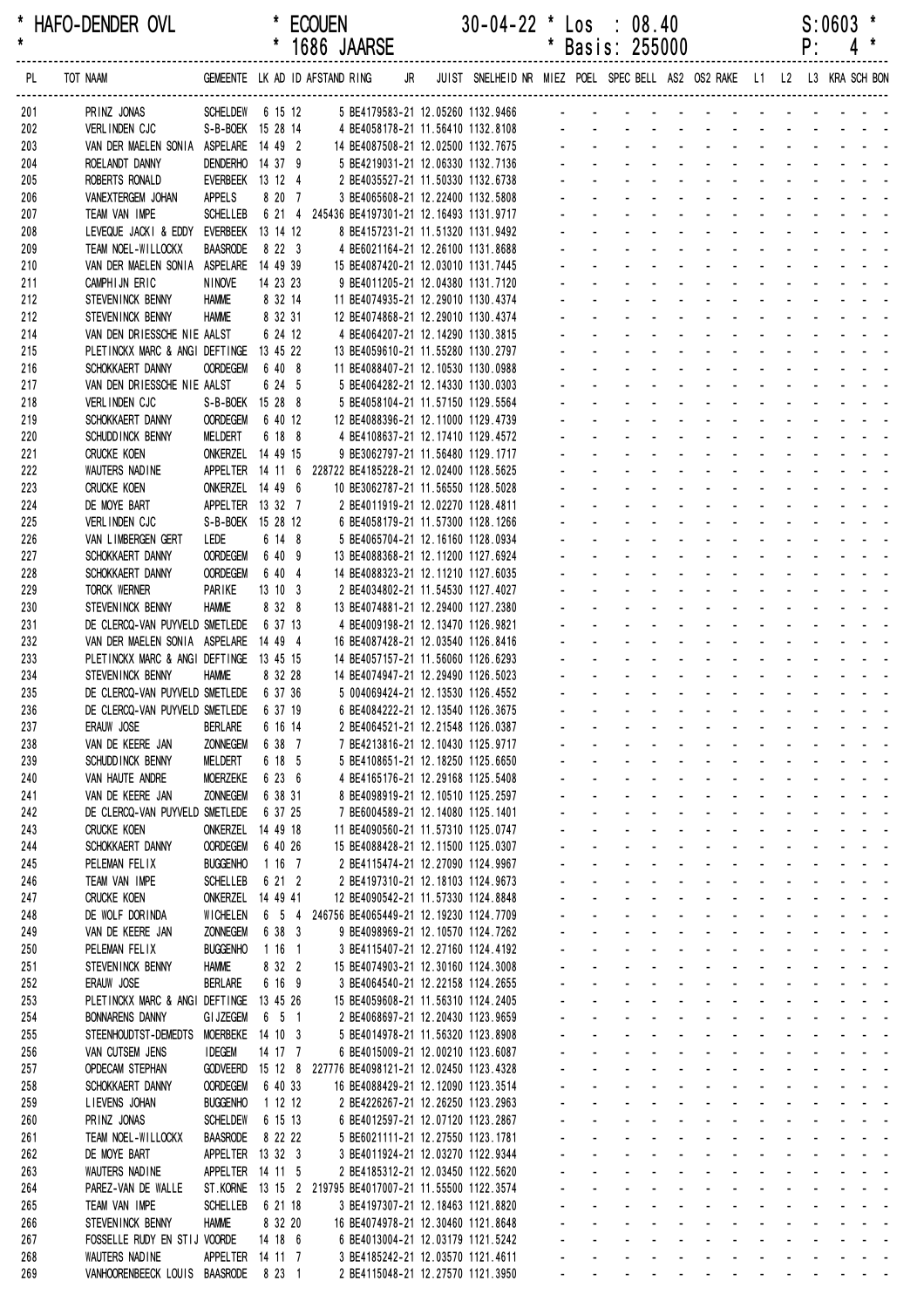|            |                                                                                |                                       |                     | 1686 JAARSE                                                              |  |                                                                         |                    |                                      | Basis: 255000                                                             |                                                  |                                                                                                                                                     |                                                         |                          | ۲.                                                                                                                                                                                                                             |                   | C                                                                                            |  |
|------------|--------------------------------------------------------------------------------|---------------------------------------|---------------------|--------------------------------------------------------------------------|--|-------------------------------------------------------------------------|--------------------|--------------------------------------|---------------------------------------------------------------------------|--------------------------------------------------|-----------------------------------------------------------------------------------------------------------------------------------------------------|---------------------------------------------------------|--------------------------|--------------------------------------------------------------------------------------------------------------------------------------------------------------------------------------------------------------------------------|-------------------|----------------------------------------------------------------------------------------------|--|
| PL         | TOT NAAM                                                                       |                                       |                     | GEMEENTE LK AD ID AFSTAND RING JR                                        |  | JUIST SNELHEID NR MIEZ POEL SPEC BELL AS2 OS2 RAKE L1 L2 L3 KRA SCH BON |                    |                                      |                                                                           |                                                  |                                                                                                                                                     |                                                         |                          |                                                                                                                                                                                                                                |                   |                                                                                              |  |
| 270        | SCHUDD INCK BENNY                                                              | MELDERT                               |                     | 6 18 10 6 BE4108646-21 12.19150 1121.3865 - - - - - - - - -              |  |                                                                         |                    |                                      |                                                                           |                                                  |                                                                                                                                                     |                                                         |                          |                                                                                                                                                                                                                                |                   |                                                                                              |  |
| 271        | DE CLERCQ-VAN PUYVELD SMETLEDE 6 37 6                                          |                                       |                     | 8 BE4084238-21 12.14520 1121.3000                                        |  |                                                                         |                    |                                      |                                                                           |                                                  |                                                                                                                                                     |                                                         |                          |                                                                                                                                                                                                                                |                   |                                                                                              |  |
| 272        | VAN DER MAELEN SONIA ASPELARE 14 49 31                                         |                                       |                     | 17 BE4087538-21 12.04580 1120.9774                                       |  |                                                                         |                    |                                      |                                                                           |                                                  |                                                                                                                                                     |                                                         |                          |                                                                                                                                                                                                                                |                   |                                                                                              |  |
| 273        | DE CLERCQ-VAN PUYVELD SMETLEDE                                                 |                                       | 6 37 1              | 9 BE4003454-21 12.14560 1120.9522                                        |  |                                                                         |                    |                                      |                                                                           |                                                  |                                                                                                                                                     |                                                         |                          |                                                                                                                                                                                                                                |                   |                                                                                              |  |
| 274<br>275 | VAN DER MAELEN SONIA ASPELARE 14 49 11<br>DE WITTE YVES                        | <b>SCHELDEW</b>                       | 6 8 7               | 18 BE4087463-21 12.04590 1120.8863<br>2 BE4182257-21 12.07360 1120.6166  |  |                                                                         |                    |                                      |                                                                           |                                                  |                                                                                                                                                     |                                                         |                          |                                                                                                                                                                                                                                |                   |                                                                                              |  |
| 276        | DE CLERCQ-VAN PUYVELD SMETLEDE                                                 |                                       | 6 37 18             | 10 BE4003459-21 12.15010 1120.5178                                       |  |                                                                         |                    |                                      |                                                                           |                                                  |                                                                                                                                                     |                                                         |                          |                                                                                                                                                                                                                                |                   |                                                                                              |  |
| 277        | VAN DER MAELEN SONIA ASPELARE                                                  |                                       | 14 49 14            | 19 BE4087541-21 12.05070 1120.1576                                       |  |                                                                         |                    |                                      |                                                                           |                                                  |                                                                                                                                                     |                                                         |                          |                                                                                                                                                                                                                                |                   |                                                                                              |  |
| 278        | ERAUW JOSE                                                                     | <b>BERLARE</b>                        | 6 16 8              | 4 BE4064580-21 12.23048 1120.1497                                        |  |                                                                         |                    |                                      |                                                                           |                                                  |                                                                                                                                                     |                                                         |                          |                                                                                                                                                                                                                                |                   |                                                                                              |  |
| 279        | MENSCHAERT-KIEKENS                                                             | STEENHUI 14 9 6                       |                     | 3 BE4186125-21 12.02540 1120.0690                                        |  |                                                                         |                    |                                      |                                                                           |                                                  |                                                                                                                                                     | $\mathbf{r}$                                            |                          |                                                                                                                                                                                                                                |                   |                                                                                              |  |
| 280        | MATHIEU MICHAEL                                                                | <b>BAVEGEM</b>                        | 6 21 13             | 6 BE4088578-21 12.12580 1119.8936                                        |  |                                                                         |                    |                                      |                                                                           |                                                  |                                                                                                                                                     |                                                         |                          |                                                                                                                                                                                                                                |                   |                                                                                              |  |
| 281        | VAN DE KEERE JAN                                                               | <b>ZONNEGEM</b>                       | 6 38 17             | 10 BE4219807-21 12.11540 1119.6838                                       |  |                                                                         |                    |                                      |                                                                           |                                                  |                                                                                                                                                     | $\mathbf{r}$                                            |                          |                                                                                                                                                                                                                                |                   |                                                                                              |  |
| 282        | <b>CRUCKE KOEN</b><br>TORTELBOOM WILLY                                         | ONKERZEL 14 49 16<br>OOMBERGE 13 17 5 |                     | 13 BE4090558-21 11.58300 1119.5013<br>3 BE3013312-21 12.07000 1119.4879  |  |                                                                         |                    |                                      |                                                                           |                                                  |                                                                                                                                                     |                                                         |                          |                                                                                                                                                                                                                                |                   |                                                                                              |  |
| 283<br>284 | VAN DAMME DANY                                                                 | <b>BAASRODE</b>                       |                     | 4 4 1 255203 BE4110478-21 12.28020 1119.1478                             |  |                                                                         |                    |                                      |                                                                           |                                                  |                                                                                                                                                     |                                                         |                          |                                                                                                                                                                                                                                |                   |                                                                                              |  |
| 285        | <b>VERLINDEN CJC</b>                                                           | S-B-BOEK 15 28 16                     |                     | 7 BE4058199-21 11.59060 1119.0608                                        |  |                                                                         |                    |                                      |                                                                           |                                                  |                                                                                                                                                     |                                                         |                          |                                                                                                                                                                                                                                |                   |                                                                                              |  |
| 286        | BROOTCOORENS E.-DE LE ONKERZEL 13 12 12 223468 BE4017963-21 11.59420 1119.0185 |                                       |                     |                                                                          |  |                                                                         |                    |                                      |                                                                           |                                                  |                                                                                                                                                     |                                                         |                          |                                                                                                                                                                                                                                |                   |                                                                                              |  |
| 287        | VERLINDEN CJC                                                                  | S-B-BOEK 15 28 24                     |                     | 8 BE4058144-21 11.59070 1118.9671                                        |  |                                                                         |                    |                                      |                                                                           |                                                  |                                                                                                                                                     |                                                         |                          |                                                                                                                                                                                                                                |                   |                                                                                              |  |
| 288        | VAN CAUWENBERG CHRIST IDEGEM                                                   |                                       |                     | 13 4 1 225370 BE4016115-21 12.01250 1118.9243                            |  |                                                                         |                    |                                      |                                                                           |                                                  |                                                                                                                                                     |                                                         |                          |                                                                                                                                                                                                                                |                   |                                                                                              |  |
| 289        | VAN DEN DRIESSCHE NIE AALST                                                    |                                       | 6 24 15             | 6 BE4064275-21 12.16410 1118.9047                                        |  |                                                                         |                    |                                      |                                                                           |                                                  |                                                                                                                                                     |                                                         |                          |                                                                                                                                                                                                                                |                   |                                                                                              |  |
| 290        | V.D.BEKEN-DE LOOR                                                              | S-M-HORE 15 26 8                      |                     | 7 BE4058270-21 11.59450 1118.6533                                        |  |                                                                         |                    |                                      |                                                                           |                                                  |                                                                                                                                                     | $\mathbf{r}$                                            |                          |                                                                                                                                                                                                                                |                   |                                                                                              |  |
| 291<br>292 | SCHOKKAERT DANNY<br>ROBERTS RONALD                                             | <b>OORDEGEM</b><br>EVERBEEK 13 12 12  | 6 40 31             | 17 BE4088351-21 12.13040 1118.5185<br>3 BE4035529-21 11.52580 1118.4885  |  |                                                                         |                    |                                      |                                                                           |                                                  |                                                                                                                                                     |                                                         |                          |                                                                                                                                                                                                                                |                   |                                                                                              |  |
| 293        | V.D.BEKEN-DE LOOR                                                              | S-M-HORE 15 26 4                      |                     | 8 BE4058268-21 11.59470 1118.4667                                        |  |                                                                         |                    |                                      |                                                                           |                                                  |                                                                                                                                                     | $\mathbf{r}$                                            |                          |                                                                                                                                                                                                                                |                   |                                                                                              |  |
| 294        | DE WOLF FREDERIK                                                               | <b>OUDEGEM</b>                        | 6 26 12             | 5 BE4065008-21 12.22200 1118.1994                                        |  |                                                                         |                    |                                      |                                                                           |                                                  |                                                                                                                                                     |                                                         |                          |                                                                                                                                                                                                                                |                   |                                                                                              |  |
| 295        | <b>CRUCKE KOEN</b>                                                             | ONKERZEL 14 49 12                     |                     | 14 BE4090554-21 11.58470 1117.9056                                       |  |                                                                         |                    |                                      |                                                                           |                                                  |                                                                                                                                                     |                                                         |                          |                                                                                                                                                                                                                                |                   |                                                                                              |  |
| 296        | DE WOLF FREDERIK                                                               | <b>OUDEGEM</b>                        | 6 26 19             | 6 BE4065058-21 12.22240 1117.8642                                        |  |                                                                         |                    |                                      |                                                                           |                                                  |                                                                                                                                                     |                                                         |                          |                                                                                                                                                                                                                                |                   |                                                                                              |  |
| 297        | VERLINDEN CJC                                                                  | S-B-BOEK 15 28 1                      |                     | 9 BE4058107-21 11.59190 1117.8443                                        |  |                                                                         |                    |                                      |                                                                           |                                                  |                                                                                                                                                     |                                                         |                          |                                                                                                                                                                                                                                |                   |                                                                                              |  |
| 298        | TEAM NOEL-WILLOCKX                                                             | <b>BAASRODE</b>                       | 8 2 2 9             | 6 BE6021147-21 12.29010 1117.7833                                        |  |                                                                         |                    |                                      |                                                                           |                                                  |                                                                                                                                                     |                                                         |                          |                                                                                                                                                                                                                                |                   |                                                                                              |  |
| 299<br>300 | DE WOLF FREDERIK<br>VANHOORENBEECK LOUIS                                       | <b>OUDEGEM</b><br><b>BAASRODE</b>     | 6 26 22<br>8 23 17  | 7 BE4065047-21 12.22260 1117.6967<br>3 BE4115051-21 12.28450 1117.4732   |  |                                                                         |                    |                                      |                                                                           |                                                  |                                                                                                                                                     |                                                         |                          |                                                                                                                                                                                                                                |                   |                                                                                              |  |
| 301        | VERLINDEN CJC                                                                  | S-B-BOEK 15 28 26                     |                     | 10 BE4058163-21 11.59250 1117.2837                                       |  |                                                                         |                    |                                      |                                                                           |                                                  |                                                                                                                                                     |                                                         |                          |                                                                                                                                                                                                                                |                   |                                                                                              |  |
| 302        | DE WOLF FREDERIK                                                               | <b>OUDEGEM</b>                        | 6 26 14             | 8 BE3024434-21 12.22360 1116.8598                                        |  |                                                                         |                    |                                      |                                                                           |                                                  |                                                                                                                                                     |                                                         |                          |                                                                                                                                                                                                                                |                   |                                                                                              |  |
| 303        | VAN DER MAELEN SONIA ASPELARE 14 49 13                                         |                                       |                     | 20 BE4087459-21 12.05440 1116.8001                                       |  |                                                                         |                    |                                      |                                                                           |                                                  | $\sim 100$                                                                                                                                          | $\mathcal{L}$<br>$\sim 100$                             |                          | <b>Contract Contract</b>                                                                                                                                                                                                       |                   |                                                                                              |  |
| 304        | <b>CRUCKE KOEN</b>                                                             | ONKERZEL 14 49 43                     |                     | 15 BE4090631-21 11.58590 1116.7820                                       |  |                                                                         |                    |                                      |                                                                           |                                                  |                                                                                                                                                     |                                                         |                          |                                                                                                                                                                                                                                |                   |                                                                                              |  |
| 305        | SEGHERS JOHAN                                                                  | DEFTINGE 13 8 1                       |                     | 2 BE4035123-21 11.58117 1116.7335                                        |  |                                                                         |                    |                                      |                                                                           |                                                  |                                                                                                                                                     | $\mathbf{L} = \mathbf{L} \mathbf{L}$                    | $\Delta \sim 10^{-1}$    |                                                                                                                                                                                                                                |                   |                                                                                              |  |
| 306        | DE MOYE BART                                                                   | APPELTER 13 32 28                     |                     | 4 BE4011973-21 12.04370 1116.5317                                        |  |                                                                         | $\sim$             |                                      | $\sim$                                                                    | <b>All Cards</b>                                 |                                                                                                                                                     | and a straight and a straight                           |                          |                                                                                                                                                                                                                                |                   |                                                                                              |  |
| 307        | DE MOYE BART                                                                   | APPELTER 13 32 18                     |                     | 5 BE4011927-21 12.04390 1116.3499                                        |  |                                                                         |                    |                                      |                                                                           |                                                  | and the company of the company of                                                                                                                   |                                                         |                          |                                                                                                                                                                                                                                |                   |                                                                                              |  |
| 308<br>309 | SCHOKKAERT DANNY<br>CAMPHIJN ERIC                                              | <b>OORDEGEM</b><br><b>NINOVE</b>      | 6 40 19<br>14 23 10 | 18 BE4088421-21 12.13320 1116.0740<br>10 BE4011104-21 12.07310 1115.9875 |  |                                                                         |                    | $\overline{\phantom{a}}$             | $\mathbf{r}$<br>$\mathbf{r}$                                              |                                                  | $\omega_{\rm{eff}}=0.01$ and $\omega_{\rm{eff}}=0.01$<br>and a strategies                                                                           |                                                         |                          | in the second contract of the second second and the second second the second second and second the second second and second the second second and second the second second and second second and second second and second seco |                   |                                                                                              |  |
| 310        | TORTELBOOM WILLY                                                               | OOMBERGE 13 17 7                      |                     | 4 BE3013274-21 12.07390 1115.9836                                        |  |                                                                         |                    | ä,                                   | ÷.                                                                        | $\omega_{\rm{max}}$                              | and a strain and a strain and a                                                                                                                     |                                                         |                          |                                                                                                                                                                                                                                |                   |                                                                                              |  |
| 311        | CORTHALS ETIENNE                                                               | <b>MASSEMEN</b>                       |                     | 6 19 7 240792 BE4044996-21 12.15460 1115.9833                            |  |                                                                         |                    |                                      | $\omega_{\rm{max}}$<br>$\mathcal{L}^{\text{max}}$                         | $\Delta \sim 10^{-1}$<br>$\omega_{\rm{max}}$     | $\Delta \sim 10^4$                                                                                                                                  | <b>All Service</b>                                      | $\Delta \sim 100$        |                                                                                                                                                                                                                                | <b>All States</b> |                                                                                              |  |
| 312        | VAN CUTSEM JENS                                                                | <b>IDEGEM</b>                         | 14 17 12            | 7 BE4015053-21 12.01440 1115.9038                                        |  |                                                                         |                    | $\mathbf{r}$                         | ¥.                                                                        | $\sim 100$                                       | <b>All Cards</b>                                                                                                                                    | <b>All States</b>                                       | $\Delta \sim 100$        |                                                                                                                                                                                                                                |                   |                                                                                              |  |
| 313        | <b>CRUCKE KOEN</b>                                                             | ONKERZEL 14 49 40                     |                     | 16 BE4090525-21 11.59120 1115.5673                                       |  |                                                                         |                    |                                      |                                                                           |                                                  | and a straight                                                                                                                                      | $\mathbf{u}$                                            |                          |                                                                                                                                                                                                                                |                   |                                                                                              |  |
| 314        | PLETINCKX MARC & ANGI DEFTINGE                                                 |                                       | 13 45 13            | 16 BE4057254-21 11.58030 1115.5365                                       |  |                                                                         |                    | ¥.                                   | $\mathbf{L}^{\text{max}}$<br>$\sim$                                       | $\Delta \sim 10^4$                               | $\sim$                                                                                                                                              | $\mathbf{r}$                                            |                          | المنابذ المنابذ المنابذ والمنابذ                                                                                                                                                                                               |                   |                                                                                              |  |
| 315        | SCHUDD INCK BENNY                                                              | <b>MELDERT</b>                        | 6 18 3              | 7 BE4108645-21 12.20250 1115.4510                                        |  |                                                                         |                    | $\mathbf{r}$                         | $\mathbf{r}$<br>$\sim$                                                    | $\mathbf{r}$                                     | <b>Contract</b>                                                                                                                                     | $\mathcal{L}$                                           |                          | and the state of the state of the                                                                                                                                                                                              |                   |                                                                                              |  |
| 316<br>317 | PLETINCKX MARC & ANGI DEFTINGE<br>TEAM NOEL-WILLOCKX                           | <b>BAASRODE</b>                       | 13 45 12<br>8 2 2 8 | 17 BE4057182-21 11.58050 1115.3488<br>7 BE6021053-21 12.29350 1115.0243  |  |                                                                         | $\mathbf{r}$<br>a. | ÷.                                   | $\Delta \sim 10^{-1}$<br>$\omega_{\rm{max}}$<br>$\mathbf{L}^{\text{max}}$ | $\mathcal{L}^{\text{max}}$                       | and a state of the state of the state of the state of the state of the state of the state of the state of the<br>$\Delta \phi = \Delta \phi = 0.01$ | and a straight and a straight                           |                          |                                                                                                                                                                                                                                |                   |                                                                                              |  |
| 318        | VAN DEN DRIESSCHE NIE AALST                                                    |                                       | 6 24 10             | 7 BE4064255-21 12.17290 1114.7889                                        |  |                                                                         | $\mathbf{r}$       | $\mathcal{L}^{\pm}$                  | $\mathbf{L}^{\text{max}}$                                                 | $\Delta \sim 10^4$<br>$\mathbf{u} = \mathbf{0}$  | $\Delta \sim 10^4$                                                                                                                                  | المنابذ المنابذ المنابذ المنابذ                         |                          |                                                                                                                                                                                                                                |                   |                                                                                              |  |
| 319        | LIEVENS JOHAN                                                                  | <b>BUGGENHO</b>                       | 1122                | 3 BE4116103-21 12.28100 1114.6808                                        |  |                                                                         |                    |                                      |                                                                           | $\omega_{\rm{max}}$                              | $\sim 100$                                                                                                                                          | $\omega$<br>$\sim 100$                                  |                          | and the company of the company of                                                                                                                                                                                              |                   |                                                                                              |  |
| 320        | DE MOYE BART                                                                   | APPELTER                              | 13 32 23            | 6 BE4011988-21 12.04590 1114.5345                                        |  |                                                                         |                    | $\mathbf{r}$                         | $\mathbf{r}$                                                              | $\blacksquare$                                   | $\mathcal{L}_{\rm{max}}$ and $\mathcal{L}_{\rm{max}}$                                                                                               |                                                         |                          | and a straight and a straight                                                                                                                                                                                                  |                   |                                                                                              |  |
| 321        | STEVENINCK BENNY                                                               | <b>HAMME</b>                          | 8 32 3              | 17 BE4074843-21 12.32190 1114.3798                                       |  |                                                                         |                    | $\omega$                             | a.<br>$\sim$                                                              | $\mathcal{L}^{\mathcal{L}}$                      | <b>Contractor</b>                                                                                                                                   | $\mathcal{L}^{\mathcal{A}}$<br><b>Contract Contract</b> |                          | and a strain and a                                                                                                                                                                                                             |                   |                                                                                              |  |
| 322        | VAN HAUTE ANDRE                                                                | MOERZEKE                              | 6 23 10             | 5 BE4165129-21 12.31358 1114.2820                                        |  |                                                                         |                    | $\omega$                             | ÷.<br>$\mathbf{r}$                                                        |                                                  | and a strategies                                                                                                                                    | <b>Contract Contract Contract</b>                       |                          | $\mathcal{L}^{\pm}$                                                                                                                                                                                                            |                   |                                                                                              |  |
| 323        | DE MOYE BART                                                                   | APPELTER 13 32 14                     |                     | 7 BE4012021-21 12.05020 1114.2627                                        |  |                                                                         |                    |                                      | $\omega_{\rm{max}}$<br>$\mathbf{L}^{\text{max}}$                          | $\Delta \sim 100$                                | <b>All States</b>                                                                                                                                   | <b>Service</b> State                                    |                          | $\Delta \sim 100$                                                                                                                                                                                                              | <b>All States</b> |                                                                                              |  |
| 324        | DE MOYE BART                                                                   | APPELTER 13 32 9                      |                     | 8 BE4012022-21 12.05030 1114.1722                                        |  |                                                                         |                    |                                      | $\omega_{\rm{max}}$<br>$\omega_{\rm{max}}$                                | $\Delta \sim 100$                                | $\Delta \phi = 0.000$ .                                                                                                                             | <b>All Service</b>                                      | $\mathcal{L}_{\rm{max}}$ |                                                                                                                                                                                                                                |                   |                                                                                              |  |
| 325<br>326 | WAUTERS NADINE<br>DOUCHAMPS ALAIN                                              | APPELTER 14 11 10<br>ASPELARE 13 16 3 |                     | 4 BE4185263-21 12.05190 1113.9963<br>3 BE4012274-21 12.06450 1113.9734   |  |                                                                         |                    | $\mathcal{L}^{\pm}$                  | $\omega_{\rm{max}}$<br>$\sim$                                             | $\Delta \sim 10^4$                               | <b>All Carl Carl</b><br>$\sim$                                                                                                                      | $\mathbf{r}$<br>$\mathbf{r}$                            |                          | and a straight and a straight                                                                                                                                                                                                  |                   |                                                                                              |  |
| 327        | SPELTDOORN GERY                                                                |                                       |                     | SINT-MAR 13 12 8 223790 BE4084480-21 12.00570 1113.6601                  |  |                                                                         |                    | $\mathcal{L}^{\pm}$                  | $\omega$ .<br>$\sim$                                                      |                                                  | and a state                                                                                                                                         | $\mathcal{L}^{\mathcal{A}}$                             |                          | and the state of the state of the                                                                                                                                                                                              |                   |                                                                                              |  |
| 328        | DE WOLF FREDERIK                                                               | <b>OUDEGEM</b>                        | 6 26 15             | 9 BE3024447-21 12.23210 1113.1095                                        |  |                                                                         |                    | ÷.                                   | ÷.                                                                        | $\Delta \sim 100$                                | and a strategies                                                                                                                                    |                                                         |                          | and the state of the state of the state of                                                                                                                                                                                     |                   |                                                                                              |  |
| 329        | MATHIEU MICHAEL                                                                | <b>BAVEGEM</b>                        | 6 21 11             | 7 BE4088548-21 12.14160 1113.0989                                        |  |                                                                         | ÷.                 |                                      | $\omega_{\rm{max}}$<br>$\mathbf{L}^{\text{max}}$                          | $\Delta \sim 100$                                | $\Delta \phi = \Delta \phi = 0.01$                                                                                                                  | and a straightful contract and                          |                          |                                                                                                                                                                                                                                |                   |                                                                                              |  |
| 330        | VAN DE KEERE JAN                                                               | <b>ZONNEGEM</b>                       | 6 38 20             | 11 BE4098953-21 12.13130 1112.7695                                       |  |                                                                         | ÷.                 | ¥.                                   | $\sim 100$                                                                | $\mathcal{L}^{\text{max}}$<br>$\Delta \sim 10^4$ | $\Delta \sim 10^4$                                                                                                                                  | المنابذ المنابذ المنابذ المنابذ                         |                          |                                                                                                                                                                                                                                |                   |                                                                                              |  |
| 331        | MATHIEU MICHAEL                                                                | <b>BAVEGEM</b>                        | 6 21 12             | 8 BE4088495-21 12.14210 1112.6662                                        |  |                                                                         |                    |                                      |                                                                           | $\sim 100$                                       | $\sim 100$                                                                                                                                          | $\blacksquare$<br>$\sim 100$                            |                          | and a straight and                                                                                                                                                                                                             |                   |                                                                                              |  |
| 332        | VAN DE KEERE JAN                                                               | <b>ZONNEGEM</b>                       | 6 38 6              | 12 BE4098909-21 12.13170 1112.4217                                       |  |                                                                         |                    | $\mathbf{r}$                         | $\mathbf{r}$                                                              | $\mathcal{L}_{\mathcal{A}}$                      | $\Delta \sim 100$                                                                                                                                   | $\mathcal{L}$                                           |                          | and a straight and a straight                                                                                                                                                                                                  |                   |                                                                                              |  |
| 333<br>334 | ROBERTS RONALD<br>DE WITTE YVES                                                | <b>EVERBEEK</b><br><b>SCHELDEW</b>    | 13 12 10<br>6 8 8   | 4 BE4035556-21 11.54020 1112.3398<br>3 BE4175850-21 12.09100 1112.2231   |  |                                                                         |                    | $\overline{\phantom{a}}$<br>$\omega$ | ÷.<br>$\mathbf{r}$<br>÷.<br>$\mathbf{r}$                                  | $\omega$<br>$\mathbf{r}$                         | $\sim$<br><b>Contractor</b>                                                                                                                         | $\mathcal{L}$<br>÷.<br>$\mathbf{r}$<br>÷.               |                          | $\Delta \sim 100$<br>$\Delta \sim 10^4$<br>$\sim$                                                                                                                                                                              |                   | and a state of                                                                               |  |
| 335        | VAN DER MAELEN SONIA                                                           | ASPELARE 14 49 34                     |                     | 21 BE4087531-21 12.06360 1112.1152                                       |  |                                                                         |                    |                                      | $\omega_{\rm{max}}$<br>$\omega_{\rm{max}}$                                | $\Delta \sim 100$                                | $\Delta \phi = 0.000$ and $\Delta \phi = 0.000$                                                                                                     | $\omega_{\rm{max}}$<br>$\mathbf{z}$ and $\mathbf{z}$    | $\omega_{\rm{max}}$      |                                                                                                                                                                                                                                |                   | $\mathbf{z} = \left\{ \mathbf{z} \in \mathbb{R}^d \mid \mathbf{z} \in \mathbb{R}^d \right\}$ |  |
| 336        | ROBERTS RONALD                                                                 | EVERBEEK 13 12 5                      |                     | 5 BE4035533-21 11.54060 1111.9578                                        |  |                                                                         |                    |                                      | $\mathbf{z}$ and $\mathbf{z}$<br>$\Delta \sim 100$                        | $\Delta \sim 100$                                | <b>Service Control</b>                                                                                                                              | <b>All States</b>                                       |                          |                                                                                                                                                                                                                                |                   |                                                                                              |  |
| 337        | ARNO AGNES                                                                     |                                       |                     | GERAARDS 13 13 4 220980 BE4096835-21 11.58460 1111.7558                  |  |                                                                         |                    |                                      |                                                                           |                                                  |                                                                                                                                                     |                                                         |                          |                                                                                                                                                                                                                                |                   |                                                                                              |  |
| 338        | SCHOKKAERT DANNY                                                               | <b>OORDEGEM</b>                       | 6 40 30             | 19 BE4088341-21 12.14220 1111.7353                                       |  |                                                                         |                    |                                      | $\Delta \sim 100$                                                         |                                                  | design and a state of the state of the state                                                                                                        |                                                         |                          |                                                                                                                                                                                                                                |                   |                                                                                              |  |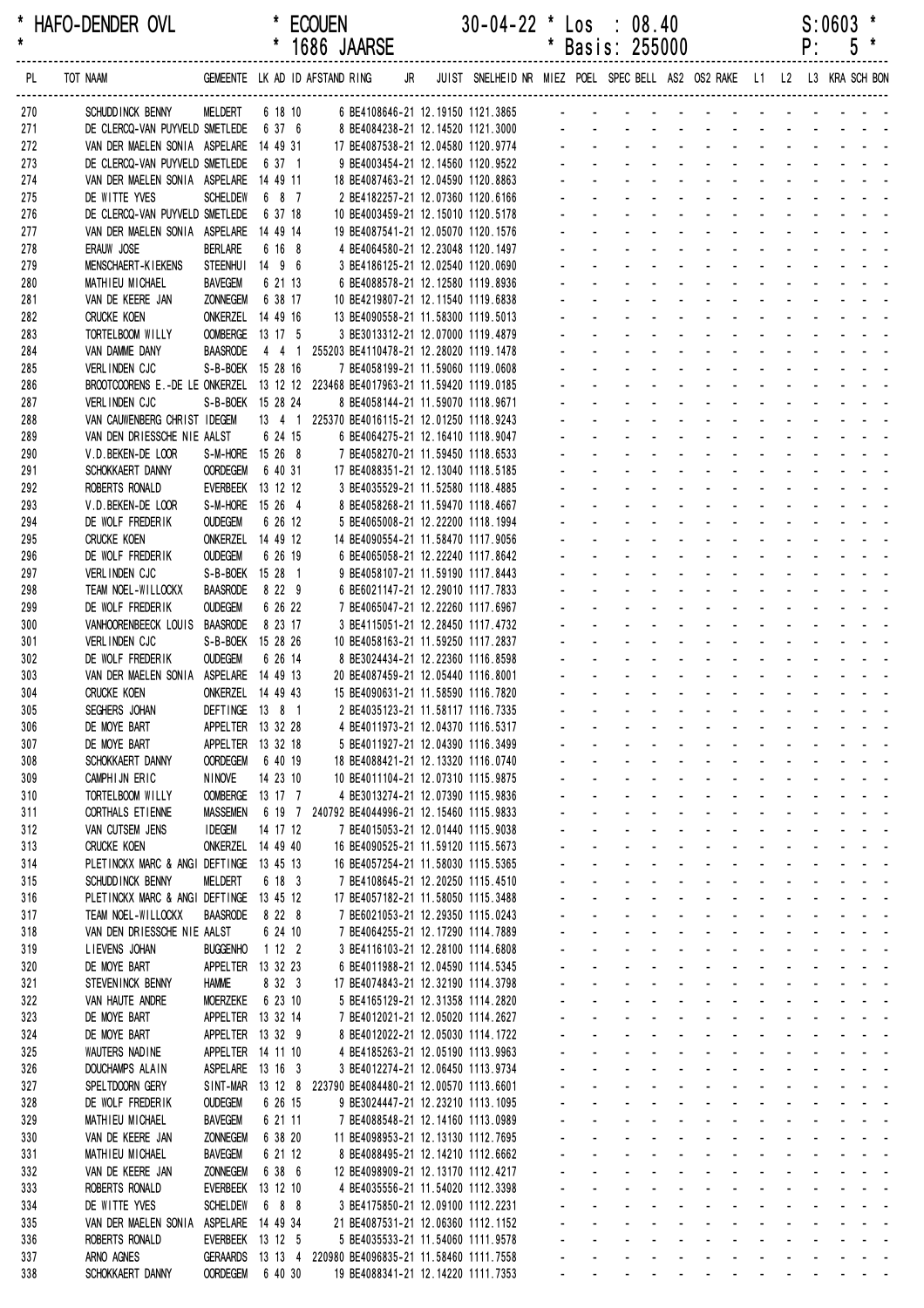|            |                                                                                      |                                       |                     | 1686 JAARSE                                                                                               |  |                                |                                   | Basis: 255000                                              |                                        |                                                                                                                               |                                                               |                                            | ۲. | 0                                                                                                                                             |
|------------|--------------------------------------------------------------------------------------|---------------------------------------|---------------------|-----------------------------------------------------------------------------------------------------------|--|--------------------------------|-----------------------------------|------------------------------------------------------------|----------------------------------------|-------------------------------------------------------------------------------------------------------------------------------|---------------------------------------------------------------|--------------------------------------------|----|-----------------------------------------------------------------------------------------------------------------------------------------------|
| PL         | TOT NAAM                                                                             |                                       |                     | GEMEENTE LK AD ID AFSTAND RING JR JUIST SNELHEID NR MIEZ POEL SPEC BELL AS2 OS2 RAKE L1 L2 L3 KRA SCH BON |  |                                |                                   |                                                            |                                        |                                                                                                                               |                                                               |                                            |    |                                                                                                                                               |
| 339        | VANHOORENBEECK LOUIS BAASRODE 8 23 9 4 BE4115004-21 12.29570 1111.6417 - - - - - - - |                                       |                     |                                                                                                           |  |                                |                                   |                                                            |                                        |                                                                                                                               |                                                               |                                            |    |                                                                                                                                               |
| 340        | VAN DER MAELEN SONIA ASPELARE 14 49 33                                               |                                       |                     | 22 BE4087378-21 12.06420 1111.5772                                                                        |  |                                |                                   |                                                            |                                        |                                                                                                                               |                                                               |                                            |    |                                                                                                                                               |
| 341        | TEAM VAN IMPE                                                                        | <b>SCHELLEB</b>                       | 6 21 14             | 4 BE4197376-21 12.20483 1111.5509                                                                         |  |                                |                                   |                                                            |                                        |                                                                                                                               |                                                               |                                            |    |                                                                                                                                               |
| 342<br>343 | TEAM VAN IMPE<br>MENSCHAERT-KIEKENS                                                  | <b>SCHELLEB</b><br><b>STEENHUI</b>    | 6 21 10<br>14 9 4   | 5 BE4197382-21 12.20493 1111.4670                                                                         |  |                                |                                   |                                                            |                                        |                                                                                                                               |                                                               |                                            |    |                                                                                                                                               |
| 344        | VAN HOUWE WILLY                                                                      | APPELS                                | 6 10 5              | 4 BE4186135-21 12.04290 1111.3962<br>252026 BE4064699-21 12.26500 1111.0625                               |  |                                |                                   |                                                            |                                        |                                                                                                                               |                                                               |                                            |    |                                                                                                                                               |
| 345        | DE WOLF FREDERIK                                                                     | <b>OUDEGEM</b>                        | 6 26 6              | 10 BE3024448-21 12.23480 1110.8713                                                                        |  |                                |                                   |                                                            |                                        |                                                                                                                               |                                                               |                                            |    |                                                                                                                                               |
| 346        | CORTHALS ET IENNE                                                                    | <b>MASSEMEN</b>                       | 6 19 2              | 2 BE4044210-21 12.16500 1110.4935                                                                         |  |                                |                                   |                                                            |                                        |                                                                                                                               |                                                               |                                            |    |                                                                                                                                               |
| 347        | ARNO AGNES                                                                           | GERAARDS 13 13 3                      |                     | 2 BE4011012-21 11.59000 1110.4523                                                                         |  |                                |                                   |                                                            |                                        |                                                                                                                               |                                                               |                                            |    |                                                                                                                                               |
| 348        | ROBERTS RONALD                                                                       | EVERBEEK 13 12 6                      |                     | 6 BE4035514-21 11.54230 1110.3370                                                                         |  |                                |                                   |                                                            |                                        |                                                                                                                               |                                                               |                                            |    |                                                                                                                                               |
| 349        | DE CLERCQ MARC                                                                       | EVERBEEK 15 6 1                       |                     | 2 BE4218709-21 11.56150 1109.8140                                                                         |  |                                |                                   |                                                            |                                        |                                                                                                                               |                                                               |                                            |    |                                                                                                                                               |
| 350<br>351 | SCHOKKAERT DANNY<br>HOK VAN CLEEMPUTTE                                               | <b>OORDEGEM</b>                       | 6 40 27             | 20 BE4088353-21 12.14470 1109.5786<br>SINT-MAR 13 41 35 223927 BE4175307-21 12.01490 1109.5565            |  |                                |                                   |                                                            |                                        |                                                                                                                               |                                                               |                                            |    |                                                                                                                                               |
| 352        | DE CLERCQ-VAN PUYVELD SMETLEDE                                                       |                                       | 6 37 9              | 11 BE4069410-21 12.17130 1109.1690                                                                        |  |                                |                                   |                                                            |                                        |                                                                                                                               |                                                               |                                            |    |                                                                                                                                               |
| 353        | PELEMAN FELIX                                                                        | <b>BUGGENHO</b>                       | 1168                | 4 BE4115467-21 12.30280 1108.8068                                                                         |  |                                |                                   |                                                            |                                        |                                                                                                                               |                                                               |                                            |    |                                                                                                                                               |
| 354        | ARNO AGNES                                                                           | GERAARDS 13 13 8                      |                     | 3 BE4011005-21 11.59180 1108.7807                                                                         |  |                                |                                   |                                                            |                                        |                                                                                                                               |                                                               |                                            |    |                                                                                                                                               |
| 355        | DE MOYE BART                                                                         | APPELTER 13 32 30                     |                     | 9 BE4011998-21 12.06030 1108.7649                                                                         |  |                                |                                   |                                                            |                                        |                                                                                                                               |                                                               |                                            |    |                                                                                                                                               |
| 356<br>357 | VANHOORENBEECK LOUIS BAASRODE<br>WAUTERS NADINE                                      | APPELTER 14 11 2                      | 8 2 3 2             | 5 BE4115046-21 12.30340 1108.6685<br>5 BE4185235-21 12.06200 1108.5073                                    |  |                                |                                   |                                                            |                                        |                                                                                                                               |                                                               |                                            |    |                                                                                                                                               |
| 358        | VAN DE KEERE JAN                                                                     | <b>ZONNEGEM</b>                       | 6 38 10             | 13 BE4098954-21 12.14040 1108.3510                                                                        |  |                                |                                   |                                                            |                                        |                                                                                                                               |                                                               |                                            |    |                                                                                                                                               |
| 359        | <b>MAES WILLY</b>                                                                    | <b>ROBORST</b>                        | 15 20 20            | 4 BE4059157-21 12.03520 1108.3273                                                                         |  |                                |                                   |                                                            |                                        |                                                                                                                               |                                                               |                                            |    |                                                                                                                                               |
| 360        | BROOTCOORENS E.-DE LE ONKERZEL 13 12 1                                               |                                       |                     | 2 BE4010891-21 12.01380 1108.2890                                                                         |  |                                |                                   |                                                            |                                        |                                                                                                                               |                                                               |                                            |    |                                                                                                                                               |
| 361        | DE BLOCK ROGER&CELINE LETTERHO                                                       |                                       |                     | 6 4 2 236638 BE4032643-21 12.13310 1108.2882                                                              |  |                                |                                   |                                                            |                                        |                                                                                                                               |                                                               |                                            |    |                                                                                                                                               |
| 362        | PELEMAN FELIX                                                                        | <b>BUGGENHO</b>                       | 1 16 12             | 5 BE6063359-21 12.30350 1108.2458                                                                         |  |                                |                                   |                                                            |                                        |                                                                                                                               |                                                               |                                            |    |                                                                                                                                               |
| 363        | VAN HAUTE ANDRE<br>PENNE BERT                                                        | <b>MOERZEKE</b><br>NEDERHAS 14 38 18  | 6 23 23             | 6 BE4165109-21 12.32528 1108.1415<br>5 BE4022017-21 12.09170 1108.1246                                    |  |                                |                                   |                                                            |                                        |                                                                                                                               |                                                               |                                            |    |                                                                                                                                               |
| 364<br>365 | COPPENS CHRIS                                                                        | <b>VOORDE</b>                         |                     | 14 6 2 228089 BE4087684-21 12.05510 1108.0350                                                             |  |                                |                                   |                                                            |                                        |                                                                                                                               |                                                               |                                            |    |                                                                                                                                               |
| 366        | ERAUW JOSE                                                                           | <b>BERLARE</b>                        | 6 16 2              | 5 BE4064565-21 12.25328 1107.8993                                                                         |  |                                |                                   |                                                            |                                        |                                                                                                                               |                                                               |                                            |    |                                                                                                                                               |
| 367        | VAN DEN DRIESSCHE NIE AALST                                                          |                                       | 6 24 14             | 8 BE4064334-21 12.18510 1107.8273                                                                         |  |                                |                                   |                                                            |                                        |                                                                                                                               |                                                               |                                            |    |                                                                                                                                               |
| 368        | <b>MAES WILLY</b>                                                                    | <b>ROBORST</b>                        | 15 20 8             | 5 BE4059140-21 12.03580 1107.7840                                                                         |  |                                |                                   |                                                            |                                        |                                                                                                                               |                                                               |                                            |    |                                                                                                                                               |
| 369        | PRINZ JONAS                                                                          | <b>SCHELDEW</b>                       | 6 15 14             | 7 BE4174857-21 12.10070 1107.6941                                                                         |  |                                |                                   |                                                            |                                        |                                                                                                                               |                                                               |                                            |    |                                                                                                                                               |
| 370<br>371 | VAN CAUWENBERG CHRIST IDEGEM<br>PRINZ JONAS                                          | <b>SCHELDEW</b>                       | 13 4 4<br>6 15 8    | 2 BE4016200-21 12.03280 1107.6507<br>8 BE4174898-21 12.10100 1107.4306                                    |  |                                |                                   |                                                            |                                        |                                                                                                                               |                                                               |                                            |    |                                                                                                                                               |
| 372        | ROELANDT DANNY                                                                       | DENDERHO 14 37 17                     |                     | 6 BE4028452-21 12.11170 1107.3377                                                                         |  |                                |                                   |                                                            |                                        | $\overline{a}$                                                                                                                | $\sim$                                                        |                                            |    |                                                                                                                                               |
| 373        | VAN DEN DRIESSCHE NIE AALST                                                          |                                       | 6 24 9              | 9 BE4064289-21 12.18580 1107.2370                                                                         |  |                                |                                   |                                                            |                                        |                                                                                                                               |                                                               |                                            |    |                                                                                                                                               |
| 374        | VAN CUTSEM JENS                                                                      | <b>IDEGEM</b>                         | 14 17 6             | 8 BE4015011-21 12.03190 1107.2137                                                                         |  |                                |                                   |                                                            |                                        |                                                                                                                               |                                                               |                                            |    |                                                                                                                                               |
| 375        | VAN DEN DRIESSCHE NIE AALST                                                          |                                       | 6 24 8              | 10 BE4064211-21 12.18590 1107.1528                                                                        |  |                                |                                   |                                                            |                                        | $\mathbf{r}$                                                                                                                  | $\sim 100$                                                    |                                            |    |                                                                                                                                               |
| 375<br>377 | VAN DEN DRIESSCHE NIE AALST<br>PENNE BERT                                            |                                       | 6 24 21<br>14 38 19 | 11 BE4064311-21 12.18590 1107.1528<br>6 BE4024162-21 12.09290 1107.0666                                   |  |                                |                                   |                                                            |                                        | and a straightful and state and                                                                                               |                                                               |                                            |    |                                                                                                                                               |
| 378        | VAN DEN DRIESSCHE NIE AALST                                                          | NEDERHAS                              | 6 24 4              | 12 BE4064342-21 12.19020 1106.9000                                                                        |  |                                | $\sim$                            | $\sim$                                                     |                                        | and the company<br>and a strain and a strain and a                                                                            |                                                               |                                            |    |                                                                                                                                               |
| 379        | SAEYS WILLY                                                                          | ST.GILLI                              | 8 8 2               | 2 BE4115828-21 12.29140 1106.8155                                                                         |  |                                |                                   | $\mathcal{L}^{\mathcal{A}}$                                | $\Delta \sim 100$                      | and a series of the series of the series of the series of the series of the series of the series of the series                |                                                               |                                            |    |                                                                                                                                               |
| 380        | DE WOLF FREDERIK                                                                     | <b>OUDEGEM</b>                        | 6 26 10             | 11 BE3024444-21 12.24380 1106.7503                                                                        |  |                                | $\mathcal{L}^{\pm}$               | $\omega_{\rm{max}}$                                        | $\sim 100$                             | $\sim 100$<br>$\omega_{\rm{max}}$                                                                                             | $\Delta \sim 100$<br>$\mathbf{L}^{\text{max}}$                | $\Delta \sim 10^{-1}$                      |    | $\mathbf{z} = \left\{ \mathbf{z} \in \mathbb{R}^d \mid \mathbf{z} \in \mathbb{R}^d \right\}$                                                  |
| 381        | PLETINCKX MARC & ANGI DEFTINGE 13 45 35                                              |                                       |                     | 18 BE4057259-21 11.59390 1106.5965                                                                        |  |                                | $\mathbf{r}$                      | $\mathcal{L}_{\mathcal{A}}$<br>$\sim$                      |                                        | $\omega_{\rm{max}}=0.01$                                                                                                      | $\omega_{\rm{max}}$<br>$\sim$                                 |                                            |    |                                                                                                                                               |
| 382        | DE WOLF FREDERIK                                                                     | <b>OUDEGEM</b>                        | 6 26 25             | 12 BE4065065-21 12.24400 1106.5861                                                                        |  |                                |                                   |                                                            | $\omega$<br>$\sim 100$                 |                                                                                                                               |                                                               |                                            |    |                                                                                                                                               |
| 383<br>384 | DE BLOCK ROGER&CELINE LETTERHO<br>SPELTDOORN GERY                                    | SINT-MAR 13 12 6                      | 6 4 1               | 2 BE4032633-21 12.13520 1106.4744<br>2 BE4084473-21 12.02260 1105.4998                                    |  |                                | $\mathbf{r}$<br>$\mathbf{r}$      | $\sim$<br>÷.<br>$\sim$                                     | $\mathcal{L}$<br>$\mathcal{L}$         | $\sim 100$<br>$\mathbf{r}$                                                                                                    | $\blacksquare$<br>$\sim$                                      |                                            |    | and a strain and a<br>and the contract of the contract of                                                                                     |
| 385        | <b>TORCK WERNER</b>                                                                  | PARIKE                                | 13 10 4             | 3 BE4034834-21 11.58450 1105.4692                                                                         |  | ä,                             |                                   | $\Delta \phi = \Delta \phi = 0.01$                         |                                        | and a strain and a strain and                                                                                                 |                                                               |                                            |    |                                                                                                                                               |
| 386        | VANDENELSEN YAELLE                                                                   | <b>BAASRODE</b>                       | 8 7 3               | 256520 BE4085171-21 12.32070 1105.1339                                                                    |  | ÷.                             |                                   | $\omega_{\rm{max}}$<br>and a state                         |                                        | <b>All Card Corporation</b>                                                                                                   | $\mathbf{L}^{\text{max}}$<br>$\mathcal{L}^{\text{max}}$       |                                            |    | and a straight and                                                                                                                            |
| 387        | <b>BORREMANS ANDRE</b>                                                               |                                       |                     | MOERBEKE 13 6 3 220711 BE4010484-21 11.59460 1104.8440                                                    |  | $\mathbf{r}$                   | $\mathcal{L}^{\pm}$               | $\omega_{\rm{max}}$                                        | $\Delta \sim 10^4$<br>$\sim 100$       | $\sim$                                                                                                                        | $\mathbf{z} = \mathbf{z}$                                     | $\Delta \sim 100$                          |    |                                                                                                                                               |
| 388        | DE MEYER-BODDAERT                                                                    | <b>HAMME</b>                          | 8 29 24             | 260152 BE4120265-21 12.35290 1104.7576                                                                    |  |                                |                                   |                                                            |                                        | $\Delta\phi$ and $\Delta\phi$                                                                                                 |                                                               |                                            |    |                                                                                                                                               |
| 389        | VAN DER MAELEN SONIA                                                                 | ASPELARE 14 49 15                     |                     | 23 BE4087530-21 12.07590 1104.7183                                                                        |  |                                | $\mathbf{r}$                      | $\mathbf{r}$                                               |                                        | and a straight                                                                                                                |                                                               |                                            |    | and a straight and a straight                                                                                                                 |
| 390<br>391 | DEMEDTS B-STEENHOUDT<br>PRINZ JONAS                                                  | MOEBEKE<br><b>SCHELDEW</b>            | 14 10 1<br>6 15 4   | 3 BE4014965-21 12.00470 1104.6684<br>9 BE4174871-21 12.10420 1104.6274                                    |  | $\mathbf{r}$                   | $\mathcal{L}^{\mathcal{A}}$<br>÷. | $\sim$<br>÷.<br>$\sim$                                     |                                        | and a state<br>and a series of the series of the series of the series of the series of the series of the series of the series |                                                               |                                            |    | and a straight and a straight                                                                                                                 |
| 392        | PENNE BERT                                                                           | NEDERHAS 14 38 22                     |                     | 7 BE4024136-21 12.09580 1104.5182                                                                         |  |                                | $\omega_{\rm{max}}$               | $\omega_{\rm{max}}$<br>$\omega_{\rm{max}}$                 | $\Delta \sim 100$                      | and the company                                                                                                               | $\Delta \sim 100$                                             | $\Delta \sim 10^{-1}$                      |    | $\mathbf{1}^{\prime}$ , $\mathbf{1}^{\prime}$ , $\mathbf{1}^{\prime}$ , $\mathbf{1}^{\prime}$ , $\mathbf{1}^{\prime}$ , $\mathbf{1}^{\prime}$ |
| 393        | <b>BOMBEKE RUDY</b>                                                                  | NIEUWEKE 14 12 12                     |                     | 2 004215213-21 12.17200 1104.4233                                                                         |  | $\blacksquare$                 |                                   | $\omega_{\rm{max}}$<br>$\omega_{\rm{max}}$                 | $\sim 100$<br>$\Delta \sim 100$        | $\sim 100$                                                                                                                    | $\Delta \sim 100$<br>$\sim 100$                               | $\Delta \sim 100$                          |    |                                                                                                                                               |
| 394        | <b>CRUCKE KOEN</b>                                                                   | ONKERZEL 14 49 33                     |                     | 17 BE4090551-21 12.01130 1104.3866                                                                        |  |                                |                                   |                                                            | $\Delta \sim 100$                      | $\mathcal{L}_{\text{max}}$ , and $\mathcal{L}_{\text{max}}$                                                                   |                                                               |                                            |    |                                                                                                                                               |
| 395        | V.D. BEKEN-DE LOOR                                                                   | S-M-HORE 15 26 12                     |                     | 9 BE4058264-21 12.02210 1104.2797                                                                         |  |                                | $\mathbf{r}$                      |                                                            | $\mathcal{L}$                          |                                                                                                                               | $\blacksquare$                                                |                                            |    | المنابذ المنابذ المنابذة                                                                                                                      |
| 396        | <b>CRUCKE KOEN</b>                                                                   | ONKERZEL 14 49 31                     |                     | 18 BE4090637-21 12.01170 1104.0209                                                                        |  |                                | $\mathcal{L}^{\mathcal{A}}$       | $\sim$<br>$\sim$                                           |                                        | $\omega_{\rm{max}}$ and $\omega_{\rm{max}}$<br>$\mathbf{r}$                                                                   |                                                               |                                            |    | and a straight and a straight                                                                                                                 |
| 397<br>398 | ARNO AGNES<br><b>CRUCKE KOEN</b>                                                     | GERAARDS 13 13 11<br>ONKERZEL 14 49 5 |                     | 4 BE4011015-21 12.00100 1103.9800<br>19 BE4090633-21 12.01190 1103.8381                                   |  | $\blacksquare$<br>$\mathbf{r}$ | ÷.                                | ÷.<br>$\sim$<br>$\omega_{\rm{max}}$<br>$\omega_{\rm{max}}$ | ÷.<br>$\sim 100$                       | <b>Contractor</b><br>$\Delta \phi = 0.0000$ and $\Delta \phi = 0.000$                                                         | ä,<br>$\mathbf{L}^{\text{max}}$<br>$\mathcal{L}^{\text{max}}$ |                                            |    | and the contract of the second<br>and a strain and a                                                                                          |
| 399        | DOUCHAMPS ALAIN                                                                      | ASPELARE 13 16 11                     |                     | 4 BE2028766-21 12.08390 1103.8294                                                                         |  | $\mathbf{r}$                   | ¥.                                | $\omega_{\rm{max}}$                                        | $\Delta \sim 100$<br>$\Delta \sim 100$ | $\sim$                                                                                                                        | $\omega_{\rm{max}}$                                           |                                            |    | and a straight and                                                                                                                            |
| 400        | PENNE BERT                                                                           | NEDERHAS 14 38 2                      |                     | 8 BE4022008-21 12.10080 1103.6421                                                                         |  |                                |                                   | $\sim$                                                     | $\omega$                               | $\sim 100$                                                                                                                    |                                                               |                                            |    |                                                                                                                                               |
| 401        | VAN DE KEERE JAN                                                                     | <b>ZONNEGEM</b>                       | 6 38 21             | 14 BE4098963-21 12.15000 1103.5395                                                                        |  |                                | $\mathcal{L}^{\mathcal{A}}$       |                                                            |                                        | and a straight                                                                                                                |                                                               |                                            |    | and a straight and a straight                                                                                                                 |
| 402        | LEVEQUE JACKI & EDDY EVERBEEK 13 14 13                                               |                                       |                     | 9 BE4157201-21 11.56300 1103.3384                                                                         |  |                                | $\mathcal{L}^{\mathcal{A}}$       | $\mathbf{r}$<br>$\sim$                                     |                                        | and a state                                                                                                                   | $\Delta \sim 100$                                             |                                            |    | and a straight and a straight                                                                                                                 |
| 403        | SAELENS FRANK                                                                        | ST-LIEVE 13 20 18                     |                     | 10 BE4087176-21 12.07560 1103.1709                                                                        |  |                                | ÷.<br>$\omega_{\rm{max}}$         | ÷.<br>$\sim$<br>$\omega_{\rm{max}}$<br><b>All Service</b>  |                                        | and a state<br>÷.<br>and a straight of                                                                                        | $\sim$<br>$\mathbf{L}^{\text{max}}$                           | <b>Contractor</b><br>$\Delta \sim 10^{-1}$ |    | and a state of                                                                                                                                |
| 404<br>405 | HOK VAN CLEEMPUTTE<br>VAN CUTSEM JENS                                                | SINT-MAR 13 41 17<br><b>IDEGEM</b>    | 14 17 13            | 2 BE4083042-21 12.03010 1102.9981<br>9 BE4015039-21 12.04060 1102.9642                                    |  |                                | $\mathbf{L}^{\text{max}}$         | $\Delta \sim 100$                                          |                                        | and a straightful and a straight                                                                                              |                                                               | $\Delta \sim 100$                          |    | $\mathbf{z} = \mathbf{z} + \mathbf{z} + \mathbf{z} + \mathbf{z}$                                                                              |
| 406        | VAN BEVER DIRK                                                                       |                                       |                     | SINT-MAR 13 7 5 223931 BE4105932-21 12.03017 1102.9544                                                    |  |                                |                                   |                                                            |                                        |                                                                                                                               |                                                               |                                            |    |                                                                                                                                               |
| 407        | CORTHALS ETIENNE                                                                     | MASSEMEN 6 19 1                       |                     | 3 BE4044236-21 12.18190 1102.9483                                                                         |  |                                |                                   | and a series of the series of the series of the            |                                        |                                                                                                                               |                                                               |                                            |    |                                                                                                                                               |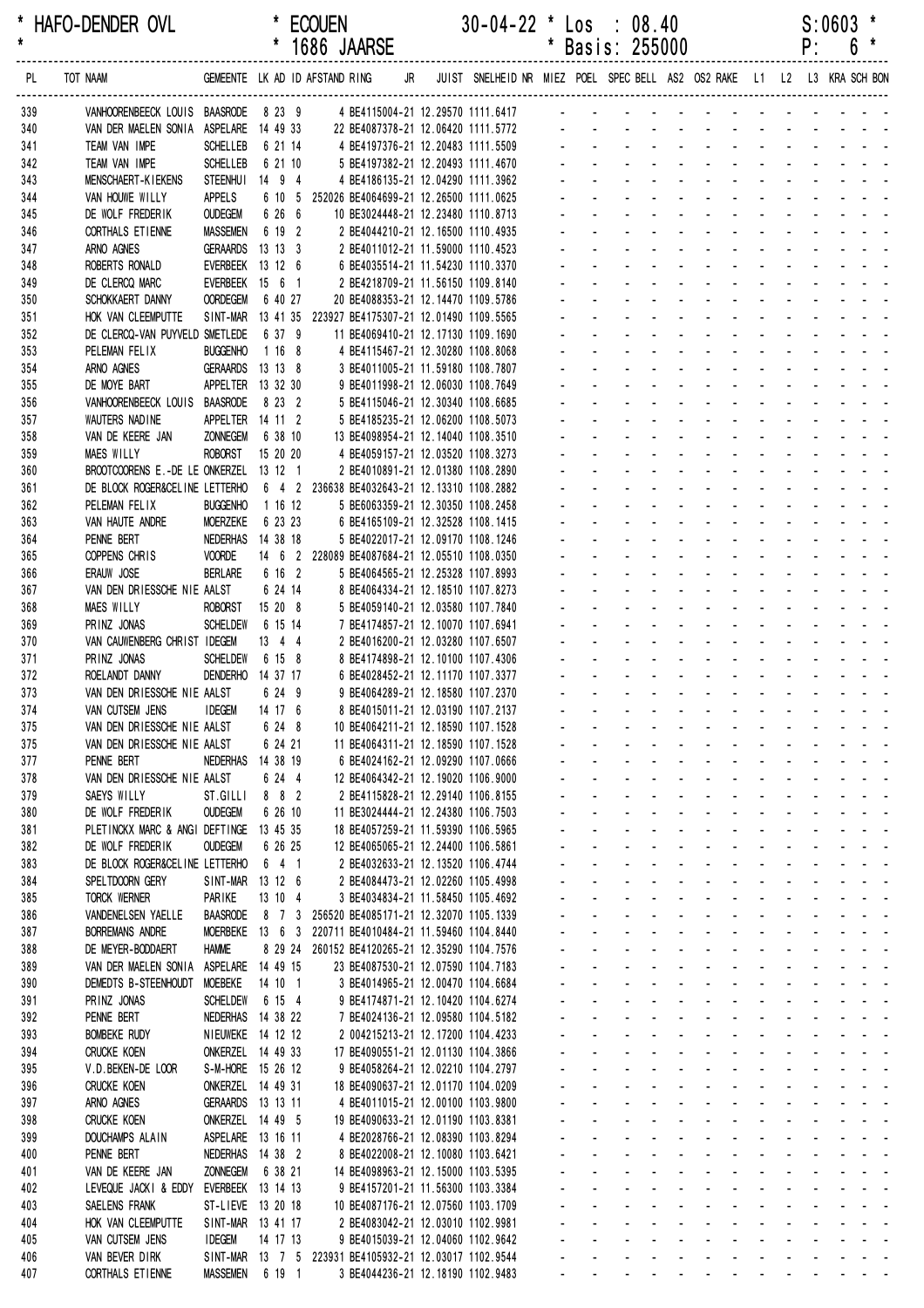|            |                                                               |                                       |                      | 1686 JAARSE                                                                                   |                                                                         |              |                                                  | Basis: 255000                                                                            |                                         |                                                                                                                |                                                                  |                                        | ۲.                                |                                           |                                                     |  |
|------------|---------------------------------------------------------------|---------------------------------------|----------------------|-----------------------------------------------------------------------------------------------|-------------------------------------------------------------------------|--------------|--------------------------------------------------|------------------------------------------------------------------------------------------|-----------------------------------------|----------------------------------------------------------------------------------------------------------------|------------------------------------------------------------------|----------------------------------------|-----------------------------------|-------------------------------------------|-----------------------------------------------------|--|
| PL         | TOT NAAM                                                      |                                       |                      | GEMEENTE LK AD ID AFSTAND RING JR                                                             | JUIST SNELHEID NR MIEZ POEL SPEC BELL AS2 OS2 RAKE L1 L2 L3 KRA SCH BON |              |                                                  |                                                                                          |                                         |                                                                                                                |                                                                  |                                        |                                   |                                           |                                                     |  |
| 408        | VAN HAUTE ANDRE                                               | MOERZEKE 6 23 5                       |                      | 7 BE4165120-21 12.33588 1102.9319                                                             |                                                                         |              |                                                  |                                                                                          |                                         |                                                                                                                |                                                                  |                                        |                                   |                                           |                                                     |  |
| 409        | V.D.BEKEN-DE LOOR                                             | S-M-HORE 15 26 9                      |                      | 10 BE4058273-21 12.02360 1102.9171                                                            |                                                                         |              |                                                  |                                                                                          |                                         |                                                                                                                |                                                                  |                                        |                                   |                                           |                                                     |  |
| 410        | <b>BONNARENS DANNY</b>                                        | <b>GI JZEGEM</b>                      | 6 5 4                | 3 BE4068693-21 12.24560 1102.8957                                                             |                                                                         |              |                                                  |                                                                                          |                                         |                                                                                                                |                                                                  |                                        |                                   |                                           |                                                     |  |
| 411<br>412 | <b>CRUCKE KOEN</b><br>VAN HOUWE WILLY                         | ONKERZEL 14 49 42<br>APPELS           | 6 10 10              | 20 BE3062591-21 12.01310 1102.7425<br>2 BE4069699-21 12.28350 1102.5563                       |                                                                         |              |                                                  |                                                                                          |                                         |                                                                                                                |                                                                  |                                        |                                   |                                           |                                                     |  |
| 413        | TEAM VAN IMPE                                                 | <b>SCHELLEB</b>                       | 6 21 12              | 6 BE4197303-21 12.22373 1102.4803                                                             |                                                                         |              |                                                  |                                                                                          |                                         |                                                                                                                |                                                                  |                                        |                                   |                                           |                                                     |  |
| 414        | MARTENS PATRICK                                               | S-B-BOEK 15 10 9                      |                      | 6 BE4057701-21 12.02070 1102.4474                                                             |                                                                         |              |                                                  |                                                                                          |                                         |                                                                                                                |                                                                  |                                        |                                   |                                           |                                                     |  |
| 415        | PLETINCKX MARC & ANGI DEFTINGE 13 45 6                        |                                       |                      | 19 BE4057160-21 12.00250 1102.3634                                                            |                                                                         |              |                                                  |                                                                                          |                                         |                                                                                                                |                                                                  |                                        |                                   |                                           |                                                     |  |
| 416        | TORTELBOOM WILLY                                              | OOMBERGE 13 17 6                      |                      | 5 BE1102014-21 12.10130 1102.3579                                                             |                                                                         |              |                                                  |                                                                                          |                                         |                                                                                                                |                                                                  |                                        |                                   |                                           |                                                     |  |
| 417<br>418 | VAN DER MAELEN SONIA ASPELARE 14 49 21<br>TEAM NOEL-WILLOCKX  | <b>BAASRODE</b>                       | 8 2 2 4              | 24 BE4087317-21 12.08260 1102.3333                                                            |                                                                         |              |                                                  |                                                                                          |                                         |                                                                                                                |                                                                  |                                        |                                   |                                           |                                                     |  |
| 418        | TEAM NOEL-WILLOCKX                                            | <b>BAASRODE</b>                       | 8 22 15              | 8 BE6021278-21 12.32150 1102.2217<br>9 BE6021131-21 12.32150 1102.2217                        |                                                                         |              |                                                  |                                                                                          |                                         | ä,                                                                                                             |                                                                  |                                        |                                   |                                           |                                                     |  |
| 420        | PLETINCKX MARC & ANGI DEFTINGE 13 45 34                       |                                       |                      | 20 BE4057170-21 12.00270 1102.1801                                                            |                                                                         |              |                                                  |                                                                                          |                                         |                                                                                                                |                                                                  |                                        |                                   |                                           |                                                     |  |
| 421        | <b>BRAEM ROBERT</b>                                           | <b>OUTER</b>                          | 14 9 4               | 5 BE4185048-21 12.11280 1102.1784                                                             |                                                                         |              |                                                  |                                                                                          |                                         |                                                                                                                |                                                                  |                                        |                                   |                                           |                                                     |  |
| 422        | TORTELBOOM WILLY                                              | OOMBERGE 13 17 1                      |                      | 6 BE4015365-21 12.10160 1102.0958                                                             |                                                                         |              |                                                  |                                                                                          |                                         |                                                                                                                |                                                                  |                                        |                                   |                                           |                                                     |  |
| 422<br>424 | TORTELBOOM WILLY<br>VAN DER MAELEN SONIA ASPELARE 14 49 42    | OOMBERGE 13 17 16                     |                      | 7 BE4015341-21 12.10160 1102.0958<br>25 BE4086634-21 12.08290 1102.0689                       |                                                                         |              |                                                  |                                                                                          |                                         |                                                                                                                |                                                                  |                                        |                                   |                                           |                                                     |  |
| 425        | MATHIEU MICHAEL                                               | <b>BAVEGEM</b>                        | 6 21 2               | 9 BE4088535-21 12.16250 1102.0408                                                             |                                                                         |              |                                                  |                                                                                          |                                         |                                                                                                                |                                                                  |                                        |                                   |                                           |                                                     |  |
| 426        | MATHIEU MICHAEL                                               | <b>BAVEGEM</b>                        | 6 21 6               | 10 BE4088559-21 12.16260 1101.9560                                                            |                                                                         |              |                                                  |                                                                                          |                                         |                                                                                                                |                                                                  |                                        |                                   |                                           |                                                     |  |
| 427        | DE SLOOVER-DE MEERSMA HOFSTADE                                |                                       |                      | 6 19 2 244482 BE4066046-21 12.21520 1101.9321                                                 |                                                                         |              |                                                  |                                                                                          |                                         |                                                                                                                |                                                                  |                                        |                                   |                                           |                                                     |  |
| 428        | VAN STERTHEM KURT                                             |                                       |                      | ZOTTEGEM  15  5  3  226933 BE4032034-21  12.05580  1101.7948                                  |                                                                         |              |                                                  |                                                                                          |                                         |                                                                                                                |                                                                  |                                        |                                   |                                           |                                                     |  |
| 429        | SAELENS FRANK                                                 | ST-LIEVE 13 20 10                     |                      | 11 BE4087138-21 12.08120 1101.7579                                                            |                                                                         |              |                                                  |                                                                                          |                                         |                                                                                                                |                                                                  |                                        |                                   |                                           |                                                     |  |
| 430<br>431 | VANHOORENBEECK LOUIS BAASRODE<br>SAELENS FRANK                | ST-LIEVE 13 20 7                      | 8 23 19              | 6 BE4115002-21 12.32010 1101.7398<br>12 BE4085703-21 12.08130 1101.6697                       |                                                                         |              |                                                  |                                                                                          |                                         |                                                                                                                |                                                                  |                                        |                                   |                                           |                                                     |  |
| 432        | <b>BOMBEKE RUDY</b>                                           | <b>NIEUWEKE</b> 14 12 7               |                      | 3 BE4215218-21 12.17560 1101.3827                                                             |                                                                         |              |                                                  |                                                                                          |                                         |                                                                                                                |                                                                  |                                        |                                   |                                           |                                                     |  |
| 433        | THYS EDDY                                                     | ASPELARE 13 6 6                       |                      | 3 BE4100103-21 12.09217 1101.3191                                                             |                                                                         |              |                                                  |                                                                                          |                                         |                                                                                                                |                                                                  |                                        |                                   |                                           |                                                     |  |
| 434        | ROELANDT DANNY                                                | DENDERHO 14 37 21                     |                      | 7 BE4028529-21 12.12270 1101.2568                                                             |                                                                         |              |                                                  |                                                                                          |                                         |                                                                                                                |                                                                  |                                        |                                   |                                           |                                                     |  |
| 435        | PENNE BERT                                                    | NEDERHAS 14 38 4                      |                      | 9 BE4024157-21 12.10360 1101.1966                                                             |                                                                         |              |                                                  |                                                                                          |                                         |                                                                                                                |                                                                  |                                        |                                   |                                           |                                                     |  |
| 436<br>437 | LIEVENS JOHAN<br>ROBERTS RONALD                               | <b>BUGGENHO</b><br>EVERBEEK 13 12 11  | 1123                 | 4 BE4116137-21 12.30590 1101.0881<br>7 BE4106910-21 11.56020 1100.9913                        |                                                                         |              |                                                  |                                                                                          |                                         |                                                                                                                |                                                                  |                                        |                                   |                                           |                                                     |  |
| 438        | DE BODT PASCAL                                                | <b>NINOVE</b>                         | 14 8 7               | 2 BE4020879-21 12.11290 1100.9567                                                             |                                                                         |              |                                                  |                                                                                          |                                         |                                                                                                                |                                                                  |                                        |                                   |                                           |                                                     |  |
| 439        | VERLINDEN CJC                                                 | S-B-BOEK 15 28 9                      |                      | 11 BE4058207-21 12.02240 1100.8152                                                            |                                                                         |              |                                                  |                                                                                          |                                         |                                                                                                                |                                                                  |                                        |                                   |                                           |                                                     |  |
| 440        | DE WITTE YVES                                                 | <b>SCHELDEW</b>                       | 6 8 2                | 4 BE4175845-21 12.11220 1100.6466                                                             |                                                                         |              |                                                  |                                                                                          |                                         |                                                                                                                |                                                                  |                                        |                                   |                                           |                                                     |  |
| 441        | DE MEYER-BODDAERT                                             | <b>HAMME</b>                          | 8 29 20              | 2 BE4120211-21 12.36220 1100.6290                                                             |                                                                         |              |                                                  |                                                                                          |                                         | $\mathbf{r}$                                                                                                   | $\sim 100$                                                       |                                        | <b>Contract Contract Street</b>   |                                           |                                                     |  |
| 442<br>443 | <b>BOMBEKE RUDY</b><br>HOK VAN CLEEMPUTTE                     | NIEUWEKE 14 12 6<br>SINT-MAR 13 41 11 |                      | 4 BE4073544-21 12.18050 1100.6251                                                             |                                                                         |              |                                                  |                                                                                          |                                         | $\mathcal{L}^{\mathcal{A}}$                                                                                    |                                                                  | $\Delta \sim 10^4$                     |                                   |                                           |                                                     |  |
| 444        | VANEXTERGEM JOHAN                                             | <b>APPELS</b>                         | 8 20 8               | 3 BE4083123-21 12.03280 1100.5587<br>4 BE4065508-21 12.29090 1100.5368                        |                                                                         | $\mathbf{r}$ |                                                  |                                                                                          | $\Delta \phi = 0.01$                    | $\sim$                                                                                                         | and the state of the state of the state of                       |                                        |                                   |                                           |                                                     |  |
| 445        | STEVENINCK BENNY                                              | <b>HAMME</b>                          | 8 32 17              | 18 BE4074910-21 12.35150 1100.4846                                                            |                                                                         |              |                                                  |                                                                                          |                                         | and the company of the company of the                                                                          |                                                                  |                                        |                                   |                                           |                                                     |  |
| 445        | STEVENINCK BENNY                                              | <b>HAMME</b>                          | 8 32 27              | 19 BE4074809-21 12.35150 1100.4846                                                            |                                                                         |              |                                                  |                                                                                          |                                         | $\omega_{\rm{eff}}=0.01$ and $\omega_{\rm{eff}}=0.01$                                                          |                                                                  |                                        |                                   |                                           |                                                     |  |
| 447        | DE MEYER-BODDAERT                                             | <b>HAMME</b>                          | 8 29 29              | 3 BE4120262-21 12.36240 1100.4738                                                             |                                                                         |              | $\mathbf{r}$                                     | $\mathbf{r}$<br>$\sim$                                                                   |                                         | and a strategies                                                                                               | and the state of the state of the state of                       |                                        |                                   |                                           |                                                     |  |
| 448        | ERAUW JOSE                                                    | <b>BERLARE</b>                        | 6 16 15              | 6 BE4064568-21 12.27048 1100.4184                                                             |                                                                         |              | ÷.                                               | ÷.<br>$\omega_{\rm{max}}$                                                                | $\omega_{\rm{max}}$                     | and a series of the series of the series of the series of the series of the series of the series of the series |                                                                  |                                        |                                   | $\omega_{\rm{max}}$ , $\omega_{\rm{max}}$ |                                                     |  |
| 449<br>450 | STEVEN INCK BENNY<br>STEVENINCK BENNY                         | <b>HAMME</b><br><b>HAMME</b>          | 8 32 11<br>8 32 23   | 20 BE4074861-21 12.35220 1099.9391<br>21 BE4074906-21 12.35240 1099.7833                      |                                                                         | $\mathbf{r}$ |                                                  | $\mathcal{L}^{\text{max}}$<br>$\mathbf{L}^{\text{max}}$<br>$\mathcal{L}_{\mathcal{A}}$   | $\Delta \sim 100$<br>$\Delta \sim 100$  | All Card<br><b>All Cards</b>                                                                                   | All Carolina<br><b>All States</b>                                | $\Delta \sim 100$<br>$\Delta \sim 100$ |                                   |                                           |                                                     |  |
| 451        | VANEXTERGEM JOHAN                                             | <b>APPELS</b>                         | 8 20 6               | 5 BE4065510-21 12.29190 1099.7369                                                             |                                                                         |              |                                                  |                                                                                          |                                         | and a straight and                                                                                             |                                                                  |                                        |                                   |                                           |                                                     |  |
| 452        | <b>TUYPENS DANNY</b>                                          | ZARLARDI                              | $13 \quad 3 \quad 2$ | 3 BE4015894-21 11.58190 1099.6302                                                             |                                                                         |              | $\mathcal{L}^{\mathcal{A}}$                      | $\omega_{\rm{max}}$<br>$\sim$                                                            | $\Delta \sim 10^4$                      | $\omega$<br>$\sim$                                                                                             |                                                                  |                                        | and a straight and a straight     |                                           |                                                     |  |
| 453        | WAUTERS NADINE                                                | APPELTER 14 11 1                      |                      | 6 BE4185311-21 12.08020 1099.4488                                                             |                                                                         | $\sim$       | $\mathbf{r}$                                     | $\sim$<br>$\sim$                                                                         | $\sim$                                  | <b>Contract Contract</b>                                                                                       |                                                                  |                                        | and the state of the state of the |                                           |                                                     |  |
| 454        | <b>MAES WILLY</b>                                             | <b>ROBORST</b>                        | 15 20 13             | 6 BE4059143-21 12.05320 1099.3399                                                             |                                                                         | ÷.           |                                                  | $\mathbf{L}^{\text{max}}$<br>$\Delta \sim 100$                                           |                                         | and a strain and a strain and a                                                                                |                                                                  |                                        |                                   |                                           |                                                     |  |
| 455<br>456 | PLETINCKX MARC & ANGI DEFTINGE 13 45 32<br>TEAM NOEL-WILLOCKX | <b>BAASRODE</b>                       | 8 22 16              | 21 BE4057197-21 12.00590 1099.2553<br>10 BE6021266-21 12.32530 1099.2242                      |                                                                         | $\omega$ .   | $\omega_{\rm{max}}$<br>$\mathcal{L}^{\pm}$       | $\omega_{\rm{max}}$<br>$\omega_{\rm{max}}$<br>$\mathcal{L}^{\text{max}}$                 | $\mathbf{z} = \mathbf{z}$               | and a series of the series of the series<br>$\Delta \sim 10^4$<br>$\Delta \sim 10^4$                           | and a straight and a straight and                                |                                        |                                   |                                           |                                                     |  |
| 457        | VAN HOUWE WILLY                                               | <b>APPELS</b>                         | 6 10 4               | 3 BE4064669-21 12.29170 1099.1902                                                             |                                                                         |              |                                                  |                                                                                          |                                         | $\Delta \sim 10^4$<br>$\Delta \sim 10^4$<br>$\omega$                                                           |                                                                  |                                        |                                   |                                           |                                                     |  |
| 458        | MAES WILLY                                                    | <b>ROBORST</b>                        | 15 20 11             | 7 BE4059173-21 12.05350 1099.0726                                                             |                                                                         |              | $\mathbf{r}$                                     | ä.<br>$\mathbf{r}$                                                                       | $\Delta \sim 100$                       | $\Delta \sim 100$<br>$\mathcal{L}$                                                                             |                                                                  |                                        | and a straight and a straight     |                                           |                                                     |  |
| 459        | TEAM NOEL-WILLOCKX                                            | <b>BAASRODE</b>                       | 8 22 11              | 11 BE6021075-21 12.32560 1098.9883                                                            |                                                                         |              | $\omega$                                         | $\sim$<br>$\sim$                                                                         |                                         | and a state                                                                                                    | and a state                                                      |                                        | and a strain and a                |                                           |                                                     |  |
| 460        | STEVENINCK BENNY                                              | <b>HAMME</b>                          | 8 32 30              | 22 BE4074985-21 12.35360 1098.8497                                                            |                                                                         | ÷.           | ä,                                               | ÷.<br>$\mathcal{L}^{\mathcal{L}}$                                                        |                                         | and a straight and a straight                                                                                  |                                                                  |                                        |                                   |                                           |                                                     |  |
| 461<br>462 | WAUTERS NADINE<br>DEMEDTS B-STEENHOUDT                        | APPELTER 14 11 11<br><b>MOEBEKE</b>   | 14 10 2              | 7 BE4185205-21 12.08110 1098.6566<br>4 BE4014955-21 12.01540 1098.5587                        |                                                                         | $\sim$       | $\mathbf{L}^{\text{max}}$                        | $\omega_{\rm{max}}$<br>$\omega_{\rm{max}}$<br>$\omega_{\rm{max}}$<br>$\omega_{\rm{max}}$ | $\Delta \sim 100$<br>$\Delta \sim 100$  | and a straightful and state<br>$\Delta \phi = 0.000$ .                                                         | <b>All Service</b>                                               | $\mathcal{L}^{\text{max}}$             |                                   | $\Delta \phi = 0.000$                     |                                                     |  |
| 463        | BOEYKENS FRANCOIS                                             | LEBBEKE                               |                      | 4 7 2 252181 BE4110545-21 12.29340 1098.5088                                                  |                                                                         |              |                                                  |                                                                                          |                                         | and a straight<br>$\mathcal{L}$                                                                                |                                                                  |                                        |                                   |                                           |                                                     |  |
| 464        | MATHIEU MICHAEL                                               | <b>BAVEGEM</b>                        | 6 21 7               | 11 BE4088520-21 12.17130 1097.9820                                                            |                                                                         |              | $\mathcal{L}^{\pm}$                              | $\omega_{\rm{max}}$<br>$\sim$                                                            |                                         | $\Delta\phi$ and $\Delta\phi$<br>$\omega$                                                                      |                                                                  |                                        | and a straight and a straight     |                                           |                                                     |  |
| 465        | MATHIEU MICHAEL                                               | <b>BAVEGEM</b>                        | 6 21 4               | 12 BE4088465-21 12.17150 1097.8136                                                            |                                                                         |              |                                                  | $\mathbf{L}^{\text{max}}$<br>$\Delta \sim 100$                                           | $\Delta \sim 100$                       | and a state<br>÷.                                                                                              | and the state of the state of the state of                       |                                        |                                   |                                           |                                                     |  |
| 466        | PAREZ-VAN DE WALLE                                            | ST.KORNE 13 15 12                     |                      | 2 BE4017080-21 12.00140 1097.6944                                                             |                                                                         | ÷.           | ÷.                                               | ÷.                                                                                       | $\Delta \sim 10^4$                      | $\omega_{\rm{max}}$ , and $\omega_{\rm{max}}$                                                                  | and the state of the state of the state of                       |                                        |                                   |                                           |                                                     |  |
| 467<br>468 | V.D. BEKEN-DE LOOR<br>VAN VAERENBERGH CHRIS HAALTERT 14 12 7  | S-M-HORE 15 26 18                     |                      | 11 BE4059668-21 12.03340 1097.6797<br>7 BE4090792-21 12.15220 1097.5933                       |                                                                         | $\omega$ .   | $\mathbf{L}^{\text{max}}$<br>$\mathcal{L}^{\pm}$ | $\omega_{\rm{max}}$<br>$\omega_{\rm{max}}$<br>$\mathcal{L}^{\text{max}}$                 | $\Delta \sim 100$<br>$\Delta \sim 10^4$ | and a straight<br>$\Delta \sim 10^4$                                                                           | and a strain and a strain and<br>المنابذ المنابذ المنابذ المنابذ |                                        |                                   |                                           |                                                     |  |
| 469        | V.D.BEKEN-DE LOOR                                             | S-M-HORE 15 26 25                     |                      | 12 BE4059642-21 12.03400 1097.1408                                                            |                                                                         |              |                                                  |                                                                                          | $\blacksquare$                          | $\Delta \sim 100$<br>$\omega$                                                                                  |                                                                  |                                        |                                   |                                           |                                                     |  |
| 470        | VANEXTERGEM JOHAN                                             | APPELS                                | 8 20 18              | 6 BE4065535-21 12.29520 1097.1056                                                             |                                                                         |              | $\mathbf{r}$                                     | ÷.<br>$\mathbf{r}$                                                                       | $\mathbf{u}$                            | $\Delta \sim 100$<br>$\mathcal{L}$                                                                             |                                                                  |                                        | and a straight and a straight     |                                           |                                                     |  |
| 471        | <b>BERT LESLY</b>                                             | ST-GILLI                              |                      | 8 29 2 253994 BE6029202-21 12.31320 1097.0084                                                 |                                                                         |              | $\omega$                                         | ÷.<br>$\mathcal{L}^{\mathcal{A}}$                                                        | ÷.                                      | $\Delta \sim 100$<br>$\mathcal{L}^{\mathcal{A}}$                                                               | $\mathcal{L}^{\mathcal{A}}$                                      |                                        | and a strain and a                |                                           |                                                     |  |
| 472        | VERLINDEN CJC                                                 | S-B-BOEK 15 28 18                     |                      | 12 BE4058165-21 12.03070 1096.9312                                                            |                                                                         | ÷.           | ä,                                               | ÷.<br>$\mathbf{r}$                                                                       | $\mathcal{L}^{\mathcal{L}}$             | $\mathcal{L}$<br><b>Contact Contact</b>                                                                        | $\sim 100$                                                       |                                        | $\Delta \sim 100$                 |                                           | $\omega_{\rm{eff}}=2.5\pm0.02$                      |  |
| 473<br>474 | LEVEQUE JACKI & EDDY<br>VAN WIELENDAELE PAUL                  | EVERBEEK 13 14 4                      |                      | 10 BE4157265-21 11.57390 1096.9188<br>GERAARDS 13 16 2 217604 BE4016875-21 11.58250 1096.7022 |                                                                         |              | $\omega_{\rm{max}}$<br>$\mathbf{L}^{\text{max}}$ | $\omega_{\rm{max}}$<br>$\omega_{\rm{max}}$<br>$\mathbf{L}^{\text{max}}$                  | $\Delta \sim 100$                       | $\Delta \phi = 0.000$ and $\Delta \phi = 0.000$<br>and a straightful and a straight                            | <b>Service</b> State                                             | $\omega_{\rm{max}}$                    |                                   |                                           | $\mathbf{z} = \mathbf{z} + \mathbf{z} + \mathbf{z}$ |  |
| 475        | SCHUDD INCK BENNY                                             | <b>MELDERT</b>                        | 6 18 13              | 8 BE4108683-21 12.24130 1096.5465                                                             |                                                                         |              |                                                  |                                                                                          |                                         |                                                                                                                |                                                                  |                                        |                                   |                                           |                                                     |  |
| 476        | PRINZ JONAS                                                   | <b>SCHELDEW</b>                       | 6 15 6               | 10 BE4179606-21 12.12200 1096.1303                                                            |                                                                         |              |                                                  | and a series of the series of the series of the series                                   |                                         |                                                                                                                |                                                                  |                                        |                                   |                                           |                                                     |  |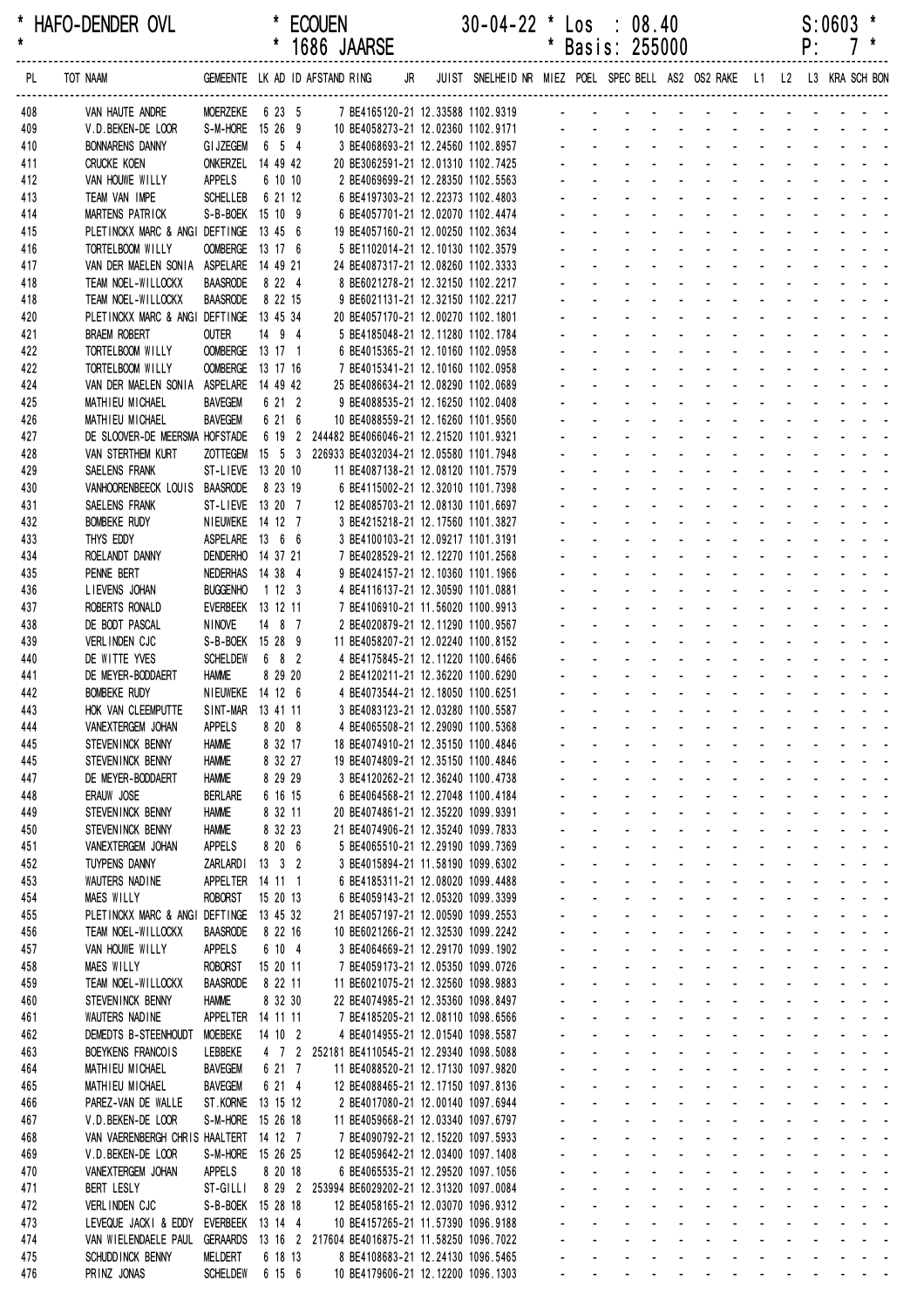| *<br>$\star$ | HAFO-DENDER OVL                                              |                                      | $\star$                 |                | <b>ECOUEN</b><br>1686 JAARSE                   |    |  | $30 - 04 - 22$ * $\text{Los}$ :                                          |                             | Basis: 255000                     |                            | 08.40                                          |                                    |                                                                       |                                         |                             |            | P:                              | S:0603                                                                                                         |                |
|--------------|--------------------------------------------------------------|--------------------------------------|-------------------------|----------------|------------------------------------------------|----|--|--------------------------------------------------------------------------|-----------------------------|-----------------------------------|----------------------------|------------------------------------------------|------------------------------------|-----------------------------------------------------------------------|-----------------------------------------|-----------------------------|------------|---------------------------------|----------------------------------------------------------------------------------------------------------------|----------------|
| PL           | TOT NAAM                                                     |                                      |                         |                | GEMEENTE LK AD ID AFSTAND RING                 | JR |  | JUIST SNELHEID NR MIEZ POEL SPEC BELL AS2 OS2 RAKE L1 L2 L3 KRA SCH BON  |                             |                                   |                            |                                                |                                    |                                                                       |                                         |                             |            |                                 |                                                                                                                |                |
| 477          | DOUCHAMPS ALAIN                                              | ASPELARE 13 16 10                    |                         |                |                                                |    |  | 5 BE2028765-21 12.10090 1095.9505                                        |                             |                                   |                            |                                                |                                    |                                                                       |                                         |                             |            |                                 |                                                                                                                |                |
| 478          | SCHUDD INCK BENNY                                            | MELDERT                              |                         | 6 18 15        |                                                |    |  | 9 BE6144703-21 12.24210 1095.8948                                        |                             |                                   |                            |                                                |                                    |                                                                       |                                         |                             |            |                                 |                                                                                                                |                |
| 479<br>480   | DE CLERCQ-VAN PUYVELD SMETLEDE<br>COPPENS CHRIS              | <b>VOORDE</b>                        | 6 37 15<br>$14 \t6 \t1$ |                |                                                |    |  | 12 BE4069420-21 12.19520 1095.8005<br>2 BE4087675-21 12.08090 1095.7915  |                             |                                   |                            |                                                |                                    |                                                                       |                                         |                             |            |                                 |                                                                                                                |                |
| 481          | ROELANDT DANNY                                               | DENDERHO 14 37 7                     |                         |                |                                                |    |  | 8 BE4028508-21 12.13310 1095.7552                                        |                             |                                   |                            |                                                |                                    |                                                                       |                                         |                             |            |                                 |                                                                                                                |                |
| 482          | VAN DE KEERE JAN                                             | <b>ZONNEGEM</b>                      | 6 38 9                  |                |                                                |    |  | 15 BE4098937-21 12.16320 1095.7251                                       |                             |                                   |                            |                                                |                                    |                                                                       |                                         |                             |            |                                 |                                                                                                                |                |
| 483          | DE CLERCQ-VAN PUYVELD SMETLEDE                               |                                      | 6 37 37                 |                |                                                |    |  | 13 BE4069402-21 12.19530 1095.7174                                       |                             |                                   |                            |                                                |                                    |                                                                       |                                         |                             |            |                                 |                                                                                                                |                |
| 484<br>485   | DE WOLF FREDERIK<br>PLATTEEUW-BRANDENO                       | <b>OUDEGEM</b><br><b>WICHELEN</b>    | 6 26 8<br>6 56 16       |                |                                                |    |  | 13 BE3024443-21 12.26550 1095.6137<br>2 BE4064854-21 12.25120 1095.4751  |                             |                                   |                            |                                                |                                    |                                                                       |                                         |                             |            |                                 |                                                                                                                |                |
| 486          | VAN DER MAELEN SONIA                                         | ASPELARE 14 49 49                    |                         |                |                                                |    |  | 26 BE4087346-21 12.09450 1095.4136                                       |                             |                                   |                            |                                                |                                    |                                                                       |                                         |                             |            |                                 |                                                                                                                |                |
| 487          | <b>BOEYKENS KRIS</b>                                         | <b>BUGGENHO</b>                      | 1256                    |                |                                                |    |  | 4 BE4006531-21 12.31050 1095.3927                                        |                             |                                   |                            |                                                |                                    |                                                                       |                                         |                             |            |                                 |                                                                                                                |                |
| 487          | BOEYKENS KRIS                                                | <b>BUGGENHO</b>                      | 1 25 11                 |                |                                                |    |  | 5 BE4006641-21 12.31050 1095.3927                                        |                             |                                   |                            |                                                |                                    |                                                                       |                                         |                             |            |                                 |                                                                                                                |                |
| 489<br>490   | PENNE BERT<br>CORTHALS ET IENNE                              | NEDERHAS 14 38 31<br><b>MASSEMEN</b> | 6 19 12                 |                |                                                |    |  | 10 BE4024101-21 12.11430 1095.3885<br>4 BE4044205-21 12.19500 1095.3389  |                             |                                   |                            |                                                |                                    |                                                                       |                                         |                             |            |                                 |                                                                                                                |                |
| 491          | PLATTEEUW-BRANDENO                                           | WICHELEN                             | 6 56 1                  |                |                                                |    |  | 3 BE4064781-21 12.25180 1094.9889                                        |                             |                                   |                            |                                                |                                    |                                                                       |                                         |                             |            |                                 |                                                                                                                |                |
| 492          | TORTELBOOM WILLY                                             | <b>OOMBERGE</b>                      | 13 17 2                 |                |                                                |    |  | 8 BE4015322-21 12.11390 1094.8925                                        |                             |                                   |                            |                                                |                                    |                                                                       |                                         |                             |            |                                 |                                                                                                                |                |
| 493          | TORTELBOOM WILLY                                             | <b>OOMBERGE</b>                      | 13 17 13                |                |                                                |    |  | 9 BE4015353-21 12.11400 1094.8063                                        |                             |                                   |                            |                                                |                                    |                                                                       |                                         |                             |            |                                 |                                                                                                                |                |
| 494<br>495   | SCHOKKAERT DANNY<br>VAN HAUTE ANDRE                          | <b>OORDEGEM</b><br><b>MOERZEKE</b>   | 6 40 22<br>6 23 21      |                |                                                |    |  | 21 BE4088315-21 12.17430 1094.6291<br>8 BE4211436-21 12.35458 1094.5892  |                             |                                   |                            |                                                |                                    |                                                                       |                                         |                             |            |                                 |                                                                                                                |                |
| 496          | SCHUDD INCK BENNY                                            | MELDERT                              | 6 18 17                 |                |                                                |    |  | 10 BE4108621-21 12.24400 1094.3501                                       |                             |                                   |                            |                                                |                                    |                                                                       |                                         |                             |            |                                 |                                                                                                                |                |
| 497          | DE WOLF FREDERIK                                             | <b>OUDEGEM</b>                       | 6 26 11                 |                |                                                |    |  | 14 BE4065030-21 12.27110 1094.3276                                       |                             |                                   |                            |                                                |                                    |                                                                       |                                         |                             |            |                                 |                                                                                                                |                |
| 498          | SCHOKKAERT DANNY                                             | <b>OORDEGEM</b>                      | 6 40 38                 |                |                                                |    |  | 22 BE4031094-21 12.17480 1094.2103                                       |                             |                                   |                            |                                                |                                    |                                                                       |                                         |                             |            |                                 |                                                                                                                |                |
| 499          | DE COCKER VICKTORIN                                          | <b>HOFSTADE</b>                      |                         |                | 6 2 2 243543 BE4097470-21 12.22370 1094.0016 1 |    |  |                                                                          |                             |                                   |                            |                                                |                                    |                                                                       |                                         |                             |            |                                 |                                                                                                                |                |
| 500<br>501   | VAN DER MAELEN SONIA<br>VAN DE KEERE JAN                     | ASPELARE<br><b>ZONNEGEM</b>          | 14 49 8<br>6 38 30      |                |                                                |    |  | 27 BE4087499-21 12.10020 1093.9359<br>16 BE4219803-21 12.16560 1093.7047 |                             |                                   |                            |                                                |                                    |                                                                       |                                         |                             |            |                                 |                                                                                                                |                |
| 501          | VAN DE KEERE JAN                                             | ZONNEGEM                             | 6 38 36                 |                |                                                |    |  | 17 BE4213815-21 12.16560 1093.7047                                       |                             |                                   |                            |                                                |                                    |                                                                       |                                         |                             |            |                                 |                                                                                                                |                |
| 503          | VAN DEN DRIESSCHE NIE AALST                                  |                                      | 6 24 13                 |                |                                                |    |  | 13 BE4064296-21 12.21410 1093.6681                                       |                             |                                   |                            |                                                |                                    |                                                                       |                                         |                             |            |                                 |                                                                                                                |                |
| 504          | VAN WIELENDAELE PAUL GERAARDS                                |                                      | 13 16 16                |                |                                                |    |  | 2 BE4016823-21 11.59010 1093.3959                                        |                             |                                   |                            |                                                |                                    |                                                                       |                                         |                             |            |                                 |                                                                                                                |                |
| 505          | <b>MAES WILLY</b>                                            | <b>ROBORST</b>                       | 15 20 5                 |                |                                                |    |  | 8 BE4059130-21 12.06430 1093.0468                                        |                             |                                   |                            |                                                |                                    |                                                                       |                                         |                             |            |                                 |                                                                                                                |                |
| 506<br>507   | FOSSELLE RUDY EN STIJ VOORDE<br><b>BOEYKENS KRIS</b>         | <b>BUGGENHO</b>                      | 14 18 7<br>1 25 10      |                |                                                |    |  | 7 BE4013006-21 12.08359 1093.0289<br>6 BE4006540-21 12.31380 1092.7918   |                             |                                   |                            |                                                |                                    |                                                                       |                                         |                             |            |                                 |                                                                                                                |                |
| 508          | PAREZ-VAN DE WALLE                                           | ST.KORNE                             | 13 15 1                 |                |                                                |    |  | 3 BE4017054-21 12.01110 1092.5110                                        |                             |                                   |                            |                                                |                                    |                                                                       |                                         |                             |            |                                 |                                                                                                                |                |
| 509          | DE CLERCQ-VAN PUYVELD SMETLEDE                               |                                      | 6 37 30                 |                |                                                |    |  | 14 BE4069404-21 12.20320 1092.4879                                       |                             |                                   |                            |                                                |                                    |                                                                       |                                         |                             |            |                                 |                                                                                                                |                |
| 510          | VAN DE KEERE JAN                                             | <b>ZONNEGEM</b>                      | 6 38 8                  |                |                                                |    |  | 18 BE4098955-21 12.17120 1092.3619                                       |                             |                                   |                            |                                                |                                    |                                                                       |                                         |                             |            |                                 |                                                                                                                |                |
| 511<br>512   | VAN DE KEERE JAN<br>FOSSELLE RUDY EN STIJ VOORDE             | ZONNEGEM                             | 6 38 2<br>14 18 4       |                |                                                |    |  | 19 BE4098959-21 12.17130 1092.2781<br>8 BE4013014-21 12.08449 1092.2435  |                             |                                   |                            |                                                | and the state of the state of the  |                                                                       |                                         |                             |            |                                 | and the company of the company of                                                                              |                |
| 513          | ERAUW JOSE                                                   | <b>BERLARE</b>                       | 6 16 3                  |                |                                                |    |  | 7 BE4064575-21 12.28488 1092.0823                                        |                             |                                   |                            |                                                | and the state of the state of the  |                                                                       |                                         |                             |            |                                 |                                                                                                                |                |
| 514          | V.D.BEKEN-DE LOOR                                            | S-M-HORE 15 26 21                    |                         |                |                                                |    |  | 13 BE4058248-21 12.04410 1091.6912                                       |                             | $\mathcal{L}^{\mathcal{A}}$       | $\mathbf{r}$               |                                                | and the state of the state of      |                                                                       | $\Delta \sim 100$                       | $\mathbf{r}$                | $\sim 100$ | $\Delta \sim 100$               | $\omega_{\rm{eff}}=2.00$ km s $^{-1}$                                                                          |                |
| 515          | WAUTERS NADINE                                               | APPELTER 14 11 9                     |                         |                |                                                |    |  | 8 BE4185265-21 12.09320 1091.5781                                        |                             |                                   | $\Delta \sim 100$          |                                                | and a straight and                 |                                                                       | $\Delta \sim 10^4$                      | $\mathcal{L}^{\mathcal{A}}$ |            | $\Delta \sim 100$               |                                                                                                                |                |
| 516<br>517   | VANEXTERGEM JOHAN<br>BROOTCOORENS E.-DE LE ONKERZEL 13 12 10 | <b>APPELS</b>                        | 8 20 14                 |                |                                                |    |  | 7 BE4065526-21 12.31030 1091.4867<br>3 BE4010888-21 12.04450 1091.4188   |                             | $\mathbf{r}$                      |                            | $\sim 100$<br><b>All States</b>                | $\Delta \sim 100$                  | and the con-<br>$\mathcal{L}_{\rm{max}}$ and $\mathcal{L}_{\rm{max}}$ |                                         |                             |            |                                 |                                                                                                                | $\sim$ $ \sim$ |
| 518          | VAN DER MAELEN SONIA ASPELARE 14 49 1                        |                                      |                         |                |                                                |    |  | 28 BE4087493-21 12.10330 1091.2515                                       |                             |                                   |                            | $\omega_{\rm{max}}$ , and $\omega_{\rm{max}}$  | $\mathcal{L}^{\mathcal{A}}$        |                                                                       |                                         |                             |            |                                 |                                                                                                                |                |
| 519          | ROBERTS RONALD                                               | EVERBEEK 13 12 9                     |                         |                |                                                |    |  | 8 BE4035513-21 11.57490 1091.0658                                        |                             | $\sim$                            |                            | and a state                                    | $\mathcal{L}^{\mathcal{A}}$        |                                                                       | <b>Contract Contract</b>                |                             |            |                                 | and a state of                                                                                                 |                |
| 520          | CAMPHIJN ERIC                                                | <b>NINOVE</b>                        | 14 23 4                 |                |                                                |    |  | 11 BE4011149-21 12.12170 1090.9288                                       | $\mathbf{r}$                | $\mathcal{L}^{\mathcal{A}}$       | $\mathbf{r}$               | <b>Contractor</b>                              | $\sim$                             |                                                                       | <b>Contract Contract Contract</b>       | $\mathcal{L}$               | $\sim$     |                                 | $\Delta \sim 100$<br>$\omega_{\rm{max}}$ and $\omega_{\rm{max}}$                                               |                |
| 521          | SCHOKKAERT DANNY                                             | <b>OORDEGEM</b>                      | 6 40 1                  |                |                                                |    |  | 23 BE4088339-21 12.18280 1090.8712                                       | a.                          | ÷.                                |                            | $\Delta \sim 100$                              | $\Delta \sim 10^4$                 | $\Delta \sim 10^4$<br>$\Delta \sim 10^{-1}$                           | $\mathcal{L}^{\text{max}}$              | ÷.                          |            | $\Delta \sim 100$               | $\omega_{\rm{max}}$ and $\omega_{\rm{max}}$                                                                    |                |
| 522<br>523   | TEAM NOEL-WILLOCKX<br>BROOTCOORENS E.-DE LE ONKERZEL 13 12 6 | <b>BAASRODE</b>                      | 8 22 5                  |                |                                                |    |  | 12 BE6021019-21 12.34410 1090.7933<br>4 BE4017971-21 12.04530 1090.7085  |                             | $\omega$<br>$\mathbf{r}$          | $\mathbf{r}$               | $\mathcal{L}^{\text{max}}$<br>$\sim$<br>$\sim$ | $\blacksquare$                     | $\omega_{\rm{max}}$<br>$\sim$                                         | $\blacksquare$                          |                             |            |                                 | $\omega_{\rm{eff}}$ , $\omega_{\rm{eff}}$ , $\omega_{\rm{eff}}$<br>$\omega_{\rm{max}}$ and $\omega_{\rm{max}}$ |                |
| 524          | BOEYKENS KRIS                                                | <b>BUGGENHO</b>                      | 1251                    |                |                                                |    |  | 7 BE4006506-21 12.32050 1090.6729                                        |                             |                                   |                            | $\Delta \phi = 0.01$                           |                                    |                                                                       |                                         |                             |            |                                 |                                                                                                                |                |
| 525          | FOSSELLE RUDY EN STIJ VOORDE                                 |                                      | 14 18 1                 |                |                                                |    |  | 9 BE4013026-21 12.09039 1090.5891                                        |                             | ÷.                                |                            | and a state                                    | $\Delta \sim 10^4$                 |                                                                       |                                         |                             |            |                                 | $\mathbf{1}^{\prime}$ , and $\mathbf{1}^{\prime}$ , and $\mathbf{1}^{\prime}$                                  |                |
| 526          | TEAM NOEL-WILLOCKX                                           | <b>BAASRODE</b>                      | 8 22 18                 |                |                                                |    |  | 13 BE6021067-21 12.34470 1090.3287                                       | $\mathbf{r}$                | ÷.                                | $\mathbf{r}$               |                                                | <b>Contract Contract</b>           | <b>Contractor</b>                                                     | $\sim$                                  |                             |            |                                 | $\omega_{\rm{max}}$ , and $\omega_{\rm{max}}$                                                                  |                |
| 527          | TEAM NOEL-WILLOCKX<br>PENNE BERT                             | <b>BAASRODE</b><br>NEDERHAS 14 38 37 | 8 22 14                 |                |                                                |    |  | 14 BE6021090-21 12.34480 1090.2513<br>11 BE4024177-21 12.12440 1090.1536 | a.<br>$\mathcal{L}^{\pm}$   | $\mathcal{L}^{\pm}$               | $\Delta \sim 100$          | $\mathbf{L}^{\text{max}}$                      | $\sim 100$                         | <b>All States</b>                                                     | and a straight and a straight<br>$\sim$ | $\mathbf{r}$                |            |                                 |                                                                                                                |                |
| 528<br>529   | PENNE BERT                                                   | NEDERHAS 14 38 21                    |                         |                |                                                |    |  | 12 BE5014492-21 12.12460 1089.9828                                       |                             | $\mathbf{r}$                      |                            | <b>All Service</b>                             |                                    | <b>All States</b>                                                     | $\mathbf{r}$                            |                             |            |                                 | .                                                                                                              |                |
| 530          | PLATTEEUW-BRANDENO                                           | WICHELEN                             | 6 56 18                 |                |                                                |    |  | 4 BE4089780-21 12.26210 1089.9094                                        |                             |                                   |                            | $\omega_{\rm{max}}$ , $\omega_{\rm{max}}$      | $\mathbf{r}$                       |                                                                       | $\Delta \sim 100$                       |                             |            |                                 |                                                                                                                |                |
| 531          | DE WOLF FREDERIK                                             | <b>OUDEGEM</b>                       | 6 26 5                  |                |                                                |    |  | 15 BE4065063-21 12.28100 1089.6114                                       |                             | $\sim$                            |                            | and a state                                    |                                    |                                                                       | and a straight                          |                             |            |                                 | $\mathbf{1}^{\prime}$ , and $\mathbf{1}^{\prime}$ , and $\mathbf{1}^{\prime}$                                  |                |
| 532          | DE CLERCQ-VAN PUYVELD SMETLEDE                               |                                      | 6 37 20                 |                |                                                |    |  | 15 BE4069425-21 12.21100 1089.3595                                       | $\mathbf{r}$                | ÷.                                | $\mathbf{r}$               |                                                | $\Delta \sim 100$<br>$\sim$        | $\mathcal{L}^{\mathcal{A}}$                                           | $\mathcal{L}^{\pm}$                     |                             |            | $\Delta \sim 10^{-1}$           | $\omega_{\rm{eff}}=2.00$ km $^{-1}$                                                                            |                |
| 533<br>534   | DE MEYER-BODDAERT<br>DE GRAUWE ERWIN                         | <b>HAMME</b><br><b>BERLARE</b>       | 8 29 14                 | 6 1 1          | 249740 BE4062361-21 12.29180 1089.1409         |    |  | 4 BE4120306-21 12.38490 1089.3377                                        |                             | ÷.<br>$\mathbf{r}$                |                            | and a state<br>$\Delta \sim 100$               | $\sim 100$                         | and a state<br>$\mathbf{z} = \mathbf{0}$<br>$\sim 100$                | $\Delta \sim 100$<br>$\sim$             | $\Delta \sim 10^4$          |            | $\Delta \sim 100$<br>$\sim 100$ | $\omega_{\rm{eff}}=2.00$ km s $^{-1}$<br>$\sim$ 10 $\sim$ 10 $\sim$                                            |                |
| 535          | <b>ROELS FRANK</b>                                           | <b>NINOVE</b>                        |                         | $13 \t 7 \t 5$ | 232682 BE4016608-21 12.13390 1089.0803         |    |  |                                                                          |                             |                                   | $\mathbf{r}$               | $\sim$                                         |                                    | $\sim$                                                                |                                         |                             |            |                                 | $\omega_{\rm{eff}}$ , $\omega_{\rm{eff}}$ , $\omega_{\rm{eff}}$                                                |                |
| 536          | OPDECAM STEPHAN                                              | <b>GODVEERD</b>                      | 15 12 2                 |                |                                                |    |  | 2 BE4088076-21 12.09090 1089.0557                                        |                             |                                   |                            | and a state                                    | $\mathbf{r}$                       | $\sim$                                                                | $\mathbf{r}$                            |                             |            |                                 | $\omega_{\rm{max}}$ and $\omega_{\rm{max}}$                                                                    |                |
| 537          | VANEXTERGEM JOHAN                                            | <b>APPELS</b>                        | 8 20 15                 |                |                                                |    |  | 8 BE4065539-21 12.31350 1088.9730                                        |                             |                                   |                            | and a state                                    | $\mathbf{r}$                       |                                                                       |                                         |                             |            |                                 | $\omega_{\rm{eff}}=0.01$ and $\omega_{\rm{eff}}=0.01$                                                          |                |
| 538<br>539   | DOUCHAMPS ALAIN                                              | ASPELARE 13 16 15                    |                         |                |                                                |    |  | 6 BE4012229-21 12.11310 1088.8693                                        |                             | $\mathcal{L}^{\mathcal{A}}$<br>a. | $\mathbf{r}$               | <b>Contractor</b>                              | $\mathbf{r}$<br>and a straight and | $\sim 100$                                                            | ÷.<br>$\sim$                            |                             |            |                                 | $\omega_{\rm{max}}$ , and $\omega_{\rm{max}}$                                                                  |                |
| 540          | VANDENELSEN YAELLE<br>DE CLERCQ-VAN PUYVELD SMETLEDE         | <b>BAASRODE</b>                      | 8 7 6<br>6 37 11        |                |                                                |    |  | 2 BE4115506-21 12.35370 1088.7175<br>16 BE6004241-21 12.21210 1088.4572  | $\sim$                      |                                   | $\mathbf{L}^{\text{max}}$  | <b>All Service</b>                             |                                    | <b>All States</b>                                                     | $\mathbf{r}$                            |                             |            |                                 | $\omega_{\rm{max}}$ , and $\omega_{\rm{max}}$                                                                  |                |
| 541          | HOK VAN CLEEMPUTTE                                           | SINT-MAR 13 41 37                    |                         |                |                                                |    |  | 4 BE2071614-21 12.05440 1088.4332                                        |                             | $\mathcal{L}^{\pm}$               |                            | <b>All Service</b>                             |                                    | $\mathcal{L}_{\text{max}}$ , and $\mathcal{L}_{\text{max}}$           |                                         |                             |            |                                 |                                                                                                                |                |
| 542          | <b>MAES WILLY</b>                                            | <b>ROBORST</b>                       | 15 20 12                |                |                                                |    |  | 9 BE4059145-21 12.07360 1088.3960                                        |                             |                                   | $\Delta \sim 100$          | and a state                                    | $\sim$                             | <b>Contractor</b>                                                     |                                         |                             |            |                                 |                                                                                                                |                |
| 543          | TEAM NOEL-WILLOCKX                                           | <b>BAASRODE</b>                      | 8 22 13                 |                |                                                |    |  | 15 BE6135270-21 12.35130 1088.3200                                       |                             |                                   | $\Delta \sim 100$          | $\mathbf{L} = \mathbf{L} \mathbf{L}$           |                                    |                                                                       | and a straight                          |                             |            |                                 |                                                                                                                |                |
| 544<br>545   | STEVENINCK BENNY<br>SCHOKKAERT DANNY                         | <b>HAMME</b><br><b>OORDEGEM</b>      | 8 32 9                  | 6 40 7         |                                                |    |  | 23 BE4074804-21 12.37540 1088.2261<br>24 BE4088387-21 12.19000 1088.2146 | $\mathcal{L}^{\mathcal{L}}$ | $\omega_{\rm{max}}$               | $\mathcal{L}^{\text{max}}$ |                                                |                                    |                                                                       | and a straightful contract to the       |                             |            |                                 | an an an a<br>والمناور والمناور والمناور والمناور والمناور                                                     |                |
|              |                                                              |                                      |                         |                |                                                |    |  |                                                                          |                             |                                   |                            |                                                |                                    |                                                                       |                                         |                             |            |                                 |                                                                                                                |                |